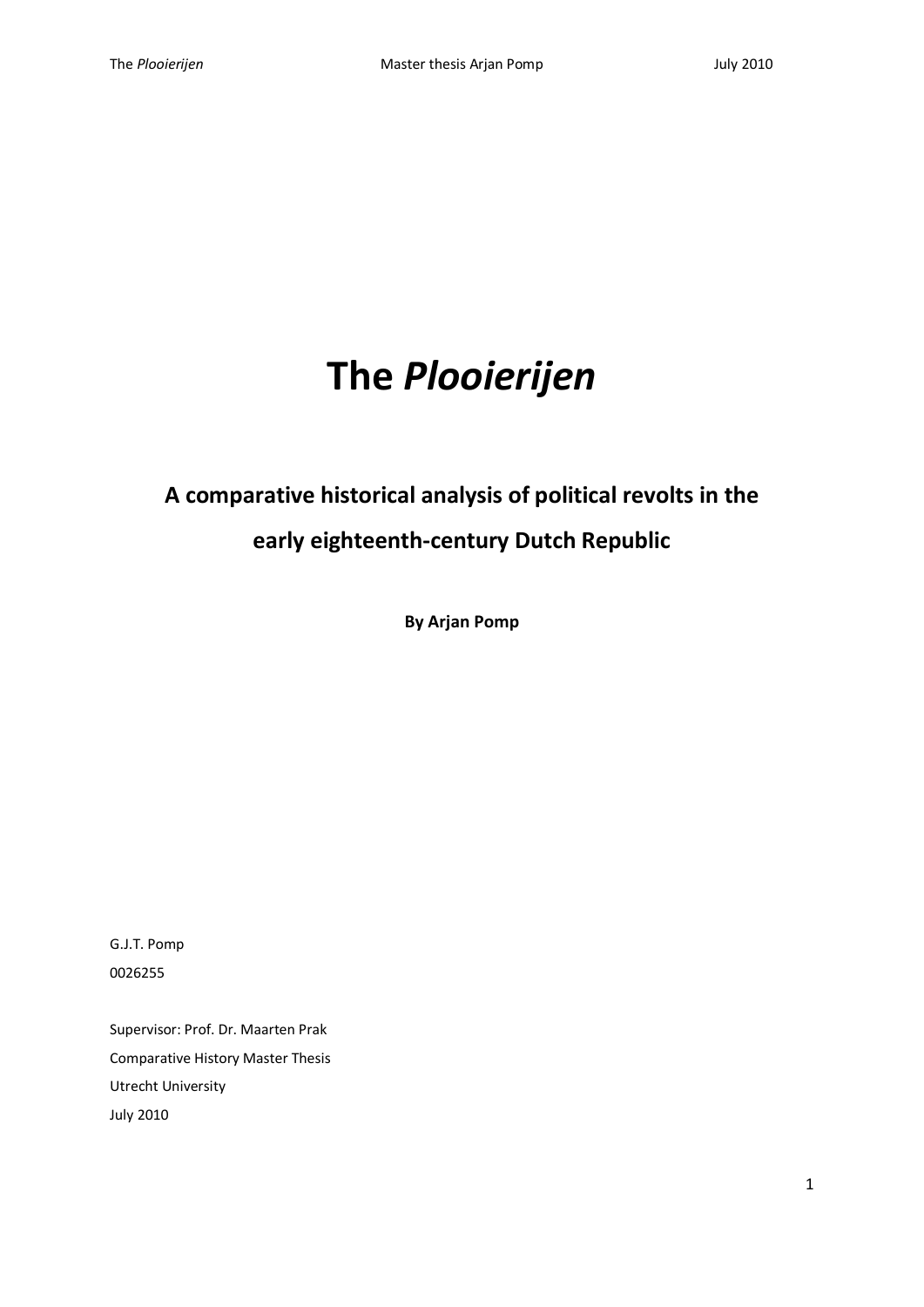*In memoriam*

*Maria Geertruida Kok-Vos*

# **Acknowledgements**

First, I want to thank Maarten Prak for his help and guidance through the process of writing this thesis. I would also like to thank him for making the entire Comparative History program a great experience. I want to give special thanks to Katie Simanzik and Lotte van der Vleuten for their helpful comments. Finally, I want to thank my parents and sisters for their unconditional support.

> Arjan Pomp July 27th, 2010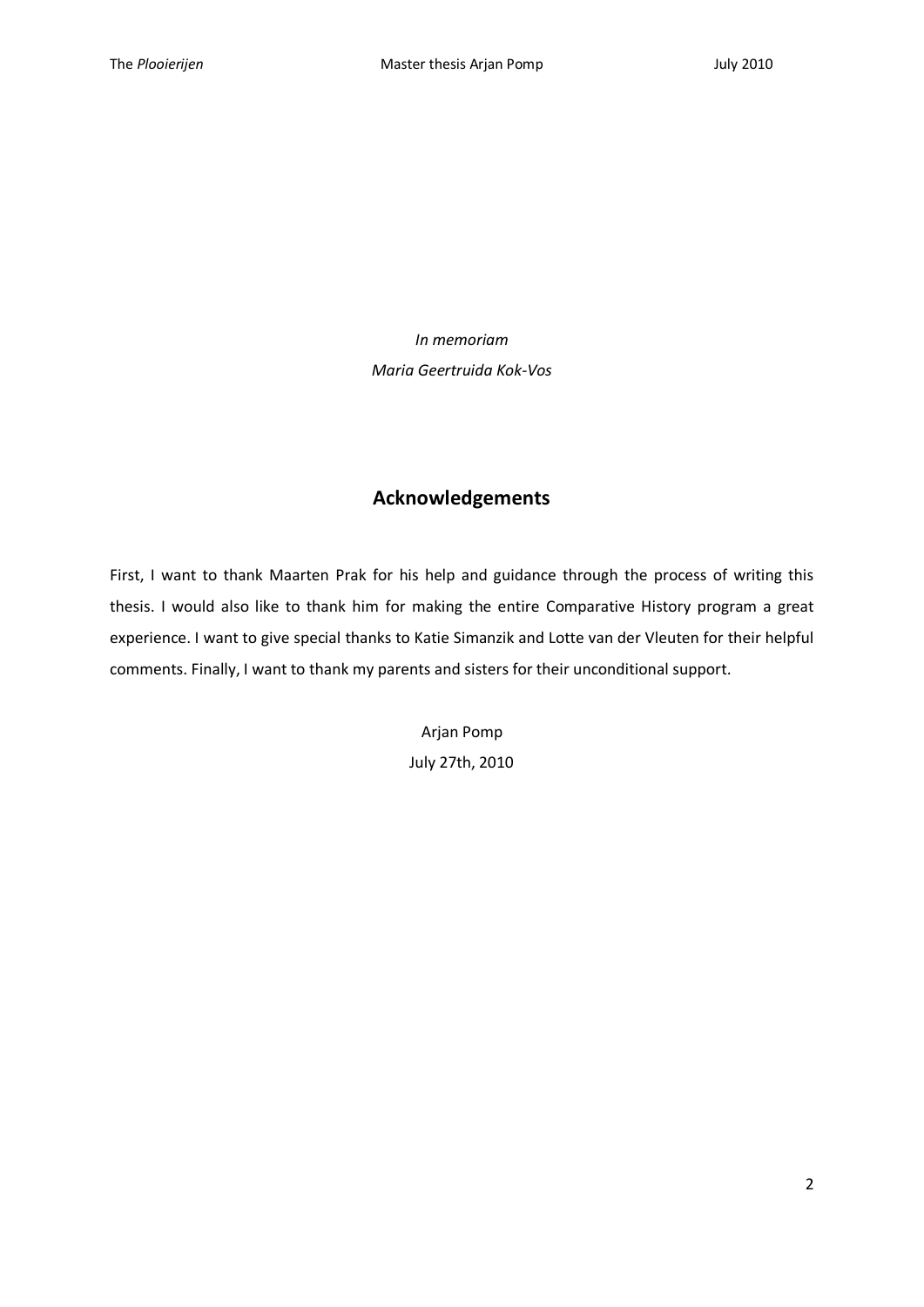# **Table of Contents**

| Introduction                              | 4  |  |  |  |  |
|-------------------------------------------|----|--|--|--|--|
| 1 Utrecht                                 |    |  |  |  |  |
| 1.1 The Foldings of Amersfoort            | 15 |  |  |  |  |
| 2 Gelderland                              | 29 |  |  |  |  |
| 2.1 Internal factors                      |    |  |  |  |  |
| 2.1.1The Foldings in Nijmegen             | 29 |  |  |  |  |
| 2.1.2 The Foldings in Arnhem              | 36 |  |  |  |  |
| 2.1.3 The Foldings in Zutphen             | 43 |  |  |  |  |
| 2.2 External factors                      | 53 |  |  |  |  |
| 2.3 The end of the Foldings in Gelderland | 58 |  |  |  |  |
| 3 Overijssel                              |    |  |  |  |  |
| 3.1 The Foldings of Deventer              | 66 |  |  |  |  |
| 3.2 The Foldings of Steenwijk             | 74 |  |  |  |  |
| Conclusion                                | 88 |  |  |  |  |
| Bibliography                              | 92 |  |  |  |  |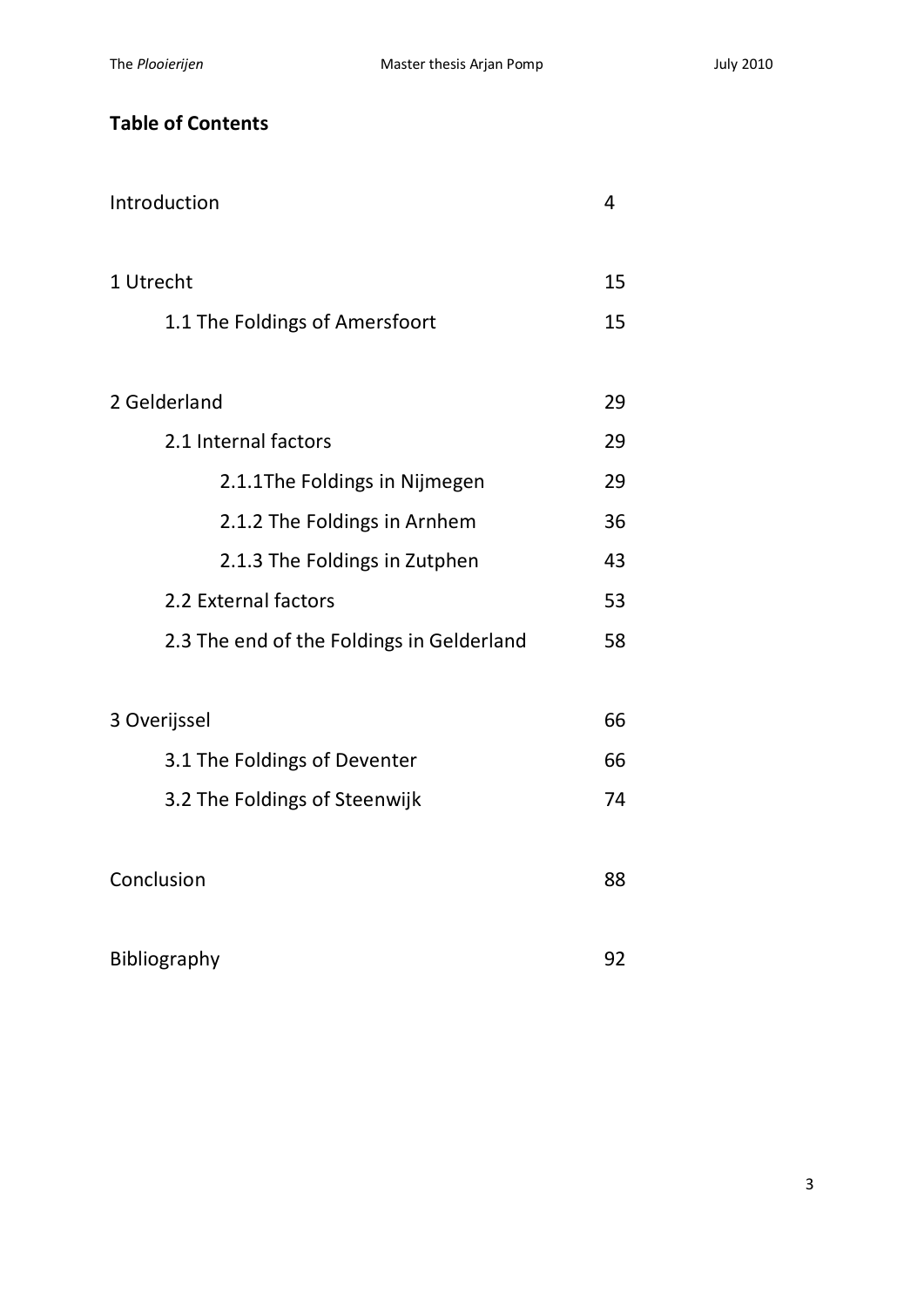## **Introduction**

The Dutch Republic is generally known for its relatively wealthy and stable society during its two centuries of existence. Especially during the Golden Age, historians like C. Busken Huet, P.L. Muller and P.J. Blok saw the Dutch society as a harmonious and peaceful time.<sup>1</sup> Still, the Dutch Republic went through several periods of political crisis. At times of national crisis within the Republic, public revolts were not uncommon to break out in the Dutch Republic. The friction between States-minded and Orange-minded groups was one of the causes from which political crises could emerge. This was especially the case during the crisis of 1618 (*de bestandstwisten)*, the crisis of 1650 when William II organized a *coup d'etat*, the crisis of 1672 when the Dutch Republic was under attack from France and England, the crisis of 1702 when William III died, the crisis of 1747 when the French army invaded the Republic again, and the Patriots of the 1780s.<sup>2</sup> The crisis of 1672 is one of the most severe crises in the Dutch Republic. It entered the history books as *Het Rampjaar* (The Year of Disaster).

Besides these crises, the Dutch Republic experienced a number of other social revolts during its two centuries of existence. Historian Rudolf Dekker showed that there have been a lot more crises in the Dutch Republic than the consensus was until then. In his book *Holland in beroering; Oproeren in de 17de en 18de eeuw*, Dekker discussed the revolts that took place in Holland during the seventeenth and eighteenth century. Dekker discusses food revolts, tax revolts, religious revolts and political revolts. He limited himself to the revolts in the province of Holland, because this was the most important and most densely populated area of the Dutch Republic.<sup>3</sup>

Historian D.J. Roorda wrote a major study on the Year of Disaster. In his book, *Partij en Factie. De oproeren van 1672 in de steden van Holland en Zeeland, een krachtmeting tussen partijen en facties*, Roorda discusses the revolts that took place in the towns of Holland and Zeeland in 1672. According to Roorda, the friction between Orange and States-minded parties was not what dominated political culture in the towns, but factions of regents.<sup>4</sup> The sociologist's definition of a political party is a political entity that wants to bind large groups based on common ideological background. A faction on the other hand, is a group of local, in Holland and Zeeland particularly urban, rulers. These groups are generally of a more selfish nature. According to Roorda, modern

<sup>1</sup> R. Dekker, *Holland in beroering; oproeren in de 17de en 18de eeuw* (Baarn 1982) 8.

<sup>2</sup> D.J. Roorda, *Partij en Factie. De oproeren van 1672 in de steden van Holland en Zeeland, een krachtmeting tussen partijen en facties* (Groningen 1978) 3.

<sup>3</sup> Dekker, *Holland in beroering* 9.

<sup>4</sup> Roorda, *Partij en Factie*, 3.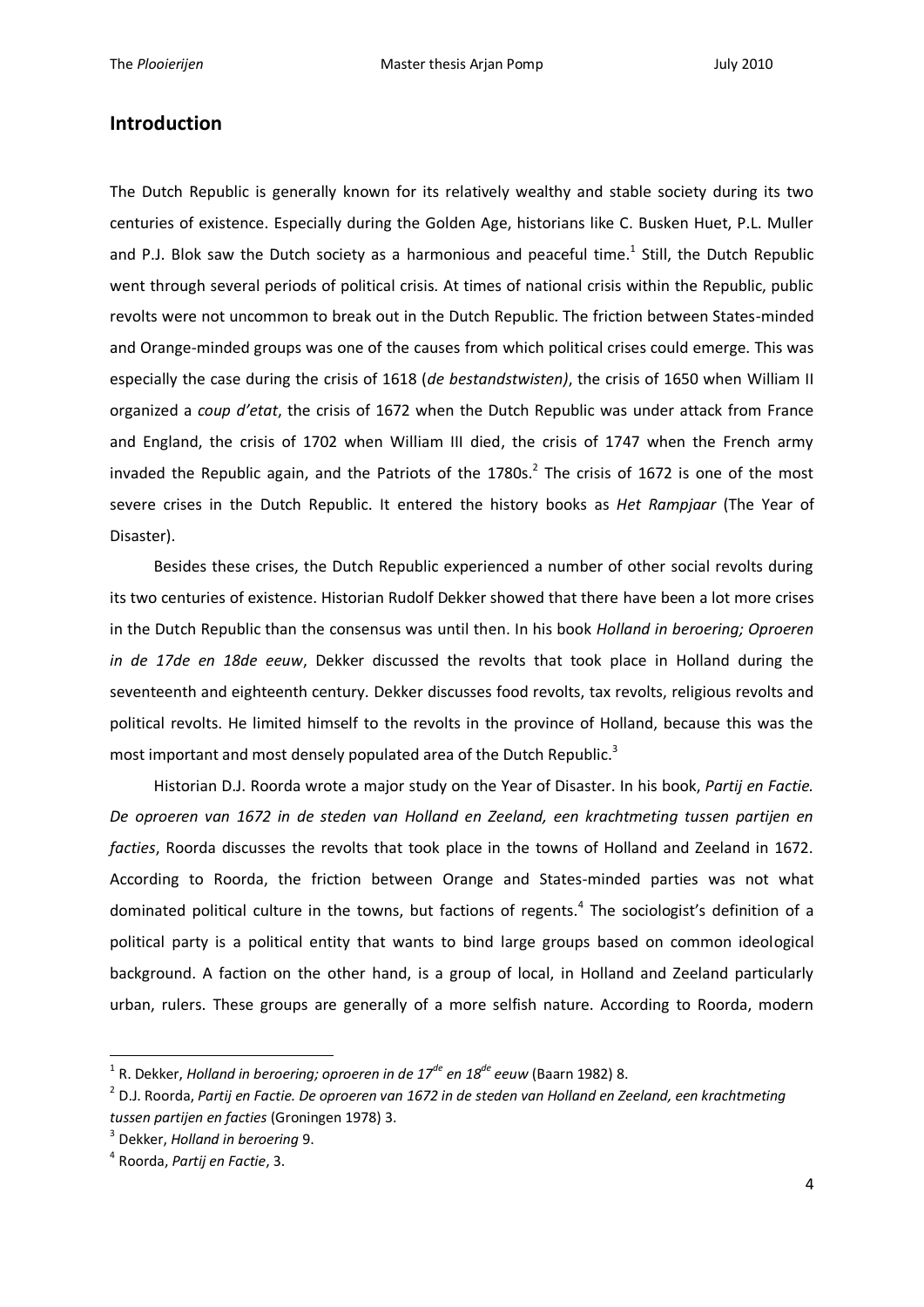political parties did not exist in the Dutch Republic in the seventeenth century. The broad public experienced only a modest political awareness and focused particularly on the interests of the province and the town they lived in. In times of crisis, burghers were drawn into the conflict through the different factions.<sup>5</sup>

Whereas in the past scholars did not pay much attention to revolts in the Dutch Republic, later scholars like Dekker and Roorda concentrated mostly on the revolts that took place in Holland and Zeeland. However, also in other provinces several revolts have taken place over the years. This thesis will discuss one of these revolts, The *Plooierijen*.

The *Plooierijen* were a struggle between the *Nieuwe Plooi* and the *Oude Plooi*. <sup>6</sup> Originally, the word *Plooierij* (from now on Folding) was a term used to describe the difference between two parties. The *Oude Plooi* (Old Fold) represented the Orange-minded party, whereas the *Nieuwe Plooi* (New Fold) represented the States-minded party.<sup>7</sup> In 1674, William III had subjected the provinces of Gelderland, Overijssel and Utrecht to a government regulation. The government regulation gave William the sole power to appoint persons to important offices in the province. This meant that William also had a free hand in the formation of the local government in these provinces. William received the power to exclude or appoint regents in the town government. Self-evident, in case a town had a *Gezworen Gemeente* (Sworn Community), a college of burgher representatives (community members), he could appoint or dismiss burghers from this college and could decide to decrease or even end the influence of this college in the town. William's changes differed from town to town. Especially in the early years, William appointed regents to the magistracy in the towns of Gelderland and Overijssel that he could trust. This had everything to do with the ongoing Franco-Dutch War (1672-1679), in which the Eastern provinces remained vulnerable for attacks.

The conflict was a more than just a conflict between two political parties. Burghers saw an opportunity to get more influence in the appointment of the magistracy and used the death of the *Stadhouder* (Stadtholder) to fight for their democratic rights. The Foldings took place in the provinces of Gelderland, Overijssel and Utrecht after the death of Stadtholder William III in 1702. The political revolts started in 1702 in Nijmegen and lasted in that town for fifteen years. In 1703, the Foldings spread over to many towns in the provinces of Gelderland, Overijssel and Utrecht. The revolts were a direct result of the termination of the government regulation. In the end, the Foldings were not very

<sup>5</sup> Roorda, *Partij en Factie*, 3.

<sup>6</sup> H. Wertheim-Gijse Weenink, D. Ormrod, W.F. Wertheim, 'Early 18th Century Uprisings in the Low Countries: Prelude to the Democratic Revolution' *History Workshop* 15 (1983) 96.

<sup>7</sup> A. Brants, *Bijdrage tot de geschiedenis der Plooierijen* (proefschrift Leiden, 1874) ii.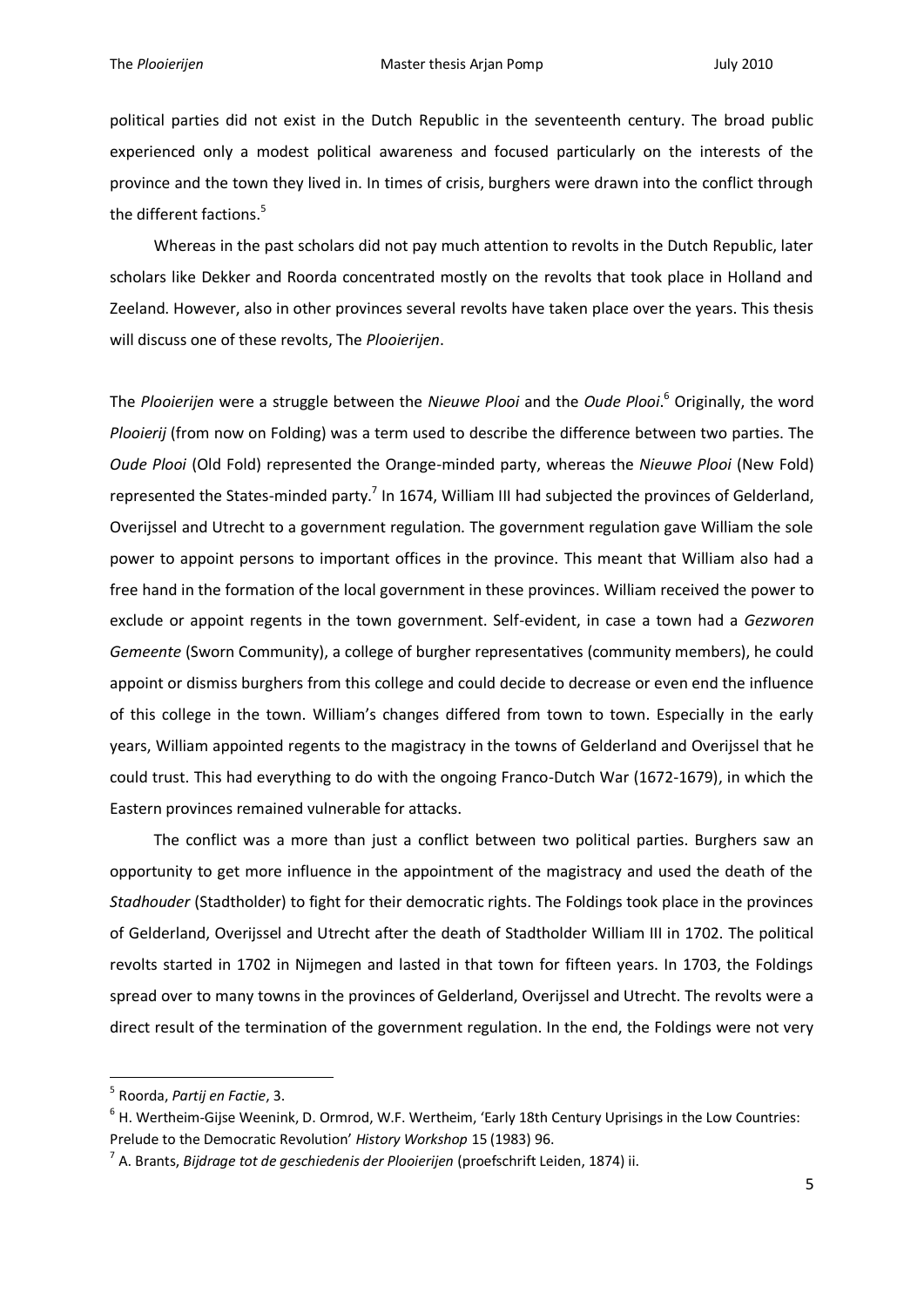successful. In the towns where the Foldings lasted only a few months, the troubles were also very soon forgotten. In the towns were the New Fold was in control for a few years, the institutional changes that they had made disappeared after a while.

In this thesis, I will make a comparison of the Foldings that took place in the towns of the provinces of Gelderland, Overijssel and Utrecht. I will discuss the political revolts of six towns. The revolts in Arnhem, Nijmegen and Zutphen in the province of Gelderland, the revolts in Deventer and Steenwijk in the province of Overijssel, and the revolts that took place in Amersfoort in the province of Utrecht. I will make a comparative analysis of the duration of the conflict. The main question of this thesis is: Why was the New Fold in some towns shorter than a year in control of the government, while in other towns the New Fold could hold power for more than a year?

#### **Historiography**

1

Nineteenth century historian A. Brants wrote his dissertation on the Foldings in 1874. The dissertation discussed the movement in Nijmegen and the *kwartier* (district) of Nijmegen. According to Brants, the Foldings were a conflict between regents left out by William III, the New Fold, and regents who wanted to continue their positions in the magistracy after the death of the Stadtholder, the Old Fold. Brants mostly discussed the Foldings as a conflict between the States-minded and the Orange-minded groups.<sup>8</sup> In 1908, historian S.P. Haak wrote a paper on the Foldings and made special reference to the Veluwe district and especially the revolts that took place in Arnhem. Haak took the role of the burghers in the conflict more into account than Brants had done in his dissertation.<sup>9</sup>

In 1973, historian A.H. Wertheim-Gijse Weenink reversed the theory that the Foldings were a faction conflict between regents and regents left out by William III. According to her, the core of the Foldings lay in the democratic demands of the burghers to get more influence in the appointment and policy of the local government.<sup>10</sup> In her dissertation, Wertheim-Gijse Weenink discussed the Foldings in the entire province of Gelderland. In 1977, Wertheim-Gijse Weenink wrote a book in which she only discussed the Foldings in the County of Zutphen district. According to her, the

<sup>8</sup> Brants, *Bijdrage tot de geschiedenis der Plooierijen* (proefschrift Leiden, 1874) i-viii.

<sup>9</sup> S.P. Haak, 'De Plooierijen, in het bijzonder in het kwartier van Veluwe' *Bijdragen en mededeelingen / Gelre, Vereniging tot beoefening van Geldersche geschiedenis, oudheidkunde en recht* XI (1908).

<sup>10</sup> A.H. Wertheim-Gijse Weenink, *Democratische bewegingen in Gelderland 1672-1795* (Proefschrift Nijmegen, 1973) 39.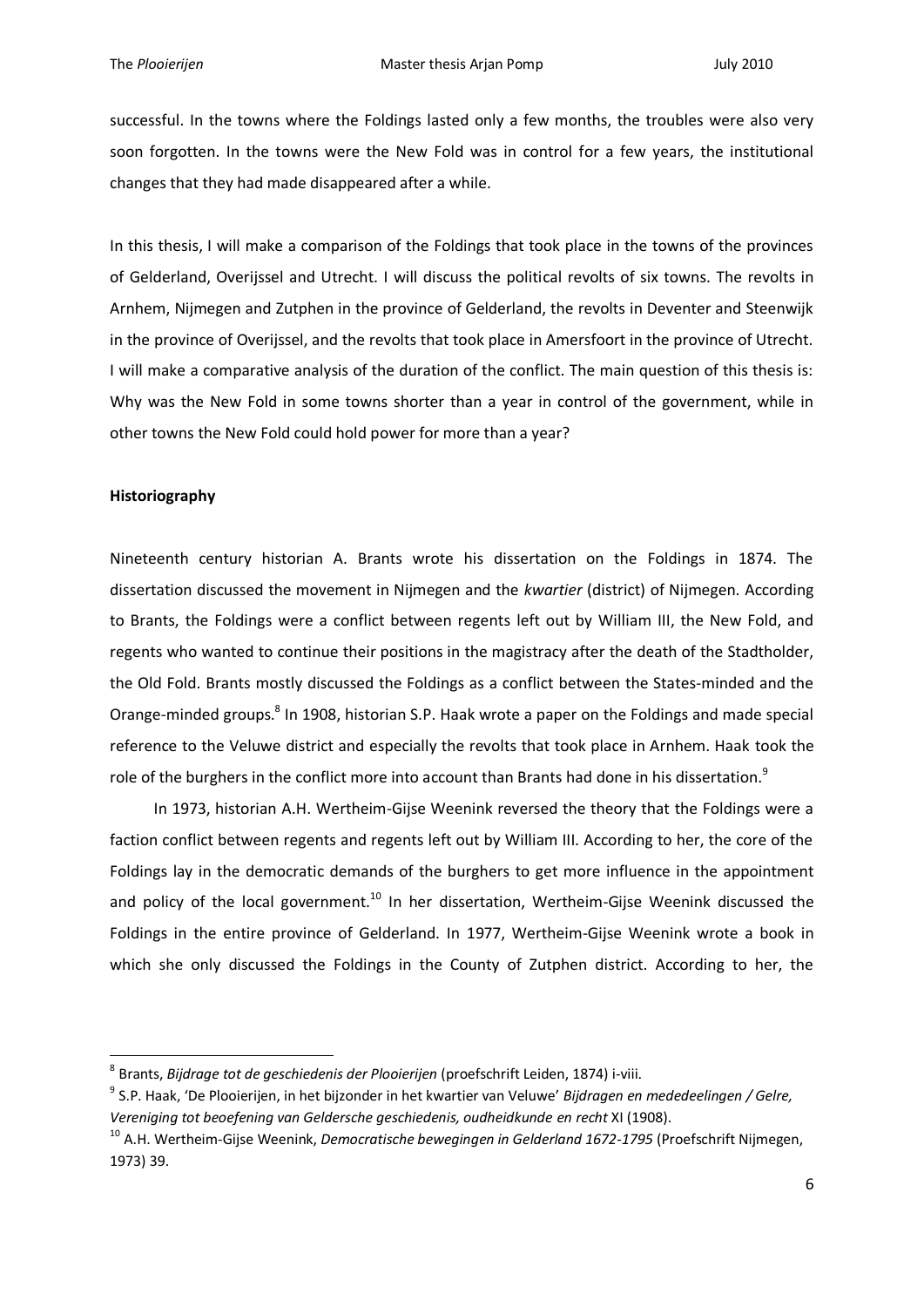democratic element of the Foldings was the most visible in revolts of the district of Zutphen.<sup>11</sup>

There is not much literature on the Foldings in the towns of Utrecht and Overijssel. In 1950, historian J. Hovy wrote his thesis on the government changes that took place after the death of William III in Amersfoort.<sup>12</sup> In this thesis, Hovy discussed the revolts that took place in 1703 in Amersfoort. He looked at both the faction conflict as the involvement of the burghers in the conflict. In 1976, historian W.F. Wertheim and Wertheim-Gijse Weenink discussed the Foldings in the province of Overijssel and Utrecht.<sup>13</sup> My discussion of the Foldings in Amersfoort is largely based on the thesis of Hovy, but emphasizes the democratic elements of the conflict.

#### **Sources used**

The comparative method generally relies on secondary literature and avoids trips to the archives. However, to make a good comparison, secondary literature has to be available. There is extensive literature of the Foldings in Gelderland. This is not the case for the Foldings in Utrecht and Overijssel. Because I was sometimes depended on only one source, I have done primary research in the town archives of Amersfoort, Deventer, Steenwijk and Zutphen to verify the literature. I have looked at magistracy books, town memorials, commission books, town chronicles and unpublished work.<sup>14</sup> I have to compliment the research done by J. Hovy, A.H. Wertheim-Gijse Weenink and W.F. Wertheim for their extensive and detailed description of the events that took place in Amersfoort, Deventer, Steenwijk and Zutphen. The trips to the archives were certainly informative, however, most of the time I found the same information that was already recorded by one of these historians. Next to my trips to the archives, I have used primary sources from the Knuttel catalogue.<sup>15</sup> The Knuttel catalogue is an extensive database of Early Modern Pamphlets. The Pamphlets were a useful addition to the secondary literature.

#### **Method**

1

This thesis is relevant, because a comparative analysis on the duration of the conflict has never been

<sup>11</sup> A.H. Wertheim-Gijse Weenink, *Twee woelige jaren in Zutphen, de Plooierijen van 1703 tot 1705* (1977 Zutphen).

 $12$  J. Hovy, De regeringsverandering te Amersfoort in 1703 (Scriptie Rijksuniversiteit Utrecht, Amersfoort 1950).

<sup>13</sup> W.F. Wertheim, A.H. Wertheim- Gijse Weenink, *Burgers in verzet tegen regenten-heerschappij: Onrust in Sticht en Oversticht 1703-1706* (Amsterdam 1976).

<sup>&</sup>lt;sup>14</sup> For example, the thesis of historian Johannes Hovy has not been published, but can be found in the town archive of Amersfoort. Archief Eemland (AE), Inv. No. 2115.

<sup>15</sup> W.P.C. Knuttel, *Catalogus van de pamfletten verzameling, 1649-1750 Dutch Pamphlets* (Den Haag 1985).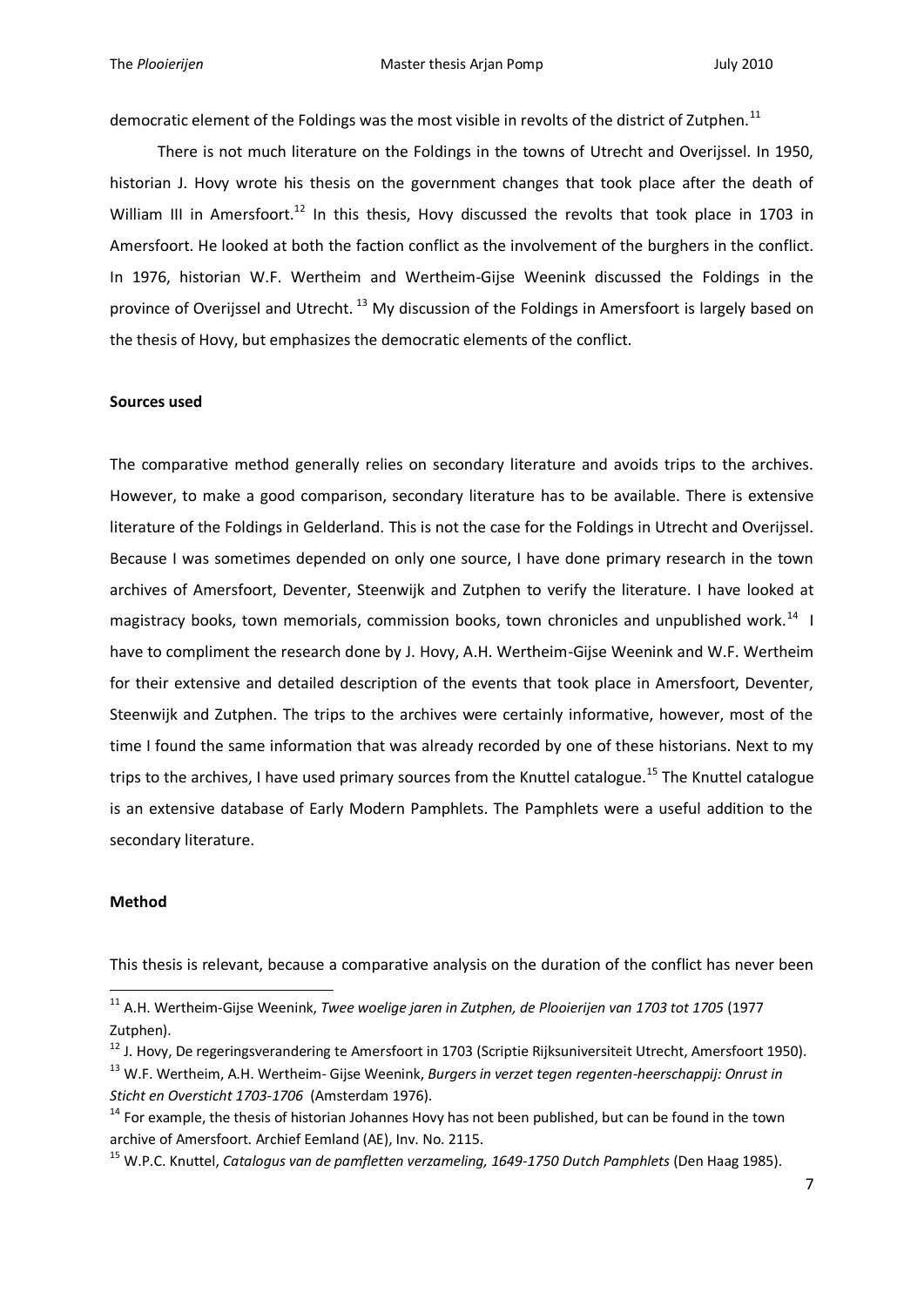1

made. The studies that have discussed the Foldings mainly focused at the type of the conflict. Was it a conflict of burghers fighting for more democracy, or was it a conflict between regent factions? However, the studies do not answer the question if, for example, a strong burgher movement would have kept the New Fold in power, or that a combination of different factors is determining for the duration of the Foldings.

The method that I will use to find which factors had a causal relation with the duration of the Foldings will be the comparative method. Why is the comparative method the right method for this research? The comparative historical method is derived from comparative social science. Charles Ragin's book, *the comparative method; moving beyond qualitative and quantitative strategies*, is the manual for applying comparative methods to historical processes.<sup>16</sup>

There are advantages to the comparative method, but there are also critics of the method. According to James Mahoney and Dietrich Rueschemeyer, the goal of comparative history is to ask questions and formulate puzzles on specific cases that have enough similarities to be comparable to each other. The basic strategy is to focus on important puzzles that can be applied to specific historical cases.<sup>17</sup> The similarity in the cases that I am comparing lays in the fact that all towns were subjected to the government regulation.

The complexity of treating every single event as a whole is, that one can always come up with new variables that may have affected the outcome. Some scholars are skeptical to use sociological methods to explain why historical events have happened. They claim that sociological methods are very abstract and give a simplistic explanation of events, whereas, according to such historians, every event should be discussed by its own uniqueness. Especially German historicism excludes the possibility of a comparative knowledge of other cultures and suggests that each culture is ultimately isolated from all others.<sup>18</sup> Historians write narratives about single events e.g. the French Revolution or the Russian Revolution. Comparative historical scientists on the other hand turn the question around and ask themselves why revolutions occurred here and not somewhere else.<sup>19</sup> In this study, why do some revolts last longer than others do? One of the other criticisms comes from culturally

<sup>16</sup> C.C. Ragin, *The comparative method; Moving beyond qualitative and quantitative strategies* (Berkeley, Los Angelos 1987).

<sup>&</sup>lt;sup>17</sup> J. Mahoney, D. Rueschemeyer, 'Comparative historical analyses; achievements and agendas', in: J. Mahoney, D. Rueschemeyer (eds.), *Comparative historical analyses in the social sciences* (Cambridge 2003) 8-9.

<sup>18</sup> H. Mah, 'German historical thought in the age of Herder, Kant, and Hegel' in: L. Kramer, S. Maza (eds.), *A companion to Western Historical thought* (Malden, Oxford 2008) 149.

 $19$  E. Amenta, 'What we know about the development of social policy; comparative and historical research in comparative and historical perspective', in: J. Mahoney, D. Rueschemeyer (eds.), *Comparative historical analyses in the social sciences* (Cambridge 2003) 97.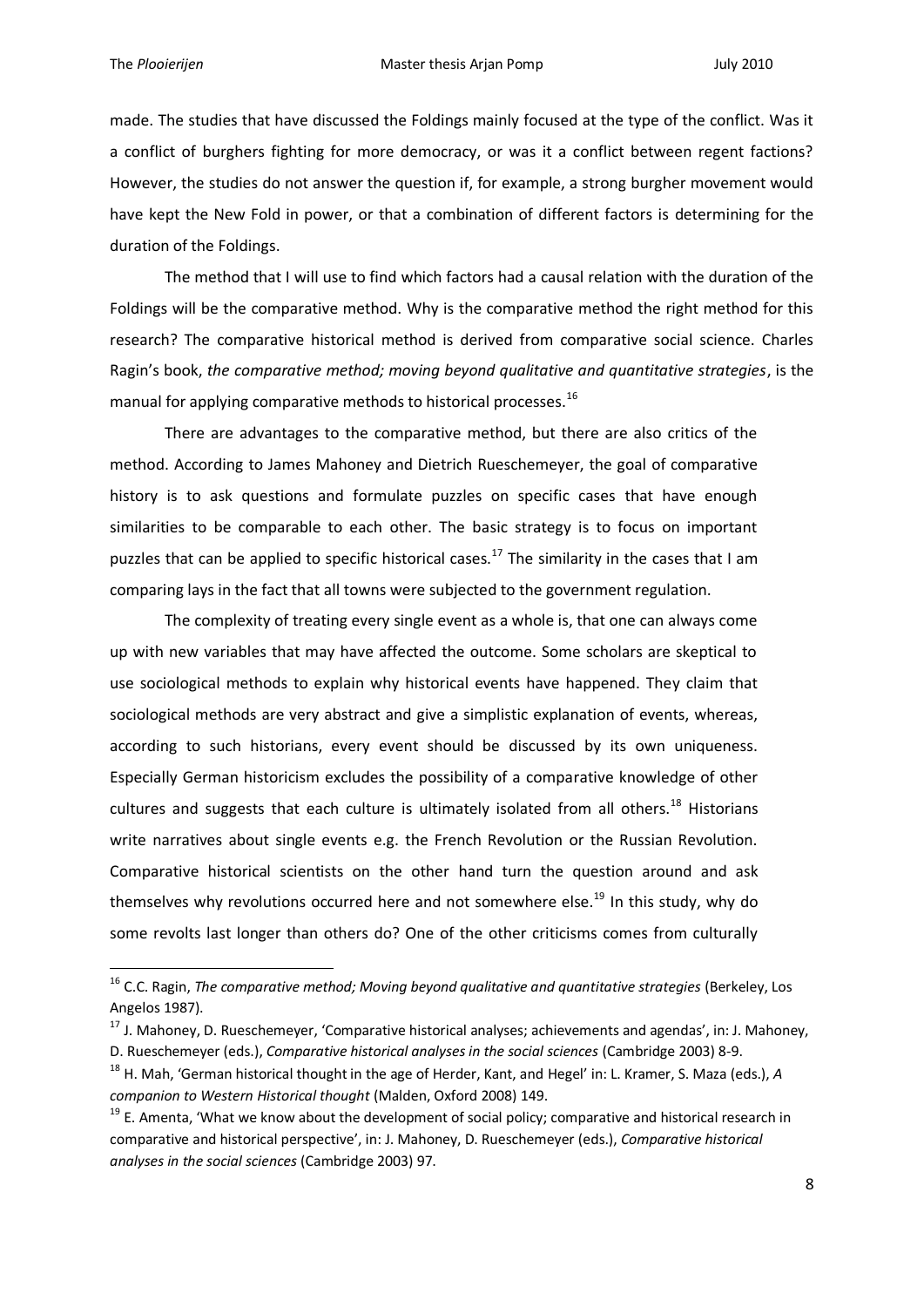oriented scholars. According to Theda Skocpol, culturally oriented scholars believe that interpretation rather than causal generalization should be the goal of contextually sensitive scholarship on human affairs.<sup>20</sup>

The comparative method can be applied in many different ways. In the first place, there is the case-oriented approach. A case-oriented approach is usually both historically interpretive and causally analytical. It can be best used for qualitative comparison with only a few cases. The caseoriented approach tries to piece evidence together in a way that keeps the historical chronology intact. The case-oriented approach tries to limit its historical generalizations that affect the unique context of a historical event.<sup>21</sup>

Next to the case-oriented methods, there is the variable-oriented method. This method is often used for quantitative comparison where large sets of data are compared. Where evidence is more important in the case-oriented approach, the variable-oriented approach is much more theory based. It is less concerned with understanding and interpreting specific historical outcomes. The variable-oriented approach is much more concerned in testing variables across countries and societies to test them against theories.<sup>22</sup>

The case-oriented and variable-oriented methods are complementary to each other. The case-oriented method is best suited for comparing identical patterns in a small set of cases. The variable-oriented approach is best suited to look at possible connections between connections of social structures, formed as variables, over the widest possible population of observations.<sup>23</sup> The main weakness of the case-oriented method is that its strategy tends to lean to particularizing. It bases it theory on only one or two cases. The main weakness of the variable-oriented method is that it leans to very abstract and even hollow generalizations. The case-oriented method cannot work with a large number of cases, whereas the variable-oriented method is handicapped by its complex, conjunctural causal arguments.<sup>24</sup>

With the Boolean method, we can use the best of both methods. The integration of the two methods allows the researcher to ask questions that are relevant to many cases that is not in contradiction with the complexity of the social causation or the variety of empirical social phenomena. Boolean algebra is different from other nominal methods because it allows the analyst to discuss several different combinations of variables as causes for an outcome. Multiple causal

<sup>&</sup>lt;sup>20</sup> T. Skocpol, 'Doubly engaged social sience; The promise of comparative historical analyses', in: J. Mahoney, D. Rueschemeyer (eds.), *Comparative historical analyses in the social sciences* (Cambridge 2003) 414.

<sup>21</sup> Ragin, *The comparative method*, 35.

 $22$  Ibid., 53.

 $23$  Ibid., 69.

 $24$  Ibid.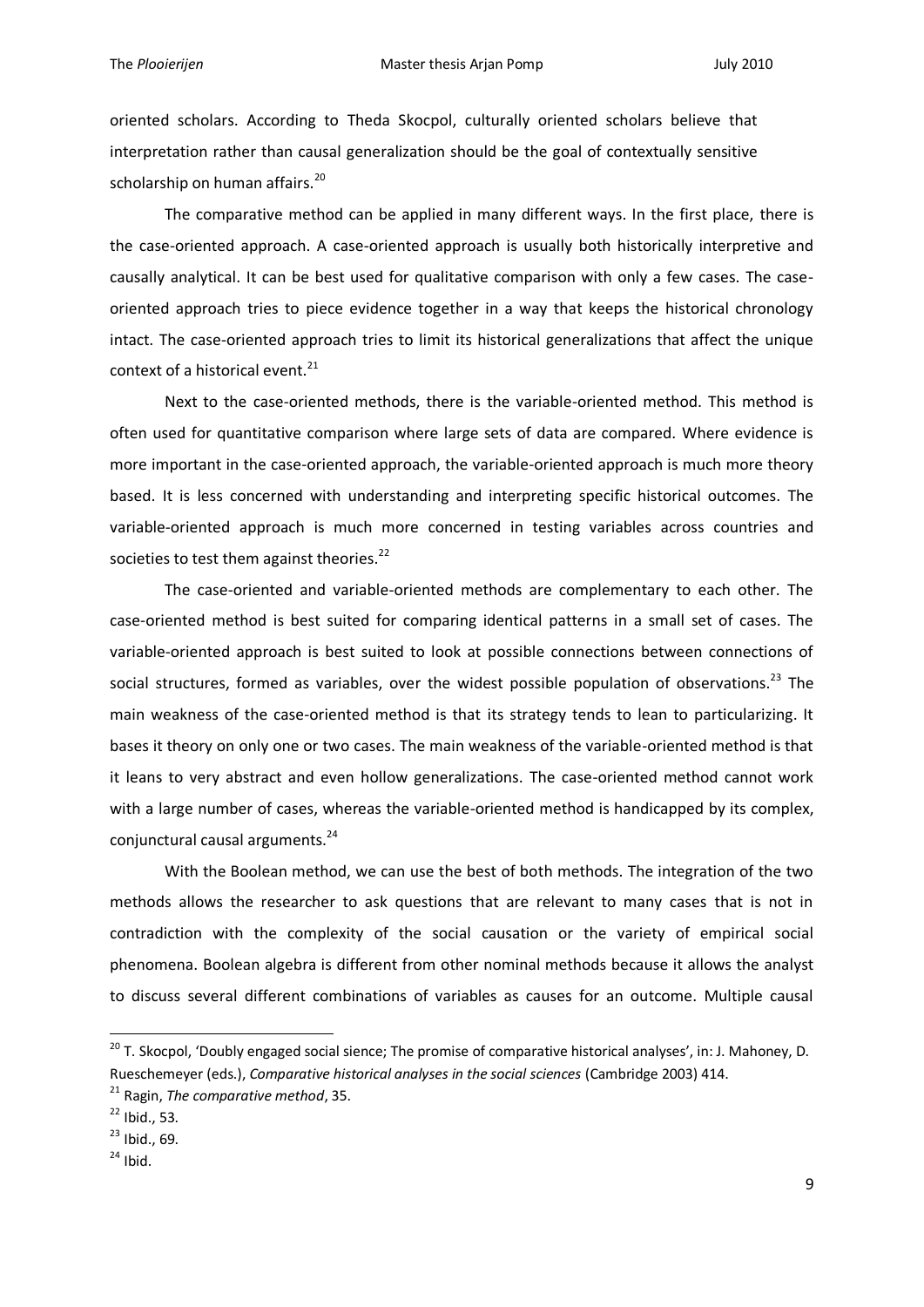combinations are possible to produce the same outcome. Ragin calls this multiple conjunctural causation.<sup>25</sup>

There are two conditions or states in Boolean algebra; true (present) and false (absent). This is represented in binary data where 1 is present and 0 is absent. This procedure may result in the loss of some data. However, this loss of data is normally limited. In most cases, causes and outcomes are already nominal scale measures. To apply the Boolean algebra you have to make a truth matrix. Once the data is recoded into nominal-scale variables and presented in binary form, it is necessary to divide the data into their different combination of values. Each row produces an outcome and has to be either 1 or 0. In the case of this particular research, the outcome is either 1, the transfer of power lasted longer than a year, or 0, the revolts lasted shorter than a year. Each combination of causes produces either a revolt that took place longer than a year or a revolt that lasted shorter than a year. This is indicated in an equation, for example. Z= aBc or Z=ABc. The uppercase letters indicate the variables that were present at the time of the conflict, and the lowercase letters indicate the absent variables.<sup>26</sup>

After we have discussed all cases, the rows will be placed in a truth matrix. We use the truth matrix to minimize the equation to find the necessary causal combination for an outcome. If two outcomes only differ in one variable, than that variable can be considered irrelevant for the outcome. In the case of the above equation, the outcome Z differs only in A. In that case, variable A can be either present or absent for the outcome still to occur and is irrelevant for the equation. The outcome Z will occur in combination of Bc.<sup>27</sup>

#### **Theory**

In my assessment for this paper, it is necessary to give a definition of what a revolt actually is and why people start to revolt. In his book, *Holland in beroering, oproeren in de 17de en 18de eeuw,*  Dekker classifies revolts in terms of their motives. In this way, he singles out the motive and treats this as the main cause for the revolt. Dekker made a distinction between food revolts, tax revolts, religious revolts and political revolts.<sup>28</sup> According to this scheme, the Foldings were political revolts. However, how can I determine which factors were determining the outcome? To find out which

<sup>25</sup> Ragin, *The comparative method*, 84-85.

<sup>26</sup> Ibid., 86-89.

<sup>27</sup> Ibid., 93.

<sup>28</sup> Dekker, *Holland in beroering*, 22.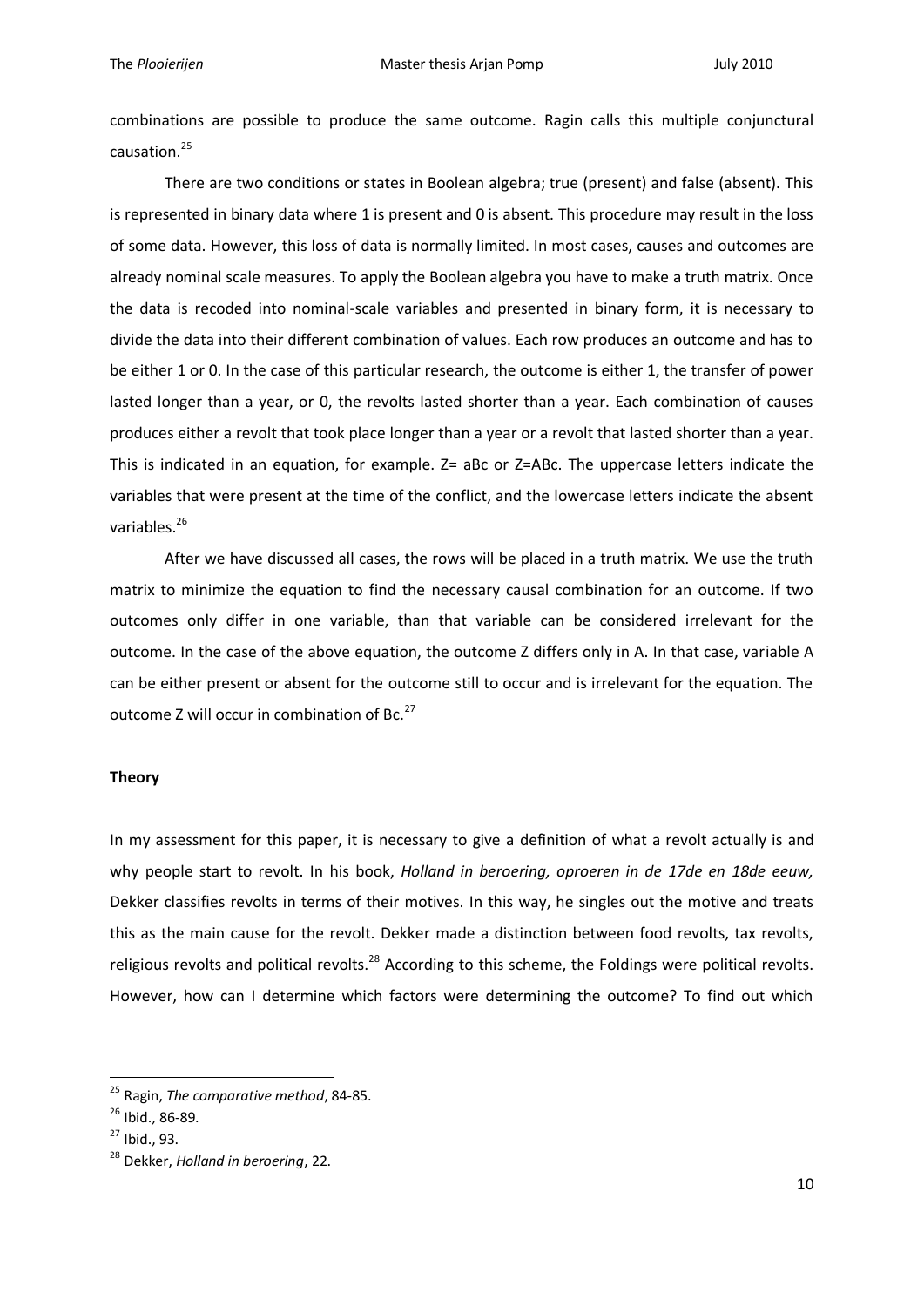factors determined the outcome, I will look at several theories of political and social scientist to find out which factors are necessary for my own comparison.

After the death of William III, an unstable political situation emerged in several towns that were subjected to the government regulation. Several groups claimed the right to past privileges and positions they once held in their respective towns. The burghers wanted more influence in the election of the magistracies, and in certain towns, conflicts emerged between regent factions within the towns. The political scientist Charles Tilly would call this a revolutionary situation. According to Tilly, a revolution has two components; a revolutionary situation and a revolutionary outcome.<sup>29</sup> This does not mean that every revolutionary situation leads to an actual revolution. The idea of a revolutionary situation came from Leon Trotsky's concept of dual power and entails multiple sovereignty.<sup>30</sup> A revolutionary outcome occurs with the transfer of the state power from those who held it before the start of the multi sovereignty to a new ruling coalition.<sup>31</sup> Tilly defines a full revolutionary sequence when the new rulers hold on to the power for at least a month. However, few revolutionary situations have revolutionary outcomes. According to Tilly, in many cases, the old holders of power ultimately triumph over their challengers. The holders of the power often worked together with some claimants to keep the rest in check. $32$ 

In Ted Gurr's *Why Men Rebel*, Gurr uses a basic model for the conditions leading to political violence. He incorporates both psychological and societal variables. Gurr proposes some general answers to three basic questions that lead to disorder in a society.

What are the psychological and social sources of the potential for collective violence? What determines the extent to which that potential is focused? And what societal conditions affect the magnitude and form, and hence the consequences, of violence?  $^{33}$ 

According to Gurr, the potential for collective violence varies strongly with the intensity and scope of relative deprivation among members of a collectivity. 'Relative deprivation' is defined as; 'actors perception of discrepancy between their value expectations and their value capabilities'.<sup>34</sup> Value expectations are the goods and conditions of life to which people believe they are rightfully entitled

<sup>29</sup> C. Tilly, *European Revolutions, 1492-1992* (Oxford 1993) 10.

 $30$  Ibid.

 $31$  Ibid.

<sup>32</sup> Ibid., 14-15.

<sup>33</sup> T. R. Gurr, *Why men rebel* (New Jersey 1970) 7-8.

 $34$  Ibid., 24.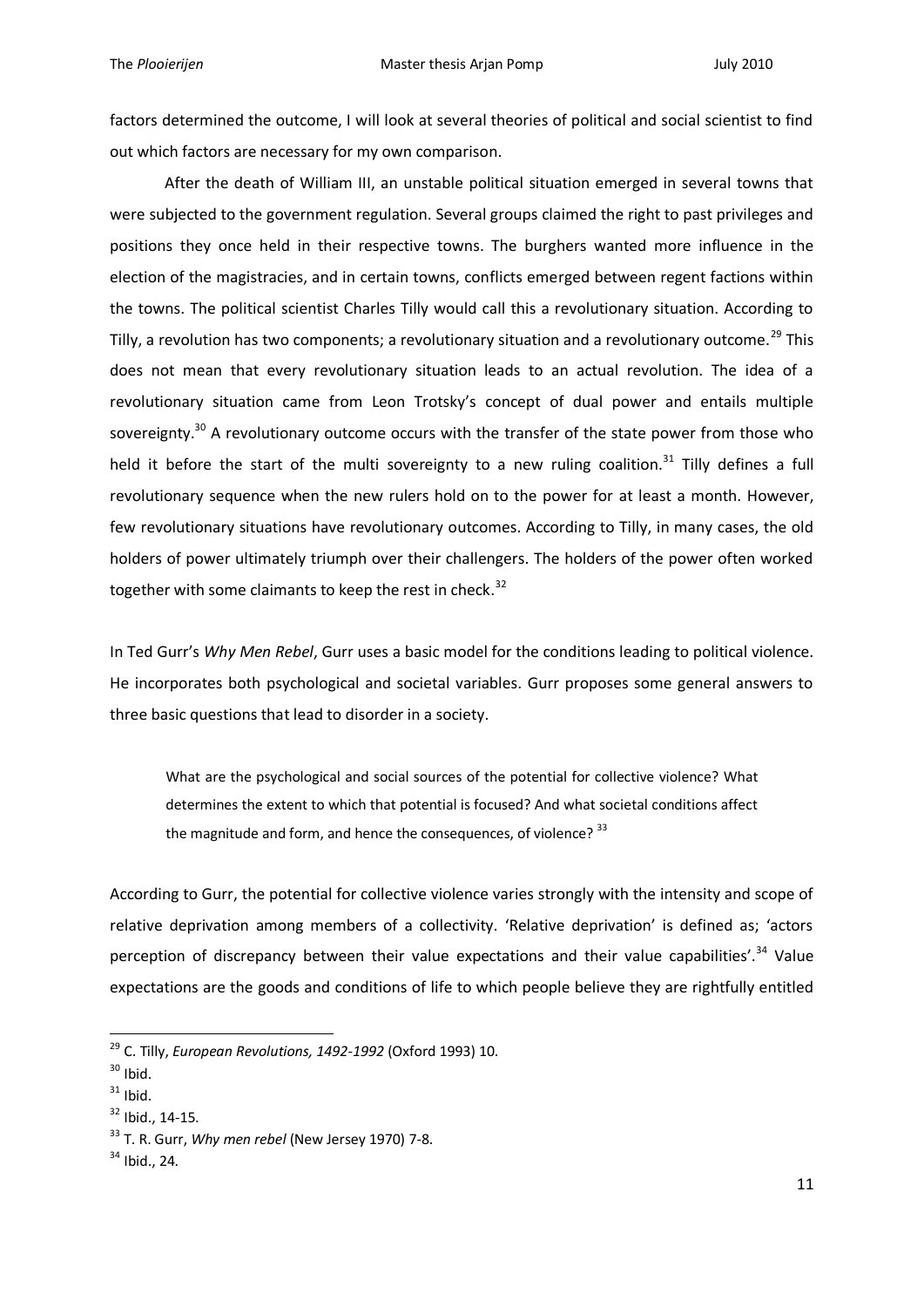to. The value capabilities are the goods and conditions which persons think they are capable of getting and keeping. People come to action when they lack those goods and conditions during their current situation and think they can get it and keep it. $35$ 

In Theda Skocpol's *States and social revolutions*, Skocpol defines social revolutions as a rapid, basic transformation of a society's state and class structure.<sup>36</sup> She thinks that social revolutions should be analyzed from a structural perspective with special attention to the international context and developments at home and abroad that affect the breakdown of the state. Social revolutions are set apart from other sorts of conflicts and transformative processes above all by the combination of two situations that coincidently occur at the same time: the situation of societal structural change with class upheaval and the situation of political with social transformation. There are many cases where one of the two situations occur, however, social revolutions identifies a complex object of explanation, of which there are relatively few historical instances. $37$ 

According to Skocpol, a social revolution of a state leads to actual change of state and class structure.<sup>38</sup> Social revolutions emerged from political crises and peasant insurrections. The variables that Skocpol uses to explain political crises are; the shape the monarchy or dominant Class is in, the shape of the agrarian economy and the type of international pressure a country faces. The variables for peasant insurrections are the shape of the agrarian class structure and the shape of local politics.<sup>39</sup>

I will use these theories to define factors for my own comparison. The theory of Tilly is very useful, because he defined the difference between a revolutionary outcome and a revolutionary situation. Tilly already speaks of a revolutionary sequence when the transfer of power lasted for more than a month. In that case, every case that I will discuss would have had a revolutionary sequence. For the cases that I am discussing, it is better to speak of a revolutionary sequence when transfer of power would last until after a new election. We will see that in the weeks before and during the election, the conflict intensified where the New Fold was still in control of the town. Only if the New Fold could maintain power until after a new election, I will treat the case as a positive outcome where a revolutionary sequence has occurred.

<sup>35</sup> T. R. Gurr, *Why men rebel*, 24.

<sup>36</sup> T. Skocpol, S*tates and social revolutions a comparative analysis of France, Russia, and China* (New York 1979) 4.

<sup>37</sup> Skocpol, S*tates and social revolutions*, 4-5.

 $38$  Ibid.

<sup>39</sup> Ibid., 155-157.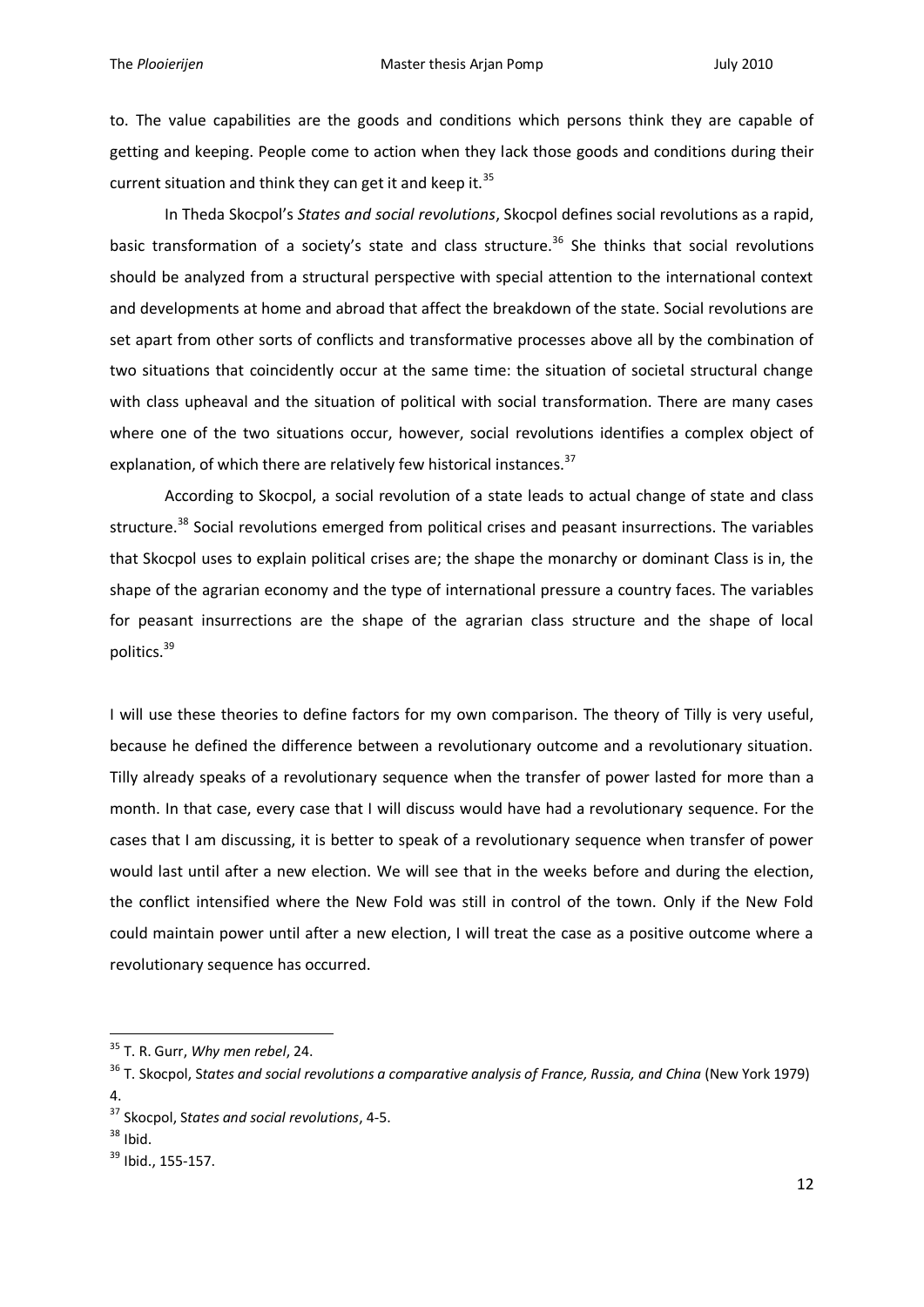The theory of Gurr is useful, because the variables that he uses can be applied to tell us what the state of mind was of the group that claimed to be the rightful rulers of a town. If the recollections of past privileges and rights were very strong, this would probably strengthen the claim of the New Fold that they were the rightful rulers of the town. How did this affect the internal stability in the town, and how would this have affected the outcome?

The theory of Skocpol may not be the best theory to apply to the revolts that I am comparing. Skocpol looks more at revolutions of complete societies, whereas I concentrate on political revolts within a town. Still, her theory of social revolutions is helpful in defining factors for my own comparison. The revolts that I am comparing emerged from a political crisis. The political crisis created a legitimacy problem in the towns that were subjected to the government regulation. Next to that, Skocpol looks at peasant insurrection and the shape of the agrarian economy. In my cases, I look at the role of the burghers in the conflict and the economic and social condition of the town. I will use these variables as internal factors for my comparison. Skocpol also looks at the type of international pressure a country faces. I will apply this factor as external factors on the duration of the conflict. First, the Dutch Republic was fighting the War of the Spanish Succession (1701-1713) at the time of the Foldings. The second external factor is the role of the States General and the Provincial States in the conflict.

#### **Factors**

It is the goal of this thesis to find out why the transfer of power in the one town only lasted shorter than a year and in the other town the transfer of power lasted more than a year. The outcome is either 1: the Foldings lasted longer than one year or 0: the Foldings lasted shorter than a year. The factors that will determine the outcome and how they are measured will be as follows.

The internal factors will determine the stability in the towns during the first year of the conflict.

**A. Political instability in 1702**: The Foldings broke out in 1703. By discussing this factor, I will look at the stability of the government in 1702. Different aspects influenced this factor. First, I will look at the role of William III and his government regulation. Next, I will look at the institutions prior to the government regulation. How fresh were the memories of burghers of past privileges? An unstable situation will score a 1, whereas a stable situation will score a 0.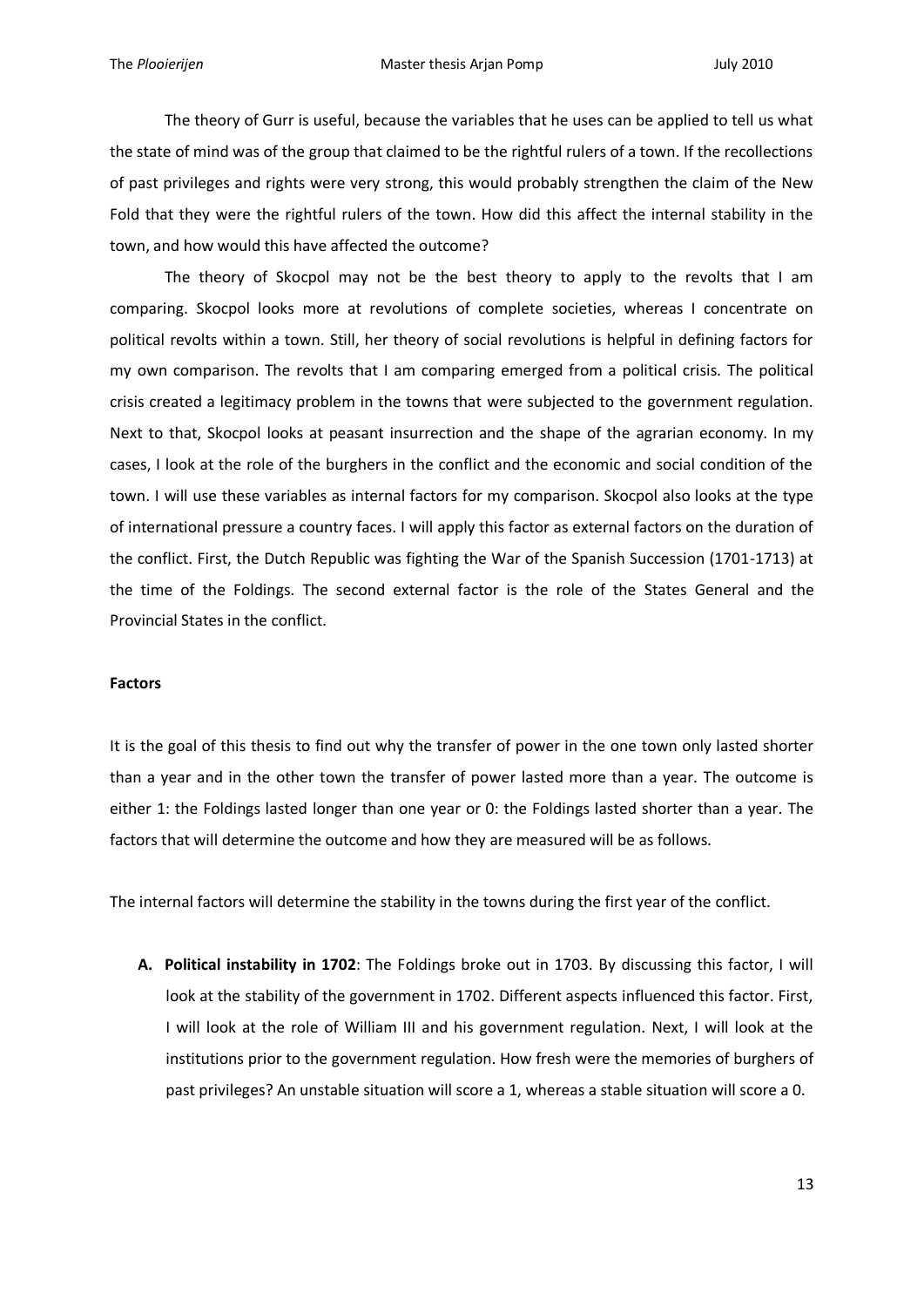- **B. Regent conflict**: How did the regents contribute to the instability within the town during the conflict? Did regents ally with the burgher movement to improve their position in the town? The factor scores a 1 if there was a regent struggle. The factor scores a 0 if there was not a regent struggle.
- **C. Burgher movement**: How strong was the burgher movement? A strong burgher movement was able to force its will on the government without turning the government into chaos. Problems could emerge when the burgher movement was divided internally. If there was a stable burgher movement, the factor scores a 1. If the burgher movement split up in the first year after they took control, the factor will be 0.
- **D. Economic and social instability**: This factor will score a 1 if the situation contributed to the instability in the town. For example, where there tax revolts or complaints about poverty from burghers. The factor will score a 0 when the economic and social situation was not an issue. When there is no direct data to the local economic and social situation, the factor will score unknown.

The external factors

- **E. Provincial States:** What was the stability of the political situation in the province? Was the Provincial States able to end the conflict? The factor will be 1 if the provincial States was able to end the conflict, and the factor will be 0, when the provincial States was not able to end the conflict.
- **F. States General:** What was the role of the States General in the conflict? The factor will be 1 if the States General or another Province was successful in ending the conflict in the first year. The factor will be 0, when the States General or another Province could not end the conflict in the first year.
- **G. Strategic location:** Was the geographic position of the town a factor in the duration of the conflict? This factor scores a 1 if the strategic position of the town was an advantage. The factor scores a 0 if the strategic position was a disadvantage for the towns.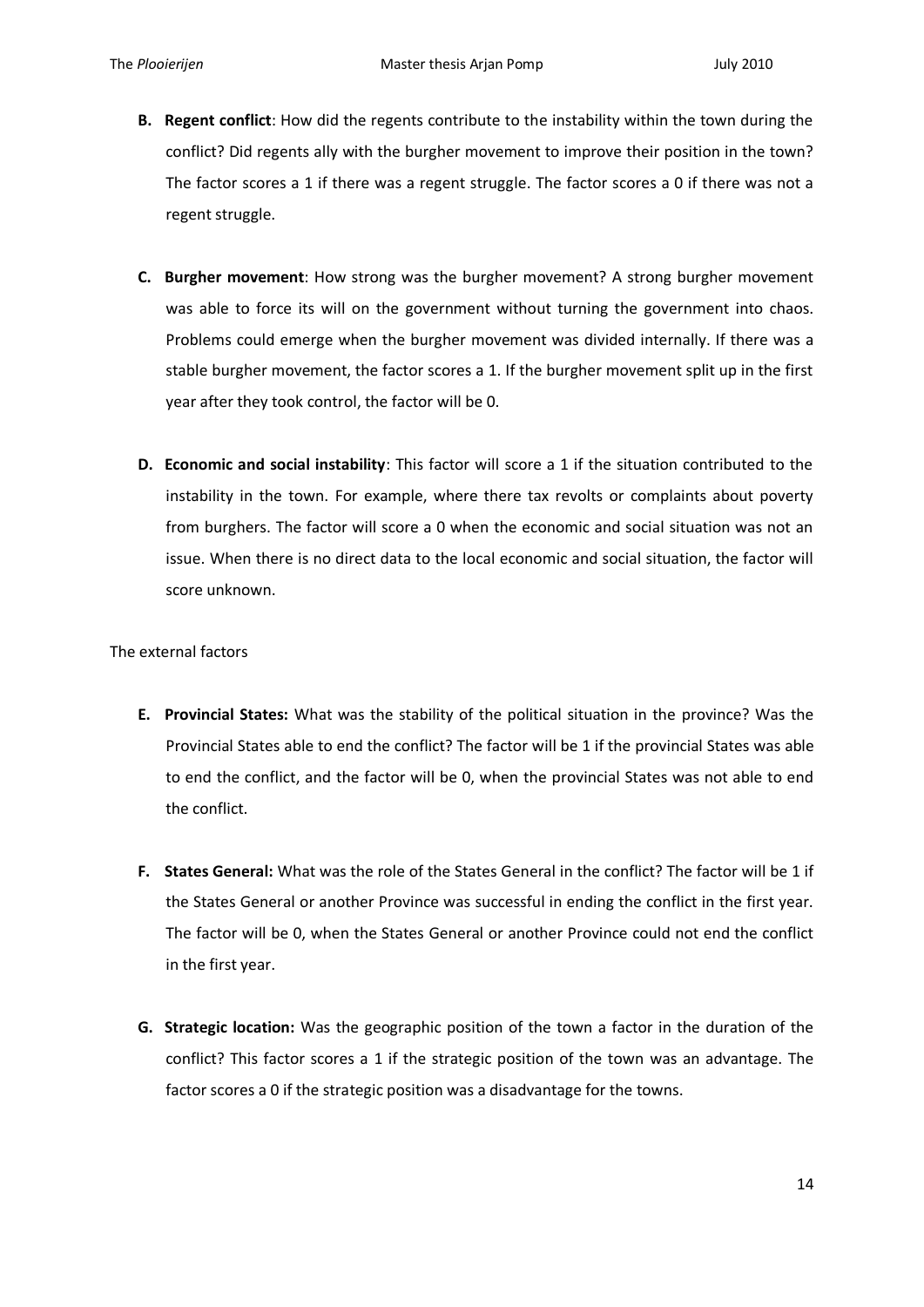## **1. Utrecht**

1

In this chapter, the Foldings of Amerfoort in the province of Utrecht will be discussed. The choice for Amersfoort was not very difficult. Amersfoort was one of the two towns in which troubles emerged after the death of the Stadtholder in 1702. Rhenen was the other town in which troubles emerged. I have chosen not to bring Rhenen into the comparison. The town Rhenen was too small to make it a fair comparison with the larger towns of this thesis. However, for an accurate discussion of the Foldings in Amersfoort, I will refer to the troubles in Rhenen at some point.

#### **1.1 The Foldings of Amersfoort**

After the death of William III, there was uncertainty in the magistracy of Amersfoort on how to proceed with the upcoming election of 1703. In 1702, the magistracy of Amersfoort installed a commission that had to investigate the election procedure of 1703. Two members of this commission, Jacob Morray and Willem Teekman, got in a conflict on the way the election had to proceed in 1703. A disagreement between the two regents led the Teekman faction filing a request with six other magistracy members with the States of Utrecht and the magistracy of Amersfoort against the election procedure proposed by Morray. This conflict spilled over to the burghers of Amersfoort who got involved in the conflict in April 1703. Two prominent burghers, Richard Saab and Pieter van Houten, were the leaders of the burgher movement.

The Foldings in Amersfoort lasted approximately ten months. Wertheim and Wertheim-Gijse Weenink divided the revolts in Amersfoort into three phases. The first phase was from January 1703 until March 1703. During this phase, there was only a faction struggle in Amersfoort between the factions of Morray and Teekman. The second phase went from April 1703 until July 1703. In this phase, the burghers got involved in the conflict in Amersfoort. The final phase took place from august 1703 until the execution of Richard Saab and Pieter van Houten on October 3 1703.<sup>40</sup> The phases in which Wertheim and Wertheim-Gijse Weenink divided the revolts in Amersfoort give a good outline of the course of the events in Amersfoort. The tensions that led to the faction struggle could have been present in 1702 when both Teekman and Morray were seated in the commission that looked at the new election procedure. The different phases probably overlap.

<sup>40</sup> Wertheim, Wertheim- Gijse Weenink, *Burgers in verzet tegen regenten-heerschappij*, 21-44.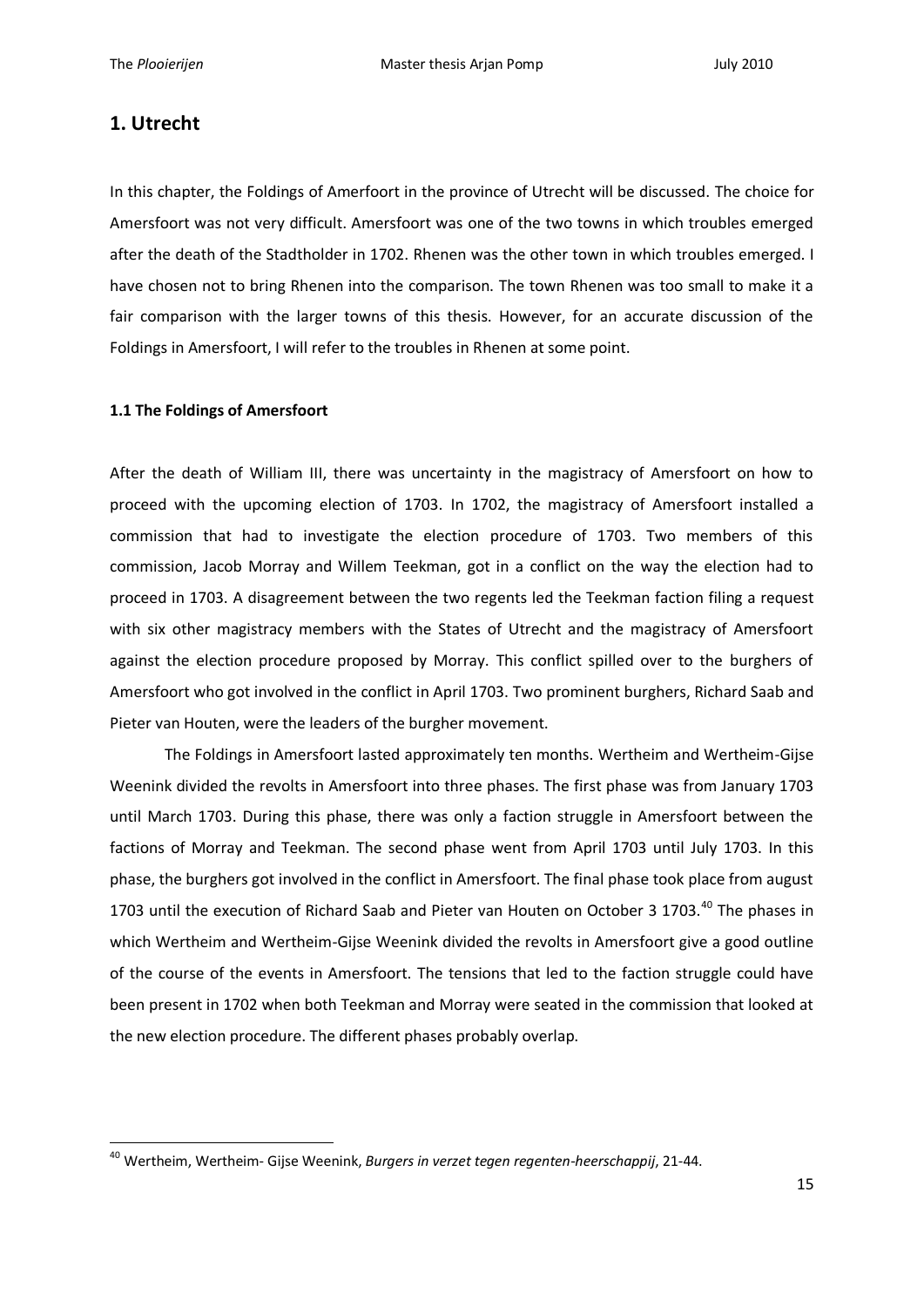#### **What were the political institutions in Amersfoort before 1702?**

In the course of the fourteenth century, a city council emerged in Amersfoort that consisted of two burgomasters, twelve aldermen and twelve councilors. As in Utrecht, the council replaced the aldermen in all her legislative and governmental authority. The difference with Utrecht was that Amersfoort did not have strong guilds. The role that the guilds played in the elections of the magistracy in Utrecht, were in Amersfoort fulfilled by a corpus of 'Fifty' wealthy burghers.<sup>41</sup> The qualified burghers were presented with lots to some of which iron cubes were attached. Those who drew these cubes were appointed elector (*keurman*). Historian Johannes Hovy doubts if one can speak of a limited democracy in this case. The magistracy chose the qualified burghers, and they were probably appointed for life. There were strict rules for burghers to be qualified. Burghers had to be financially independent and had to be full citizens of Amersfoort. The boundaries between an oligarchic and a democratic government were not very strict.<sup>42</sup>

In 1544, Charles V had ended the influence of the burghers in Amersfoort in the town government. The transformation to secular authority in the province from the bishop to Charles V in 1528 led to a reduction of urban autonomy. The magistracy of Amersfoort was no longer chosen by electors from the college of 'Fifty'. Instead, the Stadtholder or the provincial Court appointed the magistracy by cooptation. Amersfoort was in 1579 forced to join the Union of Utrecht. Since then the Stadtholder appointed all the members of the magistracy.<sup>43</sup>

During the First Stadtholderless Period (1650-1672), a cooptation system in the Vroedschap was introduced in the towns of Utrecht. This government body supplemented itself every year. After the French occupation of the province of Utrecht (1672-1674), this cooptation system ended with the appointment of William III. With the government regulation, William got far-reaching dominance in the appointment of the magistracy in the towns of Utrecht.<sup>44</sup> From now on William had the right to appoint the whole magistracy in the towns of Utrecht. The Stadtholder chose the burgomaster and aldermen from doubles (*dubbeltallen*) that were presented to him by the town government. He had the right to continue or dismiss whomever he wanted in the councils. Where necessary he replaced or supplemented government members with qualified burghers.<sup>45</sup>

<sup>41</sup> J. Hovy, *Het bestuur van de steden en dorpen in de provincie Utrecht tot 1795* (verslag van de lezing gehouden op 24 oktober 1960 te Amersfoort) 7.

 $42$  Ibid., 6-7.

<sup>43</sup> Ibid., 7-8.

<sup>44</sup> Wertheim, Wertheim- Gijse Weenink, *Burgers in verzet tegen regenten-heerschappij*, 15-16.

<sup>&</sup>lt;sup>45</sup> J. Hovy, 'De regeringsverandering te Amersfoort in 1703. Een bijdrage tot de geschiedenis der Plooierijen in de provincie Utrecht', *Bijdragen voor de geschiedenis der Nederlanden* 15 (1960) 179.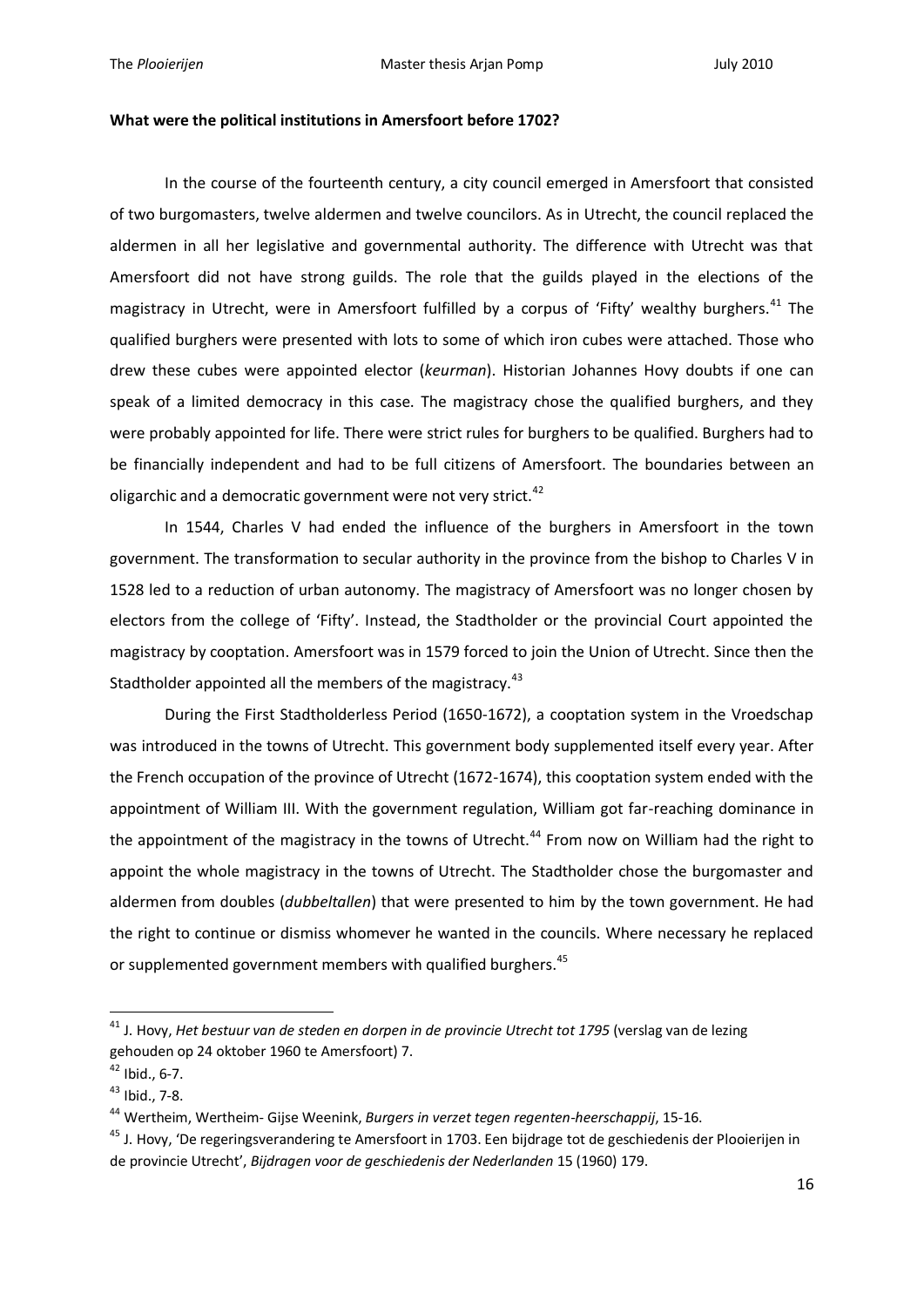#### **The government regulation**

With the help of Renswoude, the Amerongens and Dijkveld, William used his power to appoint or dismiss persons suited to his best interest. William III did not have unlimited power to alter government regulations in Utrecht. In practice, it is difficult to understand how the government regulation really worked.<sup>46</sup> The fact is that in Amersfoort the Stadtholder did use certain forces to influence town governments by appointing new magistracy members or dismissing others. During the first decade of the government regulation, William replaced several regents in the magistracy of Amersfoort. The persons that were appointed in the magistracy were normally confidants of William. $47$  After 1685, there were little changes in the magistracy. $48$ 

William did play a role in the appointment of the magistracy in Amersfoort and did make changes in this body several times during the first decade of the government regulation. In 1702, there were only six regent families left who were already in the magistracy in 1672. The Morray faction was one of these families and had a majority in the magistracy of Amersfoort. However, the six protesting regents were all members of the magistracy during the three years prior to 1703. They all entered the magistracy during the rule of William III. There were no signs that the protest of the regents had anything to do with the government regulation. The protesting regents were not left out of the magistracy during the government regulation.<sup>49</sup> After the first decade of the government regulation, most regents adapted themselves to the wishes of the Stadtholder. They acknowledged that it was of no use to contradict his wishes.<sup>50</sup>

The government regulation was abolished in Amersfoort on April 19 1702. At the same time, the constitution of the years between 1651 and 1674 was restored. After the death of the Stadtholder, the election of the magistracy happened according to the system of the First Stadtholderless Period. Amersfoort, Rhenen, Wijk bij Duurstede and Montfoort were all present during the decision that the constitution would fall back to system of the the Stadtholderless period. They all agreed to this. In Utrecht, the cooptation system was restored without problems. This was

<sup>46</sup> D.J. Roorda, 'Prins Willem III en het Utrechtse regeringsreglement', *Van Standen tot Staten 600 jaar Staten van Utrecht 1375-1975 Stichtse Historische Reeks* 1 (Utrecht 1975) 122.

<sup>&</sup>lt;sup>47</sup> Hovy, 'De regeringsverandering te Amersfoort in 1703' (1960) 190.

 $48$  Ibid.

 $49$  Ibid.

<sup>50</sup> Roorda, 'Prins Willem III en het Utrechtse regeringsreglement.' 126.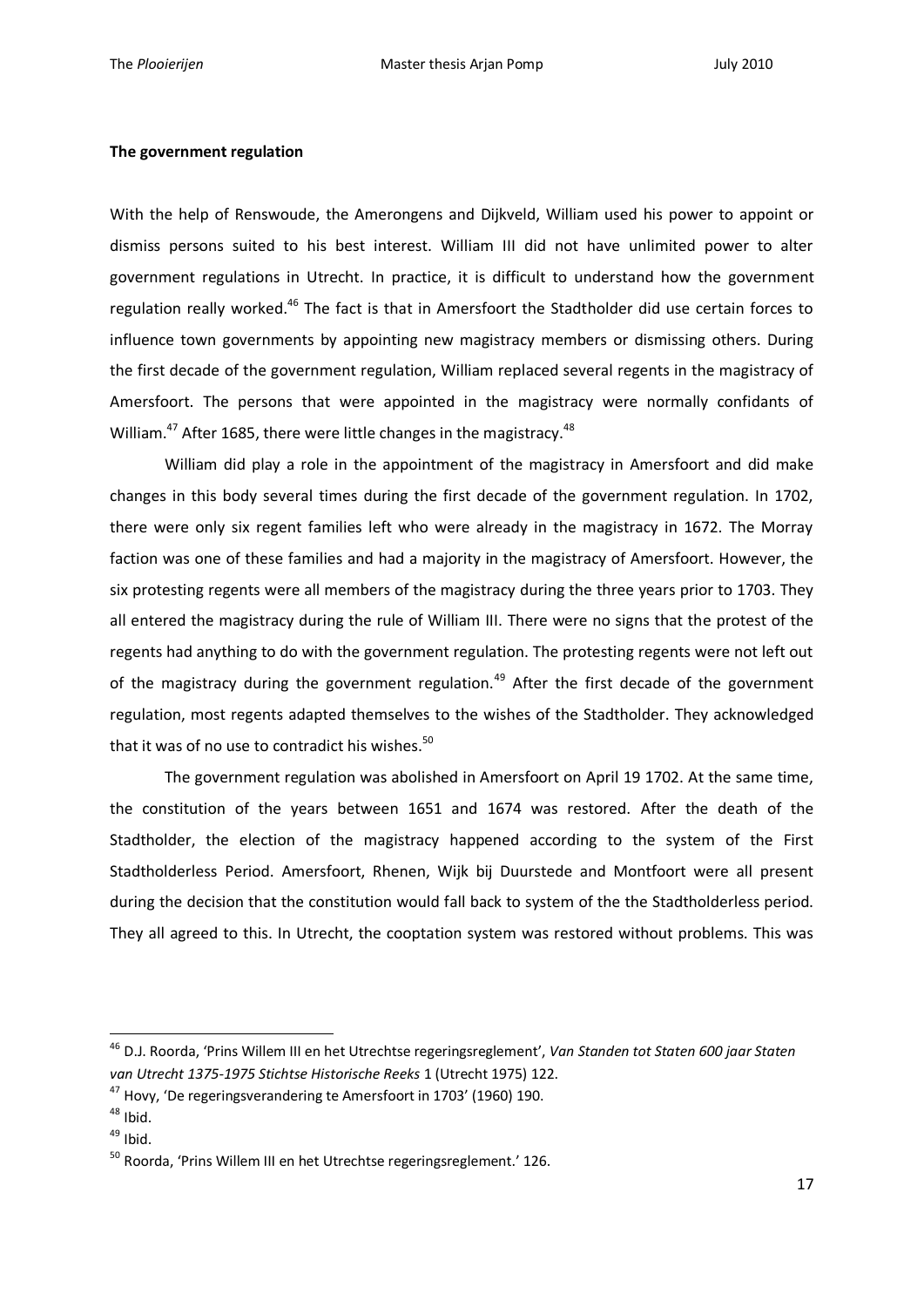not the case in the towns of Amersfoort and Rhenen. In these towns, problems emerged during the elections of 1703.<sup>51</sup>

Around 1700, it was more than 150 years since a form of a burgher democracy had existed in the towns of Utrecht. However, a special document gave the burghers of Amersfoort a clear recall of their past privileges. In 1693, a professor from Leiden, Antonius Matthaeus, produced the *Rerum Amorfortiarum scriptores duo inediti*. The magistracy of Amersfoort asked the professor to write this work to show the States of Utrecht her ancient independence. The document went back to old elections and resolutions. This document showed the presence of a burgher democracy in the form of community members and electors in the middle ages that was ended by Charles V in 1544. In this document, the burghers of Amersfoort could literally find their old democratic rights.<sup>52</sup>

#### **Economic and social situation**

1

Amersfoort was one of the towns that did not experience substantial economic and social changes because of the flourishing growth in trade and industry in the Republic. Amersfoort was around 1700 still of a predominantly medieval character. Nonetheless, Amersfoort was of more than just regional importance.<sup>53</sup> Amersfoort developed around 1700 as an important part in the Amsterdam trade network. It functioned as the regional market place and profited from its favourable position along the Eem. The Eem provided an easy access to the Zuiderzee. Agrarian products from surrounding villages of the Eemland, and some villages from the province of Gelderland brought their products to the market in Amersfoort. Some of these products were carried to Holland.<sup>54</sup>

Amersfoort had a modest industry. The industries that were important were the fustian industry, the silk company and the tobacco industry. The fustian industry stayed more or less a small retailer. Amersfoort could not attract large manufacturers in the area of the silk industry. The tobacco industry was the biggest industry in Amersfoort. The tobacco trade was almost free of government interference. The high wages in the tobacco industry drew a large number of immigrants to Amersfoort.<sup>55</sup>

Amersfoort had suffered from a flood disaster in the province of Holland and Utrecht in April 1702. The sea dyke at Muiden broke because of the ongoing northern storm. Large parts of Holland

 $^{51}$  Hovy, 'De regeringsverandering te Amersfoort in 1703' (1960) 180,186.

<sup>52</sup> Wertheim, Wertheim-Gijse Weenink, *Burgers in verzet tegen regenten-heerschappij*, 15-17.

<sup>&</sup>lt;sup>53</sup> Hovy, 'De regeringsverandering te Amersfoort in 1703' (1960) 180.

<sup>54</sup> R.N.J. Rommes, 'Werken in de stad', in: C. Dekker (ed.), *Geschiedenis van de provincie Utrecht* deel 2 van 1528 tot 1780 (Utrecht 1997) 196.

<sup>&</sup>lt;sup>55</sup> Hovy, 'De regeringsverandering te Amersfoort in 1703' (1960) 180-181.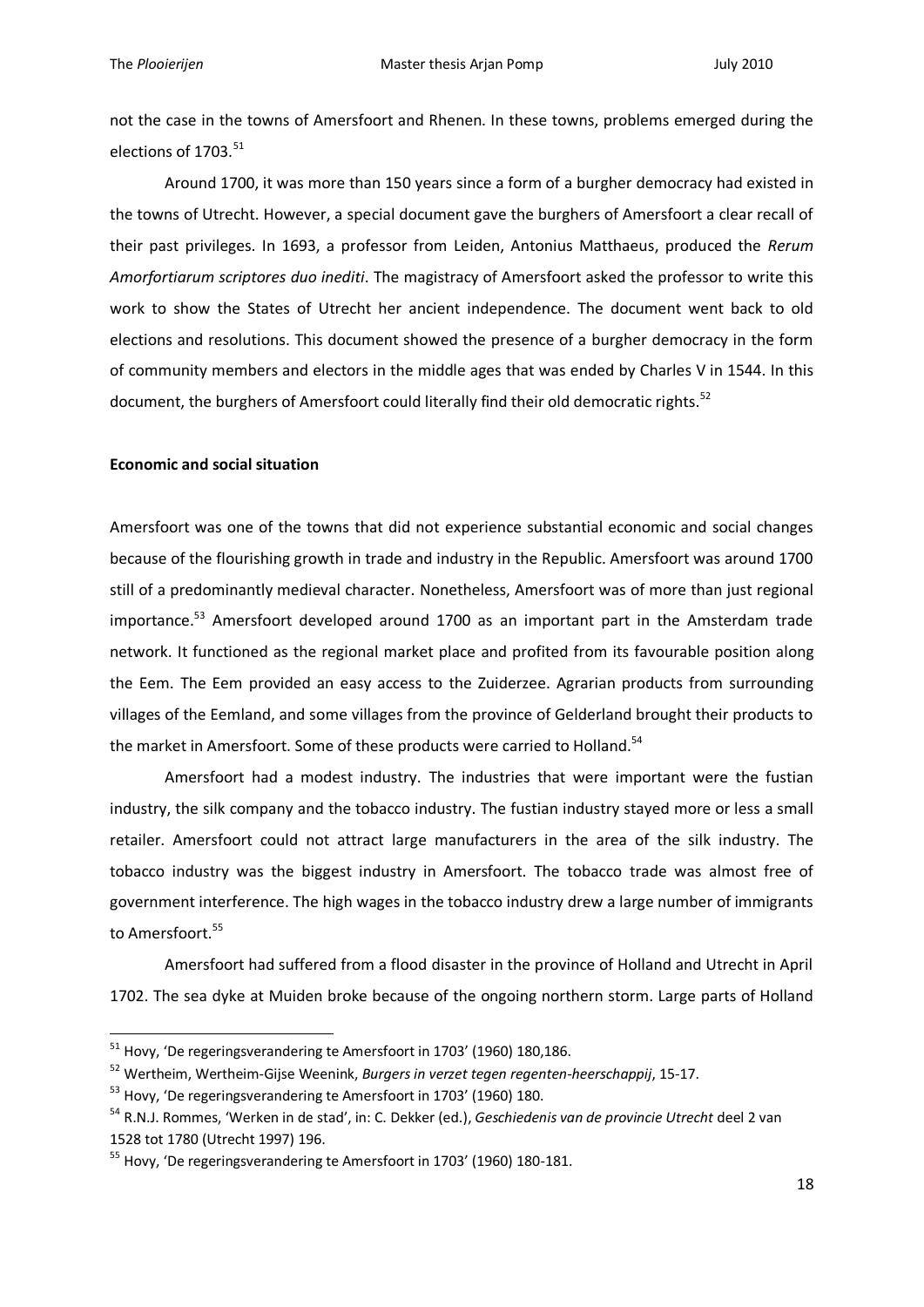and Utrecht flooded under water. This led to the drowning of many people and animals between Amersfoort and the Zuiderzee.<sup>56</sup>

In 1703, the War of the Spanish Succession started. The war brought high war debts for the Republic. The provinces of Holland carried by far the most of these debts, however, just like in Holland the tax burden for all provinces were very high during the wars.<sup>57</sup> In February 1703, the burghers rebelled against the tax policy in Amersfoort. They rebelled mainly against the high taxes that had to be paid on the municipal excise taxes. Dissatisfaction about taxes was not a new phenomenon in the Republic. Especially the excise taxes were a big burden. The tax revolts of February 1703 were not something new in Amersfoort. Already in 1670 and 1675, high taxes on butter led to several uproars against the tax farmers of butter.<sup>58</sup> The tax revolt from February 1703 will be discussed later in this chapter.

#### **First Phase faction struggle**

1

Because of the uncertainty about the procedure of the election of January 1703, the sitting burgomaster, Marcus van Deurn, got the assignment from the magistracy of Amersfoort to form a commission to look at resolutions, retroacts and regulations from the First Stadtholderless period. The two main players in this commission were Willem Teekman and former burgomaster Jacob Morray.<sup>59</sup> The influential, however, not very popular Morray submitted in December of 1702 a report which showed that the new magistracy should be chosen out of a majority of votes from the sitting Magistracy. This system corresponded with the election procedure in Utrecht after the death of William III.<sup>60</sup>

In the council meeting of January 8 1703, the rapport of Morray was approved by a majority of the magistracy. After the voting, the magistracy had drawn up a resolution for this decision. However, six of the twenty-six members voted against the rapport of Morrav.<sup>61</sup> This is where the problems started in Amersfoort. The six regents filed a protest against the resolution that was proposed by Morray. According to the six regents, the election procedure should have proceeded

<sup>&</sup>lt;sup>56</sup> A. van Bemmel, *Beschryving der stad Amersfoort* II (Amersfoort 1760; 2<sup>e</sup> druk Zaltbommel 1969) 976.

<sup>57</sup> R.J. Fruin, *Geschiedenis der staatsinstellingen in Nederland tot den val der Republiek*, H.T. Colenbrander (ed). (2<sup>e</sup> druk; Den Haag 1922) 314-315.

<sup>&</sup>lt;sup>58</sup> Hovy, De regeringsverandering te Amersfoort in 1703 (Scriptie 1950) 24-25.

<sup>&</sup>lt;sup>59</sup> Hovy, 'De regeringsverandering te Amersfoort in 1703' (1960) 186.

<sup>60</sup> Wertheim, Wertheim-Gijse Weenink, *Burgers in verzet tegen regenten-heerschappij*, 21.

 $61$  Hovy, 'De regeringsverandering te Amersfoort in 1703' (1960) 186. The six regents who voted against the proposal of Morray were dr. Gijsbertus Crinius, Anthony Bloeylant, Joachim Berger, mr. Frederik Hendrik Teekman and mr. Willem van Steenbergen.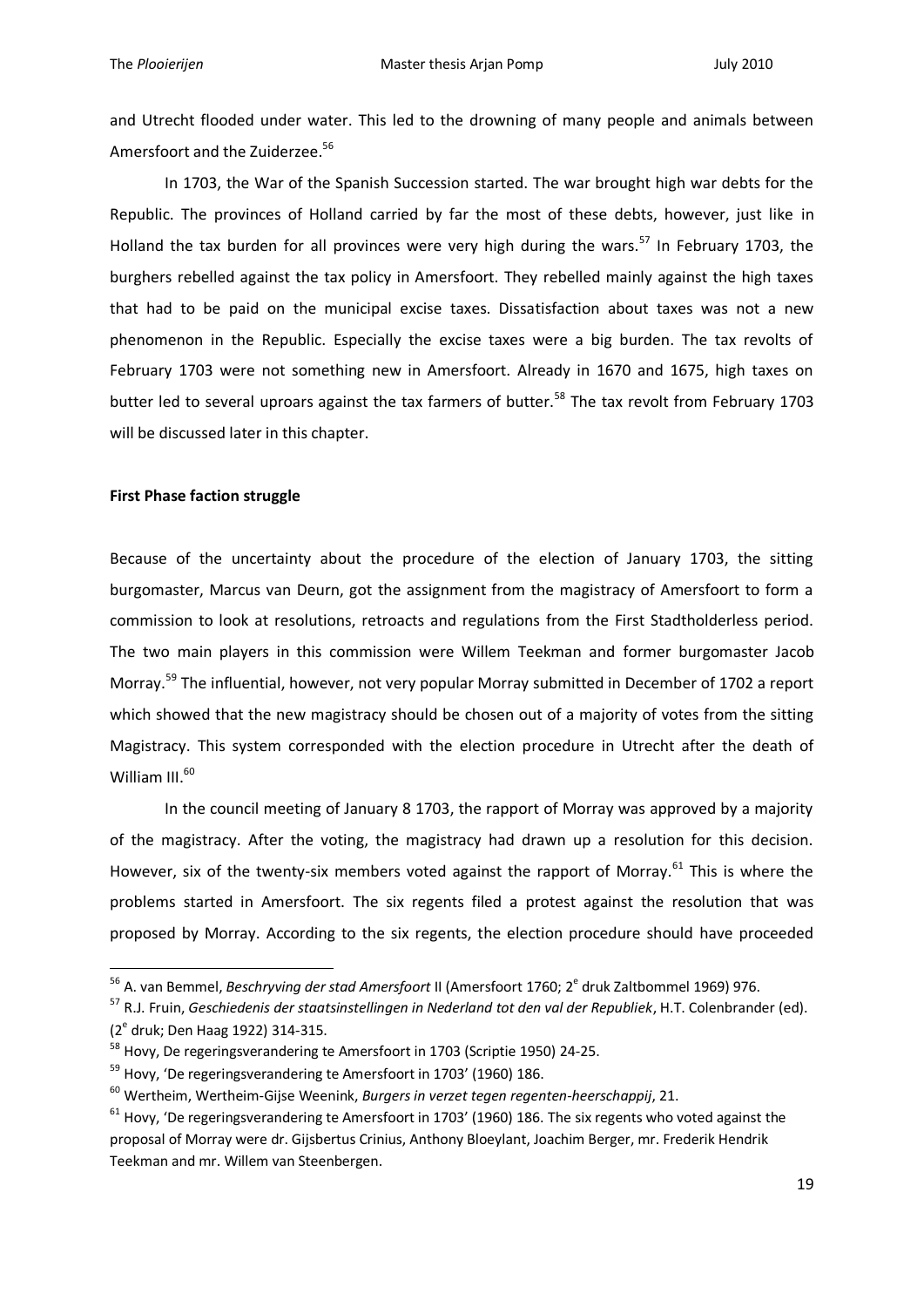according to the procedure of the First Stadtholderless Period. In this system, the magistracy would nominate electors (*keuzeheren*) who had to appoint the magistracy. The six regents called upon old privileges of Amersfoort.<sup>62</sup>

There was not a big difference between the voting system proposed by Morray and the voting system of the six regents. In both cases, the magistracy would supplement itself by means of cooptation.<sup>63</sup> The six regents protested against the system of Morray, because they were afraid that with the system of Morray they could be excluded from the magistracy. The six regents were determined to keep their position in the magistracy.<sup>64</sup> The system that was proposed by Morray, was in favour of the interests of the ruling regents. By means of cooptation and contracts, the regents could enhance their power upon the magistracy. The system that the six regents had envisioned would make it more difficult for the regents to control the election of the magistracy by means of contracts.<sup>65</sup>

On January 8, the six regents filed a request against the proposal of Morray by the magistracy of Amersfoort and two days later also by the States of Utrecht. The six regents requested preservation of the old privileges and status quo during the negotiations.<sup>66</sup> However, the magistracy of Amersfoort and the States of Utrecht paid no attention to the request of the six regents. On January 11, the election took place according to the system proposed by Morray. The six regents had left the Council chamber before the election was completed. The only thing that they had achieved was the promise that a commission would be installed to look again at the election procedure. In the following month, the struggle between the regents kept on going, yet, the struggle was overshadowed by a tax revolt.<sup>67</sup>

#### **The tax revolts of February 1703**

In February 1703, just like in 1670 and 1675, the burghers targeted the butter tax farmers. On Friday, February 16 (market day in Amersfoort), the butter tax farmers were molested by a group of

<sup>62</sup> Wertheim, Wertheim-Gijse Weenink, *Burgers in verzet tegen regenten-heerschappij*, 21.

<sup>63</sup> Ibid., 22.

<sup>64</sup> J. Wagenaar, *Vaderlandsche historie, vervattende de geschiedenissen der Vereenigde Nederlanden, inzonderheid die van Holland, van de vroegste tyden af* XVII (Amsterdam 1757) 144.

<sup>65</sup> Wertheim, Wertheim-Gijse Weenink, *Burgers in verzet tegen regenten-heerschappij*, 22.

<sup>&</sup>lt;sup>66</sup> Knuttel No. 14978, Requeste met soodanige verdere authentique documenten en stukken als by eenige heeren regenten der stad Amersfoort, tot maintenue en conservatie van der voorschreve Stads, en der selver Borgerye hare oude Privilegien, en Geregtigheden, Aan de Ed: Mog: Heeren Staten 's Lands van Utrecht, Op den 10 Januari deses Jaars 1703. zijn overgegeven. 1.

<sup>67</sup> Wertheim, Wertheim-Gijse Weenink, *Burgers in verzet tegen regenten-heerschappij*, 22.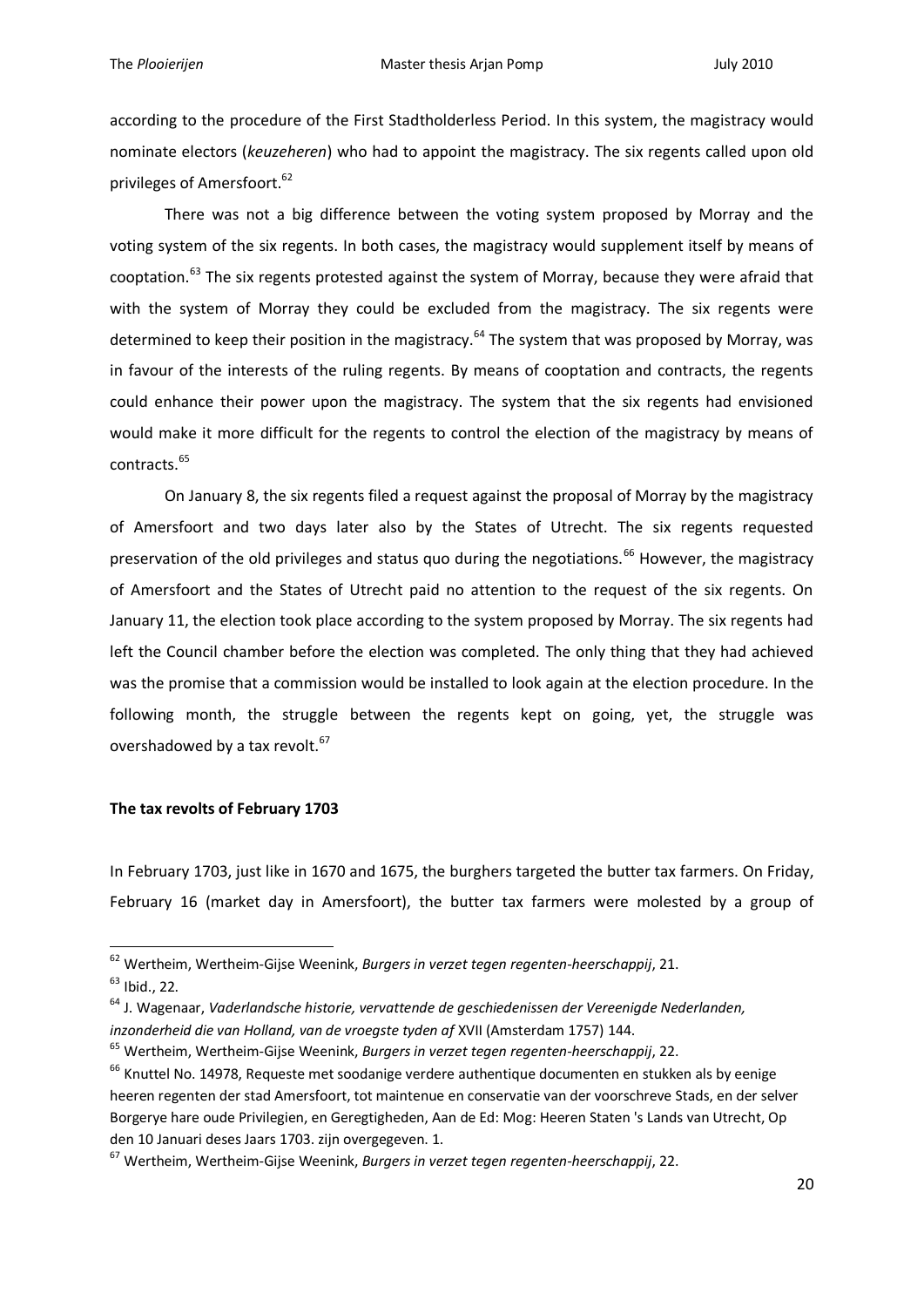protesters. Because of this incident, the tax farmers could not proceed with the collection of the taxes. The States of Utrecht took this incident very seriously and consulted with the States General to send troops to Amersfoort. The government of Amersfoort decided to reinstall the militia after the incident, because it did not want strange troops on its soil to restore the order in Amersfoort. To keep the order in place, the militia had to settle the disturbances that took place in the streets and in the houses of burghers. The militia did not succeed in this task.<sup>68</sup>

The States General sent an armed force to Amersfoort in February 1703. The troops arrived on February 21 in Amersfoort. However, just like the militia, the troops could not end the rebellion. It escalated in a clash between the soldiers and the burghers of Amersfoort. The burghers of Amersfoort threw bricks at the soldiers.<sup>69</sup>

The tax revolt was not directly connected to the ongoing conflict between the regent factions. Still, it was clear that the magistracy of Amersfoort could not keep order in its own town, but it also did not want strange troops on its soil. Armed forces arrived in Amersfoort on February 21 and stayed until mid March. Amersfoort had restored the militia on February 19. In March, Amersfoort informed the States of Utrecht that the militia worked efficiently, and that it did not need the troops anymore for keeping order. After the magistracy of Amersfoort informed the States of Utrecht that it did not need the troops anymore, the States of Utrecht informed the States General that it could leave Amersfoort.<sup>70</sup> According to Hovy, the magistracy of Amersfoort only gave the impression to the States of Utrecht that order had been restored. It was clearly not comfortable with the States troops within its town walls, and wanted them to leave considering the precarious situation between the regent factions. Next to that, the States army was a burden for the burghers and cost a lot of money. $71$ 

#### **Second phase: The burghers came into play**

After the tax revolts, the States of Utrecht were not sure if the conflict between the regent factions was resolved. The States of Utrecht urged the regents to reach a compromise to resolve the differences that had emerged in January. The States of Utrecht threatened that they would act when

 $^{68}$  Hovy, De regerinsgverandering te Amersfoort in 1703 (Scriptie 1950) 25-27.

<sup>69</sup> Ibid., 28.

<sup>70</sup> Ibid., 24-28.

 $71$  Ibid., 28.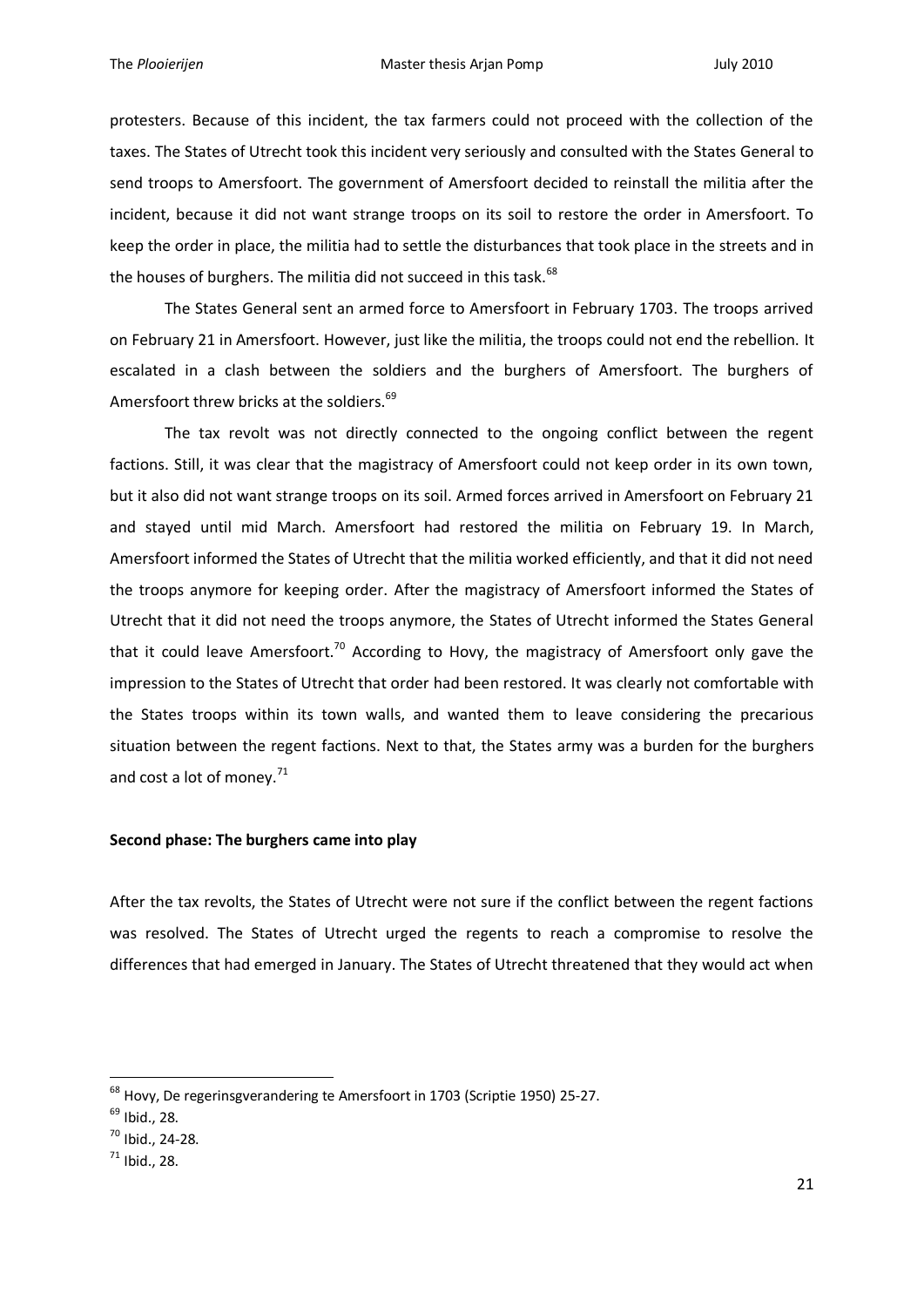no compromise would be reached. Behind the scenes, the States of Utrecht consulted with the States of Holland to send troops to Amersfoort when the disturbances continued.<sup>72</sup>

The retreat of the troops gave the burghers of Amersfoort an opportunity to interfere with the elite conflict. At the start of April, Richard Saab and Pieter van Houten convened secret meetings.<sup>73</sup> Saab en Van Houten were both prominent burghers in Amersfoort, however, they were not part of the ruling families. On April 15, Saab en Van Houten asked their followers if they wanted to file a request to the magistracy in which they would state their demands, or if they would follow the example of Gelderland and dismiss the magistracy of Amersfoort without notice. The burghers decided to follow the example of Gelderland and dismissed the government without notice.<sup>74</sup>

On April 16, Saab, Van Houten and five other committed burghers<sup>75</sup> appeared in front of the magistracy to dismiss them. When they entered the magistracy chamber, the magistracy asked the burghers to show their qualifications. The representatives of the burghers answered to this question: "Our orders exist partly from the burghers that met at the house of Saab and our qualification stands outside in front of the town hall." When the members of the magistracy pointed to the fact that there were only young boys and women on the square in front of the town hall, Van Houten took over and said: "All our people are standing on the corners of the streets." After a sign of van Houten, approximately six or seven hundred armed burghers entered the square of the town hall.<sup>76</sup> After a few hesitations and protests, the members of the magistracy stepped down. Morray was warned in advance of the plans of the burghers. He was not present during this event, and had fled the scene. According to Hovy, the armed burghers were the militia restored in February.<sup>77</sup>

After the burghers had dismissed the magistracy, new election were scheduled to be held on April 17. The election of April 17 proceeded according to the way it was done before 1544. The elected government would keep their positions until 1704 when a new election was scheduled to take place. However, the election of April 17 was invalid because of the under qualification of some burghers of the 'Fifty'. On April 19, a new election took place. Half of the old magistracy was chosen in the new magistracy. The other half was supplemented with the members of the New Fold. The burghers Saab and van Houten were also chosen in the magistracy.<sup>78</sup>

<sup>72</sup> Wertheim, Wertheim-Gijse Weenink, *Burgers in verzet tegen regenten-heerschappij*, 29-30.

<sup>73</sup> Van Bemmel, *Beschryving der stad Amersfoort* II, 980.

 $74$  Hovy, 'De regeringsverandering te Amersfoort in 1703' (1960), 196.

<sup>&</sup>lt;sup>75</sup> Knuttel 14982, Sententien, de vijf gecommitteerden waren Gerrit Beefting, Dirck Ebbenhorst, Rutger Dibbitz, Johan Stomphius en Sibert van Straelfont.

 $76$  Ibid.

 $77$  Hovy, 'De regeringsverandering te Amersfoort in 1703' (1960), 196.

<sup>&</sup>lt;sup>78</sup> Ibid., 196-198.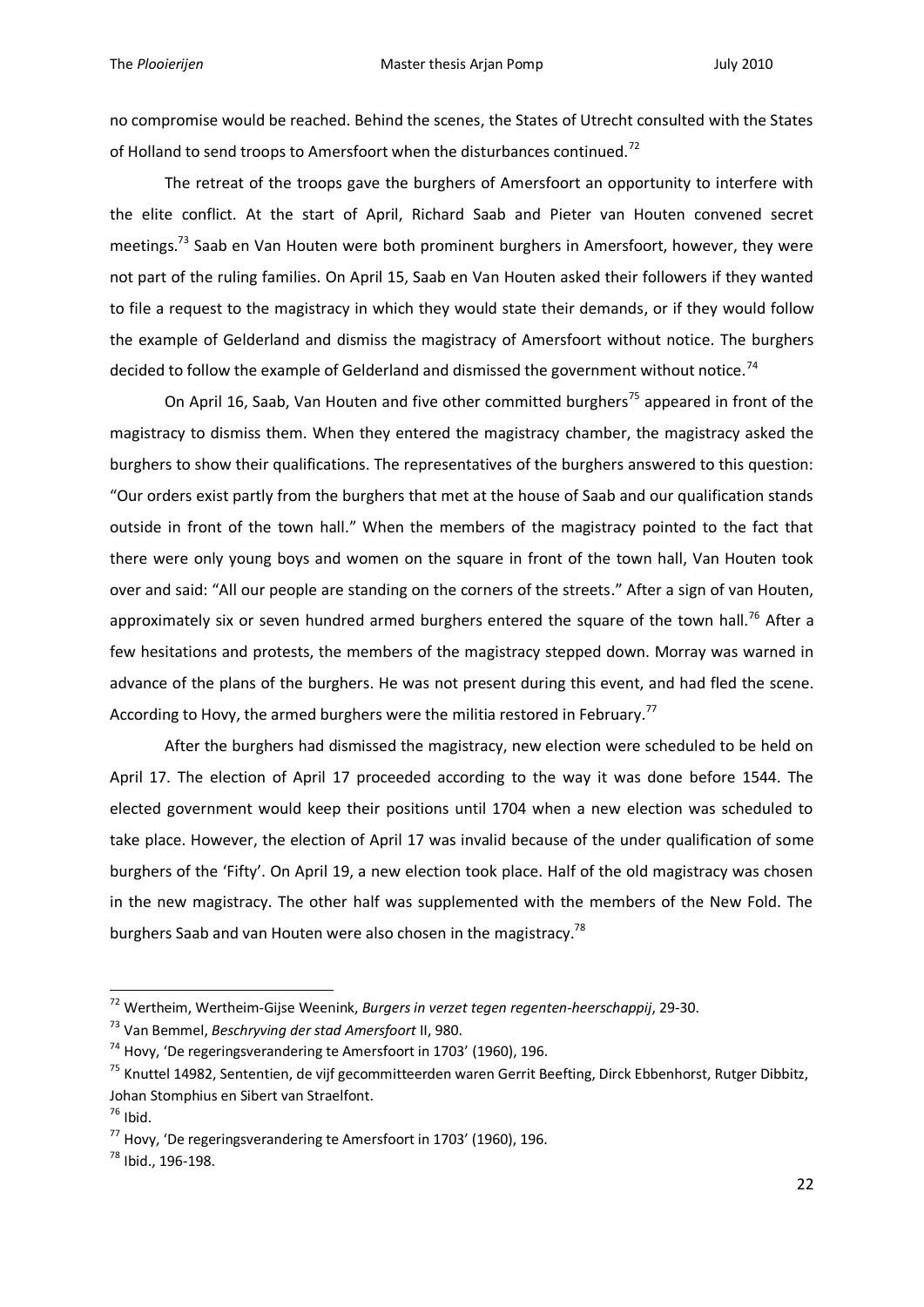One of the first goals of the new magistracy was to get legal recognition from the States of Utrecht. On April 18, the new government informed the States of Utrecht that they had reached a compromise. They informed the States of Utrecht that they would restore the government system to the system of 1651-1672. For now, the threat of an armed intervention from the States of Utrecht was gone. This system was what the six regents had envisioned in January 1703. From now on, the magistracy would appoint five electors. The electors choose the magistracy. This would mean that the election by a college of 'Fifty' was only a one-time event and would not be permanent. The States of Utrecht approved the new system.<sup>79</sup> According to Hovy, the events from 16-19 April showed a double character in the burgher movement and the two-sided role Van Houten had played in it. It seemed that the moderate wing wanted the election to be as legal as possible. This resulted in a split in the burgher movement, since the radical wing wanted to obtain as much influence in the town as possible.<sup>80</sup>

The radical wing did not approve the new election procedure. The agreement was that the magistracy should be chosen by thirteen electors out of the college of 'Fifty'. Certain members of the New Fold were left out of the magistracy after the second election. Among them were Richard Saab and Dirk Ebbenhorst, but also Willem Teekman did not get a position in the magistracy. If they wanted to enter the magistracy, they could only do this through illegal ways. This resulted in the emerging of a new radical burgher movement. Dirk van Ebbenhorst played a leading role in the new burgher movement.<sup>81</sup>

On May 14, Van Ebbenhorst entered the magistracy with four demands. The first demand of the burghers was that the magistracy had to remove the new election procedure from the resolution of April 19. The second demand was that the sitting regents had to give up their positions so other burghers could take over these positions. The third demand was that the magistracy had to announce the burgher rights from the town hall and had to post it all over town. That way every burgher could read his rights and privileges. The last demand of the radical wing was that the position in the college of 'Fifty' would be for life. The college was reduced to twenty-four members, but had to be supplemented by the magistracy to fifty.<sup>82</sup>

Between May 14 and July 16, several riots broke out in Amersfoort. The goal of these riots was to get the burghers of the radical wing on the magistracy. This had to happen at the expense of the Old Fold in the government. The magistracy of Amersfoort tried to take actions against the

 $^{79}$  Hovy, 'De regeringsverandering te Amersfoort in 1703' (1960), 203-204.

<sup>80</sup> Ibid., 199

 $81$  Hovy, De regeringsverandering te Amersfoort in 1703 (Scriptie 1950) 47-50.

 $82$  Ibid., 47-48.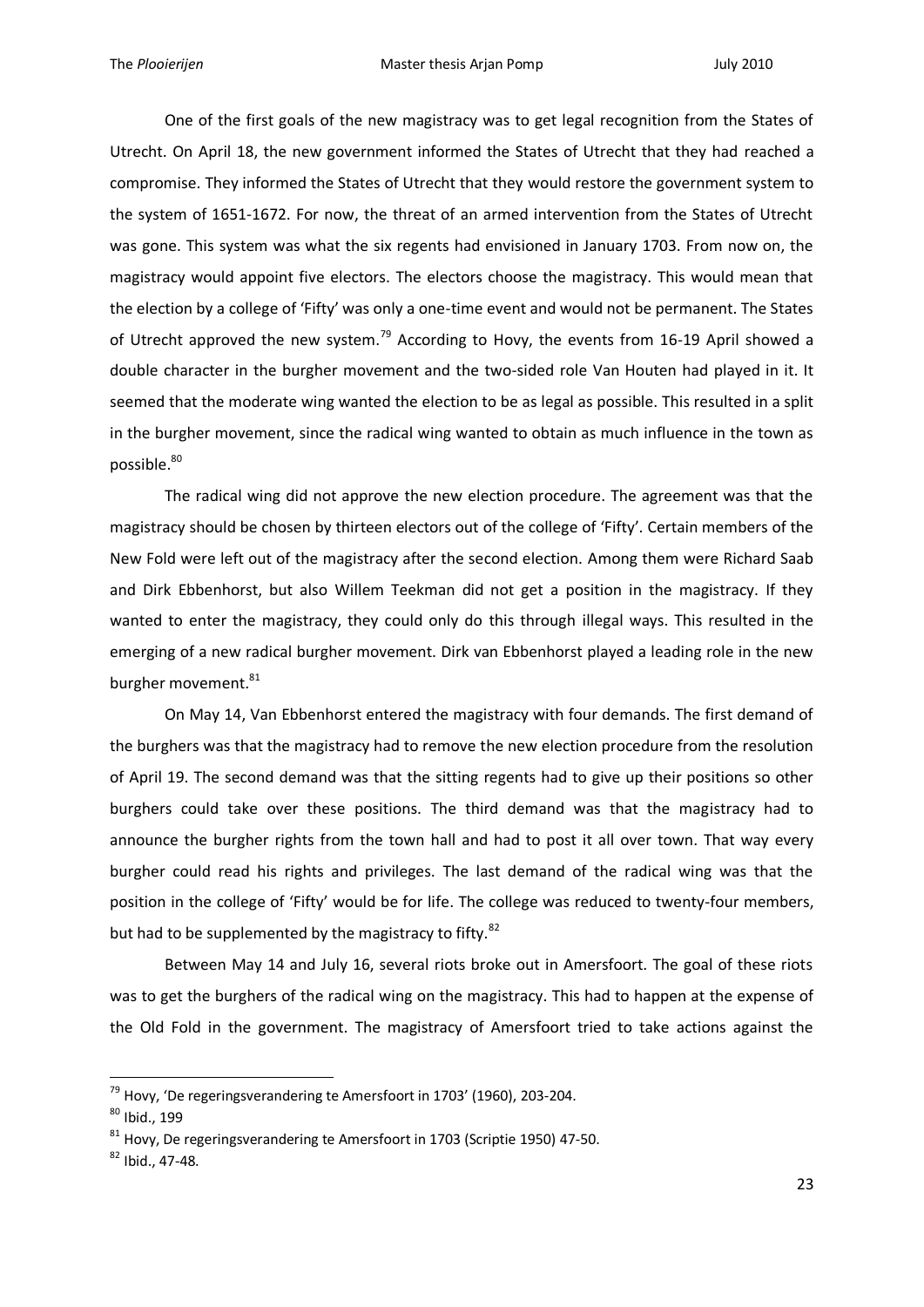rioters, but it had little to no success. The result was that between May 14 and July 16 every demand of the radical wing was granted. Three regents of the Old Fold, Assuerus Schut, Dirk van Ommeren and Bartholomeus Temminck boycotted the council. The regents were dismissed from their positions and replaced by Willem Teekman, Johan Kool and Richard Saab. 83

The States of Utrecht, afraid that the situation would spread to the rest of Utrecht, followed the events in Amersfoort closely. The States of Utrecht were determined to end the troubles in Amersfoort and were this time backed by the city of Utrecht. Utrecht was generally not keen on provincial interference in local towns, but this time they were also afraid that the troubles would spread further to the other towns in Utrecht. The troubles had already spread to Rhenen.<sup>84</sup>

Hovy called the troubles in Rhenen a miniature of the Foldings in Amersfoort.<sup>85</sup> The troubles in Rhenen started a month later than in Amersfoort. This was probably because the election in Rhenen took place a month later than in Amersfoort, and next to that, the burghers in Rhenen did not have the availability of a document in which they could have literally found their privileges of the past. A difference with the troubles in Amersfoort was that the burghers of Rhenen addressed the economic and social situation in the town more than their democratic rights. The burghers of Rhenen made three demands. Firstly, they wanted to be exempted of paying taxes and tolls. Secondly, the burghers wanted to be present during the presentation of the town's finances. Finally, the burghers wanted the right to work the peat lands of Achterberg. It had to become common land again. The magistracy had given away parts of this land to private farmers.<sup>86</sup> Just like in Amersfoort, the troubles in Rhenen were not successful. The States of Utrecht ended the troubles in Rhenen in August 1703.

On July 4, The States of Utrecht installed a commission to mediate in the conflict in Amersfoort. The commission was formed by the two burgomasters of Utrecht, Both and Thiens, the two burgomasters of Amersfoort, Van Deurn and alderman Willem Teekman. On July 21, the commission approved a resolution. The resolution stated that the magistracy of Amersfoort had to be restored in the form it had before April 16. Furthermore, the government system of the period 1651-1672 would be restored in agreement to the system of the six regents. This meant that the magistracy would not be chosen out of a majority from the sitting magistracy. This decision was declared illegal. Everyone that obeyed this resolution within twenty-four hours was granted amnesty.<sup>87</sup>

 $83$  Hovy, 'De regeringsverandering te Amersfoort in 1703' (1960), 205-206.

<sup>84</sup> Ibid., 207-208.

<sup>&</sup>lt;sup>85</sup> Hovy, De regeringsverandering te Amersfoort in 1703 (Scriptie 1950) 79.

<sup>86</sup> Wertheim, Wertheim-Gijse Weenink, *Burgers in verzet tegen regenten-heerschappij*, 24,33.

 $87$  Hovy, 'De regeringsverandering te Amersfoort in 1703' (1960), 207-208.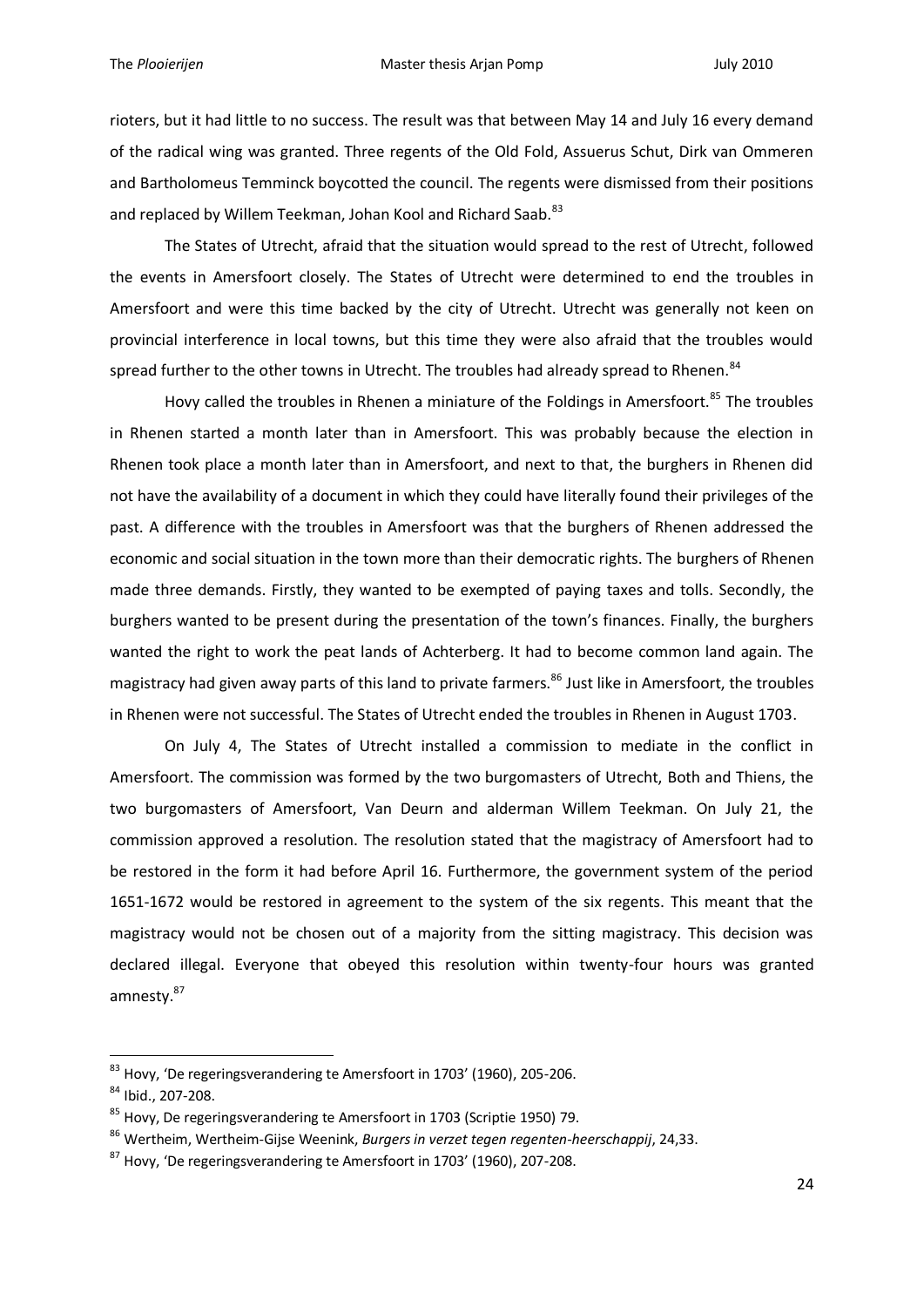On July 24, the Court of Utrecht sent two process-servers to Amersfoort to publicly announce the resolution. The first attempt of the process-servers was not successful. They were sent away by Richard Saab because one of the burgomasters of Amersfoort was absent that day. A crowd in front of the town hall was backing Saab. Two days later, the Court of Utrecht tried to announce the resolution again. This time the militia of Amersfoort prevented the process-servers from announcing the resolution.<sup>88</sup> The *sententie* (affidavit) of Willem Teekman told that he played a role in the prevention of the announcement of the resolution. He would have instigated the militia against the process-servers.<sup>89</sup>

Saab and Van Houten tried to smooth things over with the States of Utrecht by proposing to appoint a new commission. However, the States of Utrecht were done with the burghers of Amersfoort. The States of Utrecht proclaimed the resolution as done and submitted the case to the Attorney General. He had the right to intervene in Amersfoort, because criminals ruled the town. The burghers took a last attempt to play off the States General against the States of Utrecht. The New Fold in Amersfoort sent representatives to The Hague. However, their action had no success.<sup>90</sup>

#### **Third phase, the end of the Foldings**

From July 23, the magistracy stopped functioning in Amersfoort. The burghers took up arms and occupied the town until August 7. The armed burghers arrested all regents who were still in Amersfoort. They also arrested Willem Teekman and the other five regents who had supported him at the beginning of the year. The burghers were afraid that Teekman would come to an agreement with the States of Utrecht and wanted to prevent him from communicating with them.<sup>91</sup>

After the burghers took on arms, the States of Utrecht decided that it was time to end the conflict by means of force. On August 3, a regiment of Walloon cavaliers arrived under the command of Waleff at the gates of Amersfoort. The armed burghers of Amersfoort kept the regiment of Waleff outside the town. Waleff responded by asking reinforcement and supplies from the States General.<sup>92</sup> He did not enter the town until reinforcement troops arrived from Zwolle and The Hague. On August 4, Amersfoort was completely isolated. Waleff got a special assignment to prevent members of the New Fold from Gelderland to cross the border between Utrecht and Gelderland.<sup>93</sup>

 $88$  Hovy, 'De regeringsverandering te Amersfoort in 1703' (1960), 208.

<sup>&</sup>lt;sup>89</sup> Knuttel 14982, Sententien, tot laste van Pieter van Houten ende Richard Saab, Midsgaders Willem Teeckman.

 $90$  Hovy 'De regeringsverandering te Amersfoort in 1703' (1960) 209-210.

 $91$  Ibid., 210.

<sup>92</sup> Wertheim, Wertheim-Gijse Weenink, *Burgers in verzet tegen regenten-heerschappij*, 42-43.

 $93$  Hovy, De regeringsverandering te Amersfoort in 1703 (Scriptie 1950) 67-68.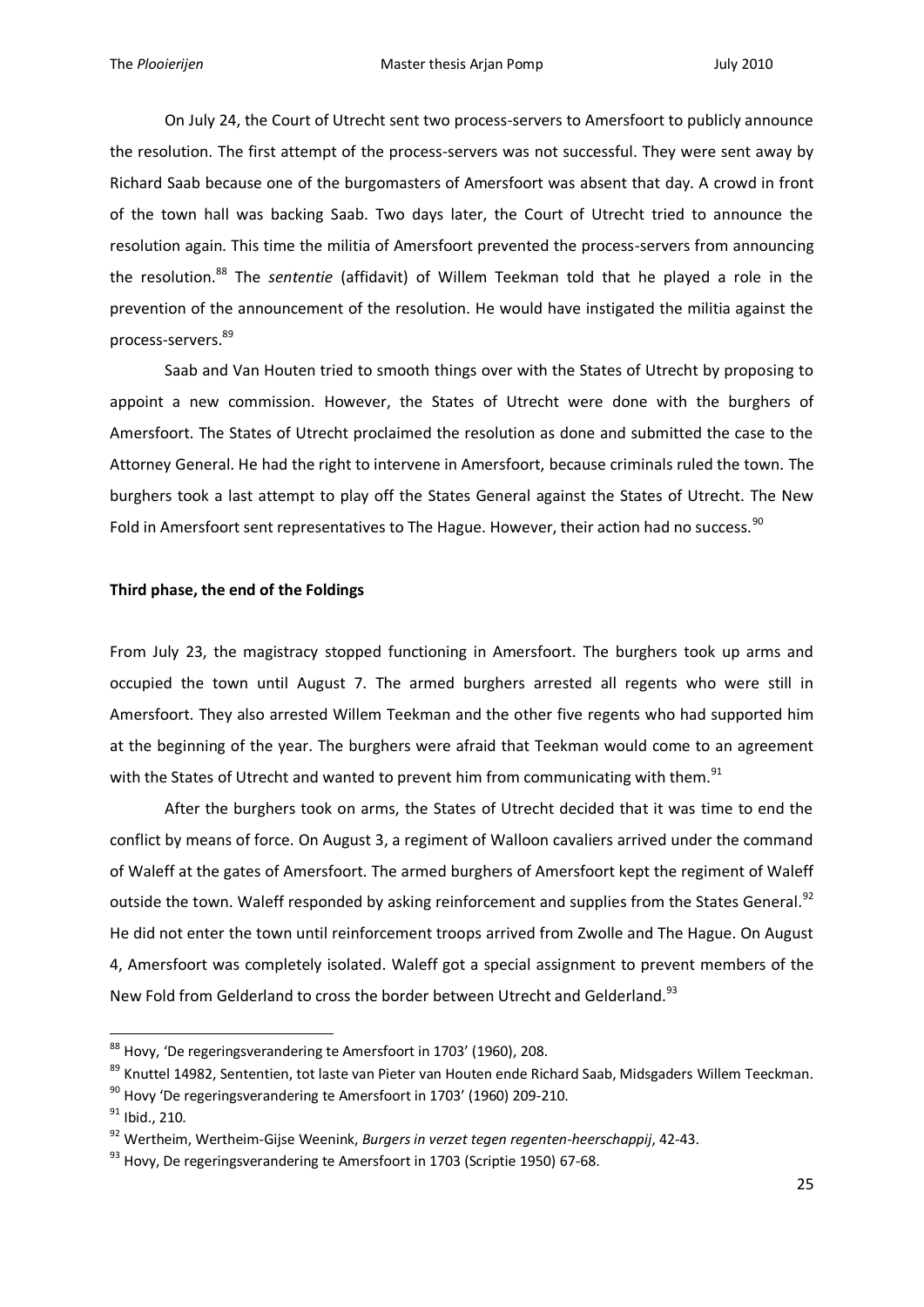Some last mediation between van Houten, Wallef and Colonel Maurits van Nassau-Ouwerkerk produced no results. With the sight of 3000 soldiers outside the town walls, the burghers quickly lost courage. There was little resistance when on August 7 the army of Wallef entered Amersfoort. The army got the assignment to arrest Van Houten, Saab, Van Bommel and Dibbits. Furthermore, all burghers had to hand over their weapons.<sup>94</sup> Saab and Van Houten were transported to Utrecht on August 9. On August 16, Willem Teekman was arrested by the deputy Attorney General and was sent to Utrecht.<sup>95</sup> That same day, the States of Utrecht restored the old government in Amersfoort and reversed all decisions of the unlawful magistracy.<sup>96</sup>

It took some time for the situation in Amersfoort to fully calm down. The soldiers were a burden for the burghers of Amersfoort. In addition, many burghers had fled across the provincial border to a neighbouring village Hoevelaken. The preacher of that village, N. de Bruyn, an active member of the New Fold in Gelderland, stimulated the burghers of Amersfoort to not give up their cause and keep on fighting to the end.<sup>97</sup>

However, the States of Utrecht took measures to end all problems in Amersfoort once and for all. They sentenced Pieter van Houten and Richard Saab to death. Willem Teekman was banned for life from Amersfoort. The capitation of van Houten and Saab had to function as an example to the burghers of Amersfoort. The sentence was carried out on October 3. On October 16, the States of Utrecht gave amnesty and forgiveness to all but fourteen burghers of Amersfoort.<sup>98</sup> However, most of these fourteen burghers were later signaled again in Amersfoort.<sup>99</sup>

The States of Utrecht still suspected six regents for their role in the Foldings. They were all suspended from their offices in the magistracy. The suspensions were not harsh and ended in December 1703.<sup>100</sup> The Foldings ended with the amnesty and the sentences of Van Houten, Saab and Teekman. In the years after 1703, the Foldings were hardly mentioned. Only during time of the Patriots at the end of the century Van Houten and Saab were honoured as martyrs for the burgher freedom.<sup>101</sup>

The States of Utrecht ended the Foldings in Rhenen almost the same way as it had done in Amersfoort. The States sent two companies to Rhenen, however, the moment that the companies

<sup>&</sup>lt;sup>94</sup> Hovy, De regeringsverandering te Amersfoort in 1703 (Scriptie 1950) 67-68.

<sup>95</sup> Van Bemmel, *Beschryving der stad Amersfoort* II, 987.

<sup>&</sup>lt;sup>96</sup> Hovy, 'De regeringsverandering te Amersfoort in 1703' (1960), 212.

<sup>97</sup>Wertheim, Wertheim-Gijse Weenink, *Burgers in verzet tegen regenten-heerschappij*, 43.

<sup>98</sup> Knuttel 14980, Publicatie: De Staten van den Lande van Utrecht doen te weeten.

 $99$  Hovy, 'De regeringsverandering te Amersfoort in 1703' (1960), 214.

<sup>&</sup>lt;sup>100</sup> Hovy, De regeringsverandering te Amersfoort in 1703 (Scriptie 1950) 74-75.

<sup>101</sup> Hovy, *het bestuur van de steden en dorpen in de provincie Utrecht tot 1795*, 10.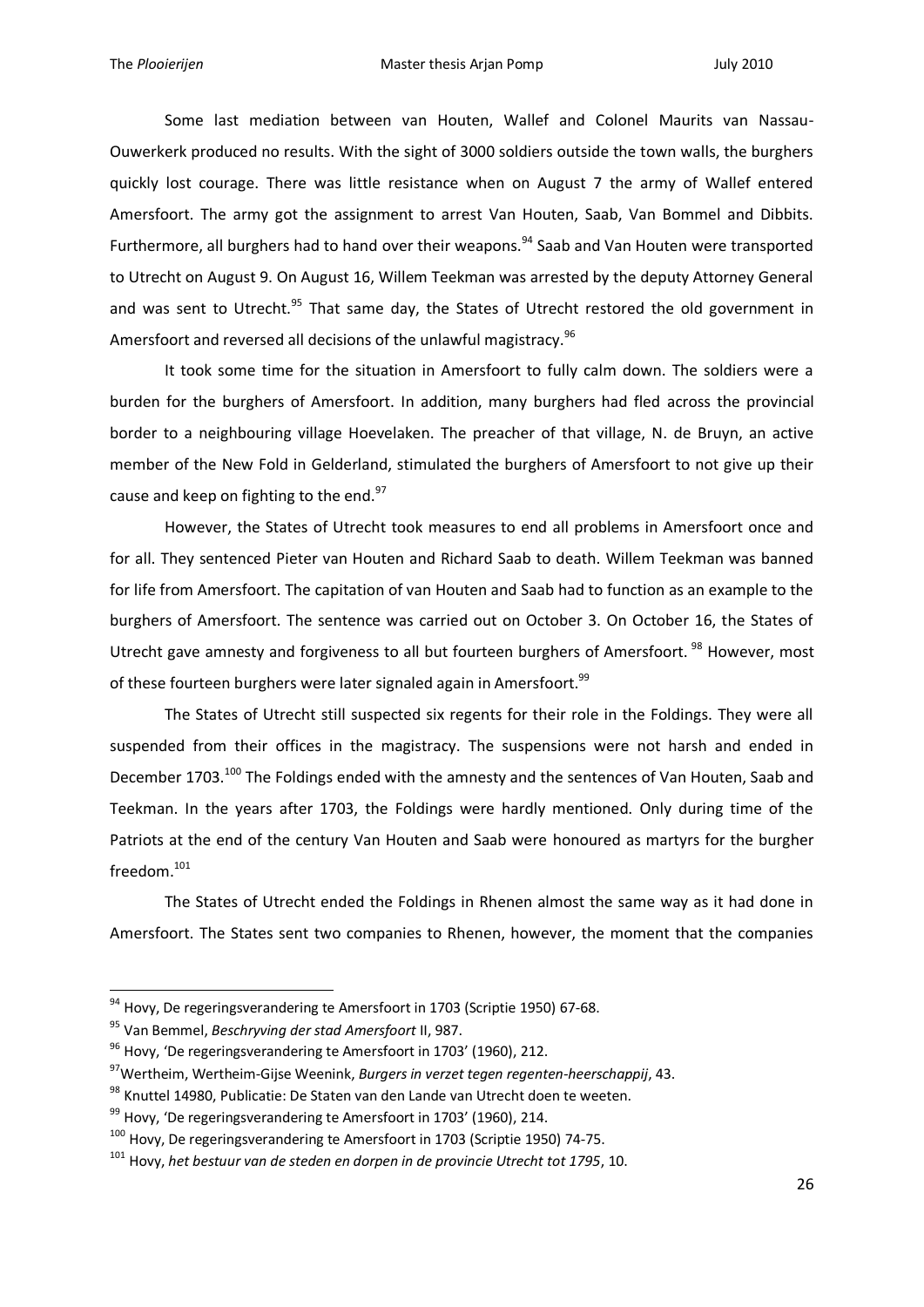arrived in Rhenen, most burghers of Rhenen had already surrendered and asked for amnesty.<sup>102</sup> The amnesty arrangement for the burghers was the same as the amnesty for the burghers in Amersfoort. Three persons were not given amnesty in Rhenen.<sup>103</sup>

### **Conclusion**

1

The outcome of the Foldings in Amersfoort was that the New Fold was only for a few months in control over the local government. If I place the factors that were either present or absent in Amersfoort in a matrix, it looks as follows.

|            | Internal<br>factors                                            |                    |                            |                                       | External<br>factors  |                              |                       |          |
|------------|----------------------------------------------------------------|--------------------|----------------------------|---------------------------------------|----------------------|------------------------------|-----------------------|----------|
|            | 크.<br>Political instability<br>702<br>$\overline{\phantom{0}}$ | conflict<br>Regent | movement<br><b>Burgher</b> | and social<br>instability<br>Economic | States<br>Provincial | <b>ra</b><br>Gener<br>States | location<br>Strategic | Outcome  |
|            | A                                                              | B                  | С                          | D                                     | E                    | F                            | G                     | Z        |
| Amersfoort | 1                                                              | 1                  | $\mathbf 0$                | 1                                     | 1                    | 1                            | $\mathbf 0$           | $\Omega$ |

## Table 1. Result matrix Utrecht

This case shows that absence of a stable burgher movement and the unfavourable position of Amersfoort near the border of Gelderland contributed to the negative outcome of the Foldings in Amersfoort. All other factors were present in Amersfoort. The actual transfer of power only lasted from April 19 to July 23. After that period, for a few days, there was no government at all in Amersfoort.

The internal situation was right after the death of William III already unstable in Amersfoort. The unstable situation was not a result of the government regulation and the policy of William III, but caused by a conflict between two regent factions. The mutual distaste for each other and the power vacuum left after the death of the Stadtholder only aggravated the unstable situation in Amersfoort.

<sup>102</sup> Wertheim, Wertheim-Gijse Weenink, *Burgers in verzet tegen regenten-heerschappij*, 44-45

<sup>&</sup>lt;sup>103</sup> Knuttel 14980, Publicatie: De Staten van den Lande van Utrecht doen te weeten. The three persons that were not given amnesty were Johan Cupius, Joost Boonsayer and Cornelis Clerck.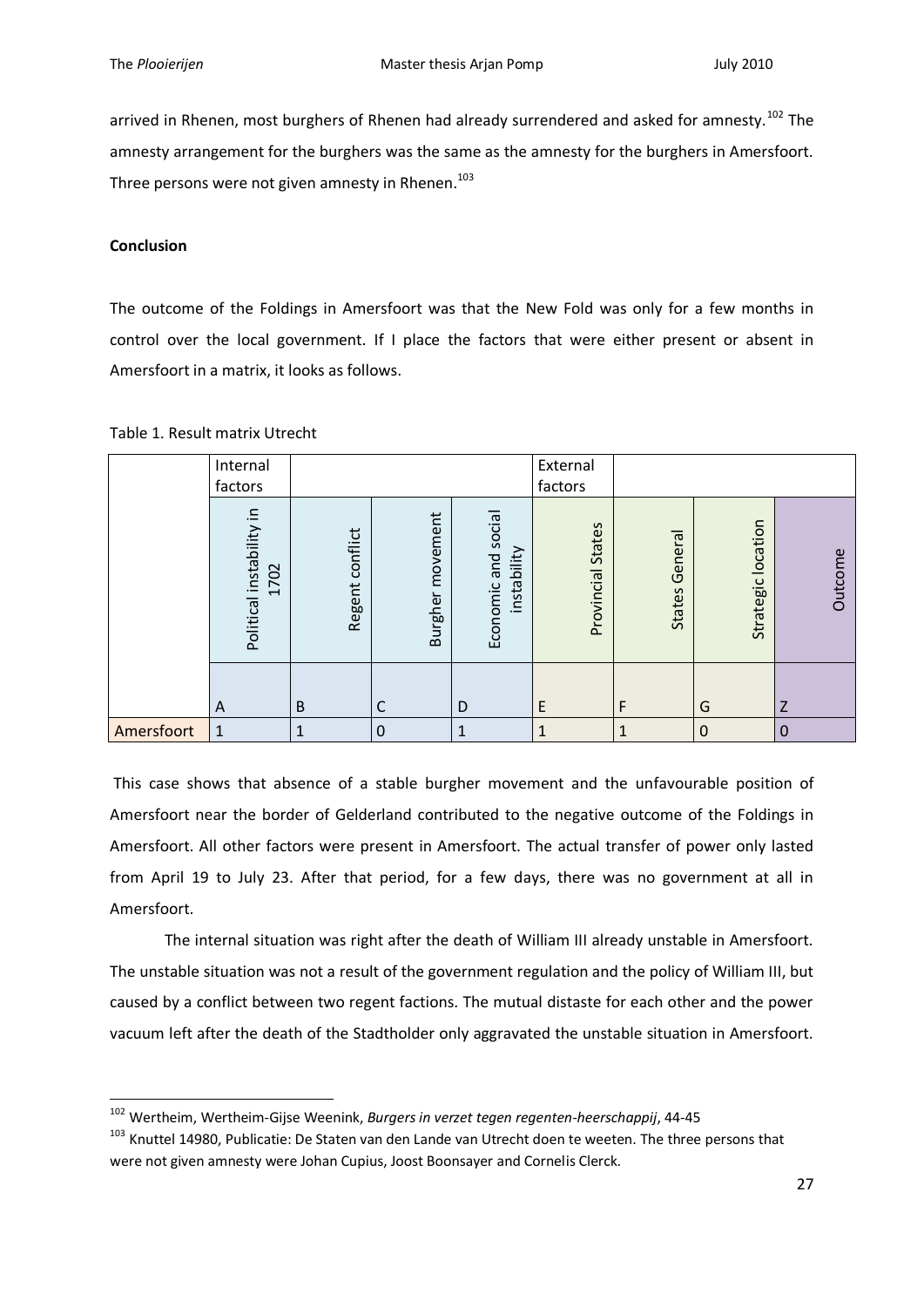The regent faction of Teekman was afraid that the already majority faction of Morray would get more dominant.

The tax revolts took place at an unfortunate time. The magistracy of Amersfoort had to restore the militia to calm down the rebellious burghers. Some well-off burghers used the chaos to make demands for a more democratic election procedure. With the help of the militia, the New Fold could dismiss the magistracy on April 16 and take control of the town government. The burgher movement was, however, not a unity. The movement split up in a radical and moderate wing after the second election of April 19, 1703. This aggravated the chaos in Amersfoort.

In Amersfoort, after the magistracy stopped functioning there was no longer a government in Amersfoort that could call upon Article 1 of the Union of Utrecht (1579) that interference in a domestic conflict was not allowed. The States of Utrecht and Utrecht believed they had the right to intervene in Amersfoort, because criminals ruled it. The States of Utrecht, who already kept a close eye on the situation since the tax revolts, did not want the Foldings to spread over to other towns of Utrecht. Amersfoort's geographic position near the border of Gelderland where the New Fold was in firm control was a big disadvantage for the town. Its position made the States of Utrecht extra cautious. With the help of the States General, an armed force ended the Foldings in Amersfoort.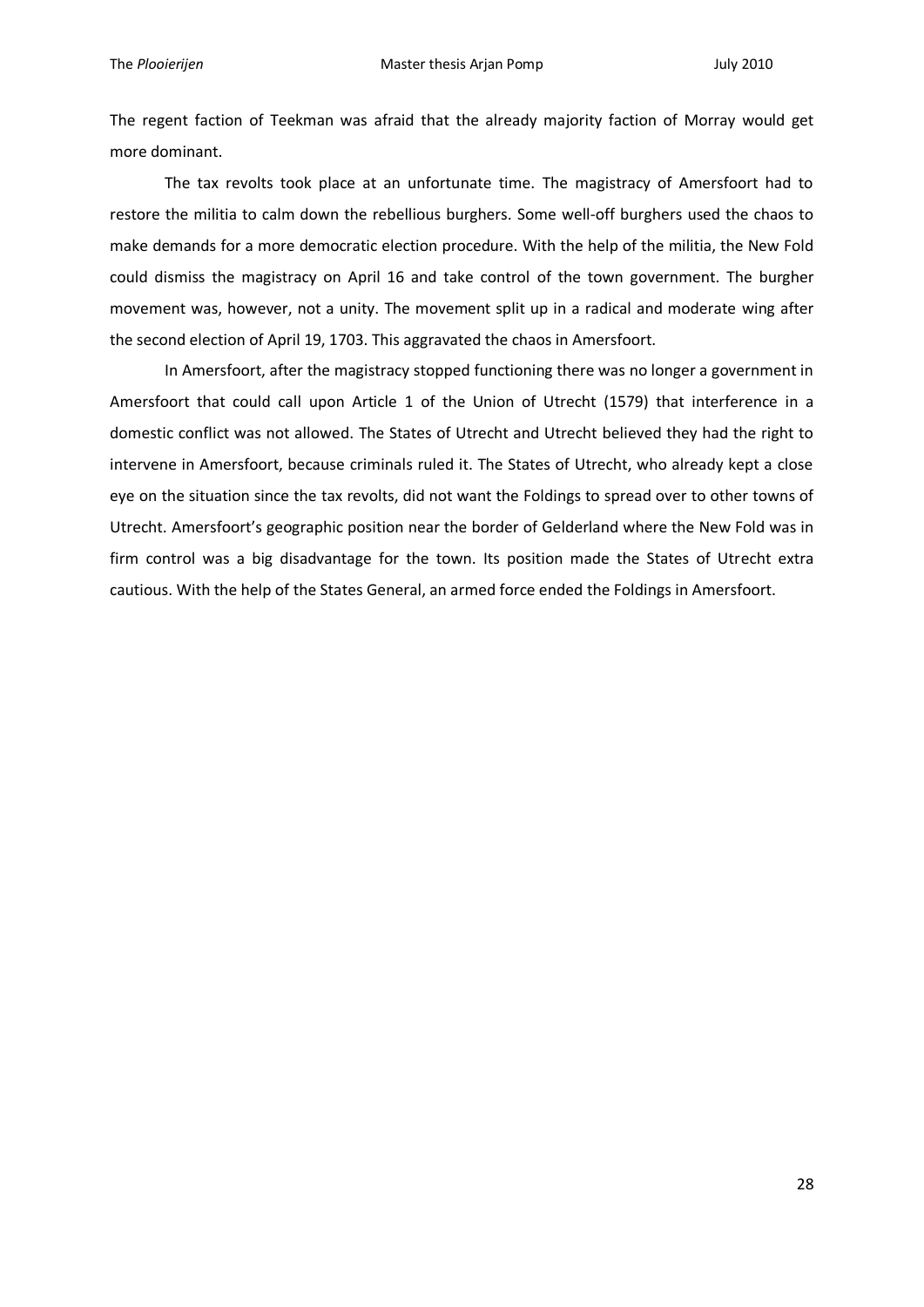# **2. Gelderland**

For Gelderland, I will discuss the Foldings of Arnhem, Nijmegen and Zutphen. I have chosen to discuss the capital of each district in Gelderland, because these towns give a good representation of the Foldings in each district. The Foldings started in Nijmegen and spread all over the province. I will first give a short preface of the Foldings in each town. Next, I will analyze the events in each town by determining which factors were either present, absent or undefined. The chapter will first analyze the internal factors before and during the conflict. In this part, I will chronologically discuss the course of the Foldings for each town separately. In the second part, I will discuss the external factors in Gelderland. I will do this for the province as a whole, because these conditions applied to all towns in the same way. In the final part, I will discuss the ending of the Foldings and the meaning of it.

#### **2.1 Internal factors**

1

#### **2.1.1 The Foldings in Nijmegen**

After the death of William III, the Foldings first broke out in the Nijmegen district. The members of the nobility and the representatives of the towns understood that with the death without issue of William III, the power they lost under the government regulation of 1675 would return to them. On April 8, the States of Gelderland restored the government system to the system that existed before 1672. That system was a cooptation system in which the regents were appointed for life. The sitting magistracy in Nijmegen assumed that they could choose the burgomaster and aldermen during the election of 1703.<sup>104</sup> The magistracy thought that the burghers would accept this election procedure without major problems, because they had not received complaints from the community members during the time that the government regulation was in place. $105$ 

It turned out to be a different story. Already in July 1702, an opposition emerged against the decision to restore the government system to the system before 1672. The burghers did not accept the decision to restore the old system of cooptation where the regents would be appointed for life. The burghers wanted their old privileges back and appealed to their right of a Sworn Community. The burghers wanted to control the finances of the town and regain the right to elect the magistracy for a

<sup>104</sup> I.A. Nijhoff, 'De Geldersche plooierij, bijzonder te Nijmegen', *Geldersche-Volksalmanak* 20 (Arnhem 1854) 5- 6.

<sup>105</sup> Brants, *Bijdrage tot de geschiedenis der Plooierijen*, 65-66.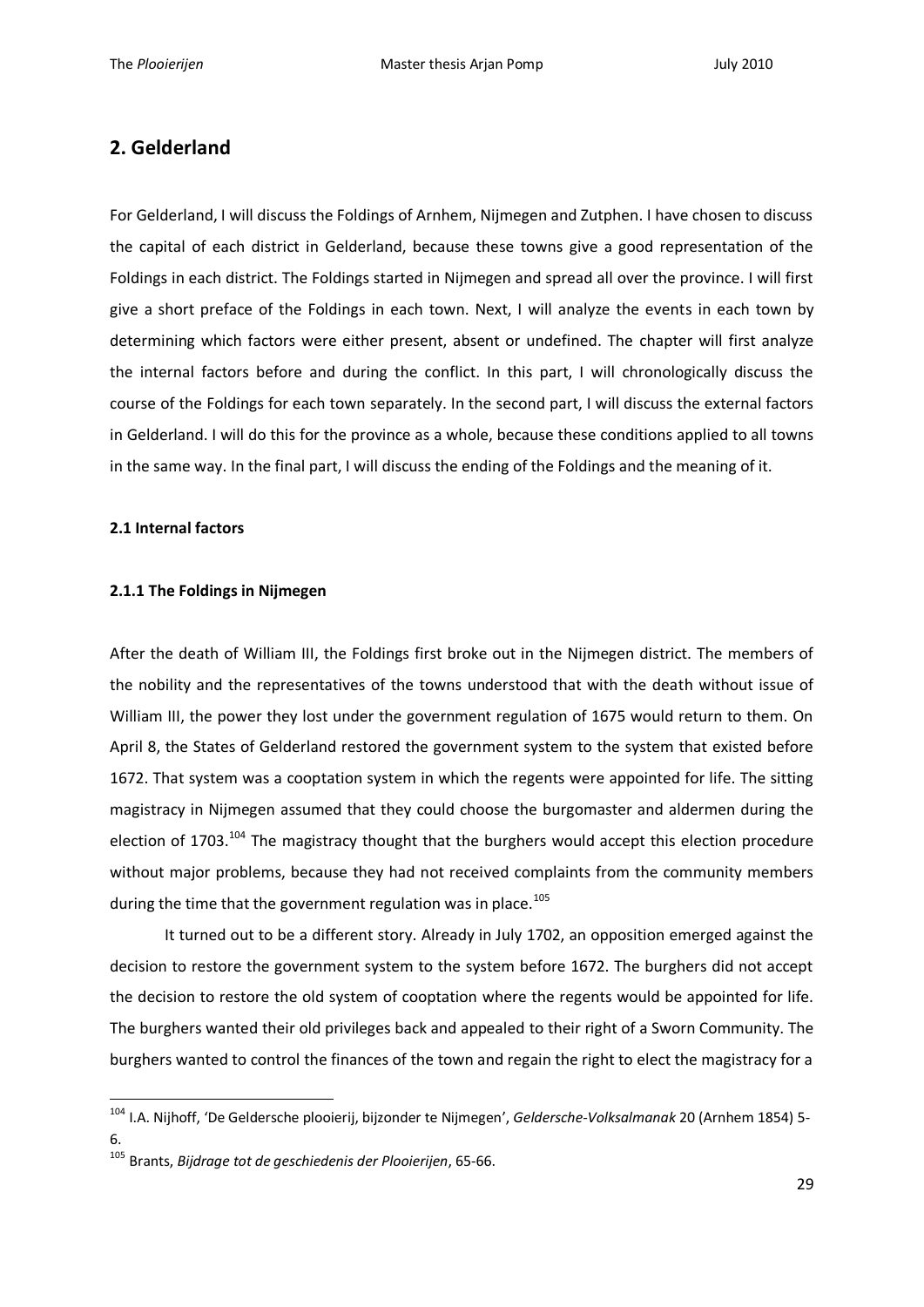period of three years. In 1702, the sitting magistracy managed to put a halt to the movement, but in 1703, the New Fold took control over the government in Nijmegen. The New Fold in Nijmegen kept control over the town until 1717. In 1717, the States of Gelderland ended the conflict and restored the cooptation system in Nijmegen in which the regents would be appointed for life in the magistracy.<sup>106</sup> The Foldings were not limited to Nijmegen alone. It was a broad movement over the whole Nijmegen district.

#### **The political situation in Nijmegen before and around 1702**

The burghers in Nijmegen have always had some sort of influence in the local government. Before 1590, every year eight men from the well-off burghers were chosen to be the representatives of the burghers. The burgher college received the title, Masters of St. Nicholas Guild *(Meesteren van St. Nikolaas Gilde)*. Without the permission of the Eight, the magistracy was not allowed to undertake or decide anything of importance. In 1590, Masters of St. Nicholas Guild approved the replacement of the Eight by a college of thirty-two community members. Just like the Eight, the community members had far-reaching influence in the local government.<sup>107</sup>

The community members of Nijmegen had the right to choose the magistracy of Nijmegen. They could appoint members to the magistracy from the nomination by the sitting magistracy, or they could nominate the candidates themselves. The power of the magistracy and the privileges of the community members were at times undermined by the Orange-Stadtholders. However, during the Stadtholderless period, the influence of the community members was partly restored.<sup>108</sup>

During the Stadtholderless Period, the magistracy members were appointed for life. On May 1648, the magistracy and Sworn Community of Nijmegen agreed on the procedure on how to supplement the magistracy. The community members made their choice out of doubles that were selected by the council. Subsequently, the council chose two burgomasters for the upcoming year. After this, all twelve councilors, including the burgomasters, were appointed to aldermen. Eight years

<sup>&</sup>lt;sup>106</sup> A.H. Wertheim-Gijse Weenink, 'Een kwarteeuw burgerverzet in de beide Nederlanden (1698-1719). Voorspel van de 'democratische revoluties', *Bijdragen en mededelingen betreffende de geschiedenis der Nederlanden* NHG 99 deel 1 (1984) 411.

<sup>&</sup>lt;sup>107</sup> Nijhoff, 'De Geldersche plooierij, bijzonder te Nijmegen', 7-8.

<sup>108</sup> Wertheim-Gijse Weenink, *Democratische bewegingen in Gelderland*, 36.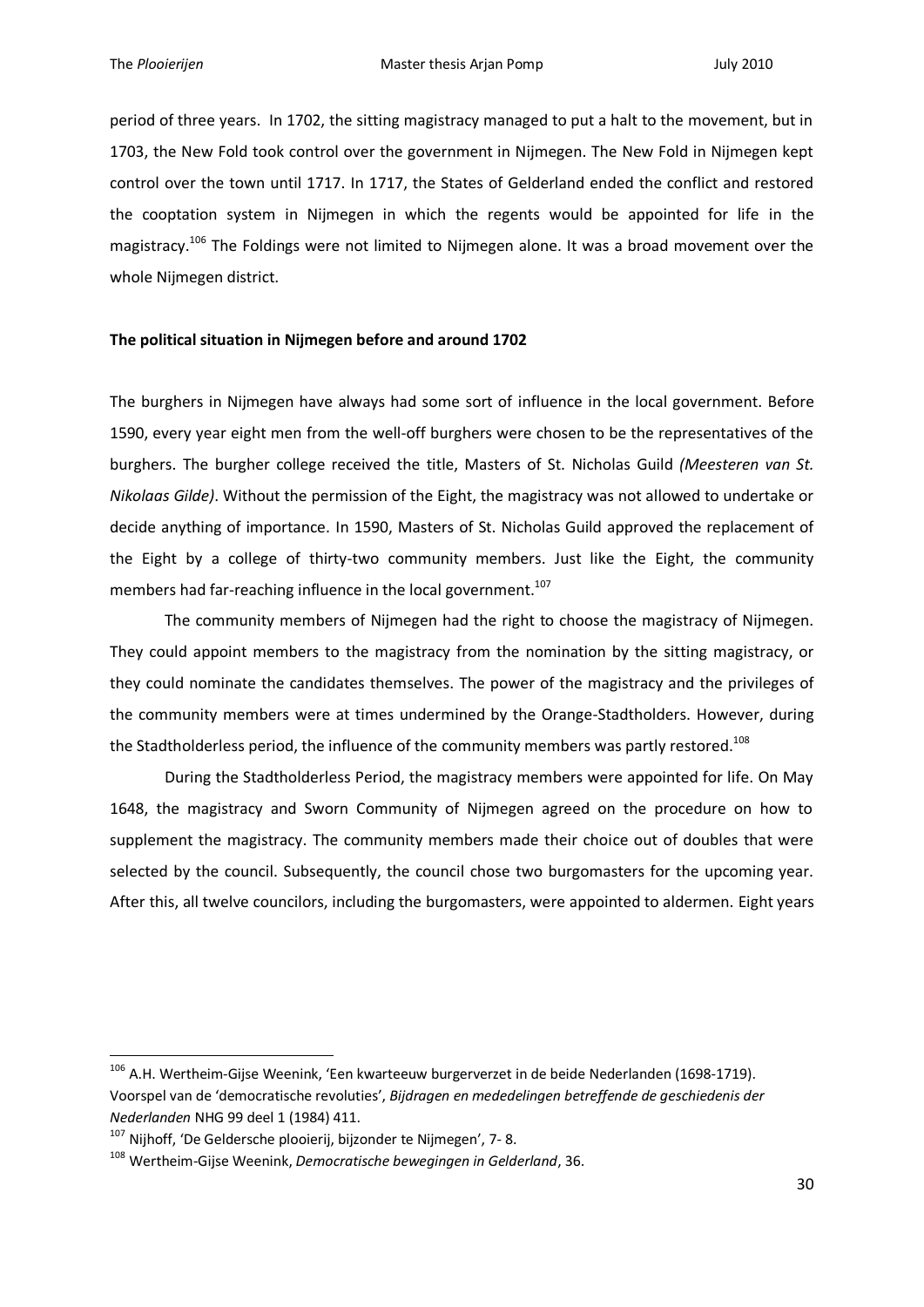before William III installed the government regulation, the number of council members was set at twelve.<sup>109</sup>

#### **The government regulation**

The moment the enemy had left Gelderland in 1674, William III received the power from the States General to install a provisional government in Gelderland. With the ongoing Franco-Dutch War (1672-1679), in which the Eastern province remained vulnerable to attacks, William chose to appoint provisional colleges of Deputy States in the three districts of Gelderland. These provisional Deputies had the assignment to oversee the finances and other affairs of the districts. They also were the temporal replacements of the *Hooge Regering* in Gelderland.<sup>110</sup> William also installed an interim government in the towns of Gelderland. He had the ability to dismiss or appoint new regents through a deputy. The regents who were appointed, had to establish order in local finances and look after the ongoing affairs of the town until the moment William was able to go to Gelderland to announce the government regulation himself in 1675.<sup>111</sup>

The representatives of William dismissed the magistracy of Nijmegen on June 11, 1674 and replaced them with eight provisional regents. The regents had to concern themselves in the first place with the finances of the town. The occupation of Nijmegen had taken its toll. For two years, the enemy financially wore out the burghers of Nijmegen. In 1675, William came to Nijmegen to appoint the new magistracy himself. He reappointed the eight regents of the provisional government and supplemented the magistracy with regents who had already been in the magistracy before 1673. He appointed two burgomasters for one year. The remaining members were appointed alderman. William also changed the legislative period of the appointment in the magistracy to three years instead of for life.<sup>112</sup>

The influence of the community members decreased significantly in Nijmegen with the government regulation of 1675. William reduced the college to only seven members, who had little to no influence left.  $^{113}$  On August 12, 1676, the community members filed a protest by the magistracy. They wanted the Sworn Community to be supplemented to thirty-two, because leaving

<sup>&</sup>lt;sup>109</sup> A.J. Maris, 'Prins Willem III en het Provisionele Regeringsbestel in Gelderland en Zutphen van 1674', *Gelderland Vereeniging tot beoefening van Geldersche Geschiedenis, Oudheidkunde en Recht. Bijdragen en Mededelingen* LXXII (1981) 157.

<sup>110</sup> Ibid., 143-144

<sup>111</sup> Ibid., 140-141.

<sup>112</sup> Ibid., 150, 157-158.

<sup>&</sup>lt;sup>113</sup> Nijhoff, 'De Geldersche plooierij, bijzonder te Nijmegen', 8.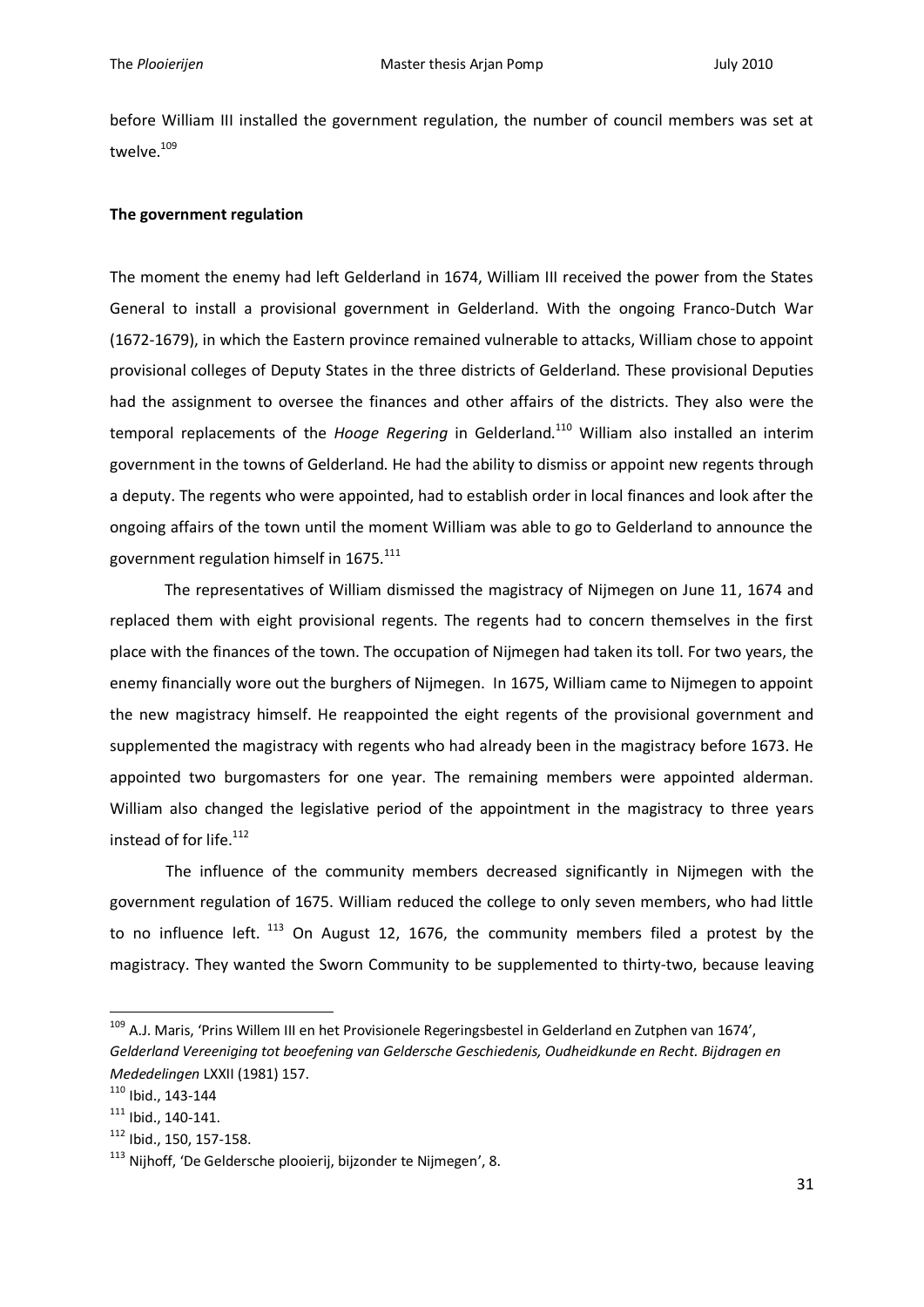the college incomplete was against the privileges of the community members. The representatives, however, were ordered not to interfere with the *Hooge regeering*. William dismissed the only member of the magistracy who supported the request.<sup>114</sup>

#### **The death of William III**

After the death of William III, a burgher movement emerged against the decision of the magistracy of Nijmegen to restore the election procedure to the system of the First Stadtholderless Period. The assumption that the burghers would simply accept this 'old' election procedure turned out to be wrong. Immediately after the death of William III, a burgher movement emerged in Nijmegen to fight against the proposal of the magistracy. The burghers were of the opinion that with the death of the Stadtholder, not only the government regulation ended, but also the consequences this government regulation brought with it. According to the burghers, the government got its power with the permission of the community. The common people were the rightful owners of the sovereignty of the government and had the right to choose the members of the magistracy and to dismiss the regents who were not qualified.<sup>115</sup>

After the death of William III, two of the seven remaining community members, Gijsbert van Urmont and Herman van Arnhem, repeatedly requested to supplement the college to thirty-two members. The sitting magistracy disputed the request. According to the sitting magistracy, if the college of community members were to be supplemented to thirty-two, the magistracy insisted that the supplements had to come from relatives of the sitting magistracy members. Gijsbert van Urmont and Herman van Arnhem would not accept this proposition because of nepotism.<sup>116</sup>

The denial of the magistracy to complete the college to thirty-two community members, only amplified the burgher movement in Nijmegen. Together with representatives Van Heuckelom and Francois van Romswinckel, a regent left out by William III, Van Urmont and Van Arnhem designed a plan to complete the college of community members to thirty-two. During the Rule of William III, Van Romswinckel was one of the first to fight against the policy of William III.<sup>117</sup> Van Romswinckel was from the start one of the leaders of the burgher movement in Nijmegen.<sup>118</sup>

 $114$  Haak, 'De Plooierijen, in het bijzonder in het kwartier van Veluwe', 73.

<sup>115</sup> Nijhoff, 'De Geldersche plooierij, bijzonder te Nijmegen', 6-7.

<sup>&</sup>lt;sup>116</sup> J.H. Jonckers Nieboer, 'De Geldersche onlustuen in het begin der 18<sup>de</sup> eeuw', *Geldersche-Volksalmanak* 64 (Arnhem 1898) 110-111.

 $117$  Haak, 'De Plooierijen, in het bijzonder in het kwartier van Veluwe', 84.

 $118$  Knuttel No. 14842, Sententien | by den hove des furstendoms Gelderland [...] (1702) 12.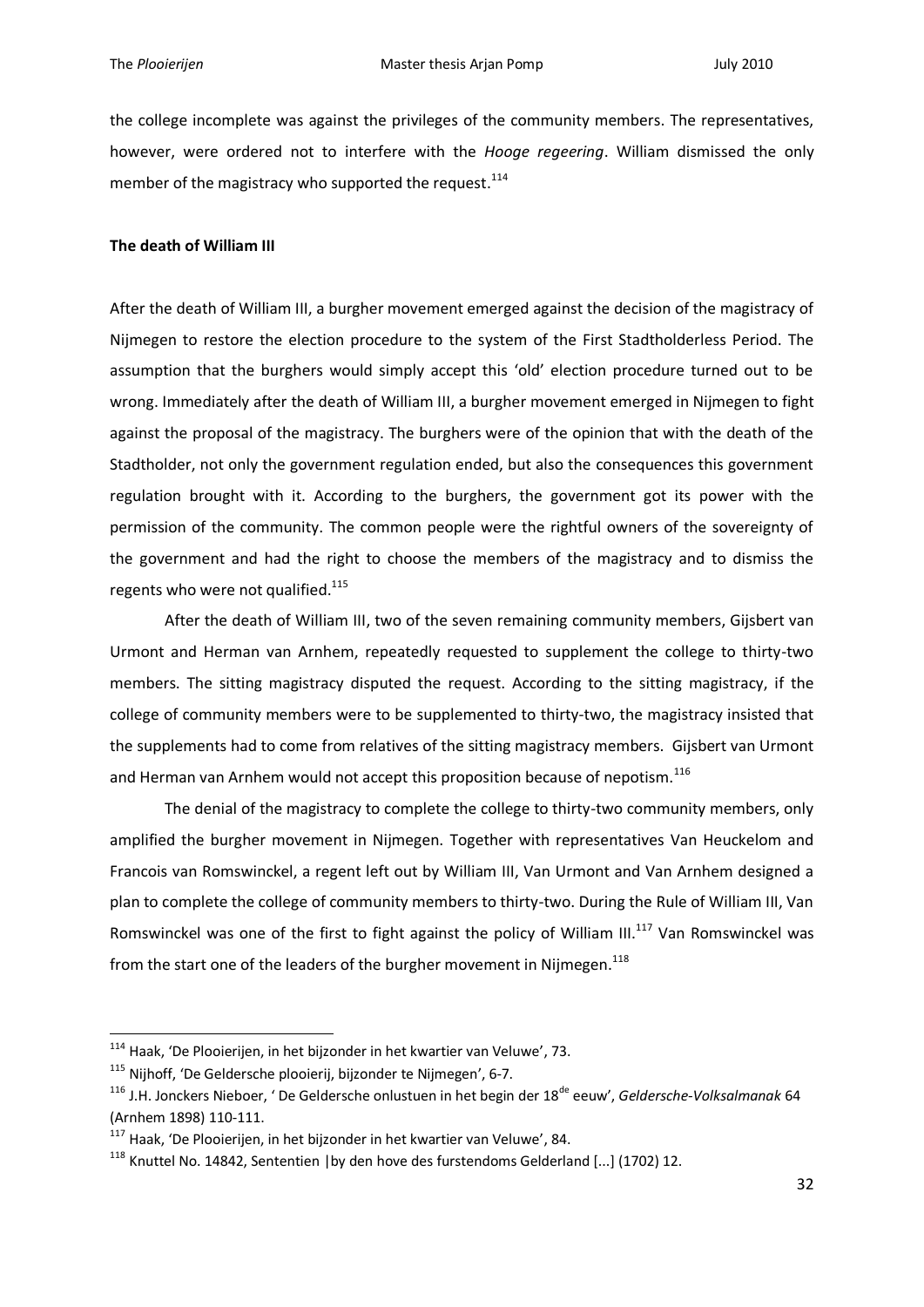The well-off burghers came together to support the two community members. On June 1, they went to the Council house, where the magistracy was in session. The well-off burghers presented the magistracy doubles from which the community members had to be chosen to supplement the college to thirty-two. The burghers did not accept no for an answer and took a threatening stand. A crowd outside the council house supported the burghers inside. The magistracy had to make a choice to calm the crowd and decided to complete the college of community members to thirty-two from the doubles that were presented to them. $^{119}$ 

The War of the Spanish Succession was the reason that the troubles in Nijmegen were put on hold. A common threat from outside the town resulted in a temporal joint operation of the burghers with the sitting magistracy against the approaching French army. Together with the count of Athlone, who was the commander of a States army of 20,000 men, a line of defense was made on the town walls of Nijmegen to fight off the French army of general Boufflers. This resulted in the retreat of the French army.<sup>120</sup>

After the retreat of the French army, the burghers in Nijmegen continued their quest to get back their old rights. The burghers decided to dismiss the regents that were incompetent or guilty of nepotism. One of the burgomasters of Nijmegen, Dr. Roukens, heavily resisted the decision to dismiss certain regents. However, he had no chance to stop the New Fold. Six regents refused to resign their positions. Therefore, the New Fold decided to dismiss the whole magistracy on June 29. Twelve regents were immediately appointed. Three regents, among whom burgomasters Roukens and Reinders, refused to accept their appointment in the magistracy. Six members in the newly chosen magistracy came from the New Fold. Romswinckel and A. van Heerdt were appointed as burgomasters of Nijmegen.<sup>121</sup>

In July, the Court of Gelderland moved the *Landdag* (Diet) from Nijmegen to Arnhem because of the events that had just taken place in Nijmegen. The representatives from the districts of Zutphen and Arnhem met in Arnhem to discuss the recent events in Nijmegen. Roukens and Reynders could not accept what happened in Nijmegen and addressed the Diet in Arnhem.<sup>122</sup>

The Court of Gelderland was of the opinion that the actions of the New Fold had to be reversed. The Court declared the actions of the New Fold unlawfull. The participants of the *Diet* decided to litigate against the leaders of the New Fold, with the help of an armed force. On August 4, a strong force of armed cavaliers occupied the town. They announced the ruling of July 18 to be

<sup>&</sup>lt;sup>119</sup> Nijhoff, 'De Geldersche plooierij, bijzonder te Nijmegen', 9.

 $120$  Ibid., 10-12.

 $121$  Jonckers Nieboer, 'De Geldersche onlustuen in het begin der  $18^{de}$  eeuw', 110-112.

<sup>122</sup> Ibid., 113.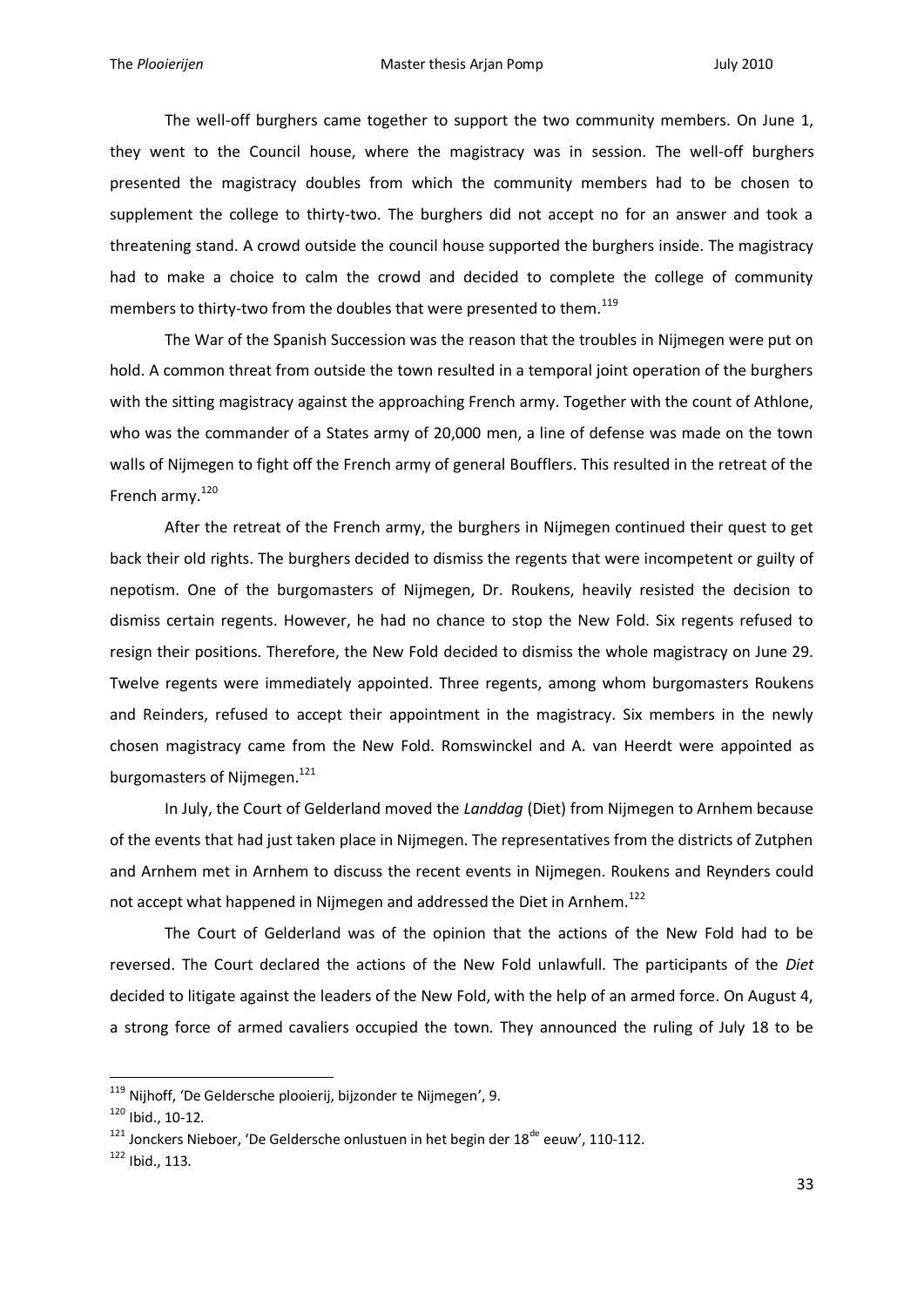illegal. The members of the New Fold fought against this announcement and said that it was in violation of the rights and privileges of the burghers. However, armed cavaliers were quartered in Nijmegen to keep the burghers under control and restore the peace.<sup>123</sup>

The Court of Gelderland sent regulators (*mombers*) to Nijmegen to prosecute the leaders of the New Fold.<sup>124</sup> On December 5, Frans van Romswinckel and Hendrik Singendonk were banned from the province for life.<sup>125</sup> They also had to pay a heavy fine. Other members of the New Fold were banned for several years.<sup>126</sup> On December 9, the court of Nijmegen announced that the members of the magistracy were appointed for life. Remarkably, there were no changes made in the recently appointed college of community members. The Court kept this college intact, and apparently acknowledged their rights.<sup>127</sup>

#### **Economic and social situation in Nijmegen around 1703**

The economic and social situation was not good around 1703. The tax burden of the War of the Spanish Succession weighed heavily on every town in the Dutch Republic, but Nijmegen had not even fully recovered from the French occupation of the province between 1672 and 1674. After the French occupation, Nijmegen was completely impoverished. The French army left a trace of destruction and ravage across the town.<sup>128</sup> However, after the French army had left Gelderland, the economic activity started to increase in Nijmegen, because of the peace talks that took place in Nijmegen in 1676. The damages to houses were being restored and burghers were looking for accommodations for the representatives of the governments that were in Nijmegen.<sup>129</sup>

However, after the peace talks had finished, the economic situation in Nijmegen did not continue to improve. After the death of the Stadtholder, the burghers had many complaints about the economic conditions in the towns. The burghers of Nijmegen accused the regents of being incompetent and corrupt. Several pamphlets around 1703 addressed the issue.<sup>130</sup> For example, a

<sup>123</sup> Nijhoff, 'De Geldersche plooierij, bijzonder te Nijmegen', 13-15.

<sup>&</sup>lt;sup>124</sup> Ibid.,, 15. The members that were being prosecuted where Frans van Romswinckel, Hendrik Singendonk, Reinier Verschoor, William Vonk, Adriaan van Heerd, Jan Ingenool and Frans van der Linden.

 $125$  Jonckers Nieboer, 'De Geldersche onlustuen in het begin der 18<sup>de</sup> eeuw', 116.

<sup>&</sup>lt;sup>126</sup> Nijhoff, 'De Geldersche plooierij, bijzonder te Nijmegen', 15-16.

<sup>&</sup>lt;sup>127</sup> Haak, 'De Plooierijen, in het bijzonder in het kwartier van Veluwe', 86.

<sup>128</sup> J. den Tex, *Onder vreemde heren De Republiek der Nederlanden 1672-1674* (Zutphen 1982) 77-90.

<sup>129</sup> J.H.J. Geurts, 'Tussen afhankelijkheid en zelfbestuur. Nijmegen gedurende de jaren 1591-1795', in: J. Kuys, H. Bots (eds.) *Nijmegen Geschiedenis van de oudste stad van Nederland Middeleeuwen en Nieuwe Tijd* deel 2 (Nijmegen 2005) 547.

<sup>&</sup>lt;sup>130</sup> Haak, 'De Plooierijen, in het bijzonder in het kwartier van Veluwe', 100.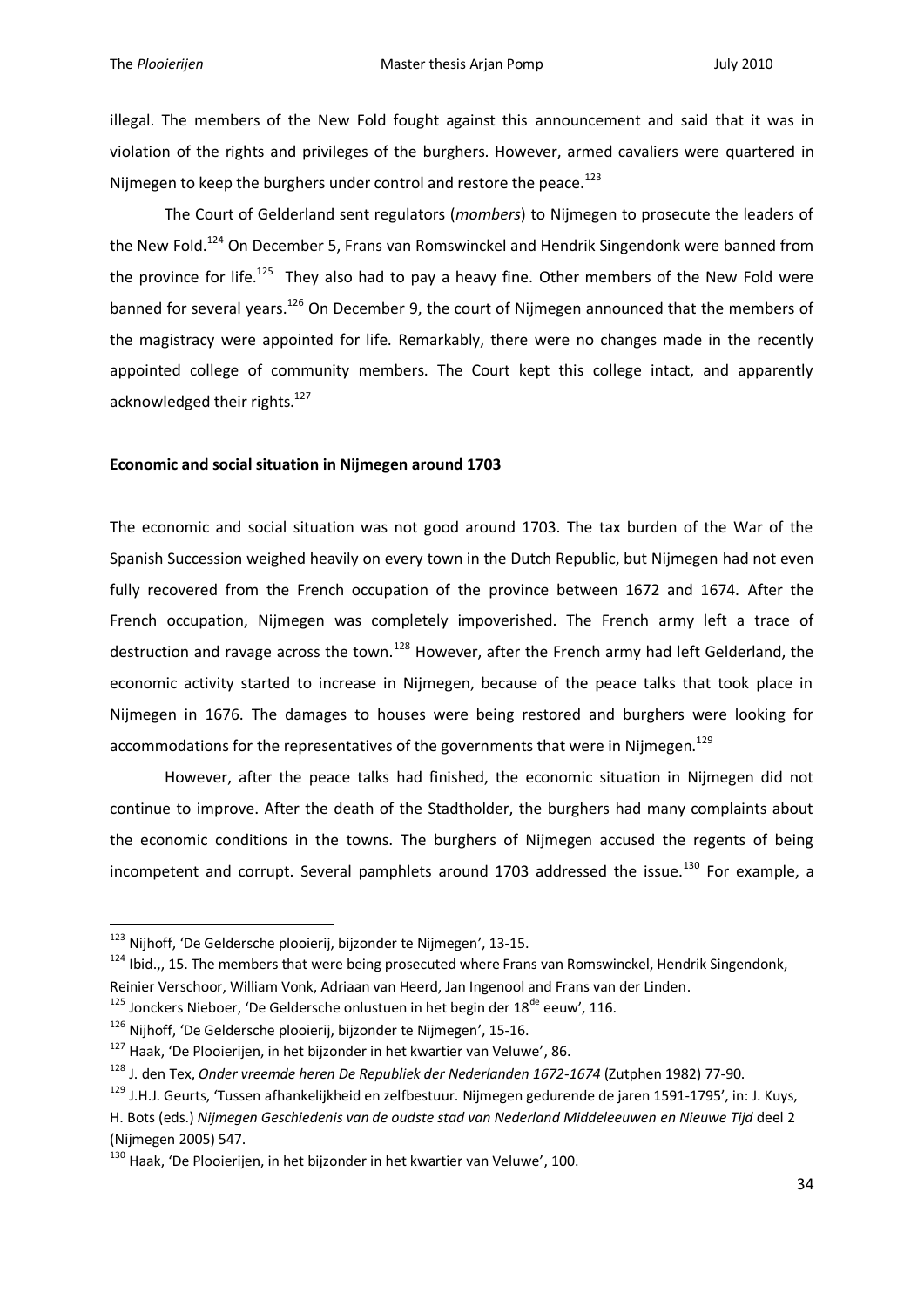pamphlet by the Meuse river traders stated complaints about taxes they had to pay between the years of 1682 and 1702. According to old privileges, they did not have to pay taxes.<sup>131</sup> The bad social and economic conditions were an important reason for the burghers to get involved in the Foldings. By fighting for more influence in the government, they could use this influence to help create a more fair tax system. Historian Geurts went further and even thought that acquiring a better tax system was of more importance for the New Fold than acquiring democratic rights. According to him, the burghers only used democracy as an ideological tool to improve the social and economic situation in the town. $^{132}$ 

#### **1703, the New Fold moves again**

After the leaders of the New Fold were banned from the province, order seemed restored for a while. Everyone seemed to be returning to their normal life. However, it was just appearances that the New Fold accepted its defeat. The ban of Van Romswinckel and his supporters did not go down well with the burghers of Nijmegen.<sup>133</sup> The regulators had difficulty questioning witnesses. The magistracy, which now included members of the old magistracy as well as members of the New Fold, refused to work together. At the beginning of December 1702, the New Fold made a pact. This pact, *Onderlingh Verbant en Associatie*, between new regents, community members, guilds and burghers was a bad sign for the Old Fold. The New Fold just waited for the right moment to move again and change the resolution of August 4. This moment came around New Year with the upcoming election of January 3, 1703.<sup>134</sup>

With the election of January 3, the burghers of Nijmegen saw an opportunity to fight for their rights again. The goal of the sitting magistracy was to reappoint itself through old custom by cooptation from the sitting magistracy. However, the members of the pact *Onderlingh Verbant en Associatie* demanded the resignation of the Old regents that got their positions back through the resolution of August 4. The New Fold also demanded that the verdicts of December 5 would be revoked.<sup>135</sup>

The fact that William III had left the Republic with a war was fortunate for the New Fold in Nijmegen. One of the reasons the burghers and the regents of the New Fold could make new demands was the departure of the armed cavaliers who had occupied Nijmegen. The army left

 $^{131}$  Knuttel No. 15003, Getuygschrift van eenige Maashandelaars [...], (1703).

<sup>&</sup>lt;sup>132</sup> Geurts, 'Tussen afhankelijkheid en zelfbestuur. Nijmegen gedurende de jaren 1591-1795', 553.

 $^{133}$  Jonckers Nieboer, 'De Geldersche onlustuen in het begin der 18<sup>de</sup> eeuw', 116.

<sup>&</sup>lt;sup>134</sup> Haak, 'De Plooierijen, in het bijzonder in het kwartier van Veluwe', 86-87.

<sup>&</sup>lt;sup>135</sup> Nijhoff, 'De Geldersche plooierij, bijzonder te Nijmegen', 19-20.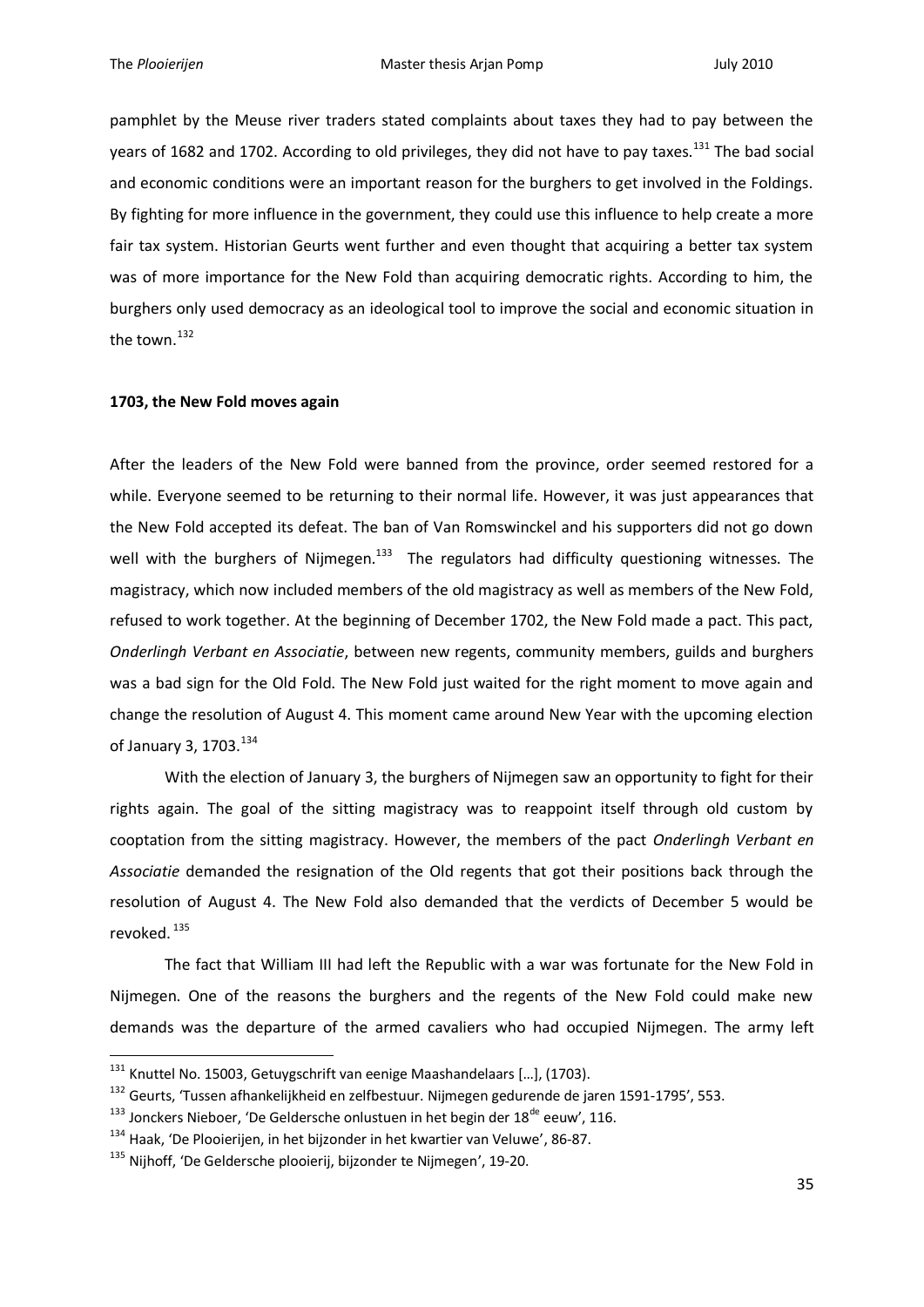Nijmegen to fight on the battlefields of Limburg. The Old Fold had no longer the availability of the States Army.<sup>136</sup> The cavaliers who were left behind were not able to control the New Fold. The members of the Old Fold had to allow the whole magistracy that had been appointed on June 29 to be restored.<sup>137</sup> Two honourable guards awaited the return of Van Romswinckel. Throughout the whole town, burghers marched through the streets and carried banners with words such as *Pro Patria et Privilegiis*. However, it did not take long before the crowd started vandalizing the town. The victory of the New Fold was a humiliation for the Old Fold in Nijmegen.<sup>138</sup>

On March 22, official amnesty was granted to the persons who had been banned in December. The amnesty was announced in an official publication.<sup>139</sup> The Old Fold was, without help from the States Army, unable to stop the New Fold, and was definitely unable to retake the power in Nijmegen after the States army had left the town. The Old Fold turned to the Diet and the States General for help. However, these were unable, or unwilling to help the Old Fold. For two years, the New Fold was relatively easily in control before new troubles started. I will discuss the role of the Diet and the States General during these two years in part 2.2 of this chapter.

Already in 1702, the New Fold had made up a list of grievances and complaints against the Old Fold. The old regents got the blame that they had dishonoured the rights and privileges of the free burghers in Nijmegen.<sup>140</sup> The reaction of the Old Fold was that the allegations were false.<sup>141</sup> In 1704, the New Fold made up a new list of grievances. The main complaints were that the old regents had dishonoured the town laws and privileges, and that it had generally neglected Nijmegen. According to the New Fold, the policy of the old regents had left Nijmegen in a bad condition.<sup>142</sup>

#### **2.1.2 The Foldings in Arnhem**

1

In Arnhem, the situation did not escalate immediately after the death of William III, as it had done in Nijmegen. In comparison to the situation in Nijmegen, the situation in Arnhem remained relatively peaceful in 1702. This would change quickly at the start of 1703 when the New Fold in Nijmegen

<sup>136</sup> Wertheim-Gijse Weenink, *Democratische bewegingen in Gelderland*, 48.

<sup>&</sup>lt;sup>137</sup> Haak, 'De Plooierijen, in het bijzonder in het kwartier van Veluwe', 87.

 $138$  Jonckers Nieboer, 'De Geldersche onlustuen in het begin der  $18^{de}$  eeuw', 117-118.

<sup>&</sup>lt;sup>139</sup> Knuttel Nos., 14997-14999, Publicatie. Borgermeesteren, Schepenen en Raedt sampt Gemeensluyden der stadt Nymegen, (1703)

 $140$  Knuttel No. 14832, Grieven ende beswaren van de oude ende vrye borgerye der stad Nymegen (1702).

<sup>&</sup>lt;sup>141</sup> Knuttel No. 14849, Deductie van het voorstaen der privilegien, of privé-voordeelen in den Quartiere van Nimegen (1702).

<sup>&</sup>lt;sup>142</sup> Knuttel No. 15233, Generale en particuliere grieven en beswaren tot laste van d'ontsette regenten der vryerycks-stadt Nymegen (1704).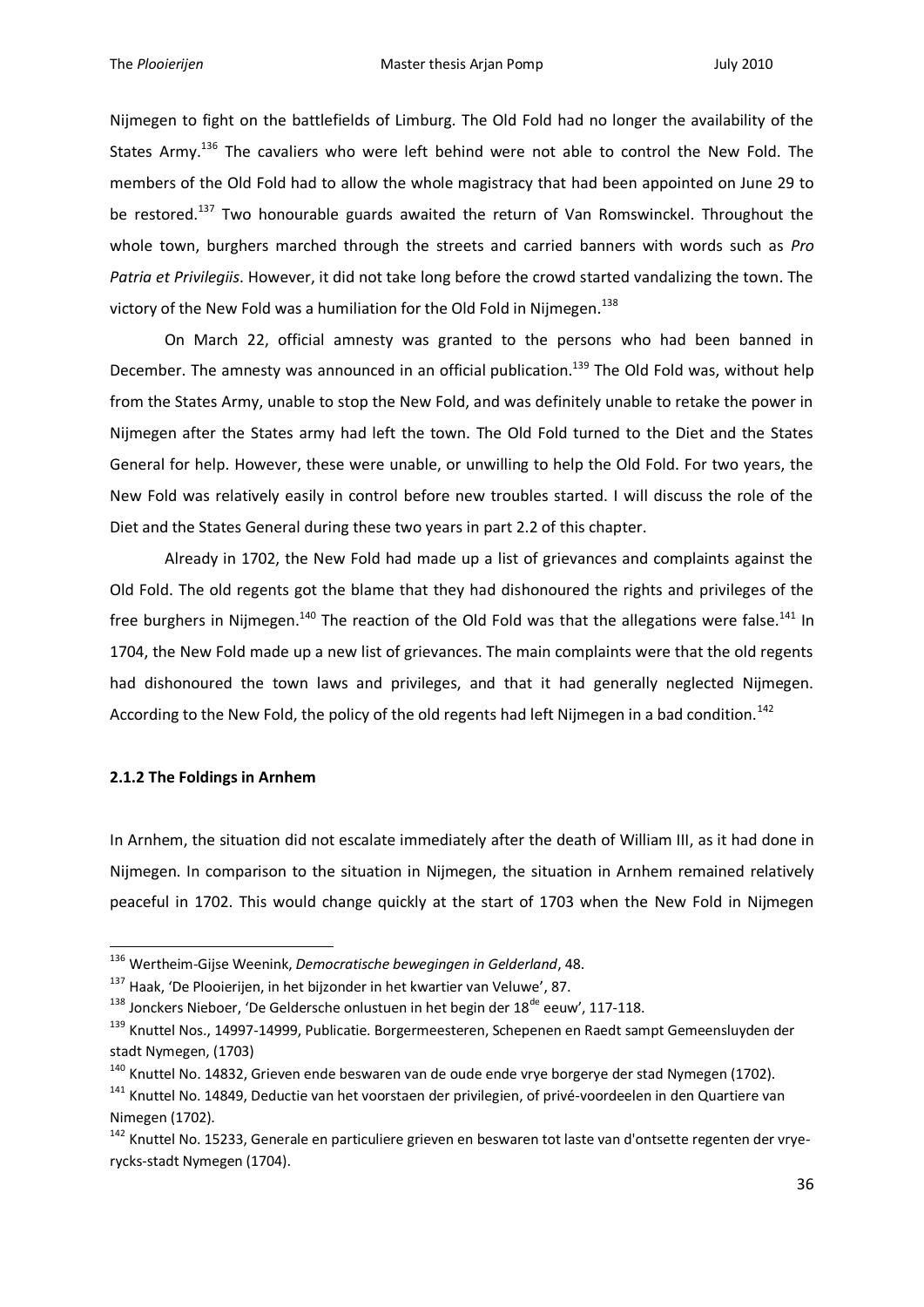successfully took control of the town. The burghers of Arnhem followed the example of Nijmegen and dismissed the magistracy.

Just like in the Nijmegen district, the movement spread to the other towns of the Veluwe district. The New Fold of the Veluwe District had two goals. The first goal was to assure their democratic rights in their respective towns. Secondly, the New Fold took an attempted to decrease the influence of the gentry in the Veluwe District. Arnhem made a pact with the smaller towns of the district to support each other.<sup>143</sup>

The Foldings lasted for five years in Arnhem. The New Fold took power in Arnhem in 1703. After the New Fold took control of the town, the movement spread to other towns of the Veluwe District. In the Veluwe District, the Nobility had a lot more influence than the nobility had in the other districts. The Nobility supported the Old Fold in the Veluwe. The New Fold and Old Fold fought for five years over the power in Arnhem. For two years, the district meetings were suspended and both parties tried to legitimatize their rule over the town. The States General and the States of Holland tried to end the conflict, but they were not successful in doing so. In 1705, the Foldings radicalized in Arnhem. The Old Fold took a new attempt to seize the power in Arnhem. In 1707, the States General finally decided to end the conflict in the Veluwe District after the Wageningen expedition.

### **Political institutions in Arnhem and the government regulation**

The first recollection of a chosen magistracy in Arnhem goes back to the Middle Ages. When Otto I gave Arnhem its first urban privileges in 1233, he declared that the magistracy of Arnhem had to be elected by the citizens, and not appointed by the Count. It is not clear if burghers had a role in the appointment of the magistracy. However, the members of the New Fold in Arnhem assumed they had. $144$ 

The first time that it was legally established that the burghers of Arnhem had something to say in magistracy, was in a letter from Maximiliaan in 1487. Six masters of the guilds received a controlling function. In 1488, the magistracy of Arnhem gave the six masters of the guilds the same authority as the members of the masters of St. Nicholas Guild in Nijmegen. The magistracy of Arnhem had to inform the masters of the guilds about important town issues. The issues on which the masters of the guilds had to be consulted were war and peace, the marketing of rents and

<sup>143</sup> Wertheim-Gijse Weenink, *Democratische bewegingen in Gelderland*, 52.

<sup>144</sup> Haak, 'De Plooierijen, in het bijzonder in het kwartier van Veluwe', 98.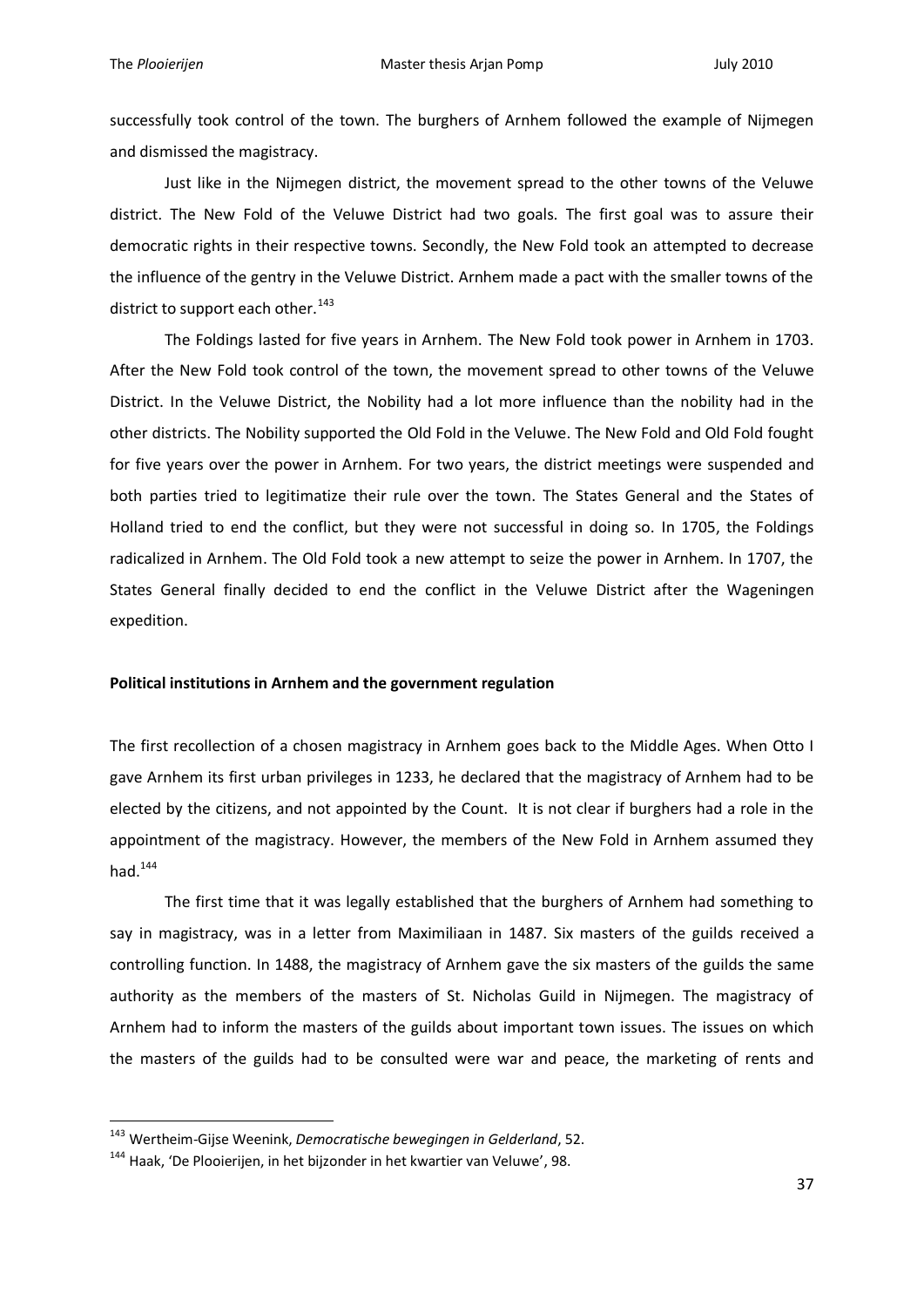products from the town, taxes, verdicts in which severe punishments were given, the appointment of offices, and the regulations for guilds and militia.<sup>145</sup>

Around 1502, the Sworn Community replaced the masters of the guilds. The Sworn Community had more or less the same authorities as the masters of the guilds. In 1672, the Sworn Community consisted of forty-eight members. From the total college of community members, six had to come from the guilds. Before 1703, the community members never had the right to choose the magistracy in Arnhem.<sup>146</sup>

With the government regulation, the community members lost all influence they had left in the town. The number of community members was set at forty-eight, but they never had any influence during the government regulation.<sup>147</sup> The representatives of William III, Van Wevelinchoven en Wierts, appointed a provisional government in Arnhem on June 5, 1674. This was the same day the same representatives of William installed the provisional Deputies for the Veluwe District. Alexander Bentinck was the only regent that was chosen in the provisional government of 1674. However, a year later when William appointed the new magistracy, only six regents were new. The other six regents were all in the magistracy before 1672.<sup>148</sup> William did not change many positions during his rule of Arnhem. Regents that joined forces with the burgher movement in 1703 did this probably to secure their position in the magistracy.

### **The New Fold takes control**

Right after the Diet of April 1702, the burghers of Arnhem were aware of the plans of the magistracy to restore the old election procedure. The magistracy wanted to restore the cooptation system in which the sitting regents would keep their positions. Already in July 1702, the community members came together and decided that they would unite against such a decision. The community members wanted to participate in the election of the magistracy and demanded access to the archives of Arnhem in which they could find their privileges and rights. Out of fear that the situation in Nijmegen would transfer to Arnhem, the magistracy gave permission to the community members and guilds of Arnhem to look at the old archives of the town. The magistracy thought that by allowing access to the old archives of the town, the community members would accept the old election procedure.<sup>149</sup>

<sup>&</sup>lt;sup>145</sup> Haak, 'De Plooierijen, in het bijzonder in het kwartier van Veluwe', 98.

<sup>146</sup> Ibid., 99.

 $147$  Ibid.

<sup>&</sup>lt;sup>148</sup> Maris, 'Prins Willem III en het Provisionele Regeringsbestel', 154, 160.

<sup>149</sup> Wertheim-Gijse Weenink, *Democratische bewegingen in Gelderland*, 51.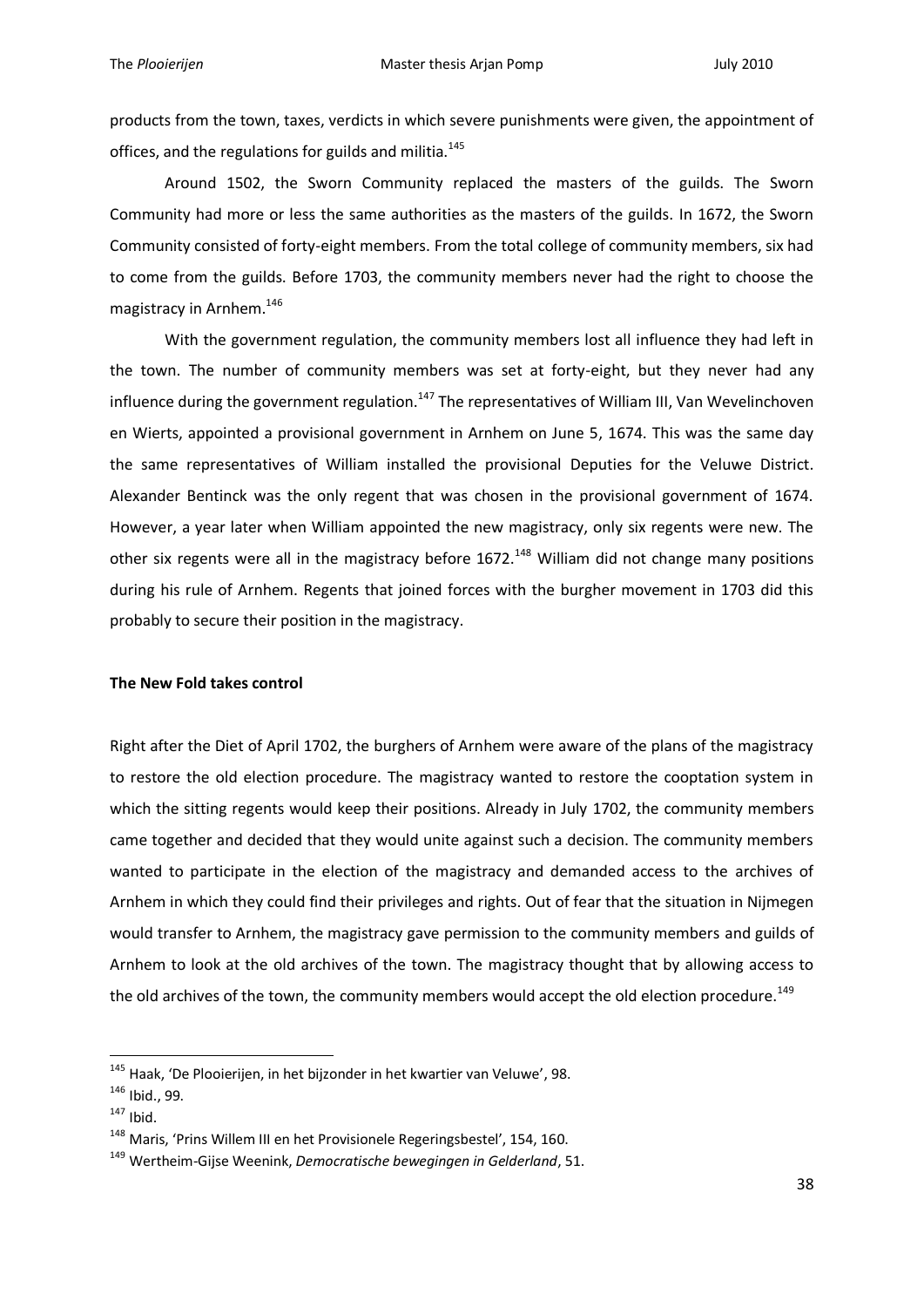In the end, the burghers of Arnhem did not look at the documents in 1702. The burghers apparently trusted the Council of Arnhem to honour their rights. On January 8, 1703, the Council of Arnhem summoned the community members to the magistracy. Once again, the magistracy wanted to prevent the movement to spread to Arnhem, by maintaining a good relationship with the community members. The magistracy was worried about secret meetings of the community members. The Council did not want to deny the rights of the community members to look at the old documents and archives and allowed the burghers access to council protocols and commission books from 1651 to 1672.<sup>150</sup>

The community members did not like the comments of the magistracy about the secret meetings. The relationship between the burghers and the magistracy worsened after the comments about the meetings. The magistracy had only allowed access to the council protocols and the commission books from 1651 to 1672. After the comments about the secret meetings, the community members wanted access to all documents without any limitation of years. The community members and the guilds kept secret meetings to write down the rights of the burghers. On January 16, the guilds of Arnhem announced their support for the actions of the community members.<sup>151</sup>

The distance between the Council, the community members and the guilds grew by the minute during the negotiations about the rights of the burghers. The burghers of Arnhem felt strengthened by the success of the movement in Nijmegen. The demands of the community members and the guilds became bigger than just the right to look at their privileges. The first action of the burghers was to purify their own college of community members. Their goal was to dismiss the unqualified members. Nepotism was the most common reason to be unqualified for the Sworn Community*.* Twenty-four of the forty-six community members were dismissed. On January 24, the remaining community members made doubles from which the magistracy had to supplement the college.<sup>152</sup>

The magistracy of Arnhem became aware of rumours that the burghers also wanted to dismiss members of the magistracy with the upcoming election day of January 25.<sup>153</sup> The magistracy was concerned that the situation in Arnhem would escalate. In case the burghers decided to follow the example of Nijmegen to dismiss the magistracy, the magistracy contacted the count of Athlone

 $150$  Haak, 'De Plooierijen, in het bijzonder in het kwartier van Veluwe', 88.

<sup>151</sup> Ibid., 89.

<sup>152</sup> Wertheim-Gijse Weenink, *Democratische bewegingen in Gelderland*, 245.

<sup>&</sup>lt;sup>153</sup> Knuttel No. 15025, Missive van d'edele ende achtbaere magistraat der stadt Arnhem aan de [...] Staaten Generaal [...] op den 7. february 1703 geschreven, over de veranderinge, die de gemeens-luyden [...] in de magistraat hebben vermogen te maacken (1703) 3-4.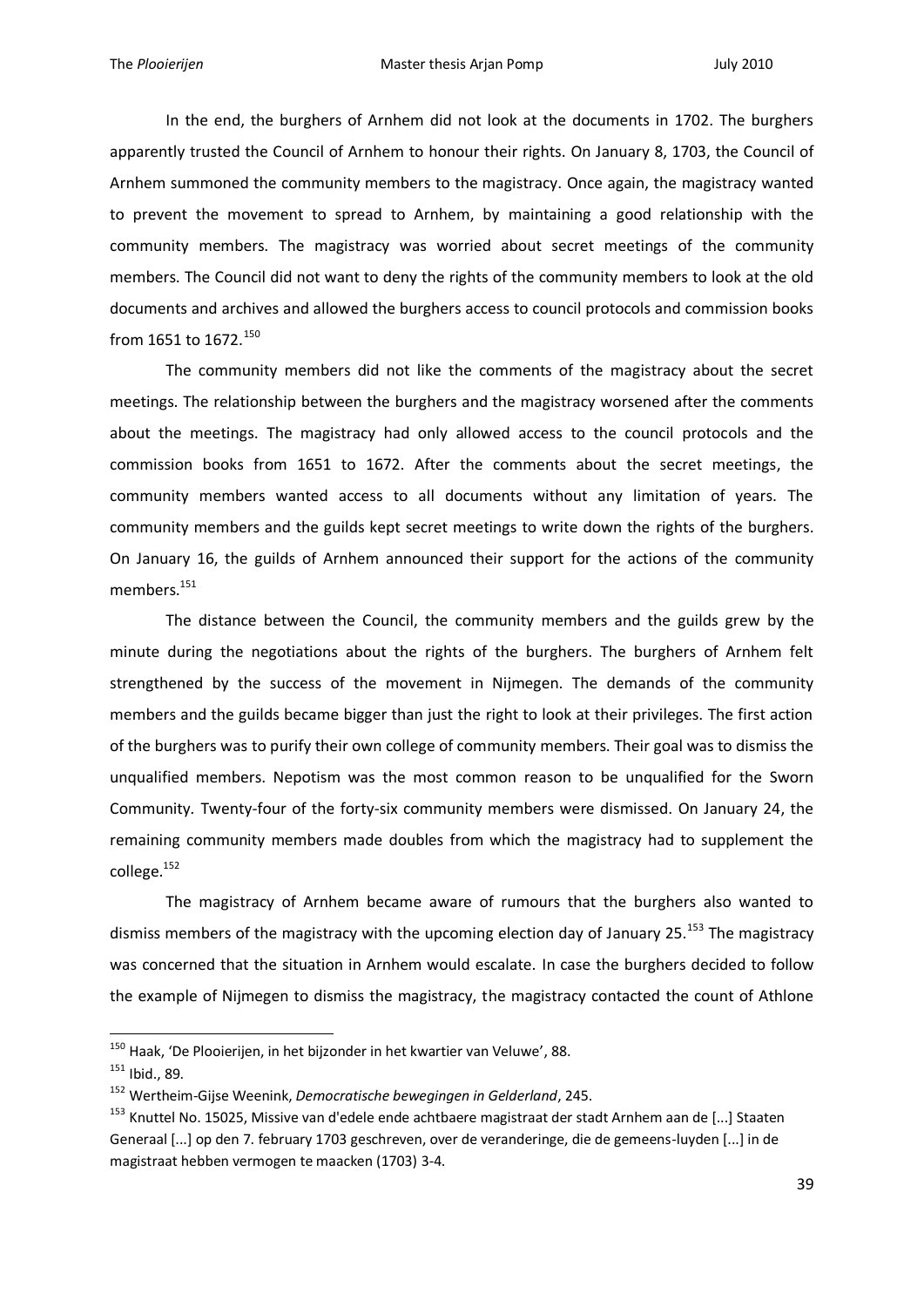and the duke of Wurtemberg to keep their troops available for the town to call upon. The request of the magistracy to keep troops available only aggravated the situation in Arnhem.<sup>154</sup> The magistracy had no intentions to change the election procedure. They were determined to hold on to the decision of April 2 1702 and continue their positions. On January 25, Election Day, the magistracy reappointed itself.<sup>155</sup>

However, the community members and the guilds of Arnhem had already made up their plan to dismiss the magistracy a day later. On January 26, the community members and the guilds presented the magistracy a written document. It stated that with the death of the Stadtholder, the right of the councilors to rule the town had expired. The burghers requested the magistracy to withdraw from further government's issues. The community members and the guilds appointed twelve new members. Six of the just dismissed magistracy were re-appointed. However, William Tulleken was the only old member who could be persuaded to take back his seat in the new magistracy. The other five members refused. On February 5, five other members were appointed in their place.<sup>156</sup>

From now on, Arnhem would be ruled according to new democratic principles. The most important point of the democratic principles was the position of the community members. Two colleges, the Council and the Sworn Community, would rule the town. The community members, guilds and burghers had the right to dismiss the members of these colleges when one of these acted against the privileges of the burghers. The community members nominated the members for both colleges, upon which the magistracy appointed the members. The community members also nominated persons for other important functions like receiver (ontvanger) and supervisor (rentmeester). The receiver and supervisor controlled the financial expenditures and assets of the town.<sup>157</sup>

Just like in Nijmegen, the New Fold of Arnhem was also of the opinion that the old government had abused its power over the years. The grievances against the Old rulers were written down in pamphlets. The pamphlets stated that the old regents had dishonoured the privileges of the burghers, had used their power for their own interest, and were guilty of nepotism and messing with the town's finances.<sup>158</sup> The Old regents kept denying these allegations. However, the detailed

<sup>&</sup>lt;sup>154</sup> Haak, 'De Plooierijen, in het bijzonder in het kwartier van Veluwe', 90.

<sup>155</sup> Wertheim-Gijse Weenink, *Democratische bewegingen in Gelderland*, 245-246.

<sup>156</sup> Haak, 'De Plooierijen, in het bijzonder in het kwartier van Veluwe', 90-91.

<sup>157</sup> Ibid., 92-93.

<sup>&</sup>lt;sup>158</sup> Knuttel No. 15043, Poincten, | staende tot verantwoordinge van de oude verlatene regenten der stadt Aernhem. See also Knuttel No. 15044, Sommier berigt, op seeker fameus libel, geintituleert, Pointen, staende tot verantwoordingh van de oude verlatene regenten der stadt Arnhem (1703).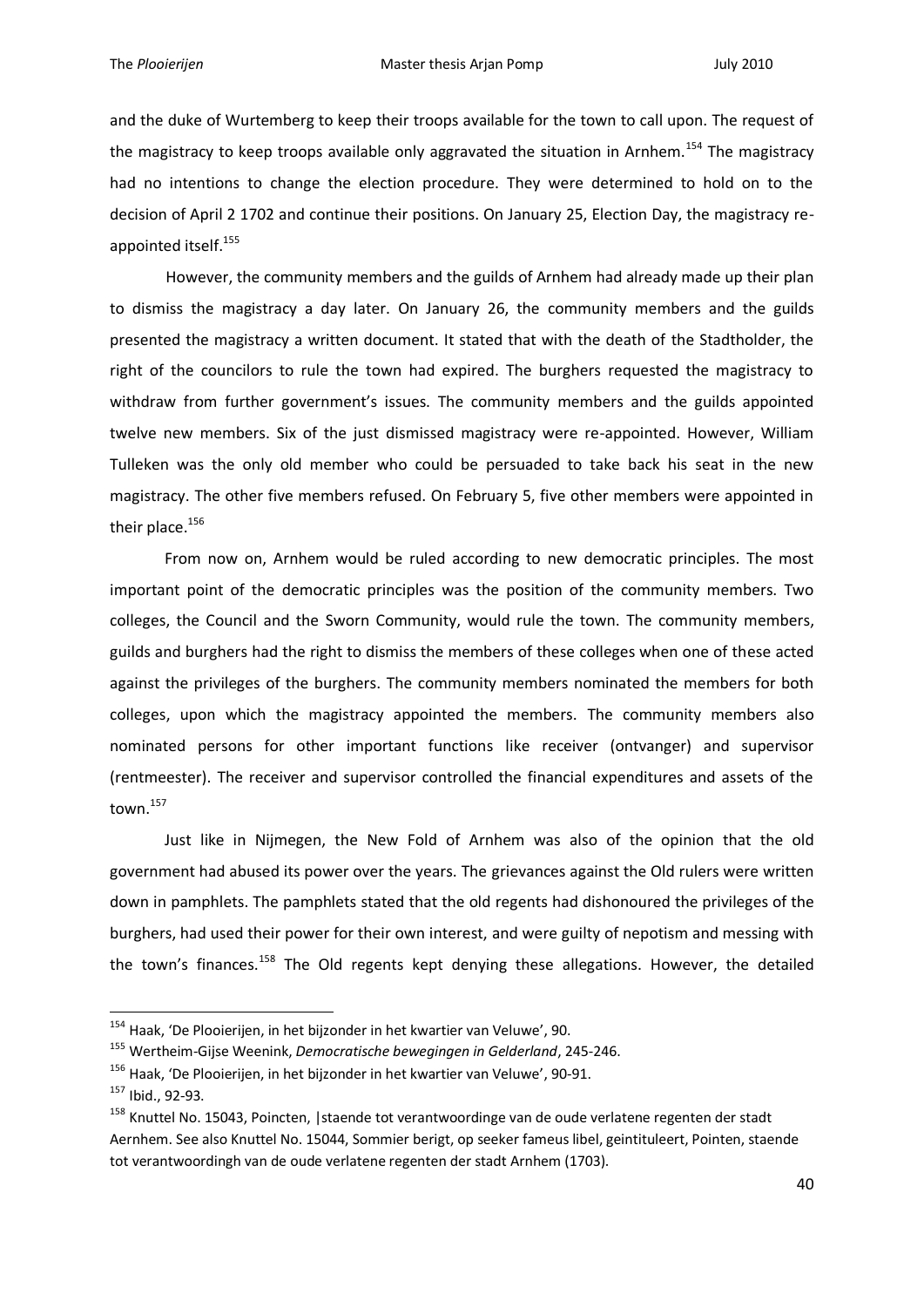complaints increased the credibility of the complaints made by the New Fold in Anrhem.<sup>159</sup> It all came down to two major objections of the New Fold in Arnhem. The regents were either unqualified, or they were bad rulers.<sup>160</sup>

# **The Veluwe District**

The new government in Arnhem took their oath on March 29, 1703.<sup>161</sup> In the mean time, the burgher movement had spread to the other towns of the Veluwe district. The New Fold of Wageningen, Elburg, Hattum and Harderwijk followed the example of Arnhem and dismissed the magistracy in the months of March and April. Representatives of the New Fold of the Veluwe came together at the beginning of March. They agreed to support each other in their fight for their privileges. They agreed to fight together against influences of the Nobility and the Old Fold.<sup>162</sup>

The district meetings soon became complicated, because the Nobility took the side of the Old Fold in the Veluwe district. The vote of the Nobility was equal to the vote of all towns in the Veluwe together. The Nobility represented the countryside in the Veluwe district. However, the power that the ambtsjonkers (gentry) had was far more unlimited than the power of the gentry in the other districts. The support of the Nobility for the Old Fold increased after the New Fold tried to undermine the privileged position of the gentry in the Veluwe district.<sup>163</sup>

The New Fold sought an ally with the *geërfden* (untitled nobles) in the countryside. The untitled nobles were a new rural class of landowners who were not of noble birth. To join this class, the landowners had to pay a certain amount of money in direct taxes.<sup>164</sup> The power of the gentry was a disadvantage of the untitled nobles. The tax system was almost completely in the hands of the gentry, whereas in the districts of Nijmegen and Zutphen, the untitled nobles were involved in raising taxes. In those districts, the untitled nobles got a percentage from the raised taxes.<sup>165</sup> Throughout the seventeenth century, there were many tensions between the untitled nobles and the Gentry, especially about taxes. During the district meeting of April 30, 1703, the New Fold proposed changes to the way taxes were raised in favour of the untitled nobles.<sup>166</sup>

<sup>&</sup>lt;sup>159</sup> Haak, 'De Plooierijen, in het bijzonder in het kwartier van Veluwe', 100.

<sup>160</sup> Ibid., 99-102.

<sup>161</sup> Wertheim-Gijse Weenink, *Democratische bewegingen in Gelderland*, 52.

<sup>&</sup>lt;sup>162</sup> Haak, 'De Plooierijen, in het bijzonder in het kwartier van Veluwe', 93.

<sup>163</sup> Ibid., 111.

<sup>164</sup> S.W. Verstegen, *Gegoede ingezetenen Jonkers en Geërfden op de Veluwe tijdens Ancien Regime, Revolutie en Restauratie (1650-1830)* (Proefschrift, Amsterdam 1989) 68.

<sup>&</sup>lt;sup>165</sup> Haak, 'De Plooierijen, in het bijzonder in het kwartier van Veluwe', 115-116.

<sup>166</sup> Verstegen, *Gegoede ingezetenen*, 85-86.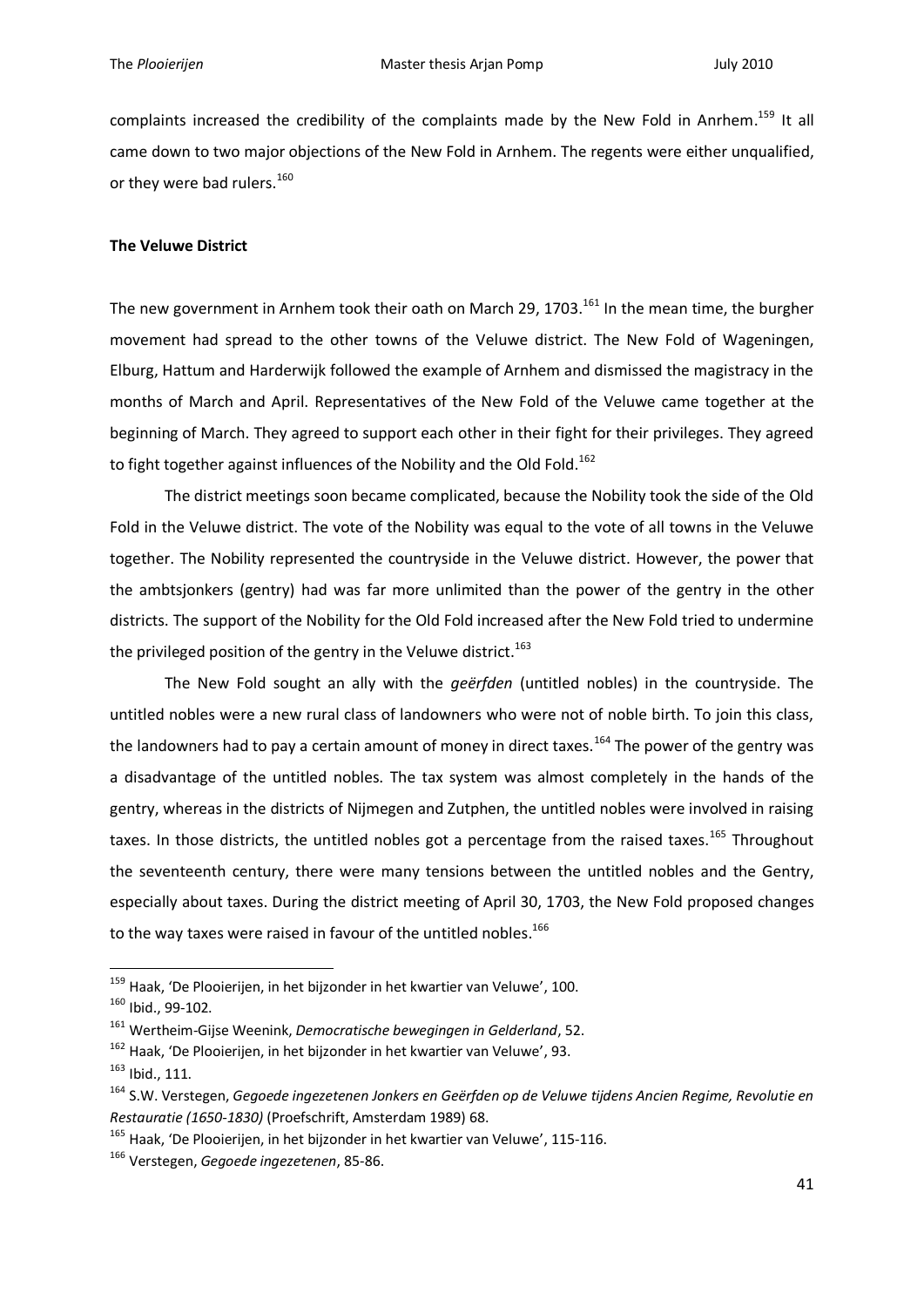The changes that the New Fold had proposed was the breaking point between the towns and the Nobility. During the district meeting of June 13, 1703, all but one member of the Nobility left the meeting. For one and a half year, there were no full district meetings in the Veluwe.<sup>167</sup> The Nobility decided to hold its own district meetings. The towns did not hold their own district meeting anymore.<sup>168</sup>

Throughout 1703, the towns of the Veluwe tried to arrange a meeting with the Nobility, but the Nobility did not want to meet with the towns. The chaos made it difficult for the tax farmers to collect taxes in the Veluwe. The farmers gracefully made use of the disorganization by not paying taxes.<sup>169</sup> The reduced tax incomes were cause for additional problems. The whole province was years behind in its contribution payments to the Republic.<sup>170</sup> The Nobility hoped that the States General would decide to intervene in the Foldings when the government of the whole Province remained in chaos. The gentry consciously sabotaged the leasing of the taxes in order to keep chaos in the district. 171

The situation between the Nobility and the towns threatened to escalate in 1704.The actions of the gentry to sabotage the tax collection caused tensions to raise very high in the Veluwe district. The receiver-general Van Deelen, the eldest member of the gentry, had closed his office and decided to cut off the tax farmers. The towns interpreted this as a way to disturb the tax collections. Other incidents also irritated the towns in the Veluwe District. A Sherriff of Nijkerk refused to measure the level of wine and beer. This made it impossible to determine the amount of wine and beer sold, which made it impossible to collect taxes. Arnhem sent a representative to arrest the Sherriff, but representative was arrested by Sherriff the instead. All these incidents made Arnhem decide to create a volunteer company under the command of W.A. Bouwens. The volunteer company was installed in August 1704 Bouwens had to arrest everyone who refused to do their jobs.<sup>172</sup>

Bouwens took his job very serious and arrested at one point the wrong persons that caused the Count and his wife Doorwerth to be upset. On September 14, Bouwens wanted to arrest Sherriff Eslinger of Nijkerk, because he had refused to measure the level of wine and beer. However, the Count's wife had given the order to the Sherriff not to measure. The volunteer company also arrested a member of the Nobility, Coenraad van Wijnbergen. He apparently instigated farmers not

<sup>167</sup> Verstegen, *Gegoede ingezetenen*, 88-89.

<sup>&</sup>lt;sup>168</sup> Haak, 'De Plooierijen, in het bijzonder in het kwartier van Veluwe', 118.

<sup>169</sup> Ibid., 111.

 $170$  Ibid., 119.

<sup>171</sup> Verstegen, *Gegoede ingezetenen*, 89.

<sup>172</sup> Wertheim-Gijse Weenink, *Democratische bewegingen in Gelderland*, 55.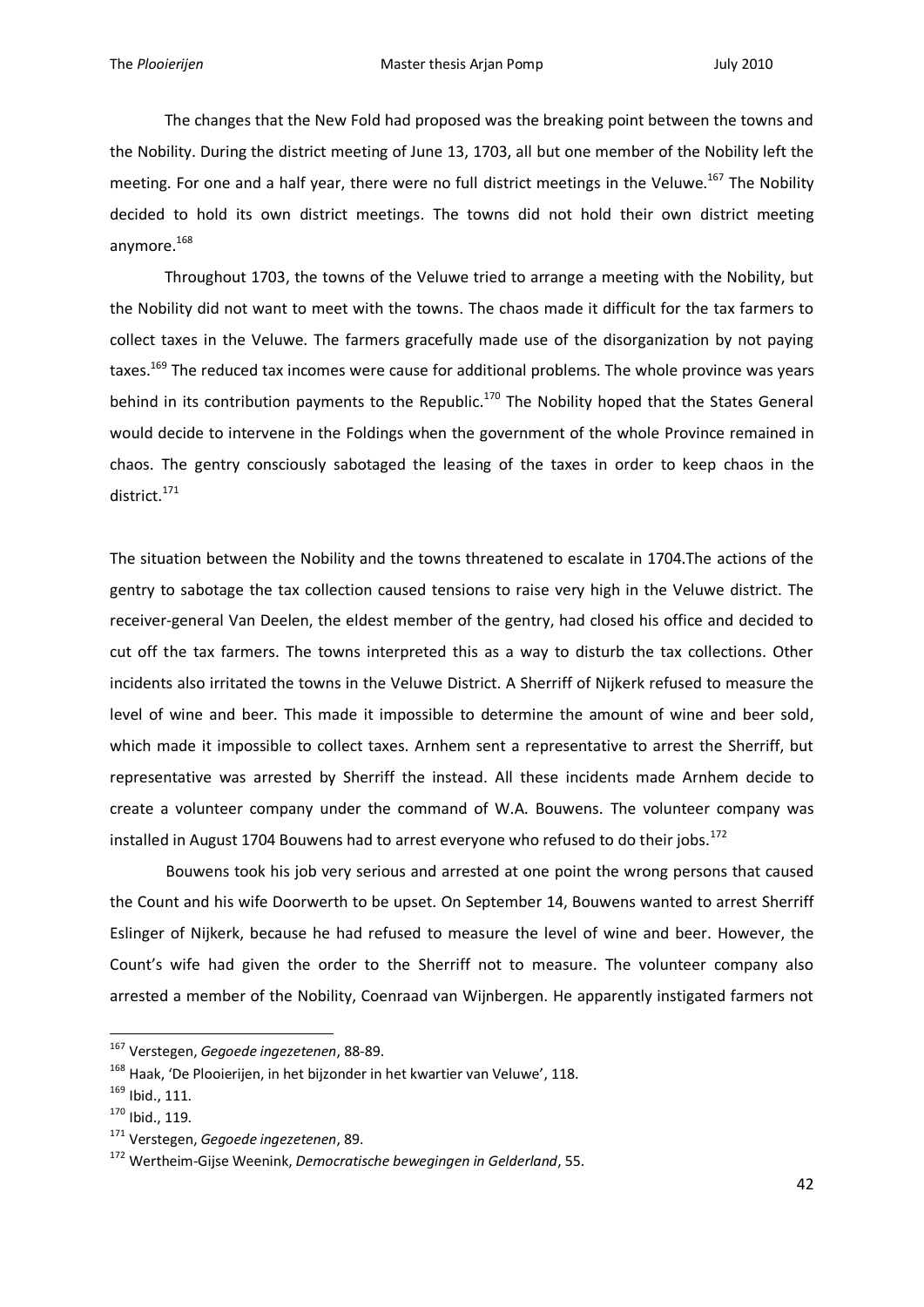to pay taxes. The Nobility responded by recruiting their own company. The towns forbade burghers to enlist, and complained to the States of Holland that the Nobility illegally recruited a company of their own.<sup>173</sup>

The chaos was complete in the Veluwe district. The company of Bouwens arrested noblemen Van Arnhem, Roosendaal and Casijn van der Hell tot de Wildbaan in November 1704. After Bouwens had arrested the noblemen, the States of Holland decided that it was time to intervene in the Veluwe District. On December 4 1704, the States of Holland sent troops to Arnhem to end the conflict. The magistracy of Arnhem first objected to the arrival of the troops, but quickly gave in. The States of Holland ordered to release everyone that was arrested. The States of Holland promised to retreat the troops after the noblemen were released. On December 17, Arnhem carried out the conditions of the States of Holland.<sup>174</sup>

The States of Holland had some understanding for the position of the towns. After all, they were natural adversaries of a Stadtholder regime. However, in the end, the States of Holland decided to end the conflict between the Nobility and the towns to make sure that contribution payments to the Republic would not get behind any further. The States of Holland sent representatives to Arnhem to mediate between the towns and Nobility. The Nobility and towns both gave in. The Nobility had to decrease their unlimited influence of the tax collections, whereas the towns had to end the prosecution of Van Deelen. The intervention of the States of Holland did not change anything within the towns. The New Fold held on to their positions in the magistracies.<sup>175</sup>

# **2.1.3 The Foldings in Zutphen**

The Foldings in the Zutphen district did not break out until February 1703. The sitting magistracy in Zutphen continued their work until the election of 1703. The consensus has long been that the election in Zutphen went quietly in 1703.<sup>176</sup> However, in 1977, Wertheim-Gijse Weenink contradicted this theory with new sources. In *Twee woelige jaren in Zutphen de Plooierijen van 1703 tot 1705,*  Wertheim-Gijse discussed the Schomaker collection and the manuscript of Reinier Schier and Lambert Verbeek. According to her, the image that the troubles in Zutphen were only of a superficial and passive character turned out to be false. Tadama and Wagenaar were probably not informed of the Schomaker collection and the manuscripts of Reinier Schier and Lambert Verbeek. The sources

<sup>173</sup> Wertheim-Gijse Weenink, *Democratische bewegingen in Gelderland*, 55-57

<sup>174</sup> Ibid., 56-57

<sup>175</sup> Ibid., 57.

<sup>176</sup> Wagenaar, *Vaderlandsche historie*, XVII, 143. R.W. Tadama, *Geschiedenis der stad Zutphen, van de vroegste tijden tot 1795* (Zutphen 1856; herdrukte editie Schiedam 1976) 262.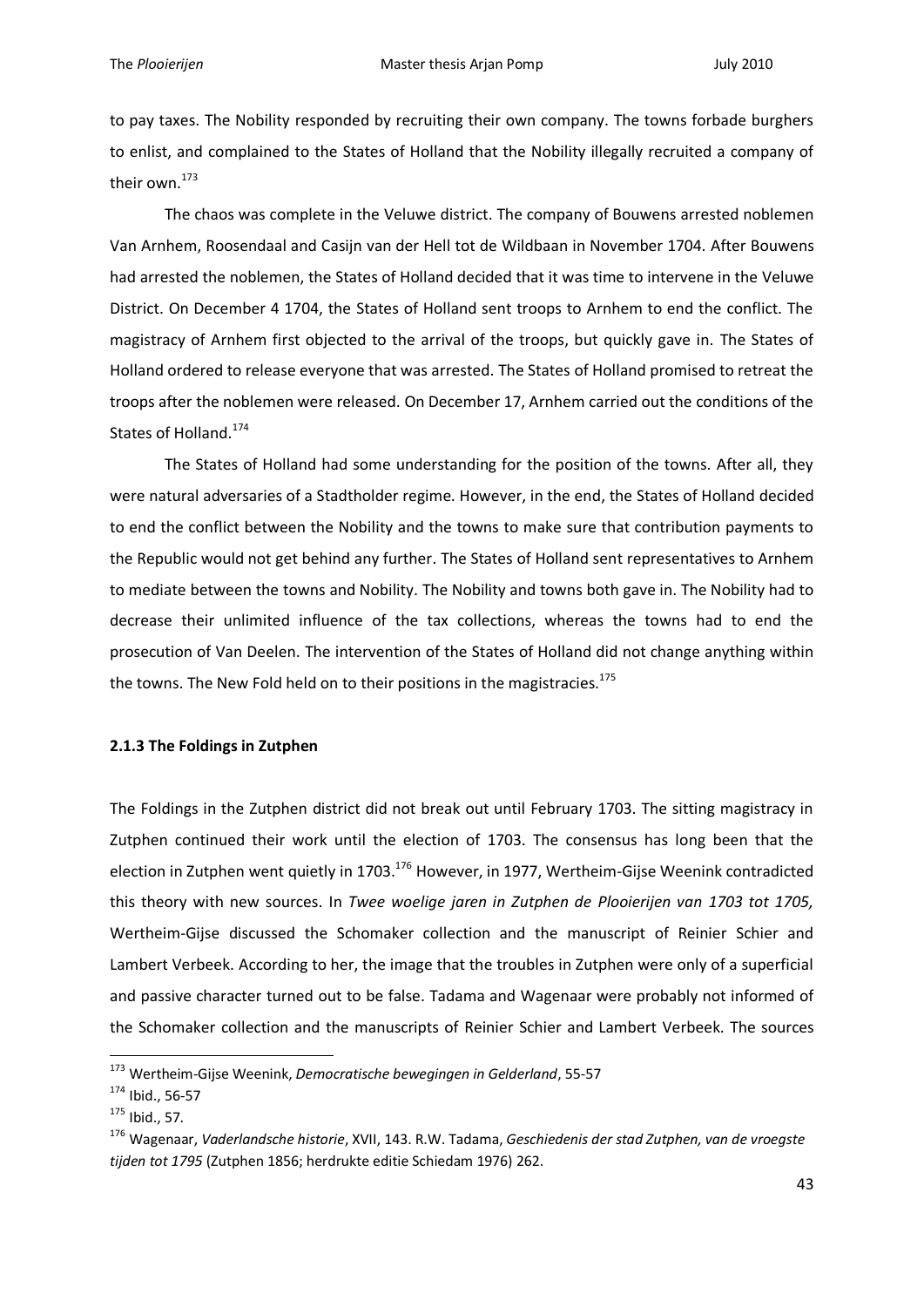that Wertheim-Gijse Weenink later on used give an extensive description of the events that took place in Zutphen between 1703 and 1705.<sup>177</sup>

The situation in Zutphen is clearly different from the situation in Arnhem and Nijmegen. In Zutphen the complete magistracy was reappointed in 1703. However, this did not mean that the burgher movement was not in control in Zutphen. The New Fold dominated the magistracy and the Sworn Community in 1703. The first year revolved around duration of the nomination in the magistracy. The companies and the guilds did not want this nomination to be for life but only for a period of three years. They had the power to dismiss both colleges at any time. After these two years, a more moderate wing took over in Zutphen. The conflict in Zutphen was however more than a political one. Zutphen was a former Hanseatic town and still an economic centre in the region.<sup>178</sup> The burghers in Zutphen used their dominance over the magistracy to improve their economic position in the region by breaking down the bridges across the Berkel. Next to that, the burgher movement also wanted to dismiss the *Heerlijkheid Voorst*.

## **Political institutions**

1

According to the text of the *stadsrechtprivilege* of 1190, which is the oldest remaining document on the government system in Zutphen, the rule of the town was handed to twelve aldermen. Every year the election of the aldermen took place at *Petri ad Cathedram*, February 22. Aldermen were normally appointed for life.<sup>179</sup>

The first signs of burgher influence came in 1412. Since that year, five or six representatives from the burghers (community members) were present during the presentation of the town budgets. The Government in Zutphen sporadically consulted the community members. The real power lay in the hands of the oligarchy of Zutphen. At the end of the fifteenth century, the influence of the community members and the guilds increased. The role of the burghers of Zutphen was similar to the situation in Arnhem. Since 1494, the magistracy of Zutphen had to consult the burghers in important decisions. <sup>180</sup> During the time of the Republic, the tasks of the community members in Zutphen

<sup>177</sup> Wertheim-Gijse Weenink, *Twee woelige jaren in Zutphen*, 8-10.

<sup>&</sup>lt;sup>178</sup> Wertheim-Gijse Weenink et all., 'Early 18th Century Uprisings in the Low Countries', 103.

<sup>&</sup>lt;sup>179</sup> R. van Schaïk, 'Zutphens geschiedenis: van de Elfde tot het einde van de Zestiende eeuw', in: W.Th.M. Frijhoff, et al. (eds.), *Geschiedenis van Zutphen* (Zutphen 1989) 71.

<sup>&</sup>lt;sup>180</sup> Schaïk, 'Zutphens geschiedenis: van de Elfde tot het einde van de Zestiende eeuw', 74-80.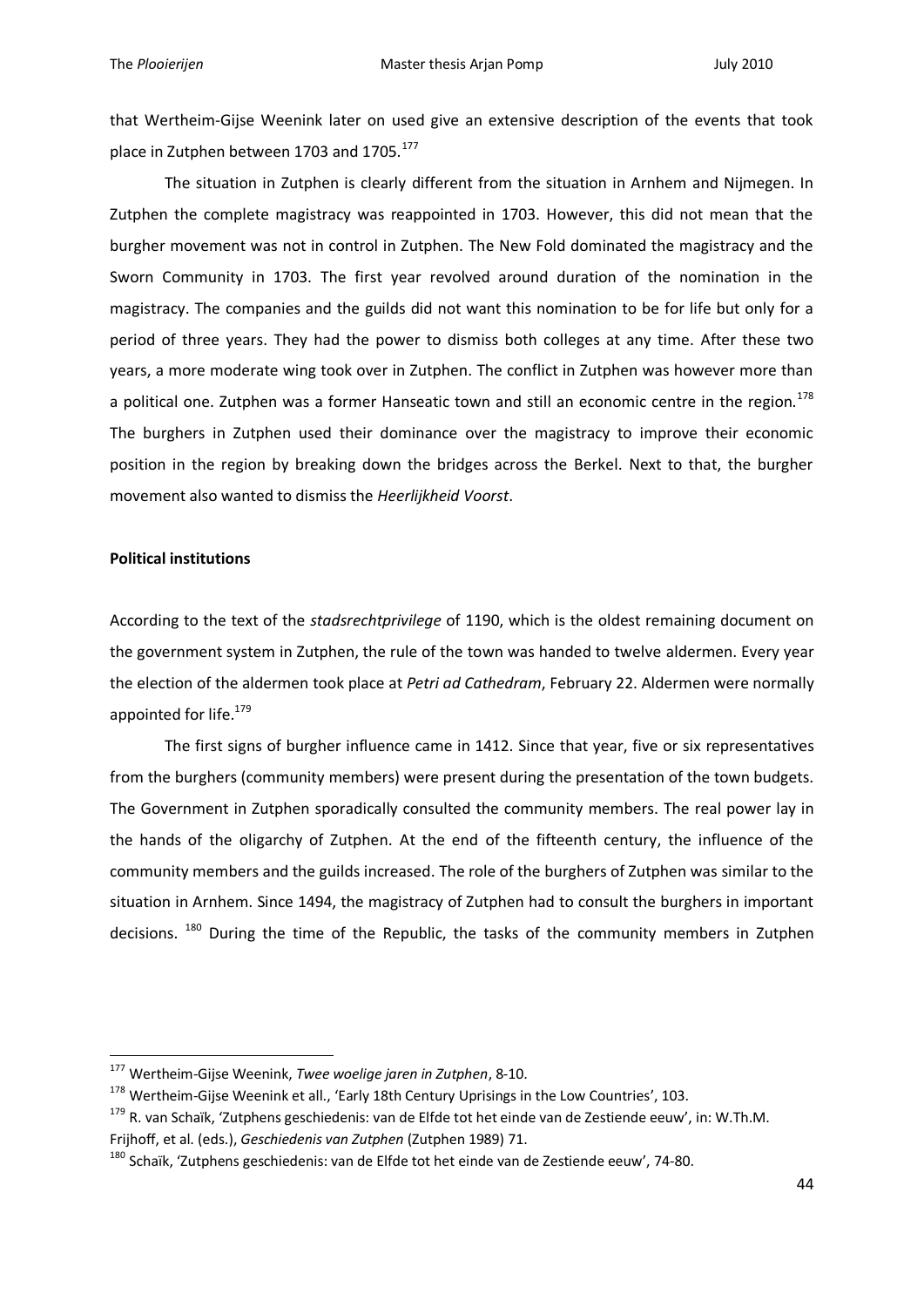remained the supervision of the policies of the magistracy. The community members were chosen for three years by the guilds and the militia. $181$ 

On May 29, 1674, Van Wevelinckhoven and Wierts dismissed the magistracy in Zutphen and appointed provisional regents in their place. The representatives of William appointed seven new regents and reappointed Jacob Schimmelpenninck van der Oije tot Voorstonden who was already in the magistracy in 1673. On February 21, 1675, William appointed the new definite magistracy. Among them, several regents had already been in the magistracy before 1674. Others regent families returned to the magistracy offices in the following years.<sup>182</sup> After the death of William III, no regents in Zutphen needed to claim their positions back in the magistracy.

The community members had already lost most of their influence in the magistracy after the death of William II. After 1650, the magistracy recruited through cooptation and not by nomination from the Sworn Community.<sup>183</sup> The government regulation primarily affected the community members in Zutphen. William III had the right to appoint the community members, but he left many positions open in the Sworn Community.<sup>184</sup> The burghers of Zutphen never had an influence on the election of the magistracy before 1703.<sup>185</sup>

## **The guilds and companies take control**

On February 5, with the election in sight, the magistracy of Zutphen summoned the seven remaining community members to the town hall. The community members who were still present in Zupthen asked for the old election procedures. They wanted to look at their rights and privileges. On February 7, the magistracy allowed the community members access to the archives. However, during that same time, a burgher movement emerged in Zutphen. On the initiative of two civic officers from the Beukerstraat company, Gerrit Bannink and Hendrik Coulman, several officers came together at the Frankensteeg in the lodging house of J. van Schoten. The guilds and the companies did not want to await the research of the community members*.* They decided to follow the example of Nijmegen and Arnhem to form a plan (*ontwerp-associatie*) to get back their old privileges.<sup>186</sup>

<sup>181</sup> W. Frijhoff, 'Zutphens Geschiedenis, 1591-1814', in: W.Th.M. Frijhoff, et. al. (eds.) *Geschiedenis van Zutphen* (Zutphen 1989) 103-104.

<sup>182</sup> Ibid., 103-104.

<sup>183</sup> Maris, 'Prins Willem III en het Provisionele Regeringsbestel', 159.

<sup>184</sup> Wertheim-Gijse Weenink, *Twee woelige jaren in Zutphen*, 14.

<sup>185</sup> Wertheim-Gijse Weenink, *Democratische bewegingen in Gelderland*, 57.

<sup>186</sup> Wertheim-Gijse Weenink, *Twee woelige jaren in Zutphen*, 13-14.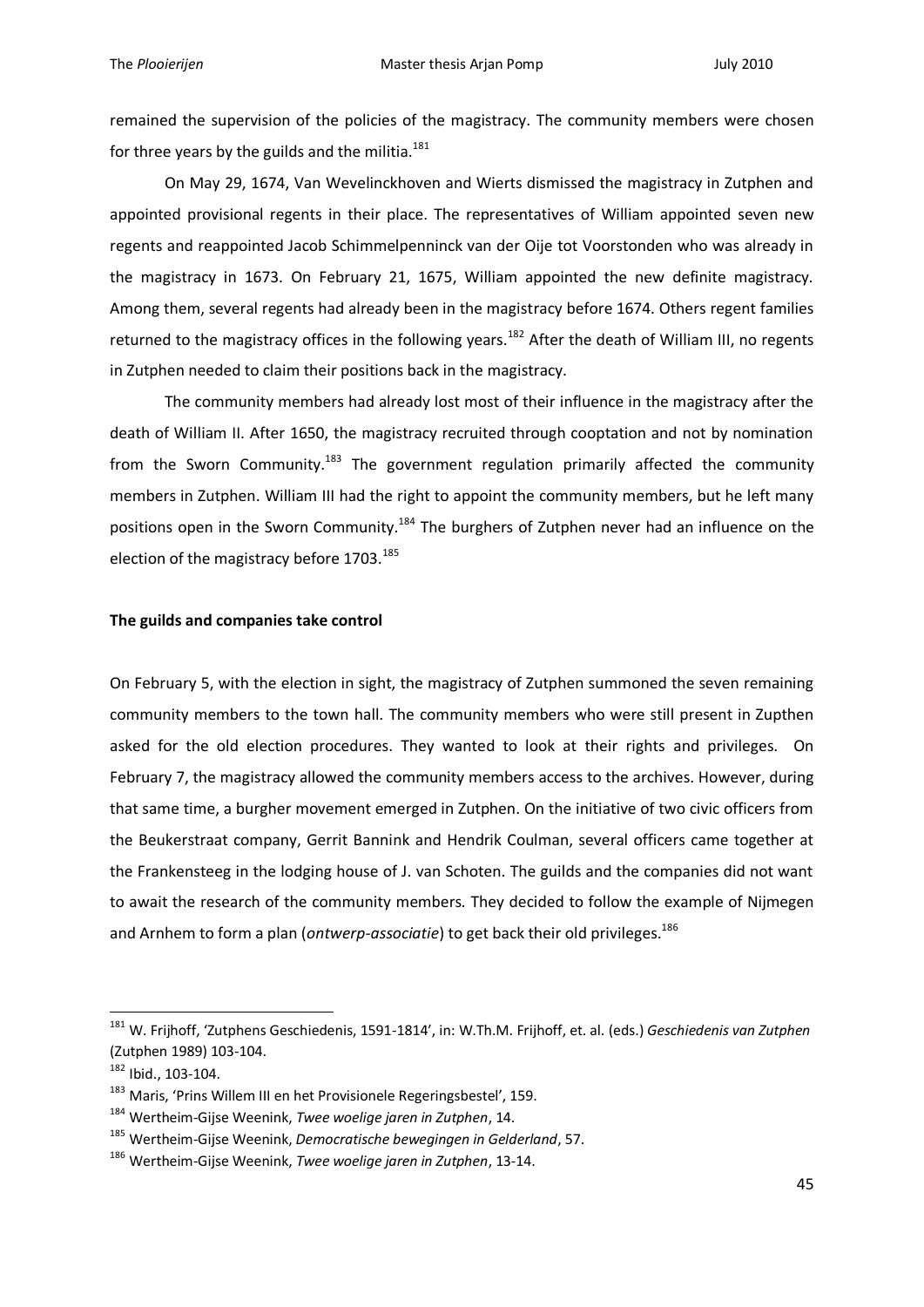Between February 7 and February 22 (the day of the election), the friction between the regents and the burghers started to increase. The magistracy was worried about the intentions of the guilds and the civic officers, and summoned them to the magistracy on February 11. The magistracy wanted the burghers to state their intentions so that they could foresee potential problems with the upcoming election. The attempts to calm down the burghers had little effect. On February 15, representatives of the guilds and the companies decided to dismiss the sitting magistracy. The burgher movement also decided to dismiss the community members. The next action of the burghers was to appoint a new college of community members. The new college of community members consisted of four community members from the old college. The dismissed community members chose the other thirty-two community members from a selection of ninety-six candidates. The companies and the guilds nominated the ninety-six candidates.<sup>187</sup>

On February 21, the college of community members had a meeting to discuss the upcoming election procedure. The new college of community members had made an instruction for the upcoming election. The whole point of the meeting was to find out for which duration the Aldermen and community members had to be appointed. The community members had to choose between one year, three years, six years or *ad vitam* (for life). A majority of eighteen members voted for *ad vitam*, seventeen members for three years and one member chose for the a period of six years. A problem arose with this outcome. The companies and the guilds were not happy with the choice for *ad vitam*. They disliked the fact that the community members had made the instruction (*design instruction*) for the upcoming election. The companies and the guilds were of the opinion that they were the ones who had to make this decision. To take control of the community members, the guilds and companies summoned the community members to come to the Grote Kerk at eight o'clock on the day of the election. The community members would be fined if they did not come. <sup>188</sup>

The real problems started on the day of the election. To mislead the companies and the guilds, the community members decided to start the meeting that day already at half past seven instead of half past eight. The companies and guilds had informed the burghers of the plans of the community members. The burghers of Zutphen marched to the Grote Kerk and shouted: "no longer than three years". The moods were running very high in Zutphen on the day of the election. Some burghers even threatened to break the necks of the community members if the aldermen were elected for life.<sup>189</sup>

<sup>187</sup> Wertheim-Gijse Weenink, *Twee woelige jaren in Zutphen*, 15-16.

<sup>188</sup> Ibid., 14-19.

<sup>189</sup> Ibid., 19.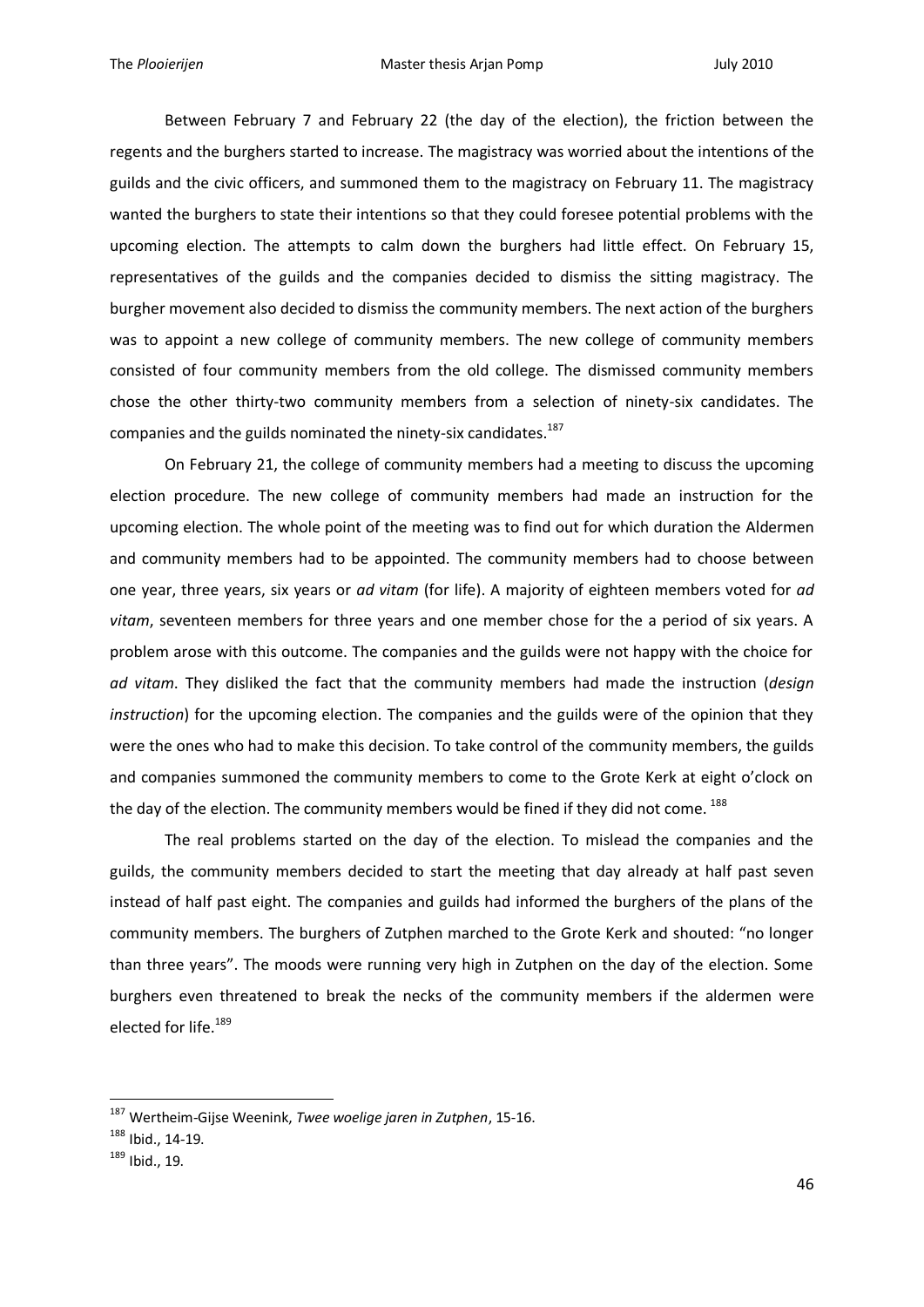Under the pressure of the burghers, the community members decided to vote again. The results were now that 27 had chosen for three years and only seven for *ad vitam*. The companies and the guilds had shown their power to the magistracy and the community members. The only difference with the other towns of Gelderland was that in Zutphen no members of the magistracy were dismissed. Gerrit Jurriën Schimmelpenninck was appointed to the magistracy in spite of the fact that he had voted *ad vitam*. <sup>190</sup> Schimmelpenninck was an aristocrat with some democratic ideas who did not want to oppose the New Fold after the voting had taken place. He decided that it was better to co-operate with the New Fold. This attitude gave him a position in the magistracy where he stayed for forty-nine years. $191$ 

The complete Sworn Community was dismissed. The guilds and companies chose a new college of community members. They chose fourteen new members among whom some radical activists. The guilds and the companies wanted to make both the college of community members and the magistracy completely dependent on them. On April 11 1703, the new college of community members was finally able to go to work.<sup>192</sup>

## **Economic and social situation in Zutphen**

Now that the New Fold had demonstrated that they both controlled the magistracy and the community members, the burghers used their power for municipal affairs.<sup>193</sup> The New Fold wanted to break down the bridges across the Berkel river to improve the economic position of Zutphen in the region. Next to that, the burghers wanted to abrogate the *Heerlijkheid Voorst*. William III had given this position to his friend Arnold Joost van Keppel. Van Keppel did not make himself popular with the burghers of Zutphen because of his authoritarian behaviour that caused many irritations among the burghers of Zutphen. After the death of William, the abrogation of the *Heerlijkheid Voorst* was one of the first demands of the burghers in Zutphen.<sup>194</sup>

The dismantling of the bridges that connected Zutphen with surrounding towns led to tensions with those towns. Especially with Deventer and Lochem it almost came to an armed conflict. On April 27, under the leadership of five captains from the magistracy, the burghers marched to the bridges to break them down. The magistracy of Zutphen negotiated with the magistracy of Lochem about the conflict. It turned out that Zutphen had no legal grounds to break down the bridges.

<sup>190</sup> Wertheim-Gijse Weenink, *Twee woelige jaren in Zutphen*, 19-22

<sup>&</sup>lt;sup>191</sup> Frijhoff, 'Zutphens Geschiedenis, 1591-1814', 103.

<sup>192</sup> Wertheim-Gijse Weenink, *Twee woelige jaren in Zutphen*, 22-24.

<sup>&</sup>lt;sup>193</sup> Wertheim-Gijse Weenink et all., 'Early 18th Century Uprisings in the Low Countries', 103.

<sup>194</sup> Wertheim-Gijse Weenink, *Twee woelige jaren in Zutphen*, 25-26.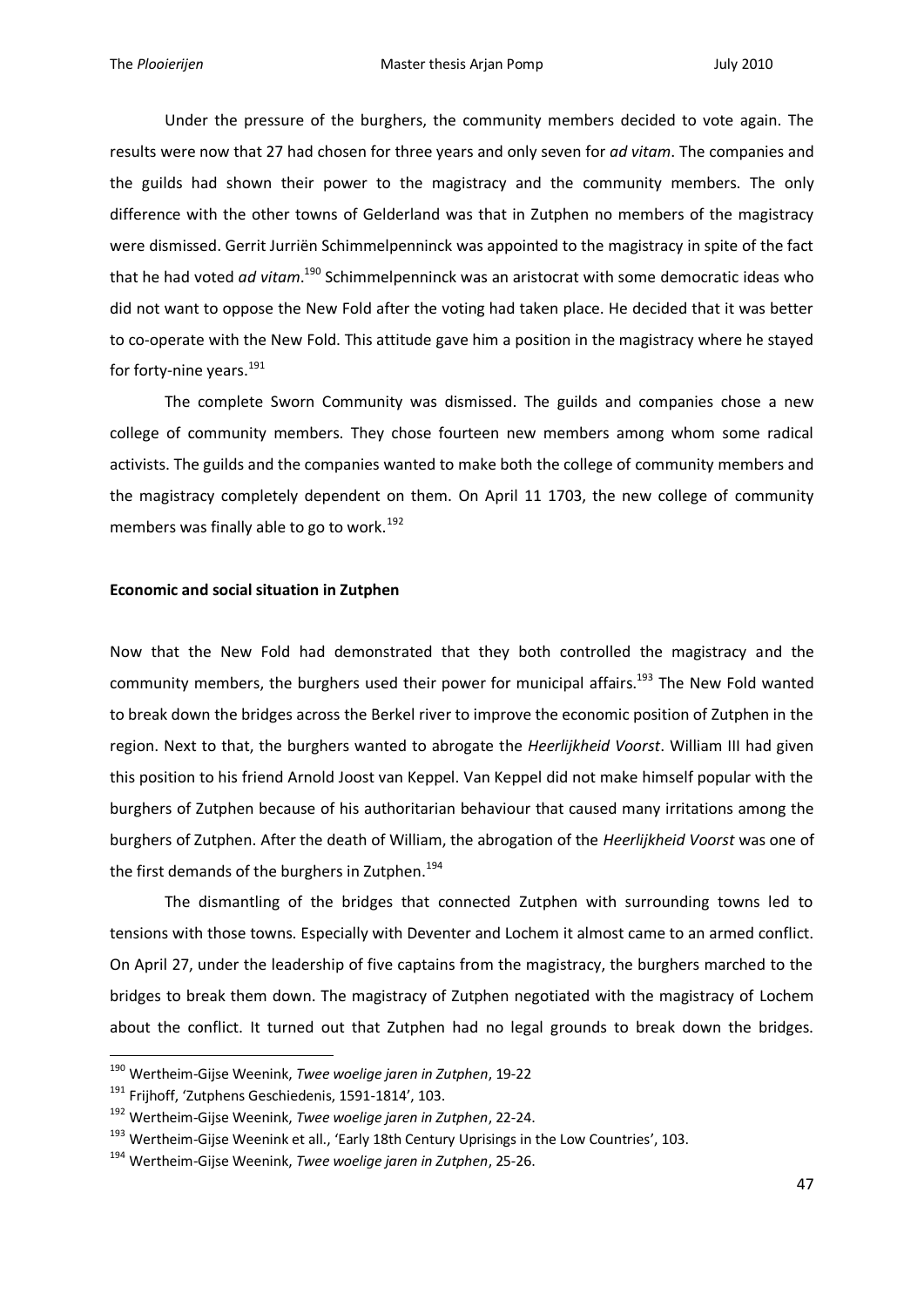Zutphen had to restore the bridges immediately. The negotiations between Zutphen and Lochem proceeded agreeably. On the other hand, the conflict with Deventer was more hostile. In the months of August and September, the towns confronted each other constantly with citations from the old books in which the privileges of the towns were chronicled.<sup>195</sup>

#### **The New Fold loses momentum**

The relationship between the burghers within the movement was one of the reasons that weakened the movement in the summer of 1703. In principle, all burghers should have been equal according to the ideology of the New Fold. However, it appeared that some burghers were more equal than others. It all came down to who had most money. It seemed that the Foldings in Zutphen would come to a sudden end with the controversy within the burgher movement. However, an action of the magistracy at the end of 1703 led to a radicalization of the burgher movement instead.<sup>196</sup>

Mid May 1703, the magistracy appointed four magistracy members to make together with the committed burghers and the community members an instruction for the election of 1704. The friction between the different groups had settled down in the summer of 1703. The writing of the instruction for the election of 1704 went peacefully. This changed around October. After the summer, the regents were no longer just compliant with the attitude of the burghers. On October 23, four representatives of the burghers appeared before the magistracy and requested the continuance of the town privileges. The magistracy refused the request and told the burghers that the dukes that had given the privileges were now dead. The ending of the Foldings in Amersfoort gave the regents of Zutphen the courage to stand up to the burghers. The execution of Richard Saab and Pieter van Houten gave the regents of Zutphen hope that they could also end the dominance of the New Fold in Zutphen. The burghers were surprised with the reaction of the regents and everybody left the town hall and just went their own way. <sup>197</sup>

In the Zutphen district, the Old Fold was still in control since the New Fold of Zutphen had chosen not to dismiss the regents their town. The fact that the burghers of Zutphen did not dismiss the regents at the start of the year was, according to Wertheim-Gijse Weenink, a signal that the burghers refrained to get involved at the district's level.<sup>198</sup> On November 8, members of the Old Fold from the districts of the Veluwe and Nijmegen organized a Diet. The regents of Zutphen attended the

<sup>195</sup> Wertheim-Gijse Weenink, *Twee woelige jaren in Zutphen*, 27-36.

<sup>196</sup> Ibid., 36-38.

<sup>197</sup> Ibid., 37-38.

<sup>198</sup> Ibid., 38.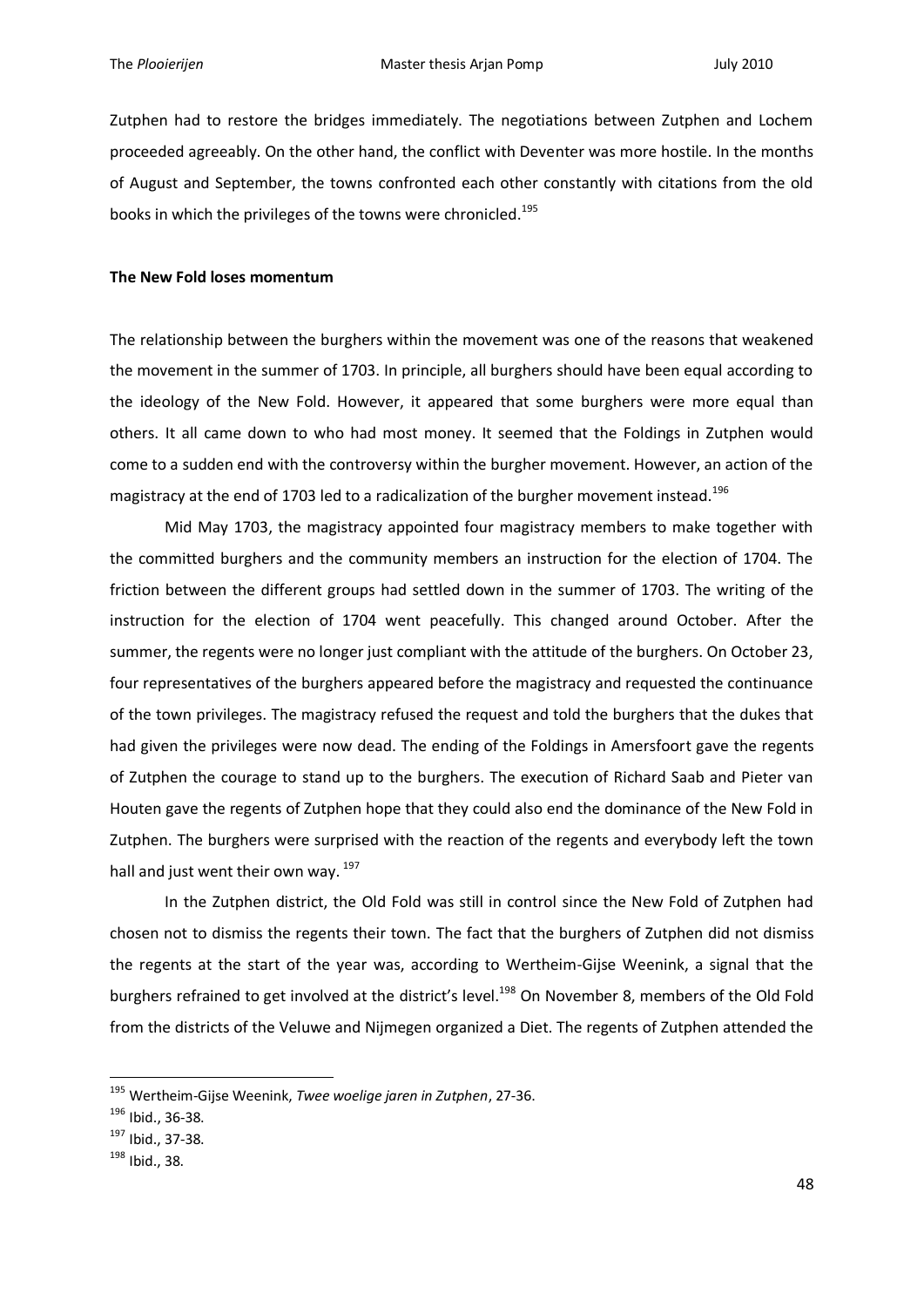Diet. The outcome of the Diet was that the Old Fold declared that nothing would change and everything would return to the period before 1672. This was just a confirmation of the States resolution of April 8, 1702. The Zutphen district was completely in line with the outcome of the meeting of November 8. However, on December 20, the Zutphen district made an extra addition to the outcome of the Diet. It handed out an Amnesty Edict*<sup>199</sup>* in which the Zutphen district would forget and forgive everything that had happened during the troubles of 1703. It stated that the government system would not change and would turn back to the system before 1672, every dismissed regent had to get back its position and finally, everyone that illegally got his position had to resign.<sup>200</sup>

The burghers of Zutphen resented the actions of the regents. Had there been sign of cracks within the burgher movement in the summer of 1703, the Amnesty Edict only united the movement. The burghers felt that the Amnesty Edict had the intention to overthrow all the rights that the burghers had acquired during the course of 1703. The masters of the guilds and the elders of Zutphen heard rumours that the Amnesty Edict would be imposed on December 30. The Shopkeepers guild came together on December 29 and decided to protest against the Amnesty Edict and keep the *ontwerp-associatie* of February 7 intact. The Shopkeepers guild informed the other guilds of their decision. However, before the Shopkeepers guild could inform the other guilds, the magistracy forbade political meetings. The magistracy summoned the leaders of the Shopkeepers guild to the magistracy. One by one, the members of the Shopkeepers guild were called inside the meeting room of the magistracy. The magistracy urged them to stop causing troubles. Disobedience of the decision of the magistracy would be followed with punishment. For now, the magistracy succeeded to control the burghers of Zutphen.<sup>201</sup>

# **Re-escalation of the Foldings in Zutphen**

1

By the end of 1703, the magistracy had managed to control the burghers of Zutphen. However, it did not take long for the situation in Zutphen to fully escalate again and the burghers to re-take control over the regents of Zutphen. The election of 1704 was approaching, and encouraging messages reached Zutphen from outside. The New Fold in Nijmegen and Arnhem was still in control. The States General had attempted to end the troubles in Gelderland. However, the Old Fold did not leave a

<sup>199</sup> The text of the Amnesty Edict is included in the appendix of Wertheim-Gijse Weenink, *Democratische bewegingen in Gelderland*, 167-168.

<sup>200</sup> Wertheim-Gijse Weenink, *Democratische bewegingen in Gelderland*, 58-59.

<sup>201</sup> Wertheim-Gijse Weenink, *Twee woelige jaren in Zutphen*, 39-40.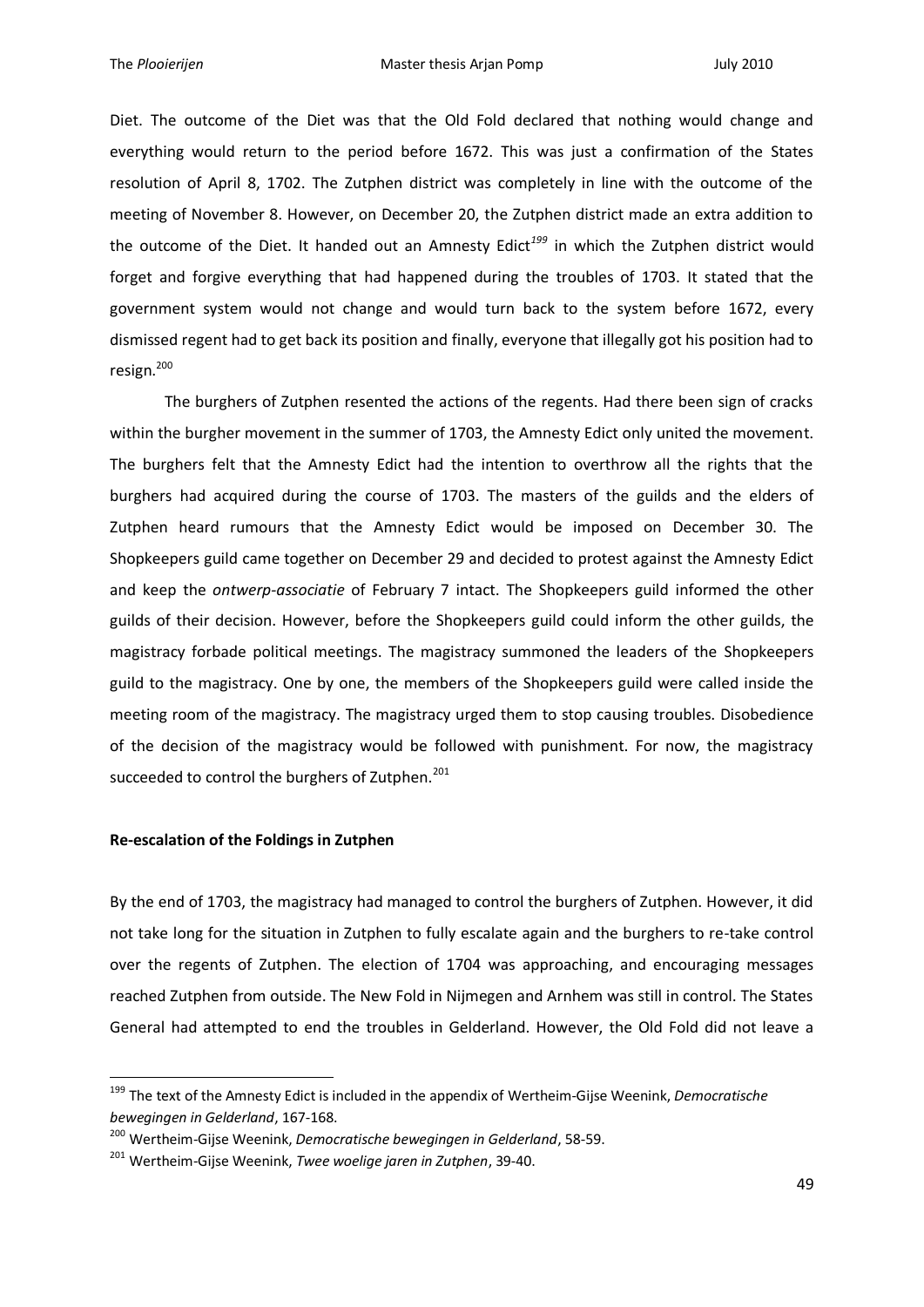good impression, because it refused to send a delegation to The Hague before the States General made a decision on the illegality of the new regents. The New Fold now had the opportunity to make its own demands to the States General since they had already made the trip to The Hague. The New Fold in Zutphen closely followed the events in the other provinces. A triumph of the new regents in Zeeland inspirited the burghers of Zutphen to continue their fight.<sup>202</sup>

Despite the ban on political meetings, around the beginning of February 1704, the Sworn Community was holding secret meetings. The burghers wanted to come to a solution and decided to hold a public meeting on February 12 in the house of the guilds. Community member Derk van Santebergen convened the meeting. With a majority of votes, the community members decided to work together with all the burghers of Zutphen and called a new meeting. The guilds, elders and the companies attended the new meeting. The magistracy tried to stop these meetings and summoned a few masters of the guilds to the magistracy. The magistracy reminded the masters of the guild that it was forbidden to hold political meetings. The magistracy had drawn up several resolutions to prohibit the political meetings. However, the resolutions of the magistracy were not made public before the meeting of February 14. The magistracy asked the burghers to postpone the meeting, so they could discuss the resolutions with the community members. The magistracy did not want to get into troubles with the burghers because of the upcoming election. The magistracy did not mention the punishments they would give to the leaders of the Shopkeepers guild if they continued to cause troubles.<sup>203</sup>

The content of the resolutions was as follows. First, the resolution stated that the position in the magistracy was no longer *ad vitam*. The burghers agreed to the terms that the burghers could nominate three persons from which a new alderman had to be chosen. The content of the second resolution was that the magistracy would recognize the current community members. In the third place, the magistracy would discuss important financial issues with representatives from the community members. The position of community member was from now on allowed to rotate between the burghers. However, these resolutions did not change the minds of the community members and the guilds. The leader of the Sworn Community, Coulman, led a meeting of the Sworn Community and the guilds. The burghers discussed the reason why they did not accept the resolutions of the magistracy. The burghers were dissatisfied with the Amnesty Edict and the ban on political meetings. According to them, this was a suppression of democratic rights.<sup>204</sup>

<sup>202</sup> Wertheim-Gijse Weenink, *Twee woelige jaren in Zutphen*, 41-42.

<sup>203</sup> Ibid., 42-43.

<sup>204</sup> Ibid., 43-44.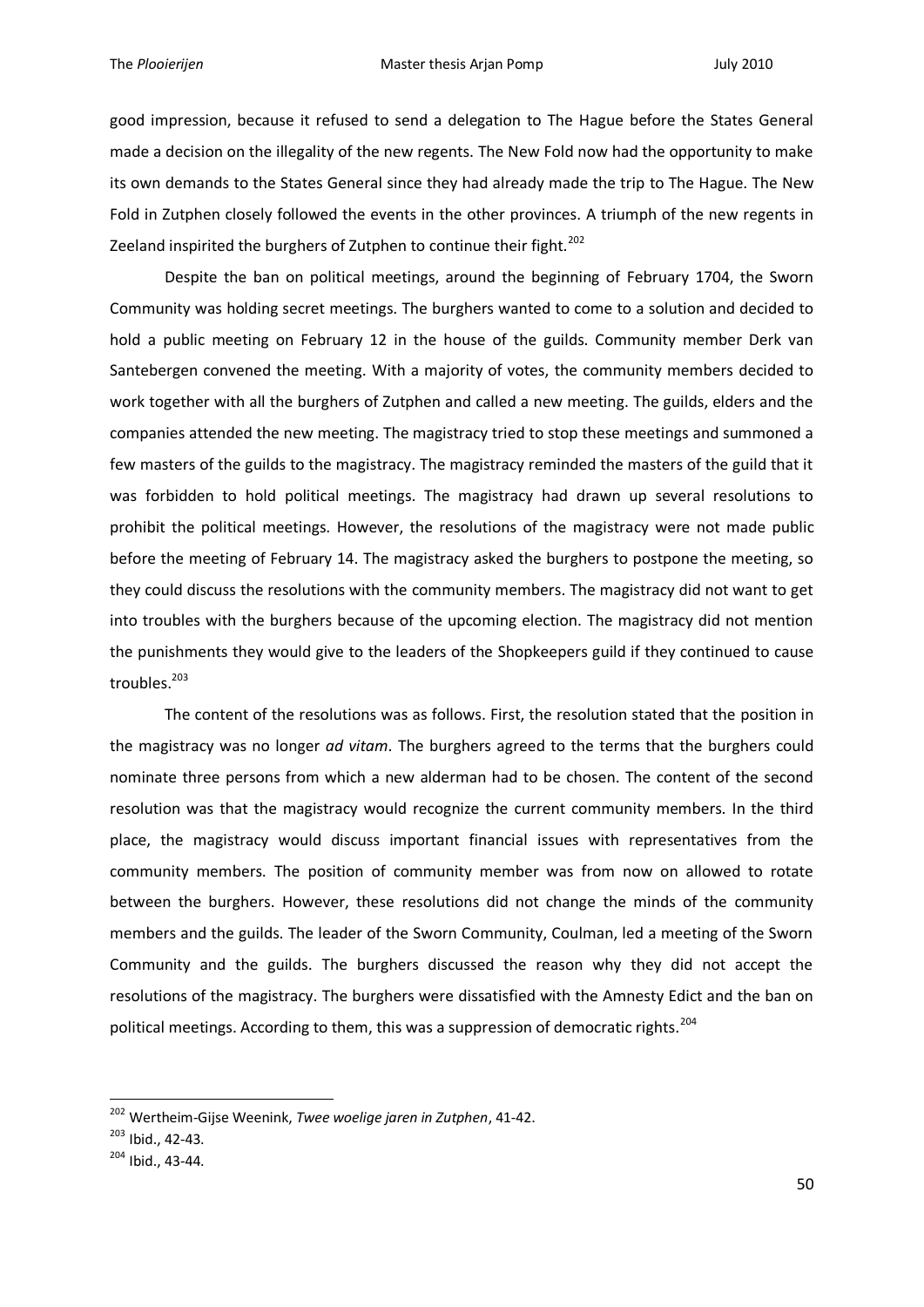Therefore, the community members, guilds, companies and elders decided to go on with their meeting on February 15 in the Grote Kerk. The magistracy tried to stop the meeting. They summoned all officers from the companies to the magistracy and tried to convince them to cancel the meeting. Three moderate members of the New Fold told the magistracy that the format of the current government system did not work nowadays. However, Gerrit Bannink, a lieutenant of the Beukerstraat Company, and a radical activist of the first hour, spoke out his mind pretty clearly. He told the magistracy that he might be willing to delay the meeting, but he could not guarantee that the common people would stay at home. The morning of the meeting, the magistracy called the elders and de masters of the guilds to the magistracy. However, the magistracy received no response. The meeting went on that day in the Grote Kerk and would proceed dramatically.<sup>205</sup>

The first question that was raised during the meeting was if the burghers wanted to hold on to the *ontwerp associatie* of February 1703, or that it wanted to accept the Amnesty Edict from December 30, 1703. The burghers unanimously chose to hold on to the *ontwerp associatie*. Next, the question was raised if the magistracy had behaved properly according to the agreements between the magistracy and the burghers during the election of 1703, or that the magistracy had taken improper actions and had to be dismissed. Again anonymously, the burghers chose to dismiss the magistracy. Derk van Santebergen was delegated to summon the magistracy to call a meeting around eleven o'clock. Subsequently, a representatives of the Sworn Community, guilds and companies went to the magistracy, while the people remained in the church until a new magistracy was chosen. The leader of the Sworn Community Hendrik Coulman took the floor and thanked the magistracy for their work, and dismissed them. The community members occupied the town hall.<sup>206</sup>

When the community members came back to the church everything that had happened was recorded. The election of a new magistracy was held in the afternoon. Eleven of the twelve magistracy members were re-elected which showed that the burghers were more interested in a democratic election procedure than to completely take over the power in the magistracy. Only Wolter Sloet did not receive enough votes. In his place, the leader of the Sworn Community Hendrik Coulman was chosen in the magistracy.<sup>207</sup>

On February 18, the burghers submitted a regulation, which consisted of eight points, to the magistracy. The content of the regulation was as follow. In the first place, the magistracy had to respect the election procedure and that the appointment would only be for a period of three years. Second, the burghers retained the right to make changes to the regulation. Third, the Amnesty Edict

<sup>205</sup> Wertheim-Gijse Weenink, *Twee woelige jaren in Zutphen*, 43-44.

<sup>206</sup> Ibid., 44-46.

<sup>&</sup>lt;sup>207</sup> Friihoff, 'Zutphens Geschiedenis, 1591-1814', 105.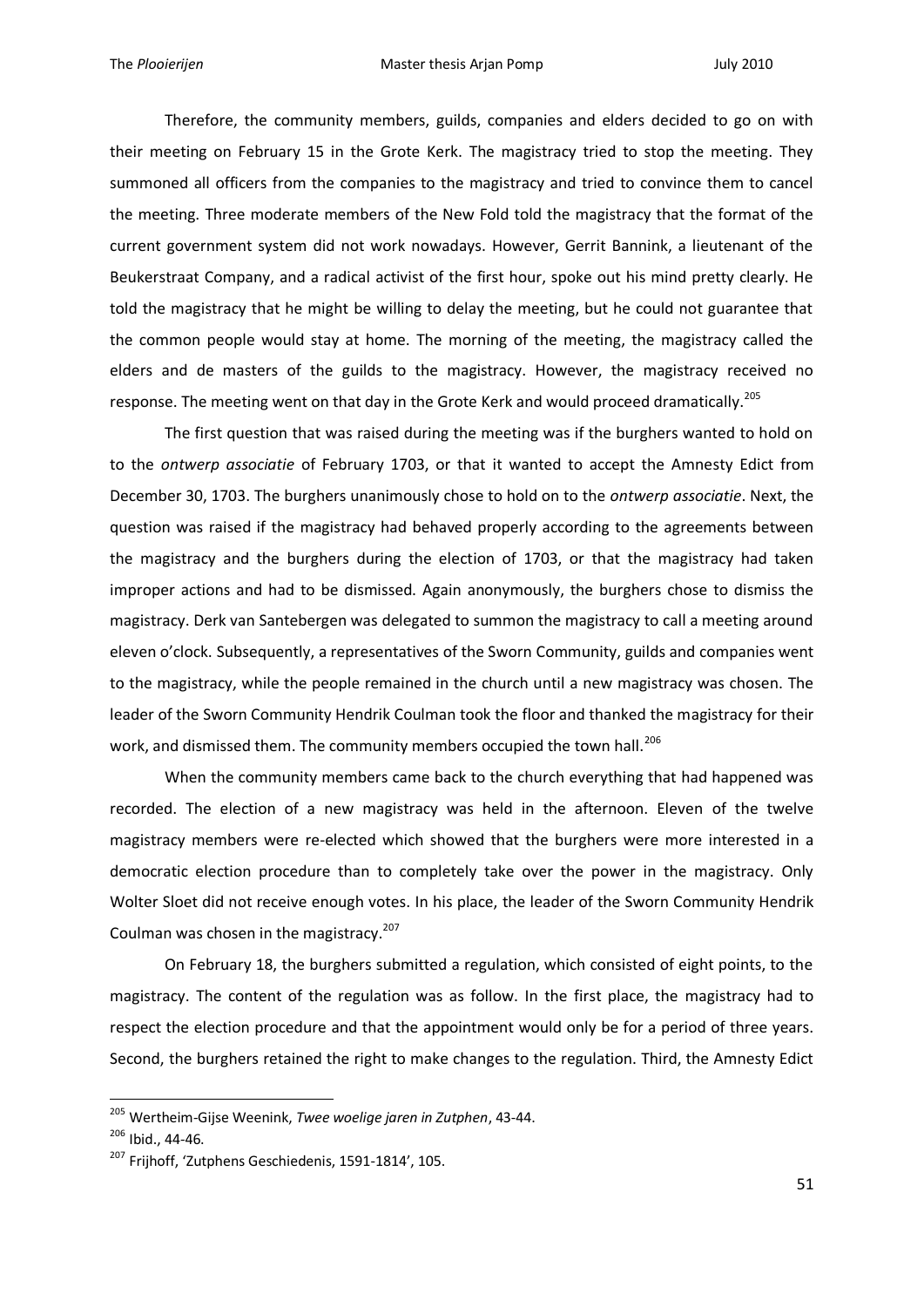of December 30, 1703 had to be destroyed. Fourth, the magistracy was allowed to go to the Diet meetings. Fifth, the position of *Heerlijkheid Voorst* had to be abolished. Sixth, the first three year period would start after the election of 1704. Seven, the burghers have the right to hold meetings and the ban on political meetings had to be lifted. Finally, the bridges over the Berkel had to be removed.<sup>208</sup>

The annulment of the Amnesty Edict and the duration of the appointment to the magistracy or the Sworn Community for a period of three years were the most important points for the burghers. The members of the magistracy first did not want to sign the regulation. However, signing the document was a requirement to be eligible for a position in the magistracy. On March 15, 1704, the magistracy gave in and accepted the regulation.<sup>209</sup>

For now, the burgher movement had reached its goal. However, around New Year 1705, the unity of the burgher movement started to show cracks again. The realization of the points took some time to accomplish. The realization of these points caused the burgher movement to split in 1705. The burghers of Zutphen were continuously in conflict with Lochem regarding the bridges across the Berkel. The burghers had broken down the bridges three times to improve their economic position in the region. However, the rebuilding of the bridges was very expensive. The support for the burgher movement started to decrease because of it.<sup>210</sup>

The abolishment of the *Heerlijkheid Voorst* led to a conflict between Zutphen and the other districts. During the Diet of April 1705, that was held in Zutphen, the magistracy of Zutphen put pressure on the Nobility of the Zutphen district to abolish the *Heerlijkheid Voorst*. The Nobility constantly delayed the abolishment on which the magistracy of Zutphen decided to close the town gates until the Nobility gave in on May 6, 1704. This caused a lot of anger with the representatives of the other two districts who could not leave the town either. The other district decided not to meet with Zutphen again until their safety could be guaranteed.<sup>211</sup> The incident led to a second period that the Diet did not convene. The Diet did not convene from May 1705 until March 1706.<sup>212</sup>

The movement eventually split over the question if it would join the Association of magistracies. The towns would support each other in case the Old Fold tried to retake the power in a town. The smaller towns of the Zutphen district joined the Association that was led by Arnhem, but

<sup>208</sup> Wertheim-Gijse Weenink, *Twee woelige jaren in Zutphen*, 46-47. The regulation can be found in: Regionaal Archief Zutphen (RAZ), *Memoriën- and resolutiënboek van de stad Zutphen* inv.nr. 25.

<sup>209</sup> Wertheim-Gijse Weenink, *Democratische bewegingen in Gelderland*, 61-62.

<sup>210</sup> Wertheim-Gijse Weenink, *Twee woelige jaren in Zutphen*, 70-85.

<sup>211</sup> Wertheim-Gijse Weenink, *Democratische bewegingen in Gelderland*, 69-70.

<sup>&</sup>lt;sup>212</sup> Haak, 'De Plooierijen, in het bijzonder in het kwartier van Veluwe', 110.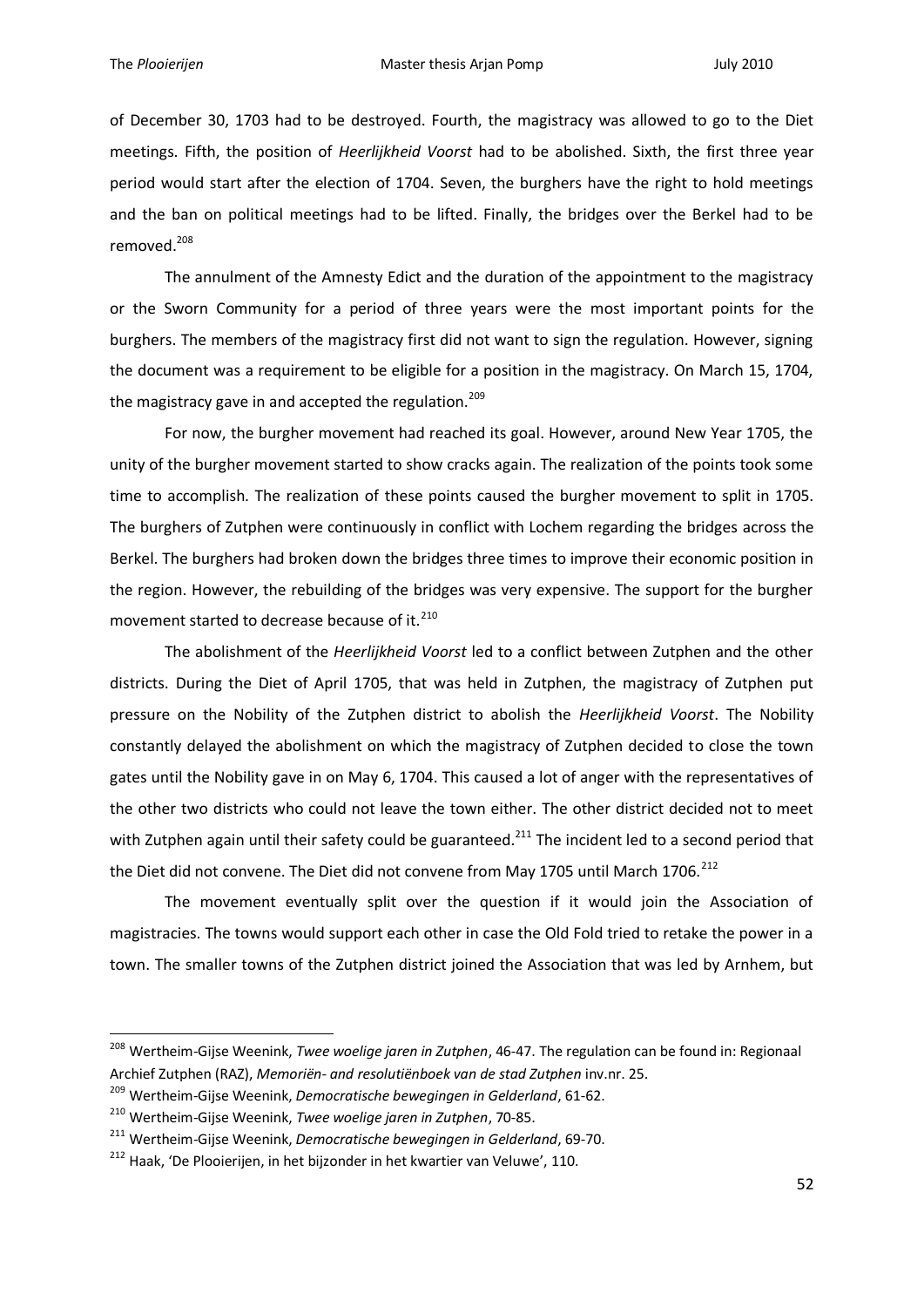the magistracy of Zutphen had no interest in joining the Association.<sup>213</sup> In Zutphen, the moderate wing was in control of the town until  $1717<sup>214</sup>$  The regulation was in place for a period of thirteen years, before the States of Gelderland restored system in which the appointments to the government would be again for life. $215$ 

### **2.2 External factors**

### **Institutional chaos**

It was in the best interest of the New Fold to prevent interference from outside the province. The New Fold was in control and the Old Fold was not able to retake the power by themselves. $^{216}$  Not long after the New Fold controlled the magistracies in their respective towns, the chaos spread to the Diet of Gelderland. Beside the conflict between the Old and New Fold, the districts got into a conflict over the appointment of military offices. The whole province became ungovernable and had to deal with back payments to the States General.

## **The Diet**

On February 12 1703, an extraordinary meeting of the Diet was convened in Zutphen. The meeting of the Diet was doomed to fail. The Court of Anrhem had informed the Old Fold in the districts of Nijmegen and the Veluwe of the meeting. The result was that representatives of both groups showed up for the meeting. Immediately after the start of the Diet, the representatives of the Old and New Fold got into a conflict. Under the circumstances, it was not possible to take any decisions. The representatives of the Old Fold of Nijmegen and Arnhem deliberated with each other to look for a way to end the conflict. They agreed to ask the States General to mediate between the Old and New Fold in Gelderland. It was of no use to continue the current Diet. Both sides agreed to suspend the Diet until March 9, when a regular meeting of the Diet was scheduled to take place in Nijmegen.<sup>217</sup>

The States General decided to send a delegation of three deputies to Nijmegen. The States General already had the intention to find out what the situation in Gelderland was, because they had to address the financial situation of the province. Gelderland was far behind in its payments to the

<sup>213</sup> Wertheim-Gijse Weenink, *Democratische bewegingen in Gelderland*, 70.

<sup>214</sup> Wertheim-Gijse Weenink, *Twee woelige jaren in Zutphen*, 84-85.

<sup>215</sup> Tadama, *Geschiedenis der stad Zutphen,* 264.

<sup>&</sup>lt;sup>216</sup> Haak, 'De Plooierijen, in het bijzonder in het kwartier van Veluwe', 78-79.

<sup>217</sup> Ibid., 102-104.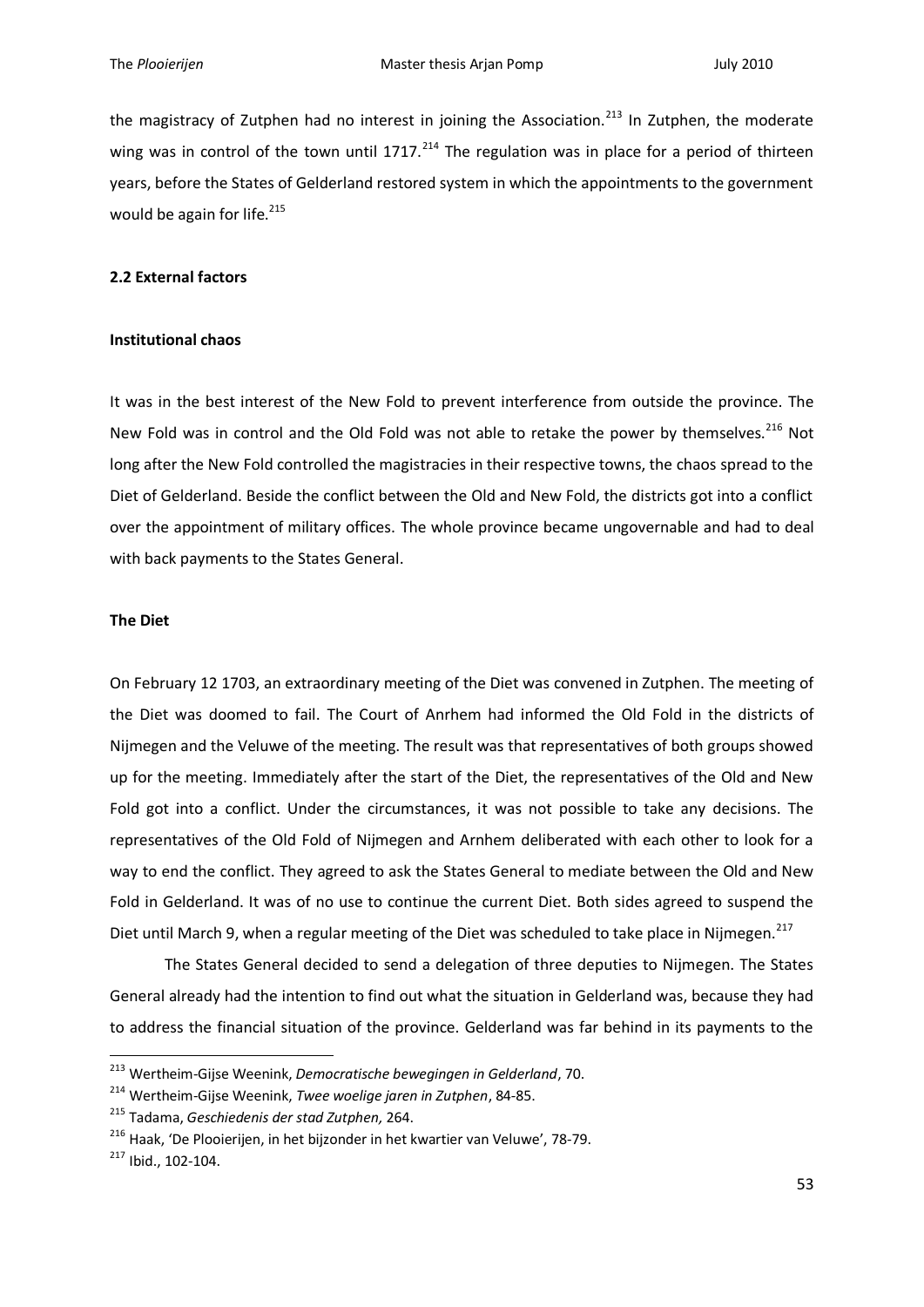Republic. On March 9, the deputies arrived in Nijmegen to offer assistance in the conflict. The deputies offered to mediate between the Old and New Fold. For three weeks, the deputies tried to find a way to reach a compromise between the parties. However, The New Fold showed little willingness to talk with the deputies.<sup>218</sup>

Before the New Fold of Nijmegen accepted to talk with the deputies, they demanded that the verdicts of the persons who were banned from Nijmegen, Tiel and Bommel in December 1702 were officially reversed. The Burgomasters of Nijmegen even told the deputies that they could not guarantee the safety of the members of the Diet when these verdicts were not reversed. On March 22, the verdicts were reversed. The deputies were now able to come to some kind of compromise in the Nijmegen district.<sup>219</sup> The compromise consisted of four points, which would later lead to a conflict between the districts. In the first place, the magistracy of Nijmegen would not step down. Secondly, seven arbitrators from the other provinces were to be appointed, to see if a compromise could be made between the New and Old Fold. Thirdly, the mediation could only take place as long as the arbitrators honoured the privileges of the towns. Finally, the magistracy, community members and guilds of Nijmegen received the right to use the arbitrators for complaints against the Old Fold.<sup>220</sup> All points indicated that the New Fold had no intentions to come to any form of compromise, because it was unthinkable that the Old Fold would accept the agreement.

The New Fold of Arnhem had always been against any form of interference from the States General. The New Fold sent several letters to the States General to prevent them from having a meeting with the Old Fold. The New Fold defended the changes in the magistracy and called these a matter of a pure domestic nature in which the States General had no right to interfere. A potential delegation of the States General was of no use, because no serious troubles had taken place during the changes of the magistracy. Several attempts of the deputies to arrange a meeting with the New Fold failed. Eventually the representatives gave up and returned to The Hague.<sup>221</sup> It became clear that the New Fold did not accept any form of interference by the States General. According to them, the conflict was of a pure domestic nature and the magistracies called upon Article 1 of the Union of Utrecht.<sup>222</sup>

A Diet was scheduled on April 9, however, the Diet was rescheduled until July 10 in Nijmegen. The Diet of July 10 never took place, because the Nobility of the Veluwe and the Zutphen district refused to participate. Especially the representatives of the Zutphen district did not want to

<sup>218</sup> Brants, *Bijdrage tot de geschiedenis der Plooierijen*, 137.

<sup>&</sup>lt;sup>219</sup> Haak, 'De Plooierijen, in het bijzonder in het kwartier van Veluwe', 105.

<sup>220</sup> Brants, *Bijdrage tot de geschiedenis der Plooierijen*, 137-138.

<sup>&</sup>lt;sup>221</sup> Haak, 'De Plooierijen, in het bijzonder in het kwartier van Veluwe', 104-105.

<sup>222</sup> Wertheim-Gijse Weenink, *Democratische bewegingen in Gelderland*, 50.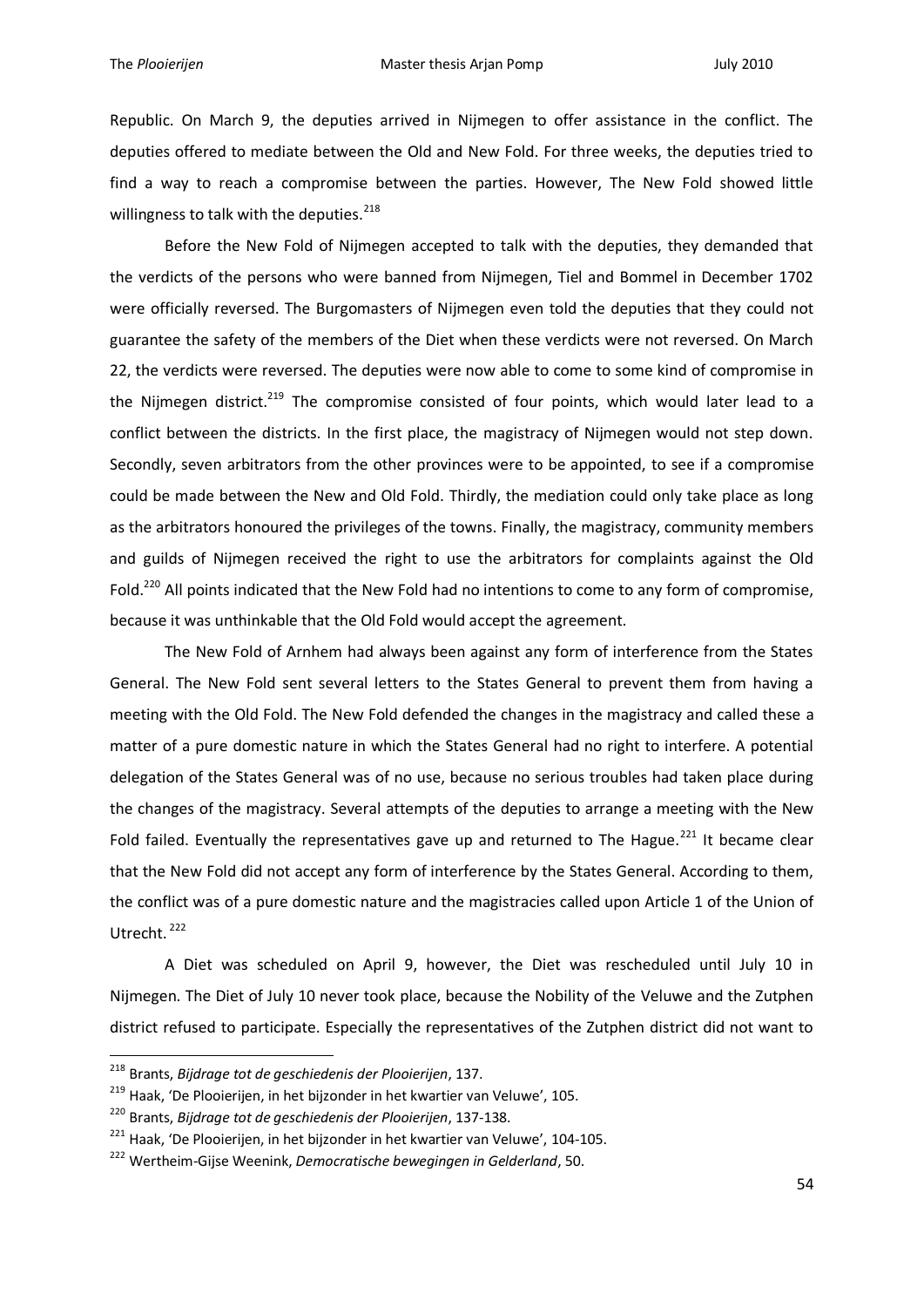appear. There were four reasons why neither the Veluwe District nor the Zutphen district wanted to come. The first reason was the fact that the burgomasters of Nijmegen could not guarantee the safety of the participants of the Diet of March 9. The representatives of Zutphen felt threatened by this remark. The representatives from Zutphen were not members of the New Fold of Zutphen, since the magistracy of Zutphen was not altered during the election of 1703. They could be seen as allies of the Old Fold.<sup>223</sup>

The second reason was a complaint made against the description of the compromise that had been reached between the deputies and the New Fold of Nijmegen on March 22. The representatives of Zutphen had problems with the second and fourth point of the compromise. The second point did not mention a compromise between the Old and New Fold. The New Fold did not want to recognize the Old Fold as an equal and did not want the States General to mediate, whereas the Old Fold wanted the States General to mediate. The fourth point against which the representatives of Zutphen protested, was because only the New Fold had the ability to make complaints. They thought that this was not fair. The representatives of Zutphen demanded these points to be rectified. The New Fold in Nijmegen was not willing to make changes in the compromise, and expressed on August 3 once more that they only wanted to make a compromise on the terms that were made on March 22. $224$ 

The third point to which the districts of the Veluwe and Zutphen protested, was the appointment of military offices. Zutphen wanted the rights of these appointments to rotate between the districts. This was the case before 1672. Nijmegen did not want to give up this arrangement, and wanted to appoint the officers by itself, because the troops were stationed in their district. This was against the wishes of the other two districts. The issue on the appointment of military ranks was settled only in 1724.<sup>225</sup>

The last point about which there was a conflict between the districts was the height of the quota that each district had to pay to the States General. The States General had a close interest in the district payments. The district payments were an issue since 1652 and would not be settled until 1720 after the Foldings had already ended. $^{226}$ 

The disagreements may not directly be connected to the conflict between the Old and New Fold, but it contributed to the unstable situation in Gelderland. The Diet stopped functioning until December 1704. Members of the Nobility and the Old Fold convened occasionally during these two

<sup>&</sup>lt;sup>223</sup> Haak, 'De Plooierijen, in het bijzonder in het kwartier van Veluwe', 110.

<sup>224</sup> Ibid., 107.

<sup>225</sup> Ibid., 108.

<sup>226</sup> Ibid., 109-110.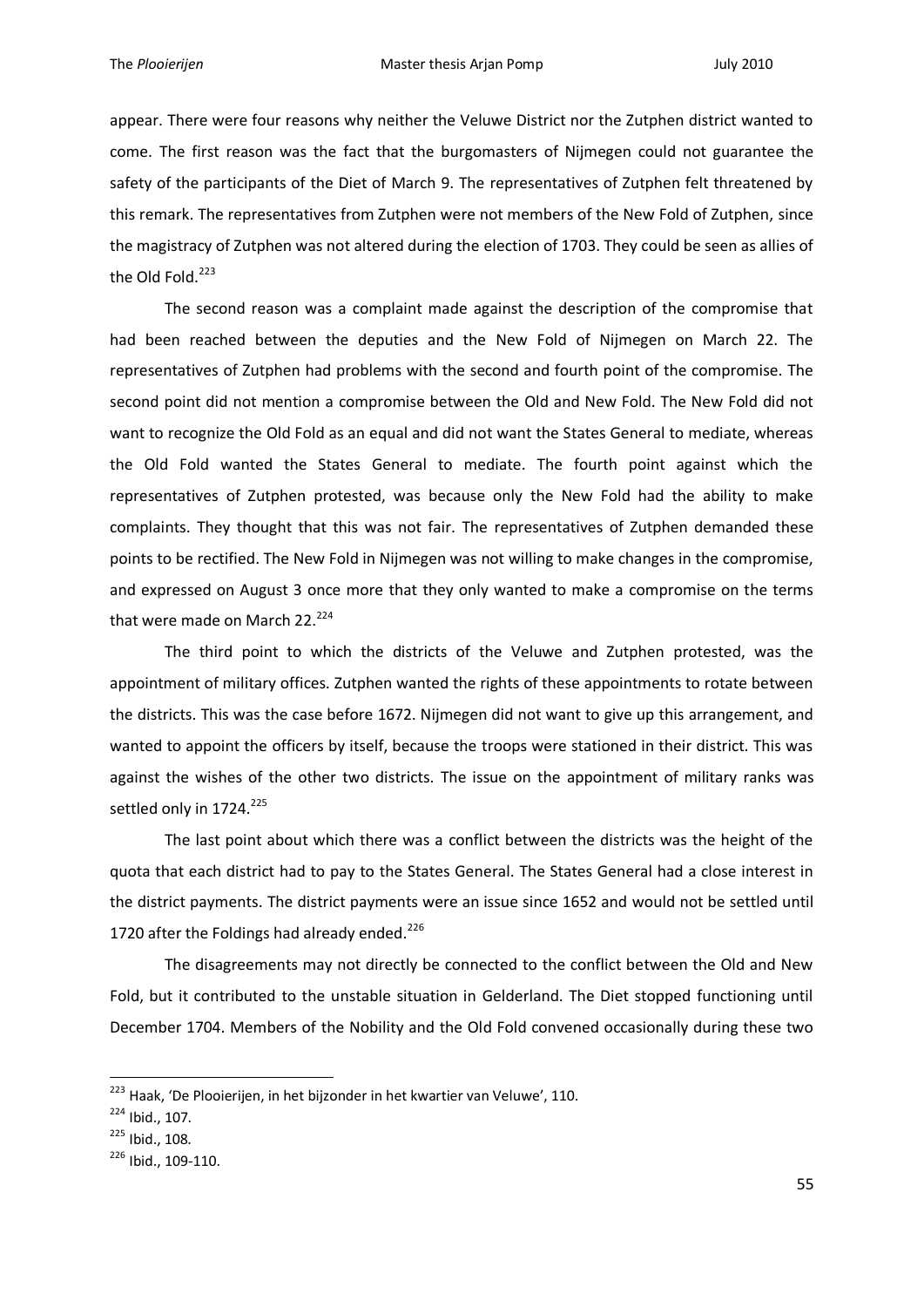years, but could not end the conflict. On November 8, 1703, some radical members of the Old Fold arranged a meeting in Zutphen. The Old Fold made up a resolution in which it stated that everything would return to the situation as it was before 1672. The members of the Old Fold acted as if nothing had happened in Nijmegen or Arnhem. The New Fold of Nijmegen and Arnhem were indifferent to the Amnesty Edict. The Old Fold had no chance that the New Fold would step down in these districts. However, in the Zutphen district, where few regents were dismissed, the Amnesty Edict had a negative consequence. The Amnesty Edict seemed to make end of the democratic rights of the New Fold in Zutphen. As we have seen, the burgher movement radicalized because of the Amnesty Edicts. In 1704, the Veluwe District tried to convene a meeting of the Diet, but this was again unsuccessful. It was clear that the New Fold did not accept any form of authority above itself.<sup>227</sup>

## **The States General**

1

In 1703, the States General had little success in bringing the Old and New Fold together. The New Fold maintained that the affair was of a domestic nature in which the States General had no right to interfere, and called upon Article 1 of the Union of Utrecht. In a response to the States General on April 26, 1703, the New Fold of Arnhem stated that an arbitrator of the States General was of no use in a domestic affair.<sup>228</sup> Next to that, the phrase *jus de non evocando*, the right not to be served, kept turning up in response to the States General attempts to appoint arbitrators on the conflict.<sup>229</sup>

There was another reason why the States General could not interfere openly in the conflict in Gelderland. The States General was not unanimous about ending the conflict in Gelderland. Traditionally, Groningen and Zeeland did not want the States General to have a lot of power in internal issues in the Republic. They agreed with the New Fold that the situation in Gelderland was of a domestic nature. It has to be said that Zeeland also had to deal with internal problems at that time. Interference with the situation in the eastern provinces could lead to interference of the States General with the situation in Zeeland.<sup>230</sup> The province of Utrecht and Overijssel were also against an intervention of the States General in Gelderland, and only gave permission for the States General to mediate in the conflict.<sup>231</sup>

 $^{227}$  Haak, 'De Plooierijen, in het bijzonder in het kwartier van Veluwe', 109-110.

<sup>&</sup>lt;sup>228</sup> Knuttel No. 15229, [Brief van de stadsbesturen van Arnhem en de andere Veluwse steden aan de Staten Generaal betreffende de geschillen in Gelderland, gedateerd 26-04-1704] (1704).

<sup>&</sup>lt;sup>229</sup> Knuttel No. 15015 Copia. Missive | van de drie steden des Nymeeghschen quartier, Nymegen, Tiel en Bommel, aan de [...] Staten Generael (1703) 6.

<sup>&</sup>lt;sup>230</sup> Jonckers Nieboer, 'De Geldersche onlusten in het begin der 18<sup>de</sup> eeuw', 122.

<sup>&</sup>lt;sup>231</sup> Haak, 'De Plooierijen, in het bijzonder in het kwartier van Veluwe', 121-122.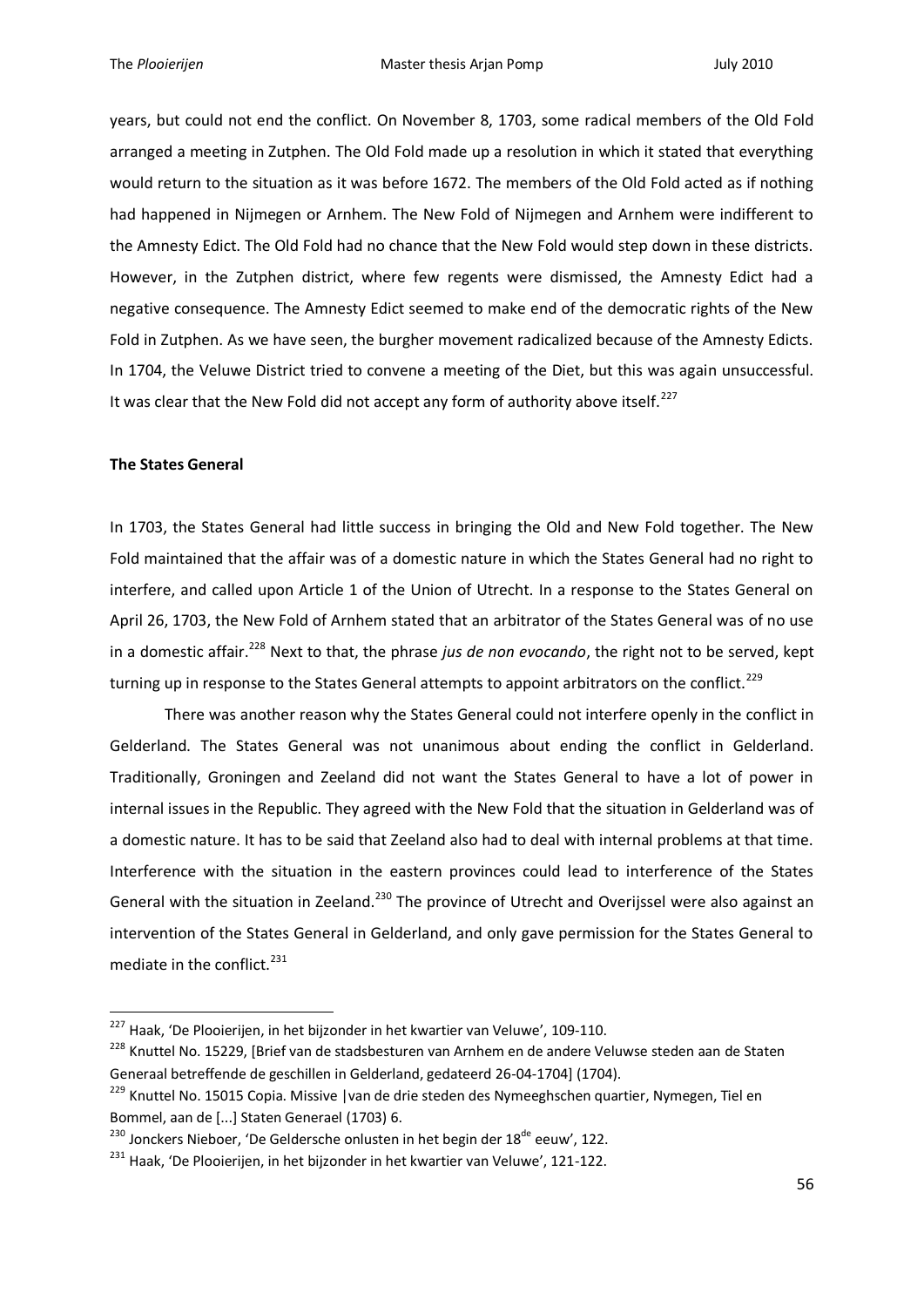On May 29, the States General undertook a new attempt to end the conflict in Gelderland. The States General called representatives from the States of Gelderland to come to The Hague. Again, the New Fold in Gelderland refused to give audience to the request of the States General. This time the magistracy of Arnhem wrote a letter to the provinces of the Republic. Again, the New Fold appealed on the Article 1 of the Union of Utrecht. It stated again that mediation was not required because of the domestic nature of the conflict.<sup>232</sup>

On December 12, Nijmegen appealed onto the privilege *de non evocando* that Charles V had given to Nijmegen in 1549. For arbitrations, Nijmegen had the right to turn to the court of Aken instead of the court of Gelderland or the States General. Nijmegen did not acknowledge the Court of Gelderland or the States General as the higher authority above itself. The other provinces had always acknowledged the privileges, even after Nijmegen had signed the Union of Utrecht.<sup>233</sup>

In 1703, the States General repeatedly tried to end the conflict in Gelderland through mediation between the New and Old Fold. The States General even threatened with an intervention. However, Zeeland and Groningen would have never given permission for an intervention. On January 19 1704, the States General issued a statement saying that it was not their intention to send armed troops to Gelderland to end the conflict.<sup>234</sup>

At the start of 1704, the States General again tried to set up a meeting between the Old and New Fold of Gelderland. The States General invited representatives from both sides to come to The Hague. However, even to arrange a meeting between the two sides was very difficult. Neither side wanted to be regarded as equal. The Old Fold refused to appear to the meetings at the beginning of 1704. The Old Fold wanted the States General to acknowledge the Old Fold as the only legitimate authority.<sup>235</sup> On the other side, the New Fold was of the opinion that they were the rightful rulers of the town. The New Fold accepted the request of the States General to come to The Hague. After the meetings of January 1704 ended, the New Fold protested against a rapport that was made by Van Essen, the representative of the States General who had chaired the meetings in January. The report addressed the issue of the election of the magistracy. However, the New Fold was of the opinion that this was not a matter for the States General.<sup>236</sup>

The next meetings took place in March. Van Ham replaced Van Essen, but it was still not possible to hold a complete meeting with all sides present. This time, the New Fold was unwilling to send a full delegation to The Hague. The New Fold of Zutphen did not send any representatives to

<sup>&</sup>lt;sup>232</sup> Haak, 'De Plooierijen, in het bijzonder in het kwartier van Veluwe', 121.

<sup>233</sup> Ibid., 123.

<sup>234</sup> Ibid., 121.

<sup>235</sup> Wertheim-Gijse Weenink, *Twee woelige jaren in Zutphen*, 41.

<sup>&</sup>lt;sup>236</sup> Haak, 'De Plooierijen, in het bijzonder in het kwartier van Veluwe', 126.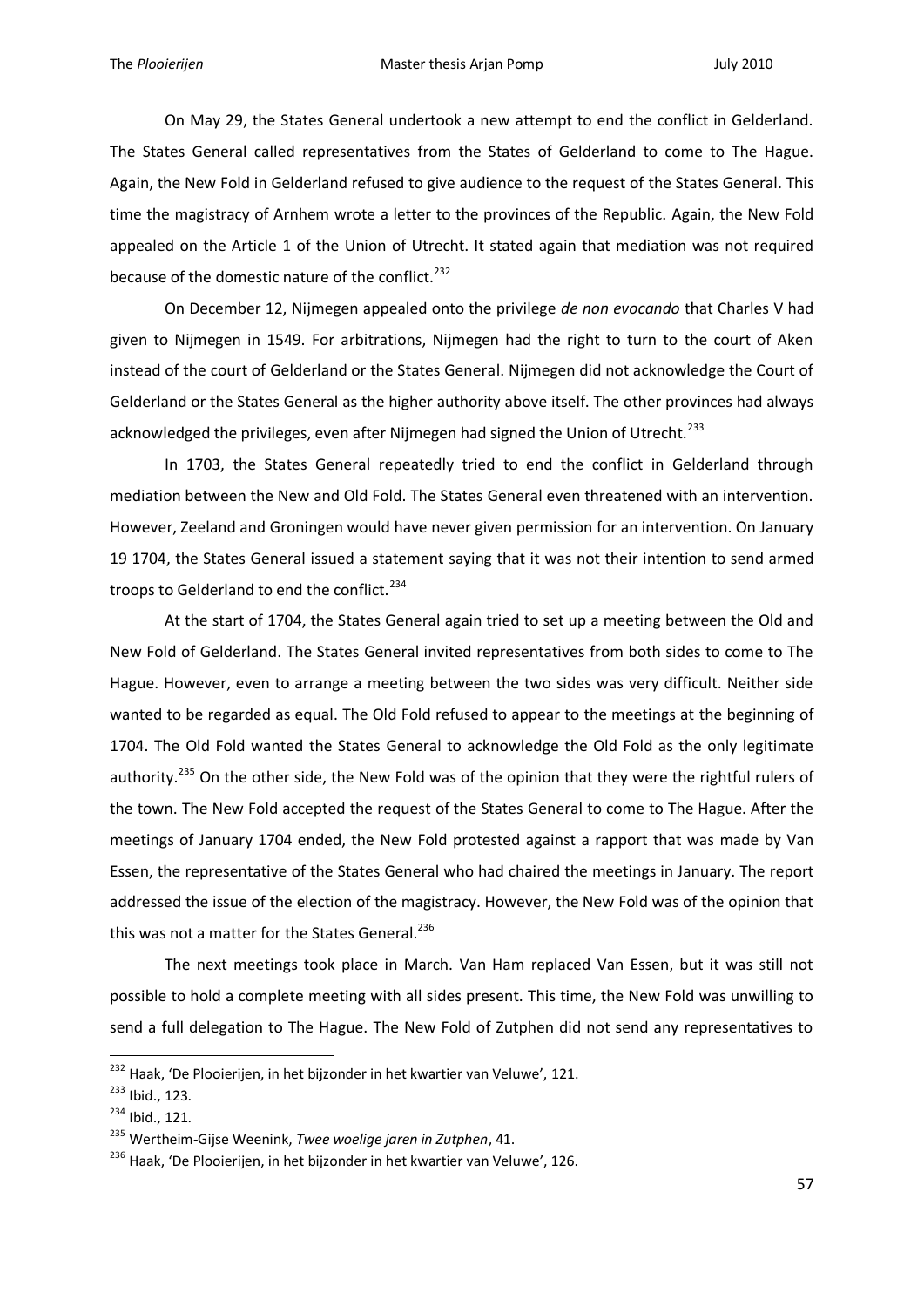The Hague. This was no surprise, since no members of the New Fold were represented in the Zutphen district. The representatives from the Veluwe District sent two members, but they were only interested in discussing the quota for the district payments. Nijmegen did not send any representatives. They were willing to talk about the compromise that they had offered in 1703, but otherwise, they saw no use in going to the meeting. Further meetings in the course of 1704 were very difficult to arrange. The deputies of the States General, who chaired the meetings, were associated to the financial department of the States General. The States General was more concerned with the payments that Gelderland had to make to the Republic instead of solving the conflict in the towns. The deputies could accomplish little on the political conflict since it seemed impossible to hold a meeting with all sides present.<sup>237</sup>

Holland saw a necessity in solving the conflict rather sooner than later. On June 12, 1704, Holland made a proposal to both sides to come to a righteous solution. Holland proposed to appoint arbitrators to investigate the nature of the conflict. The proposal was not very different from prior proposals made by the States General. Again, Zeeland was against such a proposal. New problems had broken out in Zeeland, and they wanted to prevent interference in their own domestic affairs. Groningen agreed with Zeeland on the matter. This was the same for the magistracy of Deventer, where the New Fold was also in control.<sup>238</sup> The proposal of Holland had no results and the New Fold was able to maintain control over the towns.

# **2.3 The end of the Foldings in Gelderland**

None of the attempts of either the province of Holland or the States General to end the conflict in Gelderland was successful. In Zutphen, the situation had calmed down in 1705. The election procedures were changed and the moderate wing of the New Fold was in control. There were no significant events until 1717. This was different for Arnhem and Nijmegen. For two years, the new government was in control in Arnhem and Nijmegen, before the situation re-escalated in 1705. In 1705, there were signs that the power of the New Fold was fading and a split in the movement was at hand.

<sup>&</sup>lt;sup>237</sup> Haak, 'De Plooierijen, in het bijzonder in het kwartier van Veluwe', 126.127.

<sup>238</sup> Ibid., 127-129.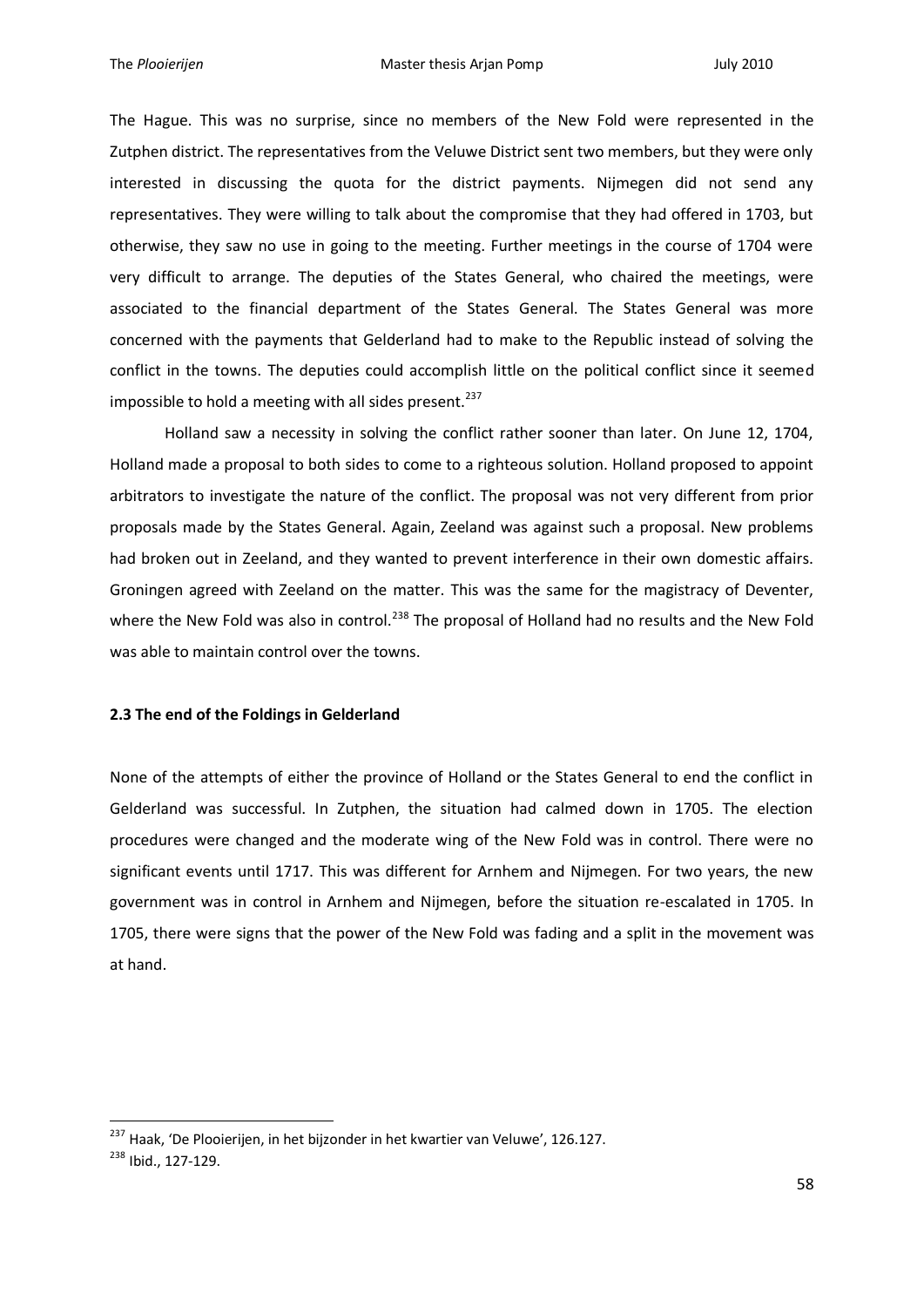1

#### **The end of the Foldings in Arnhem**

In 1705, the New Fold of Arnhem broke up in a radical and moderate wing. The magistracy of Arnhem was divided over joining the Alliance of magistracies. The magistracies that joined the Alliance agreed to support each other if the Old Fold attempted a move to regain the power in a town. Arnhem was the only district capital that decided to join the Alliance. Nijmegen and Zutphen had no interest in joining the Alliance.<sup>239</sup>

The split of the New Fold in Arnhem resulted in a clash in June 1705. On the one hand, there were the radicals led by Bouwens and Swaen, and on the other hand the moderate wing led by Van Brienen. Van Brienen did not only want to prevent the magistracy of Arnhem to join the Alliance of magistracies, he also wanted to get rid of the Volunteer Company that was created in 1704. Instead of maintaining the Volunteer Company, Van Brienen restored the militia in Arnhem. Bouwens, a colonel of a Volunteer Company was decidedly against this decision. It came to a clash between the militia of Van Brienen and the Company of Bouwens. The Company of Bouwens won the fight. Van Brienen and his followers were prosecuted for their actions. The radicals were the victors of the fight. Valenus Swaen became the new burgomaster of Arnhem.<sup>240</sup>

Until 1707, the radicals were in control in Arnhem. There were no significant incidents in these years. In 1707, the tensions in the Veluwe District rose again over the question if Johan William Friso would be admitted in the Council of State. During the district meeting in Arnhem of 1707, the issue was discussed. Arnhem wanted every town to vote against Friso, however, the Wageningen magistracy was divided over this issue. Four of the seven regents who were present during the district meeting wanted to vote in favour of Friso.<sup>241</sup> The acts of the four regents led to anger reactions among the community members and pro Arnhem regents in Wageningen. To maintain the power in Wageningen, the four regents solved the problem by dismissing eleven community members. However, the dismissal did not solve the problem in Wageningen. Aalders, one of the dismissed community members, went to Arnhem to ask the magistracy of Arnhem for help. Arnhem, where the radicals were still in control, sent Bouwens and burgomaster Bassenn to Wageningen along with two Volunteer Companies to restore the power of the New Fold in Wageningen.<sup>242</sup>

When the Volunteer Companies arrived in Wageningen they entered the magistracy meeting and held the regents captive in their own town hall. The majority of the States were very annoyed

<sup>&</sup>lt;sup>239</sup> Haak, 'De Plooierijen, in het bijzonder in het kwartier van Veluwe', 146-147.

<sup>240</sup> Wertheim-Gijse Weenink, *Democratische bewegingen in Gelderland*, 70-71.

<sup>241</sup> H.L. Driessen, 'De Plooierijen te Wageningen', *Bijdragen en Mededeelingen* XLIV (1941) 74-76.

 $242$  Jonckers Nieboer, 'De Geldersche onlusten in het begin der 18<sup>de</sup> eeuw', 132-134.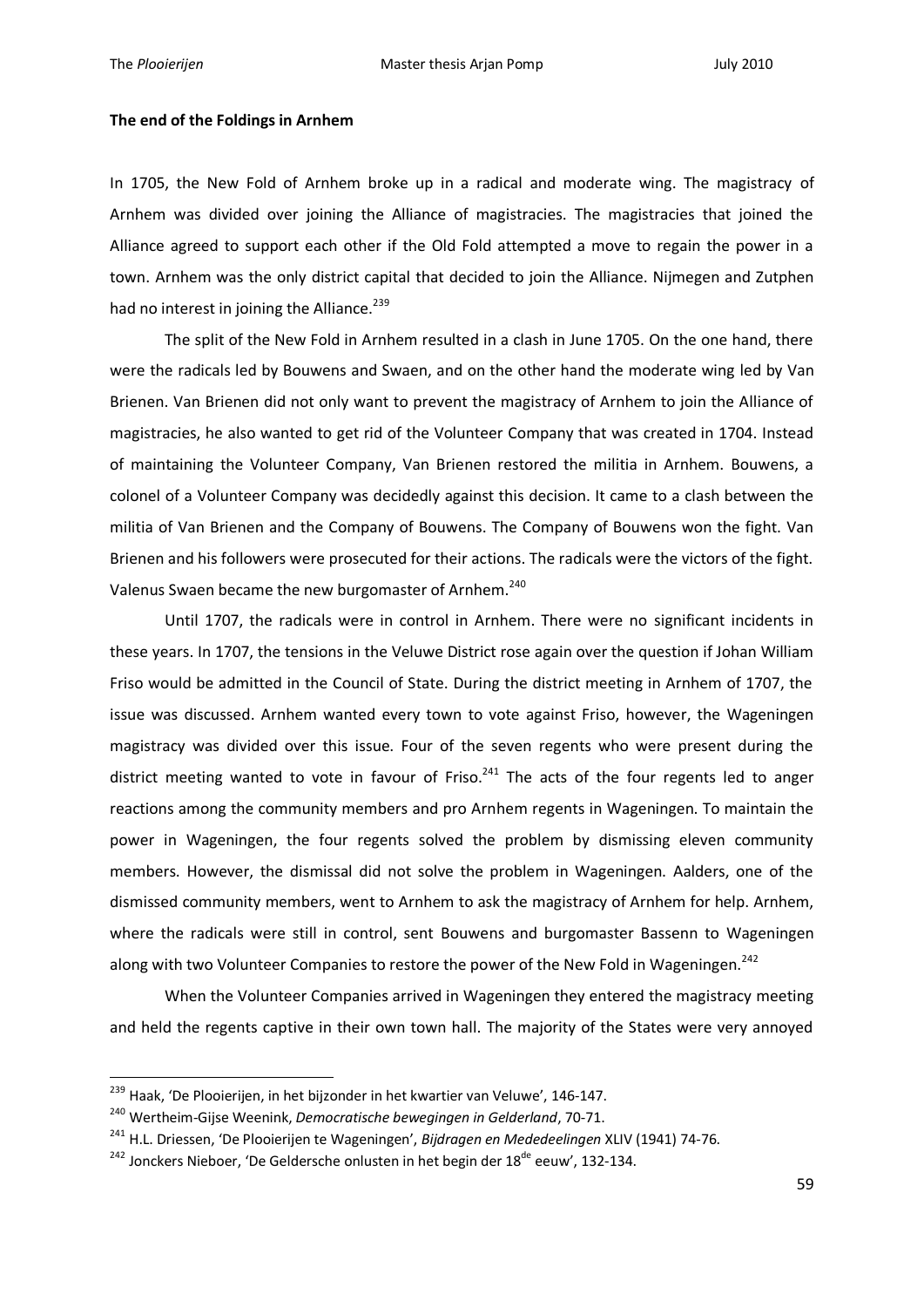1

with the Wageningen expedition. From Holland, a garrison was send to Wageningen to prevent further troubles. The New Fold had to surrender. The States of Gelderland decided to dismantle the Volunteer Companies themselves. The Diet sent representatives to The Hague to ask for more help from the States General. With the help of Holland, more troops were sent to Arnhem to end the power of the New Fold.<sup>243</sup>

The New Fold in Arnhem surrendered quickly after the troops arrived. Bouwens and Van Bassenn had already fled Gelderland. The Court of Gelderland started a process against the participants of the Wageningen expedition. On February 15 1708, heavy sentences were handed to the leaders of the Wageningen expedition Bouwens and Van Bassenn. Van Bassenn was banned for life from Gelderland. Bouwens was even sentenced to death.<sup>244</sup>

In a pamphlet,<sup>245</sup> Bouwens and Van Bassenn defended their actions, and pleaded that the sentences would be reversed. According to them, the whole magistracy of Arnhem had approved the Wageningen expedition.<sup>246</sup> The States of Gelderland did not allow Bouwens and Van Bassenn to defend themselves.<sup>247</sup>In Arnhem, the moderate regents of the New Fold took their positions back in the magistracy.<sup>248</sup>

In a way, the New Fold of Arnhem had dug its own grave. The provinces and States General had respected for years the privileges and rights of Arnhem by treating the conflict as domestic. And now, the New Fold of Arnhem completely ignored the rights of Wageningen. Aalders had no legal authority to call for help. Article 1 of the Union of Utrecht states clearly that local rights and privileges would be respected, but if another town would violate these rights, it had the right to be protected.

'Nevertheless each province and the individual cities, members and inhabitants thereof shall each retain undiminished its special and particular privileges, franchises, exemptions, rights, statutes, laudable and long practiced customs, usages and all its rights, and each shall not

<sup>243</sup> Wertheim-Gijse Weenink, *Democratische bewegingen in Gelderland*, 76-77.

<sup>&</sup>lt;sup>244</sup> Knuttel No. 15704, Sententien | by den Hove des furstendoms Gelre, en graefschaps Zutphen [...] tegens [...] Wilh. Adriaen Bouwens [...] en Jan Aelders (1708) 4-5.

<sup>&</sup>lt;sup>245</sup> Knuttel No. 15705, Wettige verdediginge, uytgegeven door Willem Adriaan Bouwensch, ende Derck Reynier van Bassenn [...] op den 15. february 1708. Uytgesproken (1708).

<sup>246</sup> Wertheim-Gijse Weenink, *Democratische bewegingen in Gelderland*, 78.

<sup>&</sup>lt;sup>247</sup> Knuttel No. 15706, Placaat: Wy Raaden in naame van de Heeren Staaten des Furstendoms Gelre en Graafschaps Zutphen etc. (13 Dec. 1708).

<sup>248</sup> Wertheim-Gijse Weenink, *Democratische bewegingen in Gelderland*, 81.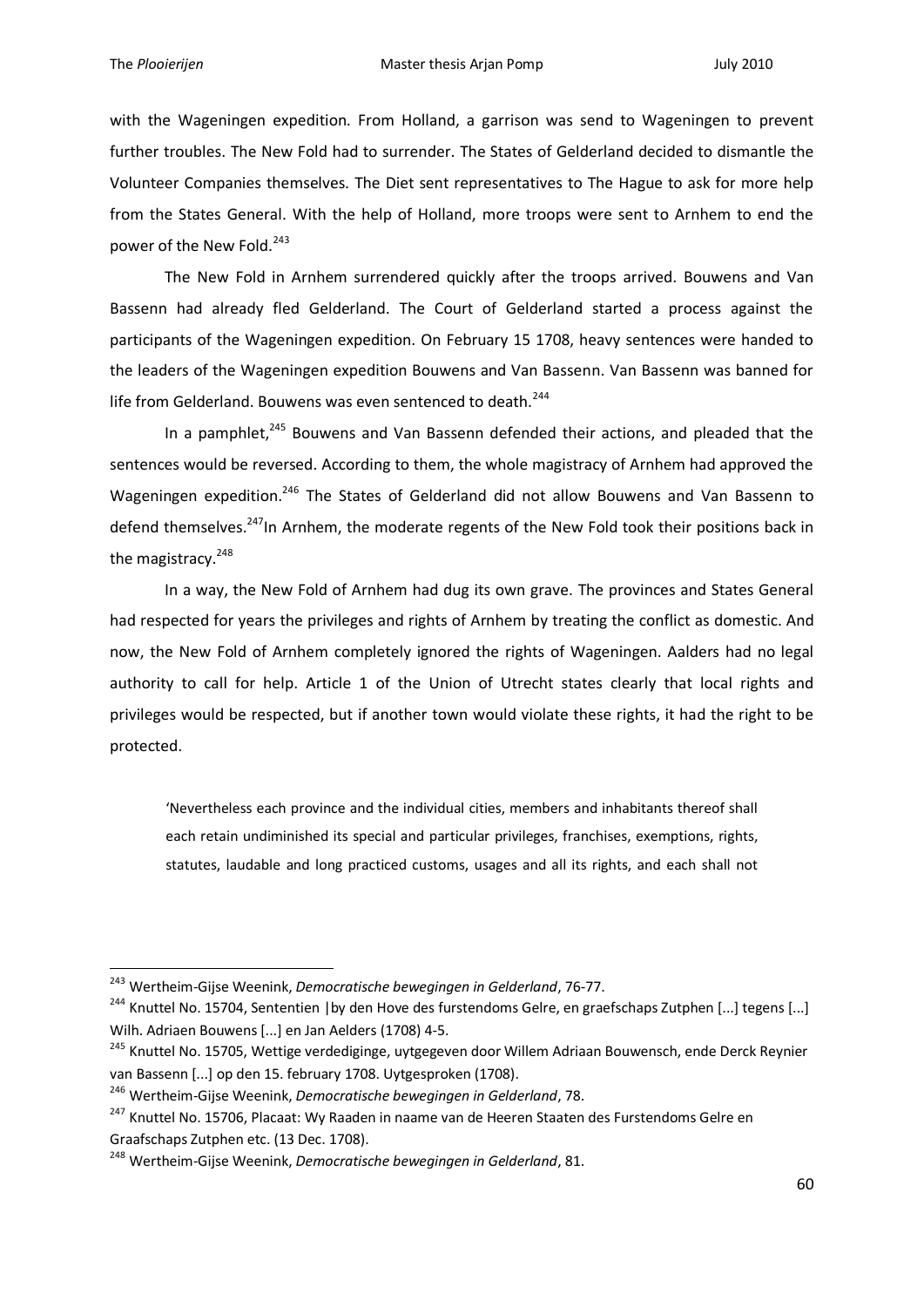only do the others no damage, harm or vexation but shall help to maintain, strengthen, confirm and indeed protect the others in these by all proper and possible means.<sup>'249</sup>

In the months prior to the election of 1705 in Nijmegen, both the Old and New Fold were looking anxiously to the upcoming election of January 2. The last appointment of the magistracy by William III in 1702 was for a period of three years. The Old Fold was still of the opinion that they were the rightful rulers of the town despite the fact that the New Fold was already in control of the town for two years. On December 31, 1704, the Old Fold tried to gain access to the town archives of Gelderland. However, the New Fold decided to deny the Old Fold that access.<sup>250</sup>

At the end of 1704, it was not yet the right time for the Old Fold to take on the New Fold. The discontent among the burghers with the new government started to increase in Nijmegen. Members of the Old Fold kept in touch with some of the burghers of Nijmegen after they were denied access to the archives. The Old Fold tried to bribe burghers to their side. In July 1705, the Old Fold planned an attack on the movement of 'July 31 1703'. The New Fold could prevent the attack in the first place. However, on August 7 the Old Fold attempted a new attack. This time a group of fifty to sixty armed persons entered the council house to force the six regents that were present that day to resign. Unfortunately for the Old Fold, two regents managed to escape before the Old Fold had entered the council house. This was a problem for the Old Fold, because now the New Fold could make a counterattack. The New Fold rang the alarm bells. The burghers stormed to the council house to overthrow the Old Fold. The New Fold won the battle. William Roukens, a leader of the Old Fold, was immediately decapitated in the yard of the council house. Five other members of the Old Fold were executed by hanging. They were exposed in the windows of the council house so that everybody could see them.<sup>251</sup>

 According to Nijhoff, the democratic victory of free election was not assured after the defeat of the Old Fold in 1705. The common people found out that in the end the New Fold only fought for the interests of the regents who had been left out in 1675, the community members and the guilds. The well-being of the common people was quickly forgotten.<sup>252</sup> After the Wageningen expedition in 1707, the States General was done with the whole situation in the towns of Gelderland. The New Fold of Nijmegen was able to hold on to the power a bit longer than the movement in Arnhem, but in 1708, the radical movement of Nijmegen also had to give in. Until 1717, the

<sup>249</sup> M. Prak, *The Dutch Republic in the Seventeenth Century*. *The Golden Age* (translated by D. Webb, Cambridge 2005, third printing 2009) 167.

<sup>&</sup>lt;sup>250</sup> Nijhoff, 'De Geldersche plooierij, bijzonder te Nijmegen', 21-23.

 $251$  Ibid.

 $252$ Ibid., 25-26.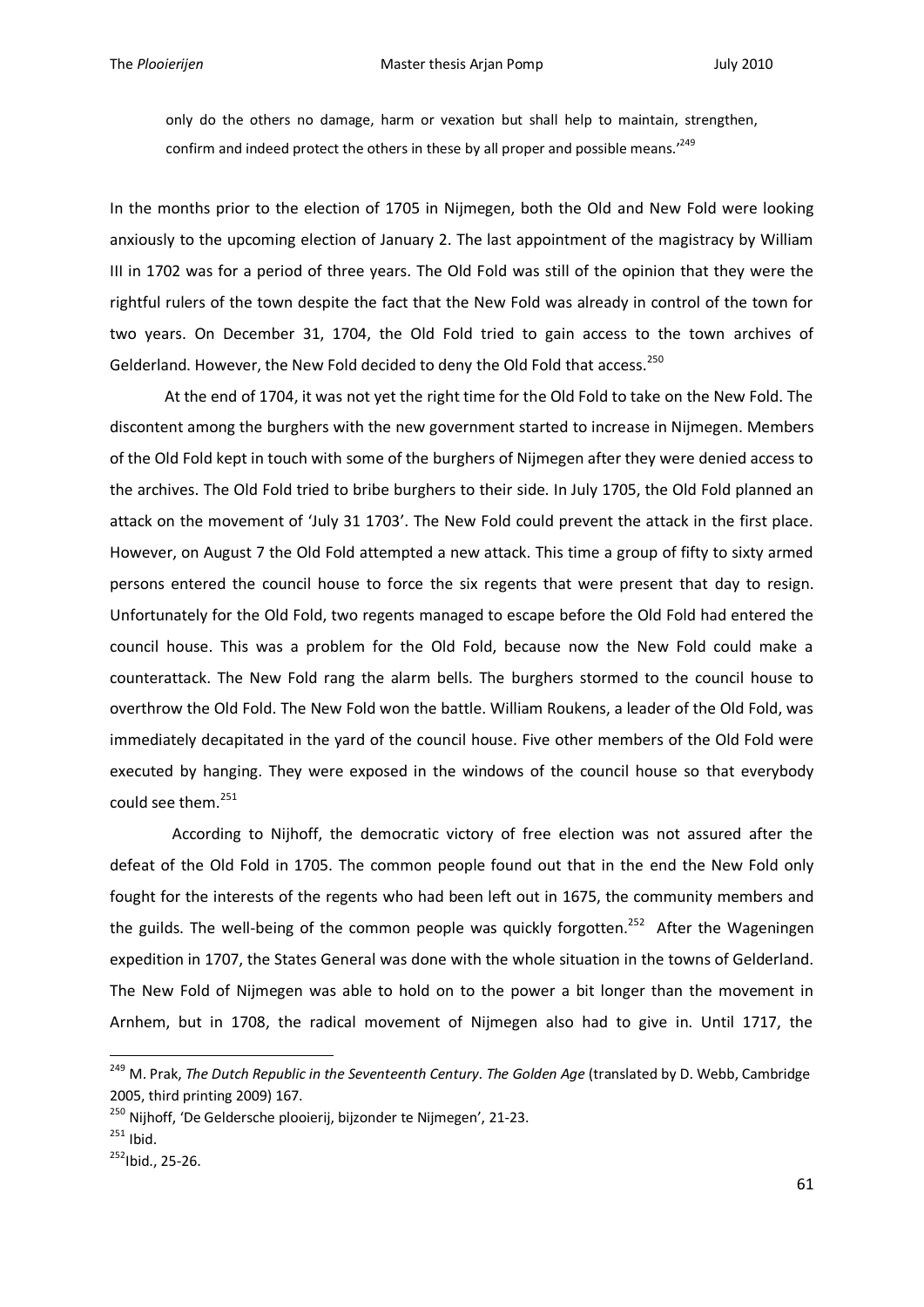moderate wing of the movement was in control. However, around 1717, the power of the New Fold had virtually disappeared.<sup>253</sup>

In 1717, the province of Gelderland made the decision that the election of the magistracy was again for life, and that the supplementation of the magistracy went back to old customs, where the magistracies were chosen by cooptation of the sitting magistracy. On October 21, 1717, the decision was announced in an Edict. The Edict meant an end to all democratic rights of the burghers in Gelderland.<sup>254</sup>

# **Conclusion**

I have discussed three cases for the province of Gelderland. The outcome was that in all three towns the transfer of power lasted for more than a year. Still, there is a difference between on the one hand Arnhem and Nijmegen, and on the other hand Zutphen. If I place the factors in a matrix, it will look as follows.

|          | Internal<br>factors            |                  |                            |                                  | External<br>factors  |                   |                    |              |
|----------|--------------------------------|------------------|----------------------------|----------------------------------|----------------------|-------------------|--------------------|--------------|
|          | Political stability in<br>1702 | Regent conflict  | movement<br><b>Burgher</b> | Economic and social<br>stability | States<br>Provincial | General<br>States | Strategic location | Outcome      |
|          | A                              | $\sf B$          | C                          | D                                | E                    | F                 | G                  | Z            |
| Zutphen  | $\boldsymbol{0}$               | $\boldsymbol{0}$ | $\mathbf 0$                | $\mathbf{1}$                     | $\mathbf 0$          | $\mathbf 0$       | $\mathbf{1}$       | $\mathbf{1}$ |
| Nijmegen | $\mathbf{1}$                   | 1                | 1                          | $\mathbf{1}$                     | $\boldsymbol{0}$     | $\mathbf 0$       | $\mathbf{1}$       | $\mathbf 1$  |
| Arnhem   | 1                              | 1                | $\mathbf{1}$               | $\mathbf{1}$                     | $\boldsymbol{0}$     | $\mathbf 0$       | $\mathbf 1$        | $\mathbf 1$  |

# Table 2. Result matrix Gelderland

<sup>253</sup> Wertheim-Gijse Weenink, *Democratische bewegingen in Gelderland*, 79.

<sup>254</sup> Ibid., 82-83.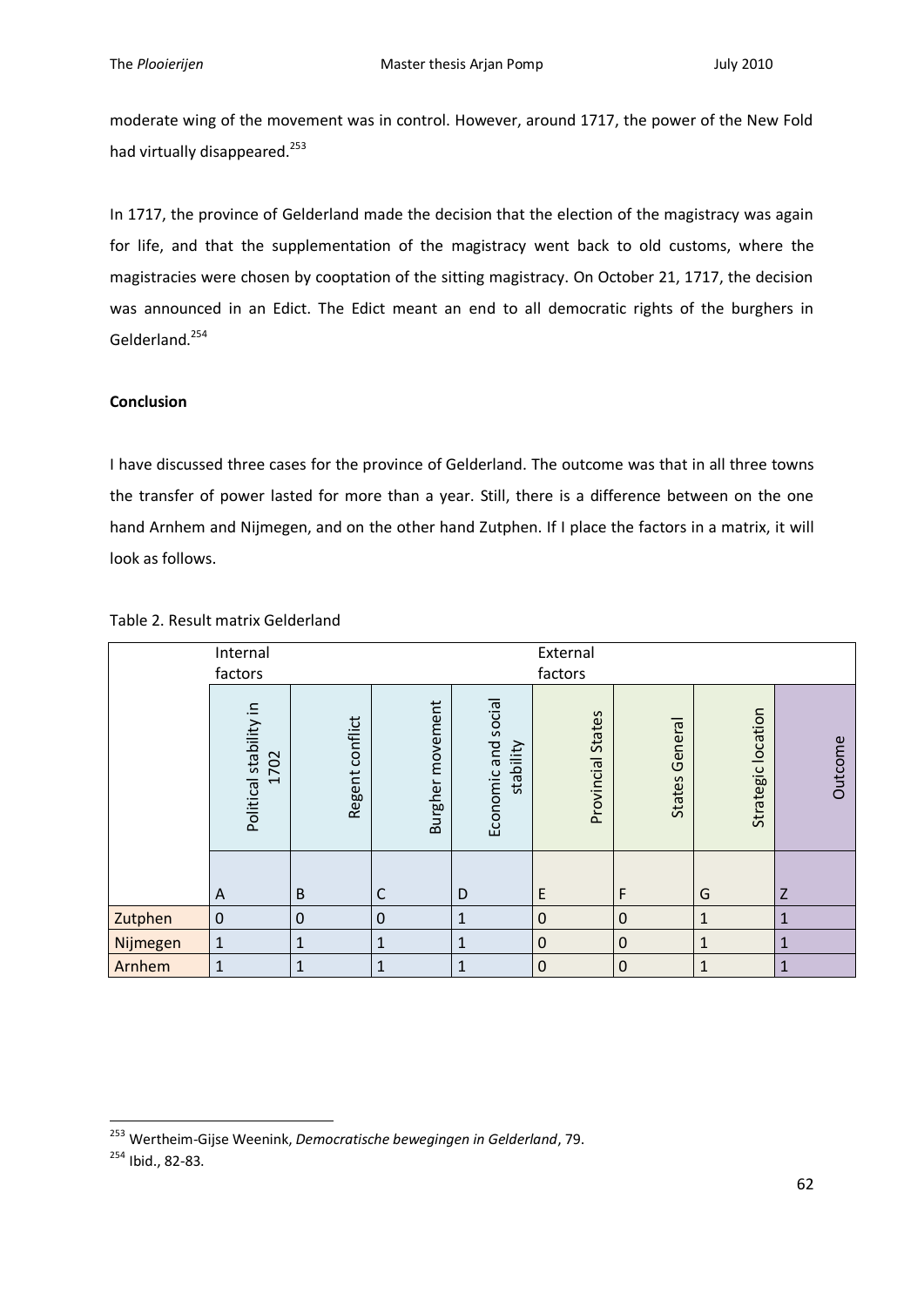There is one thing that immediately stands out. All towns have a positive outcome, but in Zutphen and Arnhem, the regent conflict has both scored a negative. Next to that, only in Zutphen was the political situation stable in 1702. All three towns have scored the same for the external factors.

## **Analyzing the internal factors**

Nijmegen was the first town in which the Foldings started. After the death of the Stadtholder, the political situation in Nijmegen was unstable. A burgher movement and some regents joined forces to overthrow the magistracy. In 1702, the strategic position of Nijmegen was a disadvantage, because an army was stationed in the town that was waiting to be called to fight in the War of the Spanish Succession. At that time, the New Fold could not take control over the town. However, that same strategic position became an advantage for Nijmegen, because now no one could stop the New Fold from taking control over the government. The New Fold quickly dismissed the old regents and appointed a new magistracy.

After the New Fold had taken over the power in Nijmegen, I have shown that all internal factors were present in Nijmegen. The New Fold in Nijmegen was very powerful for four years. A stable burgher movement had a good co-operation with the regents that wanted their positions in the magistracy back after the death of William III. This resulted in a very strong and stable government in Nijmegen that could impose her will on a district level and even on a provincial level. Internally, the rule of the old regents that had left the town in a bad economic and social condition was a good motivation for the New Fold to make changes. The list of grievances made by the burghers was a good example of the discontent with the time that the old regents ruled Nijmegen. Another important result of the stable movement was that it could convince the States of Gelderland and the States General of its sovereignty. The movement was the rightful ruler of the town and the events were of a domestic nature in which intervention from outside was not allowed according to Article 1 of the Union of Utrecht.

After the death of the Stadtholder, the situation in Arnhem was not as inflammable as it was in Nijmegen, but still the burghers informed the magistracy that it wanted access to the archives to find out what their rights were. Just like in Nijmegen, the War of the Spanish Succession put the plans of the New Fold on hold in 1702. However, just like in Nijmegen, at the start of 1703, and with no army to protect the sitting magistracy, the movement could push through.

In Arnhem, there was no sign of a regent conflict after the death of the Stadtholder. After the burgher movement had dismissed the magistracy of Anrhem, five members who were re-appointed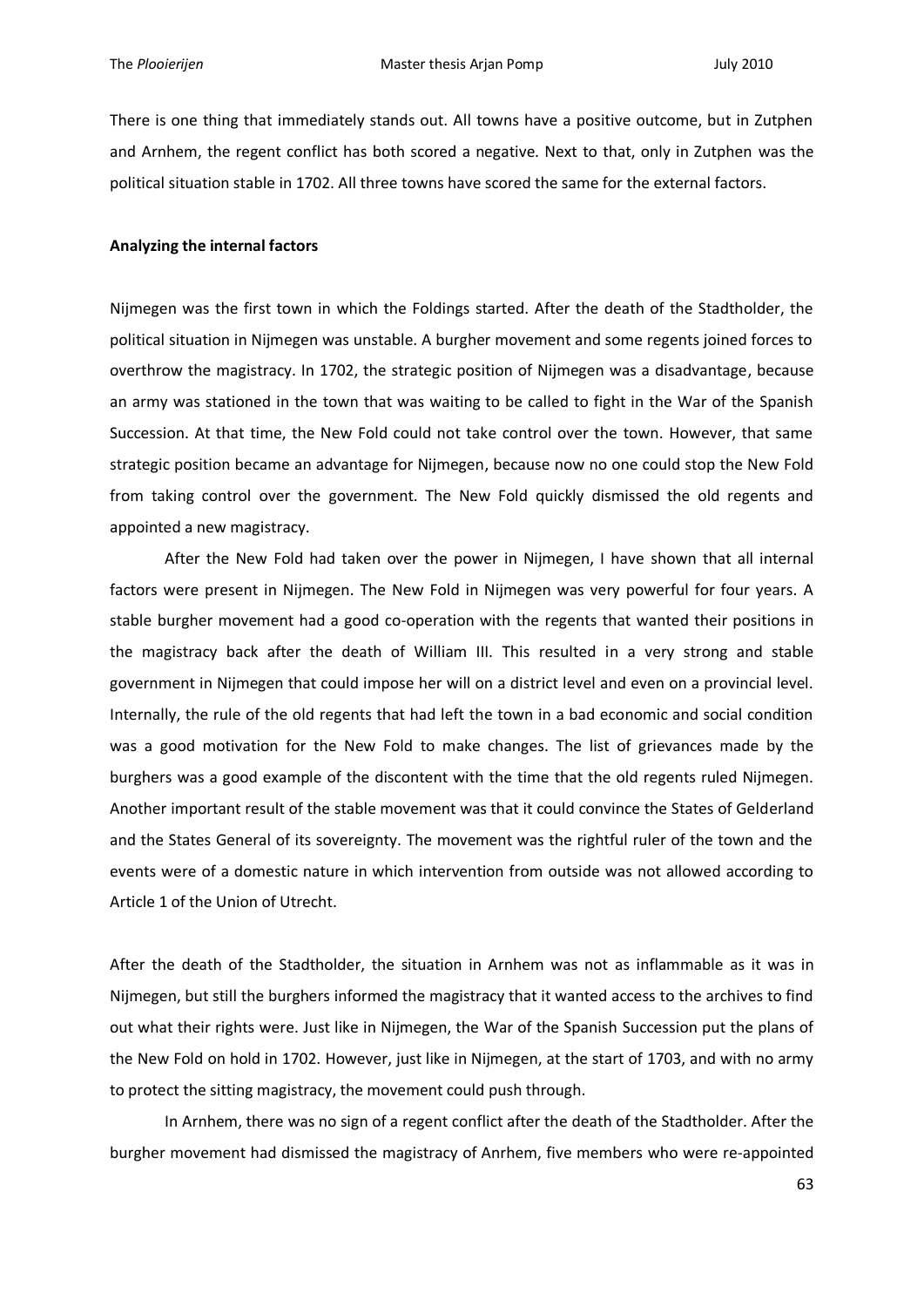by the burgher movement refused to take place in the magistracy. Only one regent accepted his nomination in the magistracy. However, just like in Nijmegen, the burgher movement worked well together with the new magistracy. The New Fold of Arnhem created a stable government that was able to convince the provincial States and States General of their sovereignty.

The current economic and social situation in Arnhem was also a reason for the burghers to get more influence in the government. Just like in Nijmegen, a list of grievances was made that stated that the old rulers had neglected the town. Another goal of the New Fold of Arnhem was to change the tax system of the Veluwe district. A pact was made between the New Fold of the Veluwe district to fight together against the power of the Nobility and the gentry. The conflict between the New Fold and the gentry led to instability in the Veluwe district, but the movement was able to keep the chaos outside of Arnhem. The province of Holland intervened in the conflict, but did nothing about the local governments.

The Folding of Zutphen were clearly different from the Foldings of Arnhem and Nijmegen. There was no political instability in 1702 after the death of William III, and there was no conflict between regent factions. However, the other two factors were clearly present during the two years that the New Fold was in control in Zutphen. The New Fold of Zutphen was not interested to get involved on a district and provincial level since it had not appointed members of the New Fold in the magistracy.

A strong burgher movement took control over the magistracy and Sworn Community in 1703. The burgher movement made clear that it did not want the appointment to be *ad vitam*, but for a maximum of three years. The burghers influenced the magistracy through the Sworn Community. The burghers did not replace persons in the magistracy. During the first half year that the New Fold was in control in Zutphen, it worked together with the magistracy to produce an instruction for the election. There seemed to be a stable government in Zutphen.

The economic and social factors were important in Zutphen. The burghers wanted to improve the economic position of Zutphen in the region by breaking down the bridges across the Berkel. The burghers also wanted to abolish the *Heerlijkheid Voorst*. The way these goals were pursued, resulted in some cracks in the burgher movement. It appeared that in reality not all burghers were equal. The cracks in the movement gave the magistracy members spirit to retake the control over the town. However, the burgher movement regrouped after the magistracy announced an Amnesty Edict. The burgher movement interpreted the Amnesty Edict as a threat to their democratic rights since the magistracy wanted to reverse all changes made in 1703. The burgher movement showed the magistracy who was in control in Zutphen, and dismissed the magistracy. However, just like in 1703, most members were reappointed.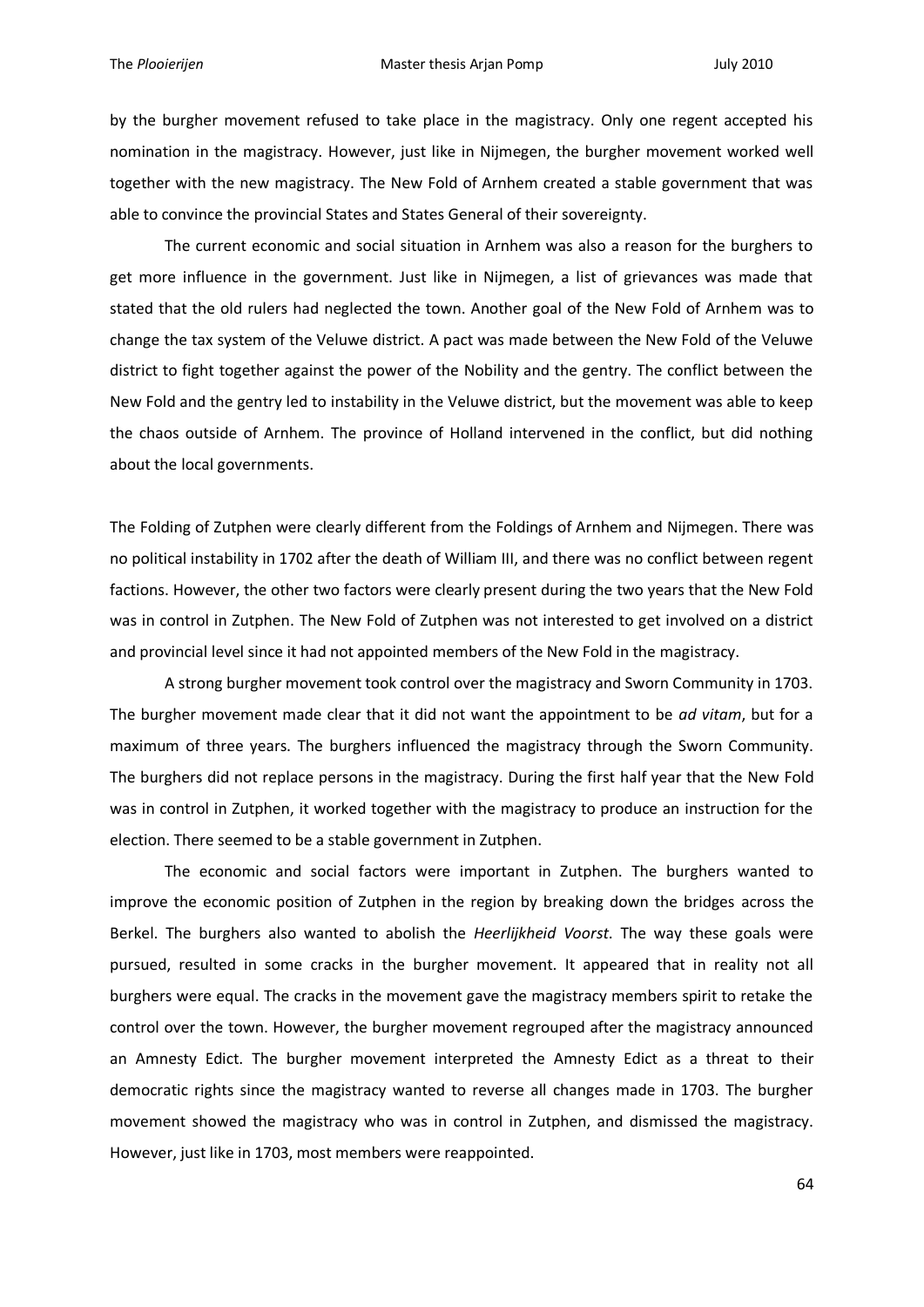#### **Analyzing the external factors**

Because the influence of the New Fold had penetrated on a district and even provincial level, it was impossible for the Diet to keep functioning. The Old Fold tried to convene a Diet, but could not make any legal decisions, because the vote of the town was in the hand of the magistracy, And since the New Fold in Nijmegen and Arnhem were in firm control, they would not vote for a solution to end the conflict if that was disadvantageous to the New Fold. The magistracy of Zutphen communicated with the Old Fold in the other districts, but the magistracy of Zutphen did not need help from the provincial States, since they had not lost their position in the magistracy. Whereas the local government was organized, the provincial government was in chaos for almost three years. And even after the moderate wings had taken control over the towns in Arnhem and Nijmegen in respectively 1707 and 1708, it took until 1717 before the States of Gelderland was able to end the conflict with a resolution that stated that the local government systems went back to the period before 1672.

The reason that the States General did not intervene had everything to do with the structure of the Dutch Republic. The States General was not allowed to intervene in domestic affairs without being asked. Especially Zeeland and Groningen were against an intervention of the States General. Mostly because they were afraid that the next time the States General would also intervene in their domestic affairs. The States General was allowed to mediate between the Old Fold and the New Fold, but the mediations resulted into nothing. Both sides were not willing to acknowledge each other and claimed that they were the rightful rulers of the town. Because of the War of the Spanish Succession, it seemed that the States General was more interested in the contribution payments to the Republic than in the political situation in the towns of Gelderland. Gelderland was far behind in its payments.

As long as the conflict was limited to the town alone and the group that was in power could call upon Article 1 of the Union of Utrecht, the States General had no means to intervene. However, the moment Arnhem interfered with the Foldings in Wageningen, it ignored the authority of the magistracy of Wageningen. This gave the States General and the province of Utrecht the opportunity to finally end the Foldings of Gelderland.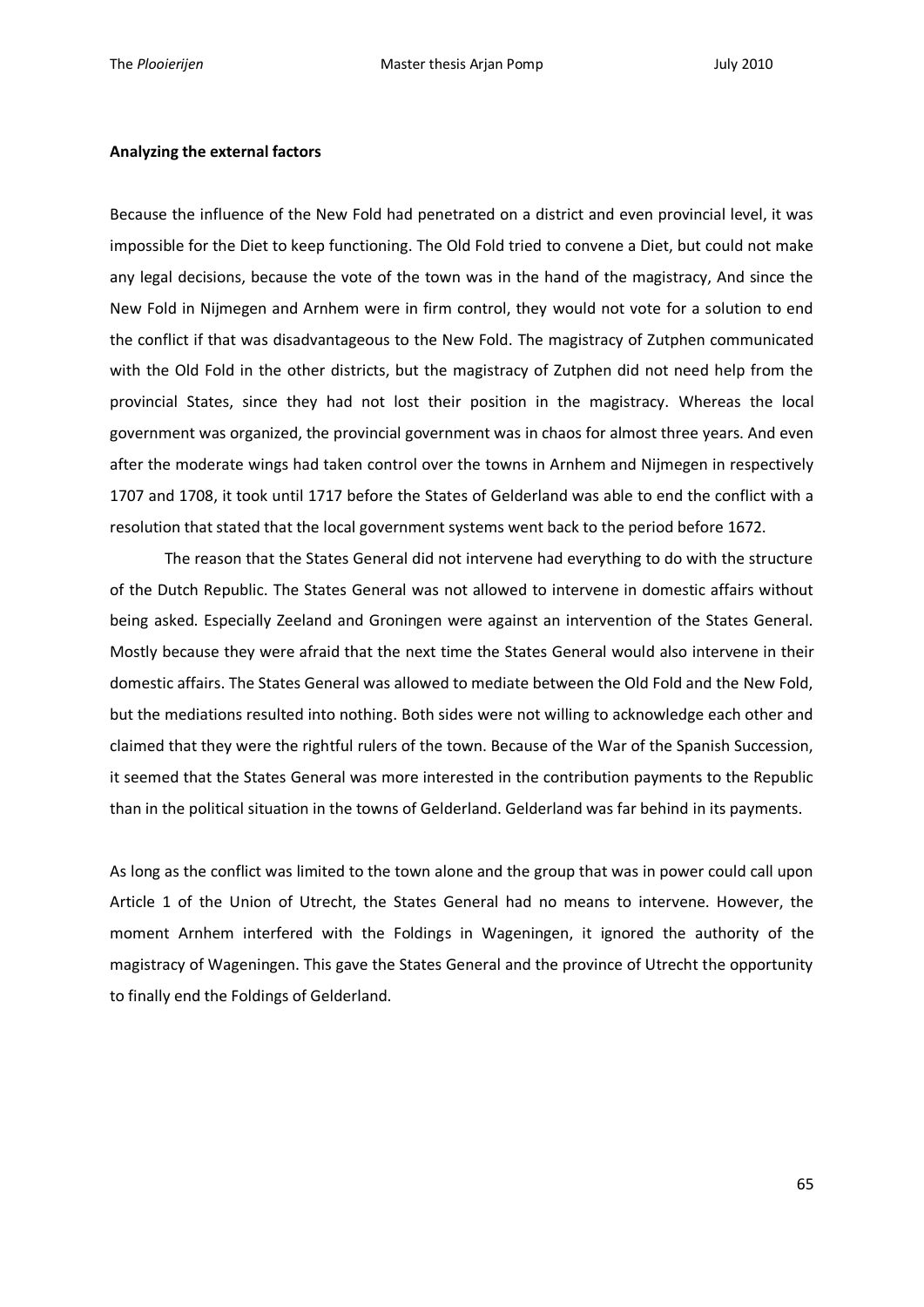# **3. Overijssel**

In this chapter, the Foldings of two towns in the province of Overijssel will be discussed. I have chosen to discuss the Foldings of Steenwijk and Deventer. Overijssel was the only province where the New Fold in one town held power for longer than a year, and in other towns, the New Fold was in control less than a year. In Deventer, one of the three enfranchised towns of Overijssel, the New Fold was longer than a year in control, whereas in Steenwijk, the New Fold could hold power for only a short period.

Steenwijk was one of the smaller towns of Overijssel. It still fits the comparison since William III treated the town as equal to the enfranchised towns under the government regulation. Steenwijk had the right to be present during the meetings of the Diet, but it is interesting to see how the position of Steenwijk influenced the outcome. Steenwijk had a more or less similar position in Overijssel as Amersfoort had in Utrecht. I have chosen not to bring Vollenhove into the comparison for the same reason I have given not to bring Rhenen into the comparison. The position of Deventer in Overijssel can be best compared with Arnhem, Nijmegen and Zutphen.

## **The Foldings of Deventer**

Around the election of 1703, troubles emerged in Deventer. The troubles in Deventer were not so much a fight for more democracy. The burghers in the towns of Overijssel traditionally had a lot of influence in the towns' government through a college of community members, the Sworn Community. After the death of William III in 1702, burghers were not immediately involved in the conflict. The conflict started as an elite conflict. Persons left out of the Sworn Community and magistracy by William wanted those positions back after his death. The election procedure of the magistracy was not an issue. However, after the troubles started in Deventer, a burgher movement did want to get more influence the local government. The guilds turned out to be the driving force behind the success of the New Fold during the election of February 1703. The guilds demanded for every guild a position in the Sworn Community. After the election, the conflict in Deventer mostly became a faction struggle between the new magistracy and the dismissed regents during the election of 1703.

The Foldings were a success for the New Fold. The New Fold consisted of two groups in Deventer. In the first place, there was the Nilant faction whose power in the town had decreased under the rule of William III. After the death of the Stadtholder, the Nilant faction managed to get some of their positions back in the Magistracy. The second group was the guilds that wanted to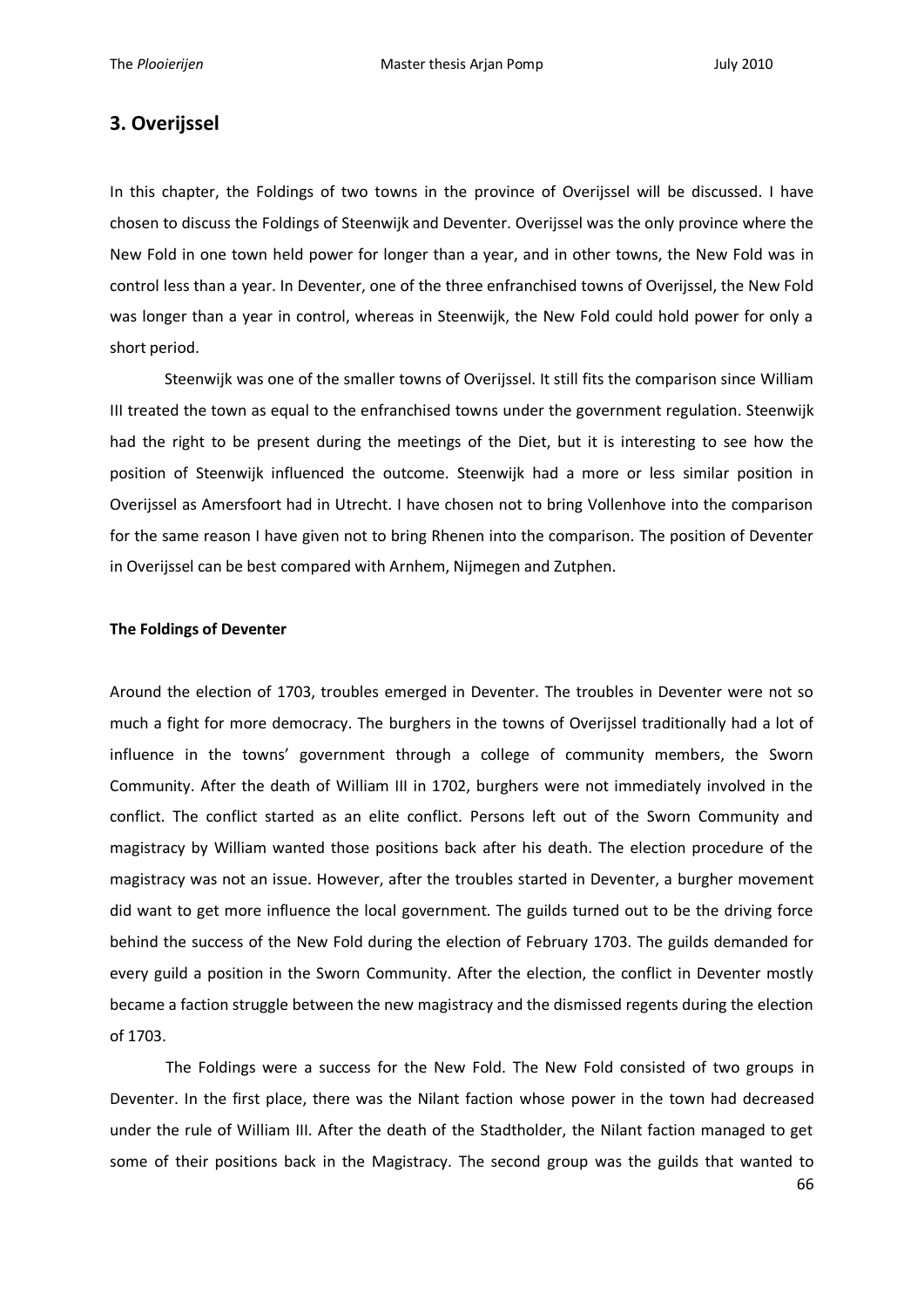control the Sworn Community in Deventer. The guilds succeeded in their goal to take control over the Sworn Community. The Old Fold were the dismissed members of the magistracy and Sworn Community.

The Foldings in Deventer can be divided into three phases. The first phase is when the guilds and Nilant faction take control over the government in Deventer. This took place around the election of February 23, 1703. During this phase, the guilds fought to get influence in the Sworn Community. The actions of the Nilant faction resulted in a faction struggle. The second phase is when the Old Fold tried to get back their lost positions. This started around May 1703, when the excluded regents and some community members filed a request with the States of Overijssel. The situation calmed down after 1703. The final phase starts around the election of 1704. The Nilant faction was reelected in 1704. The faction struggle continued after 1704, however, the New Fold held on to their positions.

### **Political institutions in Deventer**

1

In Deventer, the government consisted of two Burgomasters, ten aldermen and a council. The election of the community members, aldermen and council took place every year on St. Peter ad Cathedram, February 23. The Sworn Community was formed by the eight districts (*straten*) of Deventer. Eight community members from every district formed the Sworn Community.<sup>255</sup> The government system of Deventer was the same as it was in Zwolle and Kampen, the other two enfranchised towns of Overijssel. There were two government bodies in these towns. The Sworn Community chose the magistracy. The aldermen and councilors ruled the town. The Sworn Community had to be consulted for important decisions.<sup>256</sup> In 1591, the Sworn Community and magistracy were reduced to respectively forty-eight and sixteen members. The magistracy was formed by twelve aldermen and four councilors.<sup>257</sup>

The Sworn Community and the magistracy were in constant conflict. Both government bodies were interested to exercise power and undermine the power of the other. According to nineteenth century historian Theodorus Ruijs, the two government bodies canceled each other out. The main cause for this was the lack of clear laws and election procedures for these two bodies.<sup>258</sup> The Sworn Community shared legislative power with the magistracy. It also had the right to make

<sup>255</sup> Fruin, *geschiedenis der staatsinstellingen in Nederland tot den val der Republiek*, 95.

<sup>256</sup> M. de Jong Hzn, *Joan Derk van der Capellen, Staatskundig levensbeeld uit de wordingstijd van de moderne demokratie in Nederland* (Groningen, Den Haag 1922) 53.

<sup>&</sup>lt;sup>257</sup> T. Ruijs, De Gezworene Gemeente in Overijssel en Gelderland. Naar aanleiding van art. 131 Gemeentewet. Historisch toegelicht. (Dissertatie Universiteit Utrecht 1873) 38-39. <sup>258</sup> Ibid., 36-38.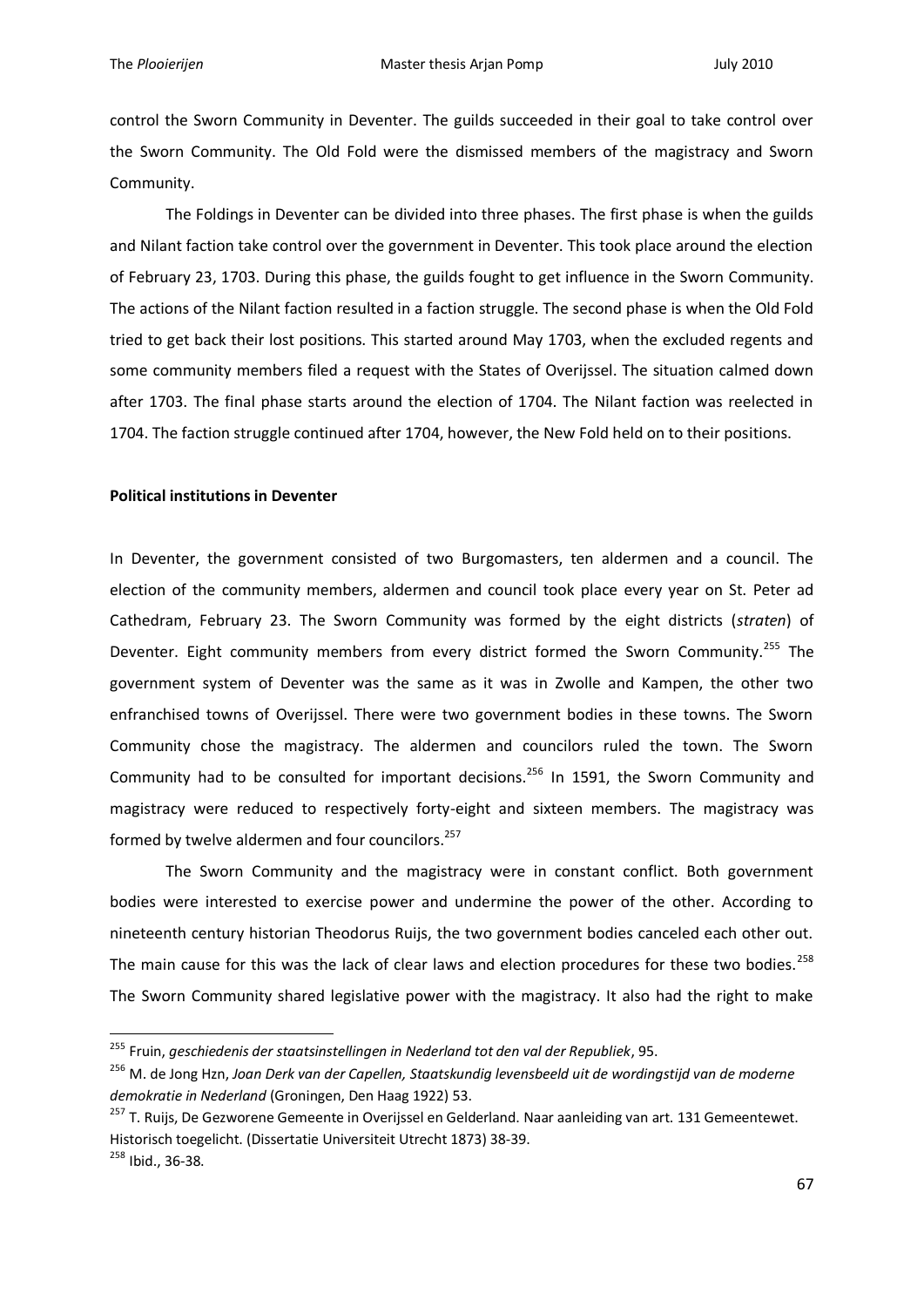proposals. The Sworn Community convened four times a year. It consulted with the magistracy over many town issues; however, the most important issue by far was the financial policy. The executive and judicial power was in the hands of the magistracy. The magistracy was not allowed to make changes in the town's policies without the consent of the community members. Borrowing or expending money was a hot item, as was raising taxes.<sup>259</sup>

#### **William III and the government regulation**

In 1674, William III got the right to appoint or reject the nominated community members, aldermen and councilors in Deventer. William did acknowledge the autonomy of the towns of Overijssel to a certain degree. The consequence of the government regulation was that William had to approve the appointment of the magistracy and the Sworn Community. William got the right to reject persons he did not like.<sup>260</sup>

The Sworn Community of Deventer protested heavily against the government regulation. According to them, the regulation was in conflict with their own right to appoint the magistracy. The magistracy tried to convince the Sworn Community to subject to the regulation, just as all other towns were doing. The argument that the magistracy gave to the community members was that the newly appointed magistracy and community members had already accepted the decision of the government regulation. The community members were of the opinion that the decision was invalid. In 1677, twenty-two community members refused to get approval from the Stadtholder for the appointment of the magistracy. The protest of the community members had no effect and it only resulted in the dismissal of the twenty-two. William evicted them from the Sworn Community for life and appointed new members in their place.<sup>261</sup> According to Wertheim and Wertheim-Gijse Weenink, this created the climate that resulted in the Foldings in Deventer after the death of William III.<sup>262</sup>

William also excluded regents from the magistracy. Prior to the government regulation, the Nilant faction was one of the influential families in Deventer. The faction had a majority in the magistracy and was represented by several members in the Sworn Community. The Nilant faction did not protest against the policy of the Stadtholder during the government regulation, but it waited until after the death of William to try to regain their lost positions. The influence of the Nilant faction had decreased significantly since 1672. It lost its majority in the magistracy, however, this had not so

<sup>&</sup>lt;sup>259</sup> Ruijs, De Gezworene Gemeente in Overijssel en Gelderland, 34-41.

<sup>260</sup> Wertheim, Wertheim-Gijse Weenink, *Burgers in verzet tegen regenten-heerschappij*, 18.

<sup>&</sup>lt;sup>261</sup> Knuttel No. 00414, Missive van sijne hoogheit, de heere prince d'Orange.&c. Aen de heeren van de magistraet der stadt Deventer See also Ruijs, De Gezworene Gemeente in Overijssel en Gelderland, 42-47.

<sup>262</sup> Wertheim, Wertheim-Gijse Weenink, *Burgers in verzet tegen regenten-heerschappij*, 54.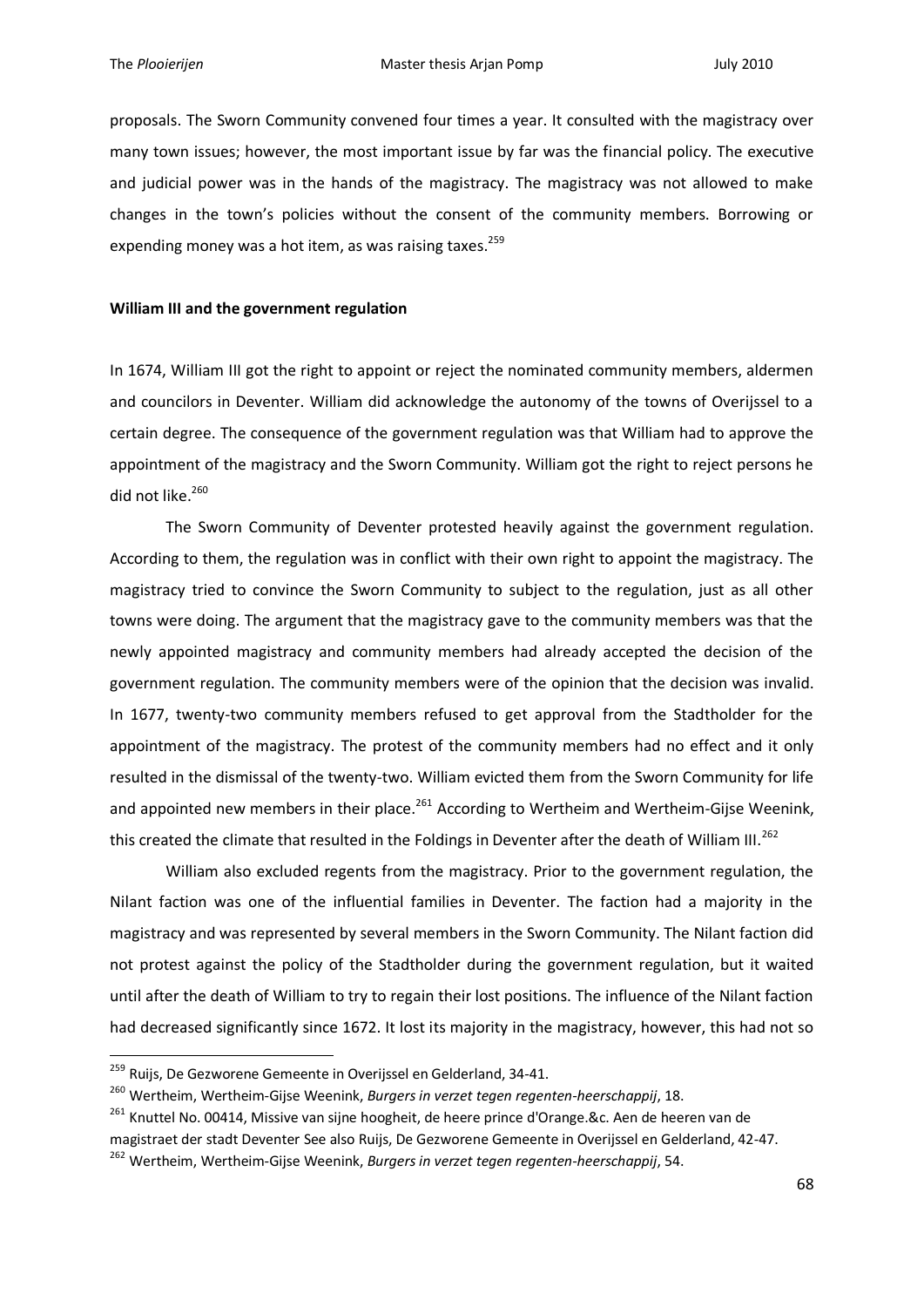1

much to do with the government regulation. The Nilant family fell from grace after it had handed over the town to the enemy in 1672 without a fight.<sup>263</sup>

## **The political situation around 1702**

In 1702, there were issues on how to proceed after the death of the Stadtholder. Whereas in Utrecht and Gelderland the government system returned to that of the First Stadtholderless Period, in Overijssel the Nobility and the three enfranchised towns of Overijssel debated over the question if a new Stadtholder had to be elected. Because the Nobility and towns could not come to an agreement, the regulation of 1657 was restored. The regulation was put in place by the States of Holland to end a conflict in Overijssel that had started in 1654.

In 1654, the appointment of Haersolte as Governor *(Governor)* divided the States of Overijssel into two camps. On the one hand, there were the magistracy of Deventer and the Nobility of Twente who were against the Orange minded Haersolte as Governor. On the other hand, there were the remaining nobility and the magistracies of Kampen and Zwolle who were in favour of Haersolte as Governor. Johan de Witt intervened and nullified the appointment of Haersolte in 1657. De Witt installed a regulation that contained procedures for the ruling of Overijssel.<sup>264</sup> However, the regulation did not discuss the position of the magistracy and community members. It took until 1705 before a new regulation was in place in Overijssel.<sup>265</sup>

With the upcoming election in February 1703, an opposition formed against the existing magistracy and Sworn Community. The Nilant faction was looking for a way to get back their lost power in the town.<sup>266</sup> The community members who had been dismissed by William III were looking for a way to get back their positions in the Sworn Community. They were of the opinion that the Stadtholder did not have the right to dismiss them in 1677.<sup>267</sup> A third party that played a role in the Foldings of Deventer were the guilds. The Nilant faction tried to get the guilds on its side. This

<sup>263</sup> Wertheim, Wertheim-Gijse Weenink, *Burgers in verzet tegen regenten-heerschappij*, 54.

<sup>&</sup>lt;sup>264</sup> A.J. Mensema, A.J. Gevers, 'De Staten als souvereinen van Overijssel 1578-1795' in: E.D. Eijken, A.J.

Mensema, A,J, Gevers et all. (eds.), *In alle Staten. Vierhonderd jaar provinciaal bestuur van Overijssel* (Zwolle 1978) 54-55.

<sup>265</sup> Wertheim, Wertheim-Gijse Weenink, *Burgers in verzet tegen regenten-heerschappij*, 18.

<sup>&</sup>lt;sup>266</sup> W.Th. Keune, 'Gebeurtenissen rondom de verkiezing van schepenen en raad en de Gezworen Gemeente van Deventer in 1703', *Verslagen en Mededelingen Vereeniging tot beoefening van Overijsselsch Regt en Geschiedenis* 81 (1966) 120.

<sup>&</sup>lt;sup>267</sup> Knuttel 15047, Remonstrantie aen de wel wijse [...] heeren burgemeesteren, schepen en raad der stadt Deventer.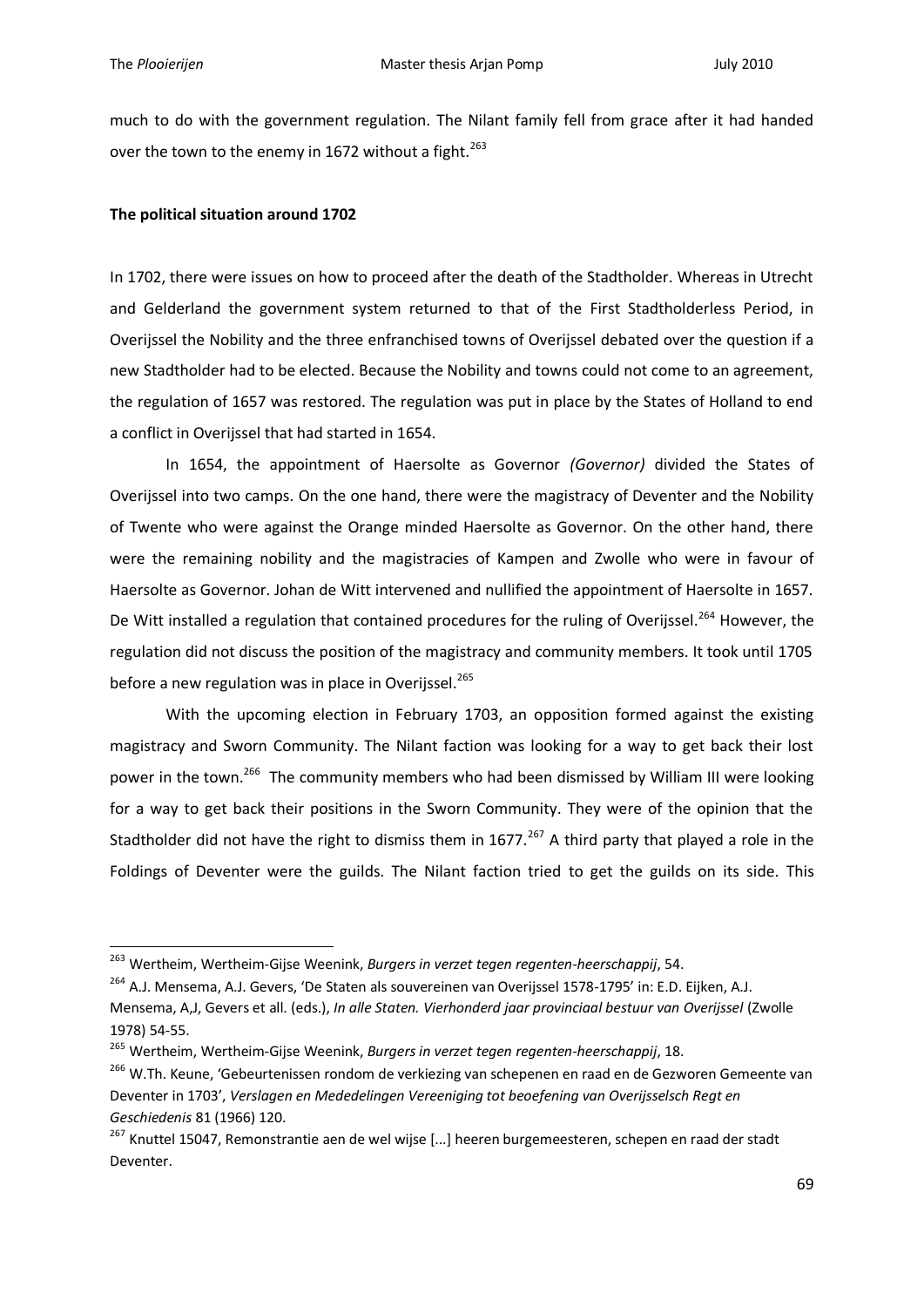strategy would prove to be unsuccessful, because the guilds later on showed that they had an agenda of their own.<sup>268</sup>

The excluded regents led by Lambert Nilant fought a faction struggle to get back the majority in the magistracy. The guilds wanted more influence in the composition of the Sworn Community.<sup>269</sup> More influence in the Sworn Community meant more influence in the nomination of the magistracy. The Old Fold evidently did not want to give up their positions. According to them, they were the rightful rulers of the town.<sup>270</sup>

# **Economic and social situation in Deventer around 1703**

There are no signs that the burghers of Deventer suffered excessively because of the high taxes that had to be paid for the War of the Spanish Succession. Deventer was a Hanseatic town. Its favourable position along the IJssel benefitted Deventer because of its position along the trade route between Holland and Germany. In 1703, Zutphen tried to improve its own position along this route at the cost of Deventer. The burghers of Zutphen broke down the Spitsholders Bridge to improve their economic position in the region. In the months of August and September, the emotions between the two towns increased. The magistracy of Deventer demanded that Zutphen would restore the bridge. Deventer threatened to block trade ships from Zutphen on the IJssel.<sup>271</sup> The blocking of ships from Zutphen would probably have a bigger economic impact on Zutphen then it would have had on Deventer. The destruction of the Spitsholders Bridge would have had a temporary disadvantage for Deventer, but the moment the bridge was restored, this disadvantage would disappear.

# **The start of the Foldings in Deventer**

1

The troubles started in Deventer at the beginning of February 1703. The direct cause of the troubles was the events in the neighbouring districts of Zutphen and the Veluwe spilling over to Deventer.<sup>272</sup> In the council meeting of February 11, the sitting magistracy and Sworn Community refused to treat the petition of the community members. The Sworn Community wanted the magistracy to take stern measures against anyone who caused trouble. They insisted that the vacant positions in the Sworn

<sup>&</sup>lt;sup>268</sup> Keune, 'Gebeurtenissen rondom de verkiezing van Schepenen en Raad', 121.

<sup>269</sup> Wertheim, Wertheim-Gijse Weenink, *Burgers in verzet tegen regenten-heerschappij*, 55.

<sup>&</sup>lt;sup>270</sup> Keune, 'Gebeurtenissen rondom de verkiezing van Schepenen en Raad', 121.

<sup>&</sup>lt;sup>271</sup> Wertheim-Gijse Weenink, Twee woelige jaren in Zutphen, 36.

<sup>272</sup> Wertheim, Wertheim-Gijse Weenink, *Burgers in verzet tegen regenten-heerschappij*, 54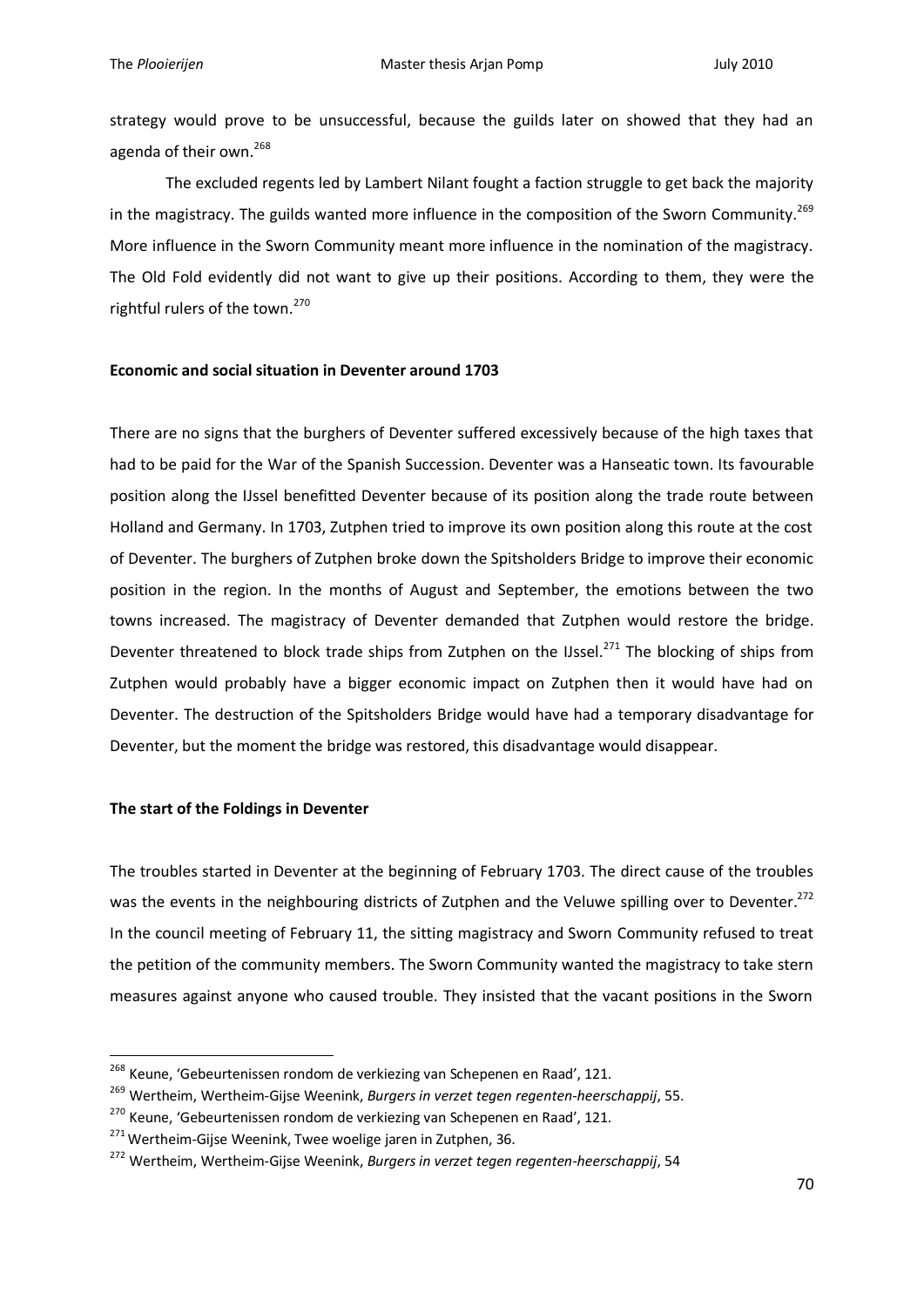Community would be filled by means of cooptation. The community members who got their positions through the policy of William III were not willing to give these up.<sup>273</sup>

With the approach of the election on February 23, the unrest under the burghers started to increase. The magistracy started to analyze its position in the town and showed little willingness to act fiercely against the emerging unrest. Next to that, the guilds started to pursue their own interests, instead of following the petition of the community members or the Nilant faction. The guilds were looking for a way to get influence in the composition of the Sworn Community.<sup>274</sup>

The guilds and the Nilant faction came together on February 21 at the house of Nilant. They decided to dismiss the Sworn Community and the magistracy. On February 22, over a thousand people were present in the square in front of the town hall. Representatives from the New Fold entered the town hall, thanked the magistracy and the Sworn Community for their work, and dismissed them. The majority accepted their resignation. The majority of the dismissed regents also did not want to take actions against the emerging unrest before the election. The regents were probably sure that they would be reappointed. A small group resisted and had to be forced to leave the town hall.<sup>275</sup>

The day before the election, the intentions of the guilds would become clear. The guilds presented a list of representatives who would function the next day as electors. The guilds also demanded for every guild a seat in the Sworn Community. The bakers' guild even demanded two seats. The Nilant faction, who pretended to stand up for the interests of the burghers, protested against the demands of the guilds, as unheard and conflicting with the towns' rights. However, in the end the Nilant faction had to give in.<sup>276</sup> The Nilant faction accepted the demands of the guilds with the restriction "*voor dese reyse"* to prevent further troubles. By giving in, the Nilant faction only saved their faces. The restriction was of no use in reality.<sup>277</sup>

During the night before the election, some members of the dismissed magistracy met in the house of Gisbert Cuper. Next to Cuper, also present were Arnold and Gerhard van Suchtelens, Antoni Brouwer and Georg and Rudolf Jordens. They agreed to offer the guilds their cooperation hoping that they would be reappointed in the magistracy. The election of the Sworn Community and the magistracy took place on February 23. The guilds took firm control of the Sworn Community during the election. The majority of the magistracy kept their positions. Only three of the sixteen members were not reappointed in the magistracy. The Nilant faction got its majority in the magistracy back

<sup>273</sup> Wertheim, Wertheim-Gijse Weenink, *Burgers in verzet tegen regenten-heerschappij*, 54-55.

<sup>274</sup> Ibid., 55.

<sup>&</sup>lt;sup>275</sup> Keune, 'Gebeurtenissen rondom de verkiezing van Schepenen en Raad', 125.

<sup>276</sup> Wertheim, Wertheim-Gijse Weenink, *Burgers in verzet tegen regenten-heerschappij*, 55.

<sup>&</sup>lt;sup>277</sup> Keune, 'Gebeurtenissen rondom de verkiezing van Schepenen en Raad', 125-126.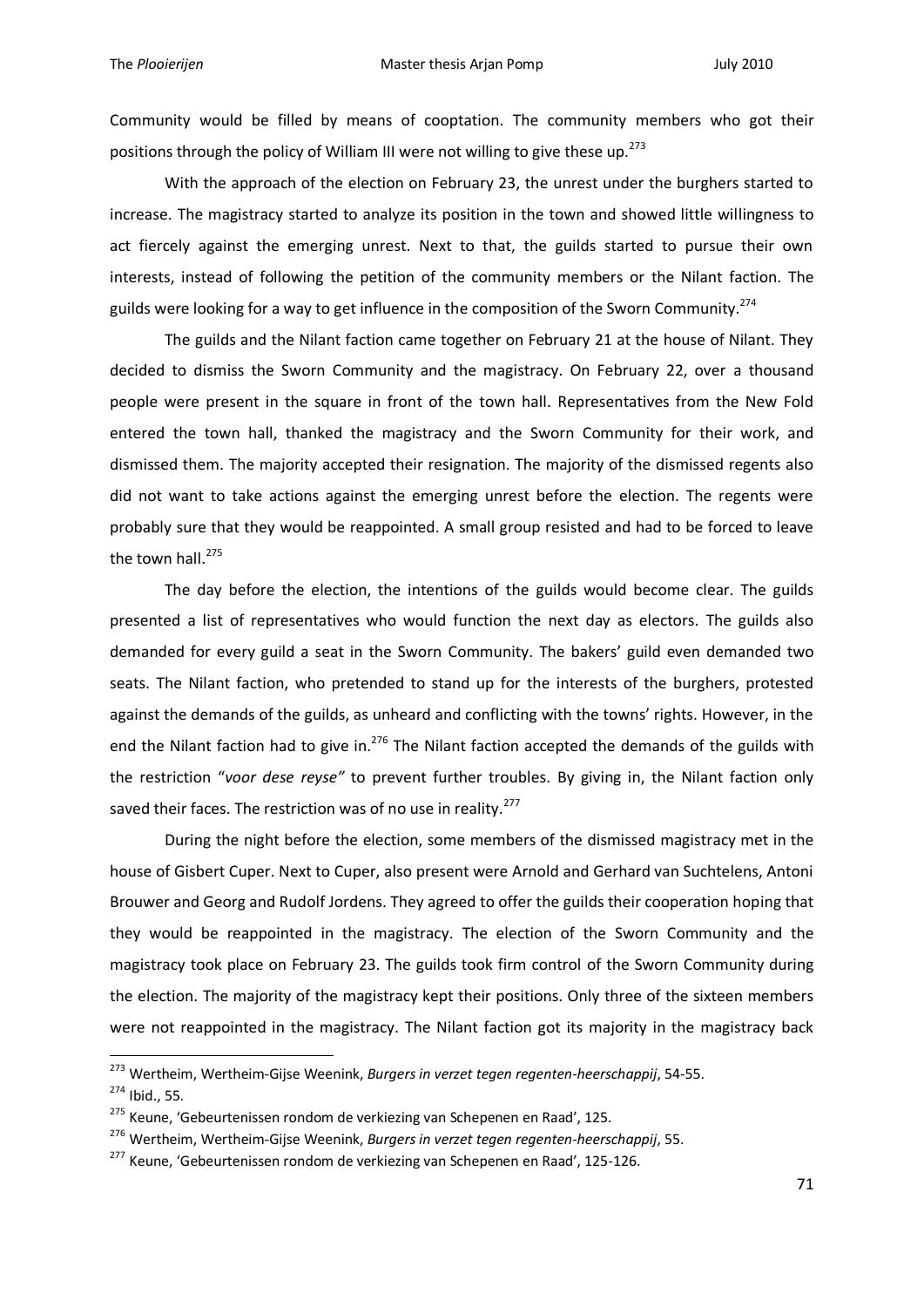1

and increased from seven to nine members. The attempts by Arnold and Gerhard van Suchtelens and Antoni Brouwer to persuade the guilds to their side were unsuccessful. They were not appointed in the magistracy on February 23.<sup>278</sup>

It appeared that the victors aimed to consolidate their newly acquired positions, instead of continuing their fight for more democracy. On February 25, the magistracy ratified an Amnesty Edict that all events of the last weeks had to be forgiven and forgotten.<sup>279</sup> The Edict did not immediately have the effect of calming down the situation in Deventer. There were some incidents after the election. Serious troubles occurred at the publican's guild. The magistracy was asked to settle the situation before it could escalate. The magistracy decided after deliberation with the Nobility and Towns to freeze the taxes on beer at a fixed price. There were also incidents that were directly connected to the appointment of the magistracy and the Sworn Community. Reverend Verhorst, a supporter of the Old Fold, preached in front of some magistracy members in favour of the Old Fold. The magistracy did not accept this and suspended the reverend. The Church council defended the reverend. He was allowed to preach again after he had swallowed his words. Tailor Gerrit Jacobs was not that lucky after he called the latest election unlawful. He was exiled from Deventer for his remarks.<sup>280</sup>

## **The States of Overijssel and the States General**

The Old Fold did not accept their dismissals. Not long after the elections, the dismissed regents and community members were seeking help from the States of Overijssel and the States General. On May 18, the Diet of Overijssel received a request from the three dismissed magistracy members. They called their dismissal unlawful and wanted to be restored to their former offices.<sup>281</sup>

The representatives from Deventer, Kampen and Zwolle discussed the request with their own governments. The outcome was not positive for the Old Fold of Deventer. The outcome was adopted in a resolution of the Diet. The resolution stated that the claim from the protesters that they were the rightful rulers of Deventer was false. In addition, the representatives of Deventer ruled that the protest was aimed at the quality of the aldermen and councilors of Deventer. For that reason, the

<sup>&</sup>lt;sup>278</sup> Keune, 'Gebeurtenissen rondom de verkiezing van Schepenen en Raad', 126

<sup>279</sup> Wertheim, Wertheim-Gijse Weenink, *Burgers in verzet tegen regenten-heerschappij*, 56. The Amnesty Edict can be found in: Atheneum-bibliotheek Deventer, Collection Dumbar, *Troubles in 1703 en 1704: Deventer, Nijmegen en Middelburg*. Inv. No. 53, 'dat al het gené daar omtrent,… sal zijn vergeten en vergeven'. See also Knuttel No. 15048, Publicatie. Schepenen ende Raad van Deventer ....

<sup>280</sup> Wertheim, Wertheim-Gijse Weenink, *Burgers in verzet tegen regenten-heerschappij*, 56-57.

<sup>&</sup>lt;sup>281</sup> Ibid., 71. See also Collection Dumbar for the letter to the States of Overijssel. G. van Suchtelen, A. van Suchtelen and A. Brouwer signed the letter.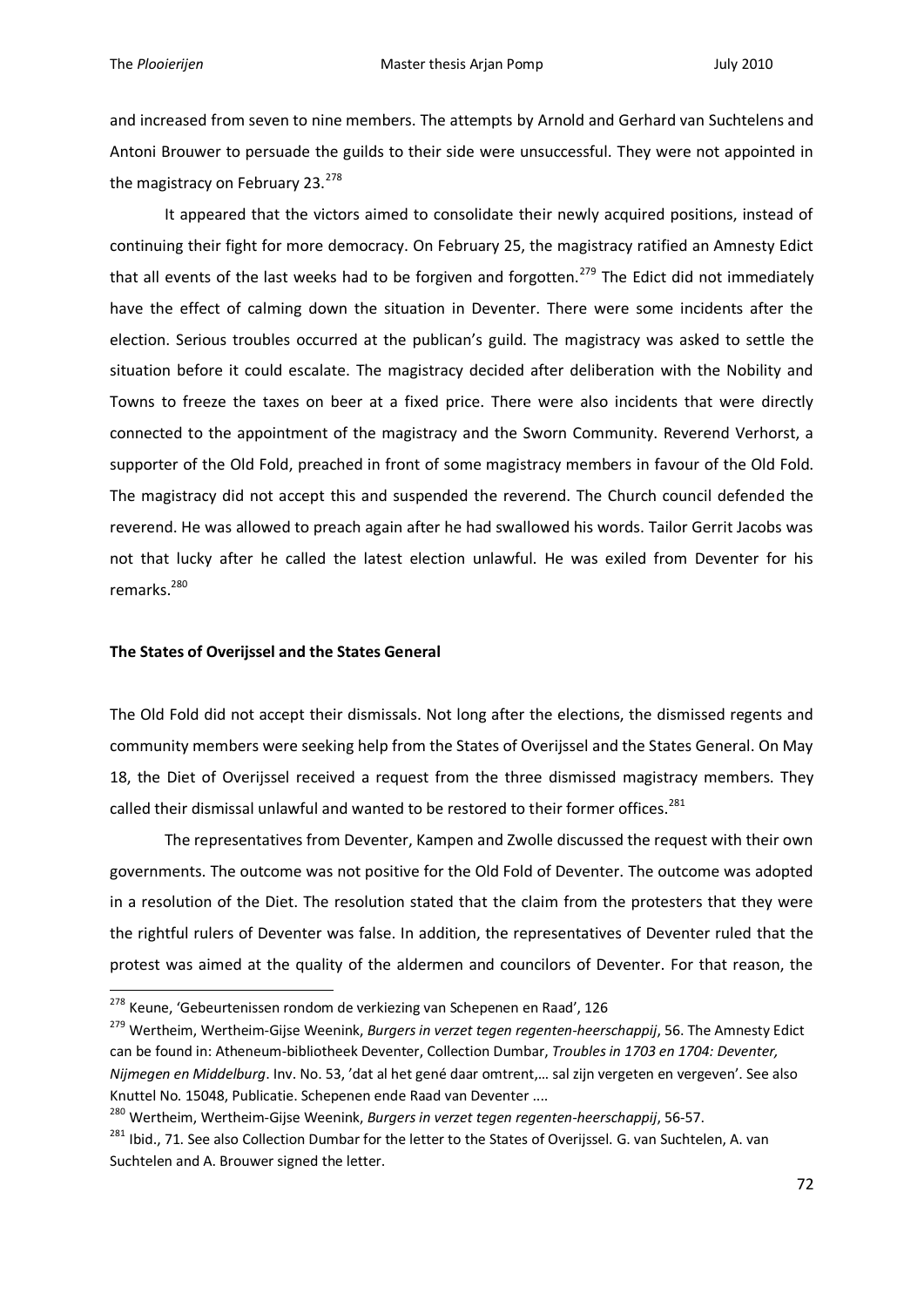States of Overijssel was not allowed to interfere. The case had to be handed over to the current magistracy of Deventer. The States of Overijssel acceded. Kampen and Zwolle offered to mediate, but Deventer rejected this. The New Fold achieved success by preventing interference from outside. It was a smart move of the New Fold to sent representatives from Deventer to the Diet who were continued during the latest election. These regents were familiar faces in the Diet and could therefore prevent intervention from the States of Overijssel better than members of the New Fold.<sup>282</sup>

There was another reason for the New Fold to keep the case domestic. In May 1703, the States General had received a request from the nobility of Gelderland and the dismissed regents of Nijmegen to mediate in the conflict. The Provincial States had to judge on this request before the States General could take action. Kampen, Zwolle and the nobility were in favour of the States General to mediate in the conflict in Gelderland. However, Deventer fought hard against this resolution and called it a domestic case for Gelderland itself to decide. The Provincial States were in that case not allowed to rule on the subject with a majority of the votes. The States of Overijssel had already sent their answer to the States General, but the representatives of Deventer demanded that the States of Overijssel sent Lemker, a clerk, to The Hague to revoke the answer.<sup>283</sup>

The Deventer magistracy knew that the Old Fold would eventually follow the example of Gelderland to ask the States General for help. On July 16, the old regents sent a letter to the States General. The three dismissed members got the support from nine dismissed community members this time. To support the regents, the request was co-signed by the old community members.<sup>284</sup> Van Suchtelen was hopeful that the States General would help the old regents in Deventer. He based his hope on the developments in Utrecht. It seemed as if the States of Utrecht, with the help of the States General, prepared to interfere in the troubles in Amersfoort. However, where in Amersfoort the States of Utrecht and the States General eventually did intervene, this would not happen in Deventer.<sup>285</sup>

In the following Diet, the request from the Old Fold to the States General was discussed. Again, the representatives from Deventer strongly insisted that the situation was of a domestic nature. They informed the Diet that there was no rebellion in the town as was claimed in the letter to the States General. Again, Lemker was sent to The Hague to explain the position of Deventer. Any

<sup>282</sup> Wertheim, Wertheim-Gijse Weenink, *Burgers in verzet tegen regenten-heerschappij*, 71.

<sup>283</sup> Ibid., 72.

<sup>284</sup> Collection dumbar, *Troubles in 1703 en 1704: Deventer, Nijmegen en Middelburg*.

<sup>285</sup> Wertheim, Wertheim-Gijse Weenink, *Burgers in verzet tegen regenten-heerschappij*, 73-74.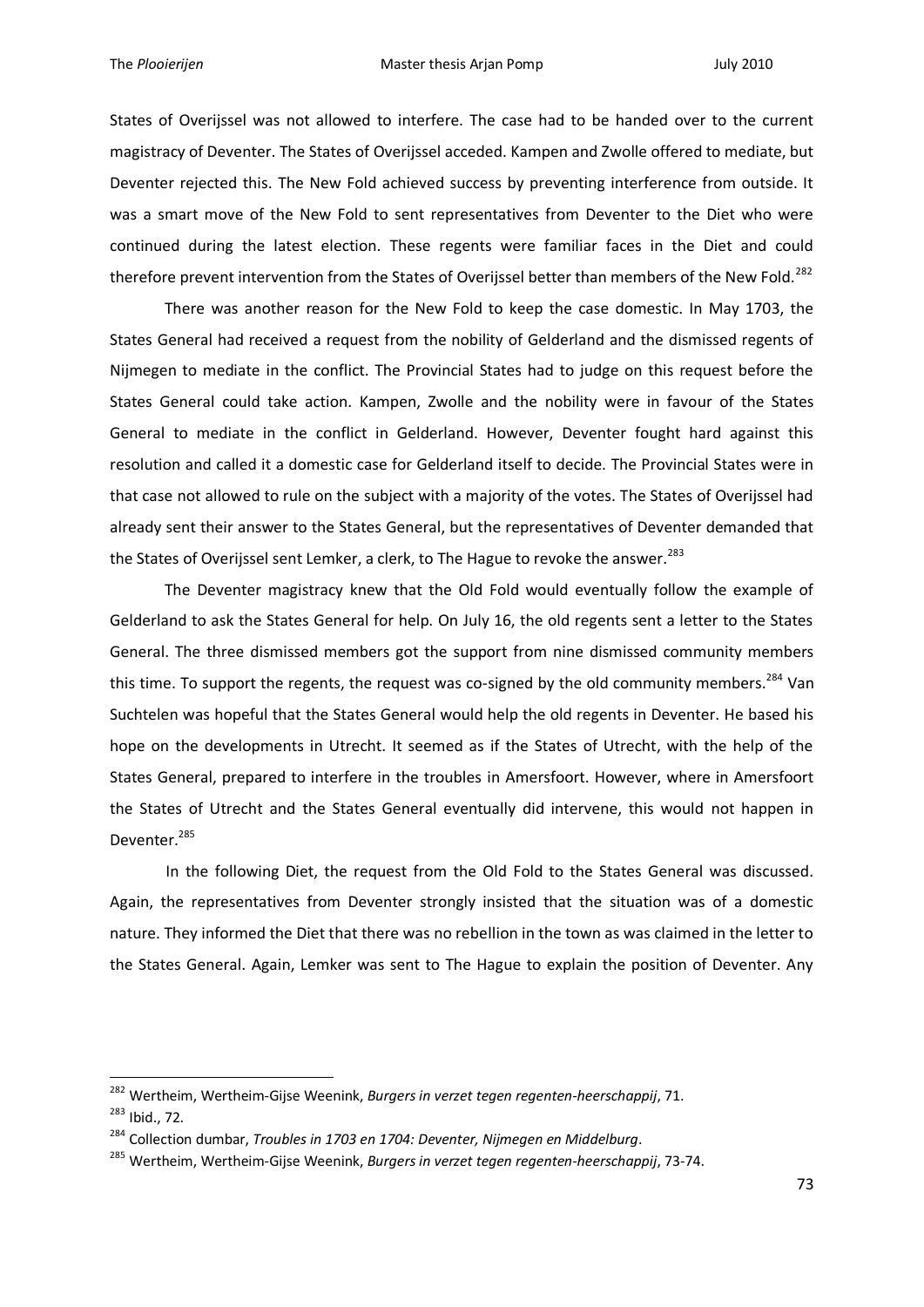interference from either the States of Overijssel or the States General with this domestic affair was in conflict with the rights and sovereignty of the town, the Deventer representatives argued.<sup>286</sup>

# **The end of the Foldings in Deventer**

The States General and the States of Overijssel reconciled with the position of Deventer and did not take further actions. The magistracy of Deventer however, was not done with the persons who had sent the request to the States General. The magistracy of Deventer ruled that the Van Suchtelen brothers and their supporters were guilty of disturbing the peace in Deventer. The three regents got a fine of six hundred golden guilders and the old community members who had co-signed the request, got a fine of three hundred golden guilders each. In addition, the old regents and the old community members were dismissed from their subsidiary positions.<sup>287</sup>

In the end, only three regents were replaced in the magistracy of Deventer in 1703. To hold on to their position, they did everything they could to keep the States of Overijssel and the States General outside the town gates. In 1704, two new regents of the Nilant faction were chosen in the magistracy. The guilds increased their influence in the Sworn Community, but they did not go further in the fight for more democracy. Despite the increased influence of the guilds, the system of contracts and correspondence remained flourishing in Deventer. The appointment of certain offices was still negotiated between regent factions.<sup>288</sup>

# **The Foldings of Steenwijk**

After the death of William III in 1702, the situation in Steenwijk remained peaceful. Just like in Deventer, the burghers of Steenwijk traditionally had a lot of influence through a college of community members. In Steenwijk, there were two such colleges, the Sworn Community and the *Mindere Meente* (Minor Community).

The troubles started in Steenwijk after the Sworn Community and Minor Community made a plan to strengthen their position in the town. The Sworn and Minor Community were supposed to represent the burghers in Steenwijk, but instead they were looking for more power. The Communities wanted their appointments to be for life, and they wanted to restore the election procedure to the way it was before the government regulation of 1675. The burghers of Steenwijk

<sup>286</sup> F.Th. Holsboer, '"Troubelen" te Deventer 1703 II', *Salland* March 19, 1935.

<sup>287</sup> Wertheim, Wertheim-Gijse Weenink, *Burgers in verzet tegen regenten-heerschappij*, 73,74.

<sup>288</sup> Ibid., 107-108.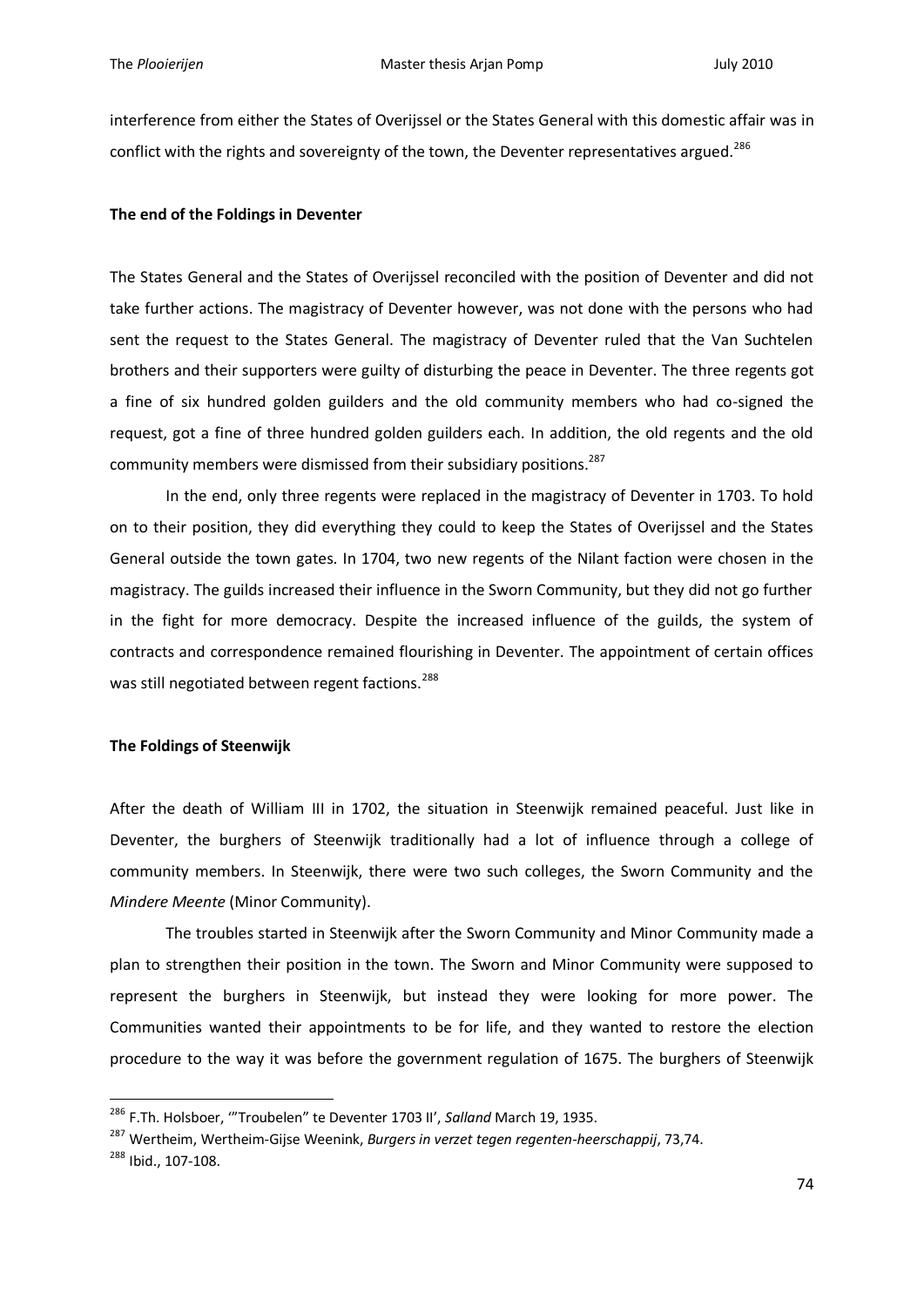were not pleased with the actions of the community members. The burghers decided to dismiss the Sworn and Minor Community. After the burgher movement had dismissed both Communities, the burgher movement went on to seek more influence in the towns' government by forming a new Sworn and Minor Community and dismissing the magistracy. The States of Overijssel were not happy with the actions of the burghers in Steenwijk. The unrest in Steenwijk had already spread over to other small towns of Overijssel, and the States did not want the situation to escalate as it had done in Gelderland. The Diet appointed a commission to research the events that had just taking place in Steenwijk.

At the same time the Foldings were taking place in Steenwijk, its neighbouring town of Vollenhove also had to deal with a burgher movement. Vollenhove was a small town in Overijssel with even fewer rights than Steenwijk. Vollenhove did not have the right to be present during the meetings of the Diet and the election of the magistracy took place under the supervision of the States of Overijssel. Even during the government regulation, William left the appointment of the magistracies in the smaller towns to the Deputy States and did not pay much attention to it.<sup>289</sup>

### **Political institutions in Steenwijk**

1

The magistracy in Steenwijk consisted of a college of aldermen and councilors. They were chosen for one year. Every two months, two of the aldermen held the position of burgomaster. Until 1597, there were four aldermen and four council members. After 1597, six persons were chosen in the magistracy for both the position of alderman and councilor. The two positions were no longer separately chosen. The election took place in January on a Sunday after St Paul's conversion.<sup>290</sup>

One day before the election, the magistracy summoned eight, and after 1597 twelve, burghers to the town hall. Six of them were appointed to the Sworn Community and six were appointed to the Minor Community. The members who were appointed to the Sworn Community were selected from the sitting Sworn and Minor Community. The Minor Community was appointed from the burghers. The community members from the sitting Sworn and Minor Community that were not re-appointed became regular burghers again. They were eligible to be appointed to the Minor Community the next year. The members of the Sworn Community took place in the town

<sup>289</sup> Wertheim, Wertheim-Gijse Weenink, *Burgers in verzet tegen regenten-heerschappij*, 18.

<sup>290</sup> J.H.E. Meesters, *De Steenwijker Meenthe. Een bijdrage tot de Marke- en Stadsgeschiedenis* (Zwolle 1881) 43- 44.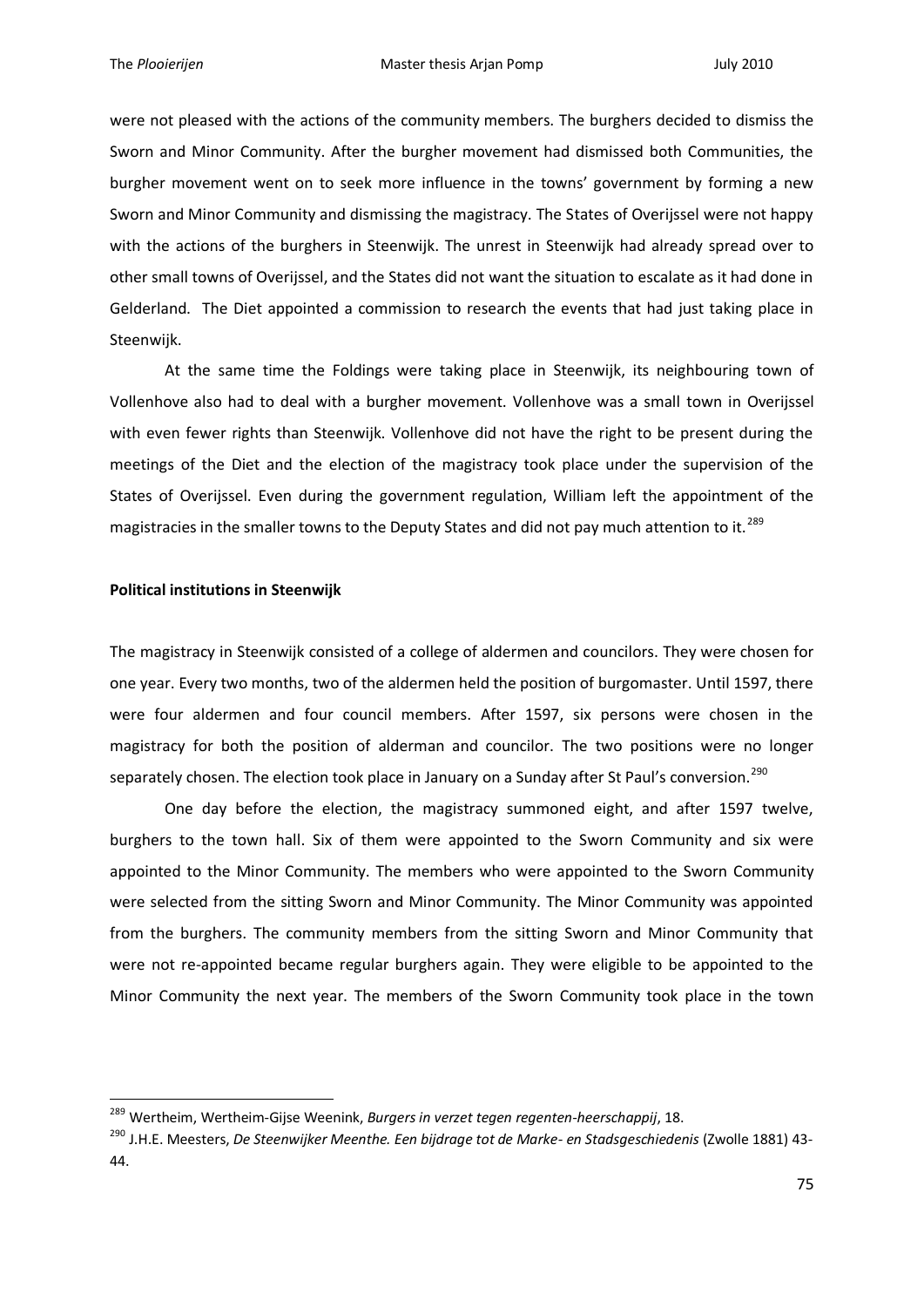meetings with the magistracy. The Minor Community had no further function in the government, because there were no meetings that took place outside the magistracy.<sup>291</sup>

The burghers drew lots. After the draw, six burghers remained and chose the magistracy for one year. The complete legislative power in Steenwijk remained in the hands of both the magistracy and the community members. After the election, the magistracy was required to choose eight qualified burghers for the position of community member or to re-appoint the old community members. The rule of the town was in the hands of the magistracy and the Sworn Community. The magistracy regularly summoned representatives from burghers to the council meetings for consultation in important affairs. The burghers were probably asked by the magistracy to satisfy the burghers in Steenwijk, when the magistracy and the Community had to make difficult decisions.<sup>292</sup>

### **William III and the government regulation**

With the government regulation of 1675, William appointed the magistracy out of the nomination from the community members in Steenwijk. However, William still had the right to reject persons from that nomination that he did not like.<sup>293</sup>

The provisional government that was installed in 1674 after the occupation of the town by Munster still included one magistracy member, Jan Ram, from before 1672. The appointment of the magistracy in 1675 resulted in a completely new magistracy in Steenwijk. William appointed the entire nomination of the Sworn Community in 1675. The only time William did not adopt the nomination was in 1682. The impending French threat was probably the reason for William to appoint regents to the magistracy who were known for their loyalty to him. In 1682, Jan Dannenbergh and former burgomaster Johan Croeven replaced Frederik and Simon Ram in the magistracy. However, one year later, William did not reject the nomination of Frederik and Simon Ram to the magistracy. In 1688 and 1693, William again rejected the appointment of certain regents in the magistracy. In 1688, Berend Jan Boncke had to give up his seat to a member of the old regent family Ten Broecke. In 1693, William replaced Jan Dannenbergh with Jan Kiers van Loon.<sup>294</sup>

<sup>&</sup>lt;sup>291</sup> Meesters, De Steenwijker Meenthe, 46.

<sup>292</sup> Ibid., 43-47.

<sup>293</sup> F. Schmidt, *"Te laate genodigt of in 't geheel vergeten" De positie van Hasselt en Steenwijk binnen het bestuur van het Gewest Overijssel 1621-1795* (Kampen 2001) 128-129. <sup>294</sup> Ibid., 126-127.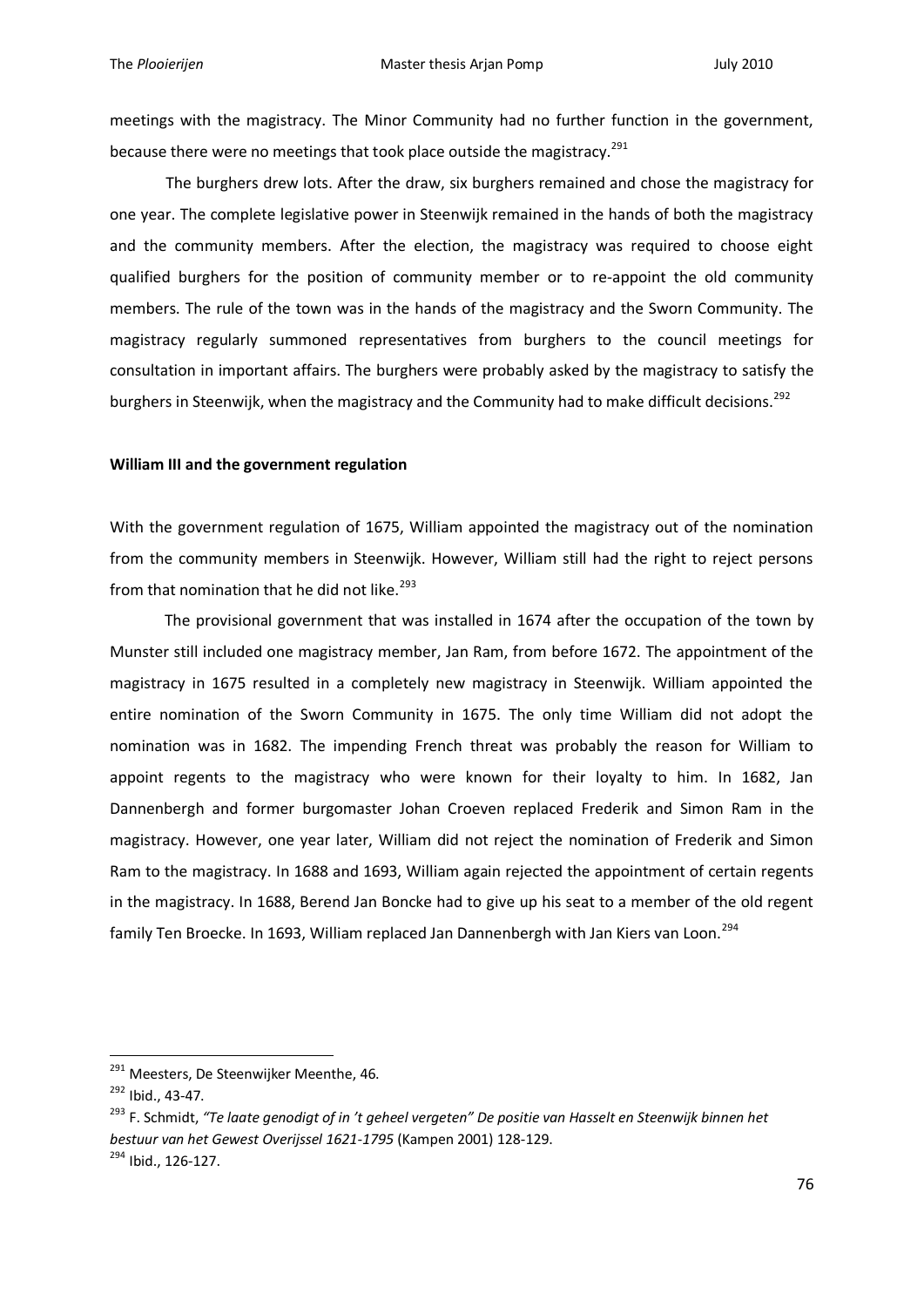#### **Political situation in Steenwijk around 1702**

During the rule of William III, the Sworn and Minor Community kept some influence by nominating the magistracy members. Nevertheless, the Sworn and Minor Community were easily influenced, because the burgomaster appointed the members for these colleges every year. William got the power to reject persons he did not want in the magistracy, so in the end, the community members were indirectly influenced by William himself. The legislative period of the magistracy members increased during the rule of William from 3,3 years in the 1670s to 8,6 years in the 1690s. After the sudden death of the Stadtholder in 1702, the regents who had been certain of their positions the previous vears, were not so anymore.<sup>295</sup>

There were other concerns besides the positions of regents and community members after the death of the Stadtholder. Not until 1657 was Steenwijk completely Steenwijk free in its appointment of the magistracy. As one of the smaller towns of Overijssel, the position of Steenwijk changed after 1657. The States of Overijssel always supervised the elections of the magistracy and the Communities in the smaller towns. The elections had to be ratified to be legal.<sup>296</sup> Steenwijk fought together with Hasselt for a better position in Overijssel. Especially after the Twelve Years' Truce, when the war costs increased the tax burden, both towns complained by the States of Overijssel that they were unequally taxed in comparison to the three enfranchised towns. It took until 1657 and the mediation of Johan de Witt for the situation between Steenwijk and Hasselt, the States of Overijssel and the larger towns to be resolved. In the regulation of 1657, Hasselt and Steenwijk both got the privilege to appoint the magistracy without consent of the States of Overijssel. However, both towns still were not full members of the Diet and still had no vote in the Diet.<sup>297</sup>

After the death of the Stadtholder, the enfranchised towns of Overijssel and the Nobility restored the regulation of 1657, but this regulation did not mention the position of the colleges of community members and the magistracy in towns of Overijssel. This problem also affected Steenwijk where the appointment of the magistracy and community members remained unclear.<sup>298</sup>

<sup>295</sup> Schmidt, *"Te laate genodigt of in 't geheel vergeten"*, 128-129.

<sup>&</sup>lt;sup>296</sup> Ruijs, De Gezworene Gemeente in Overijssel en Gelderland, 64.

<sup>297</sup> Schmidt, *"Te laate genodigt of in 't geheel vergeten"*, 85-116.

<sup>298</sup> Wertheim, Wertheim-Gijse Weenink, *Burgers in verzet tegen regenten-heerschappij*, 18.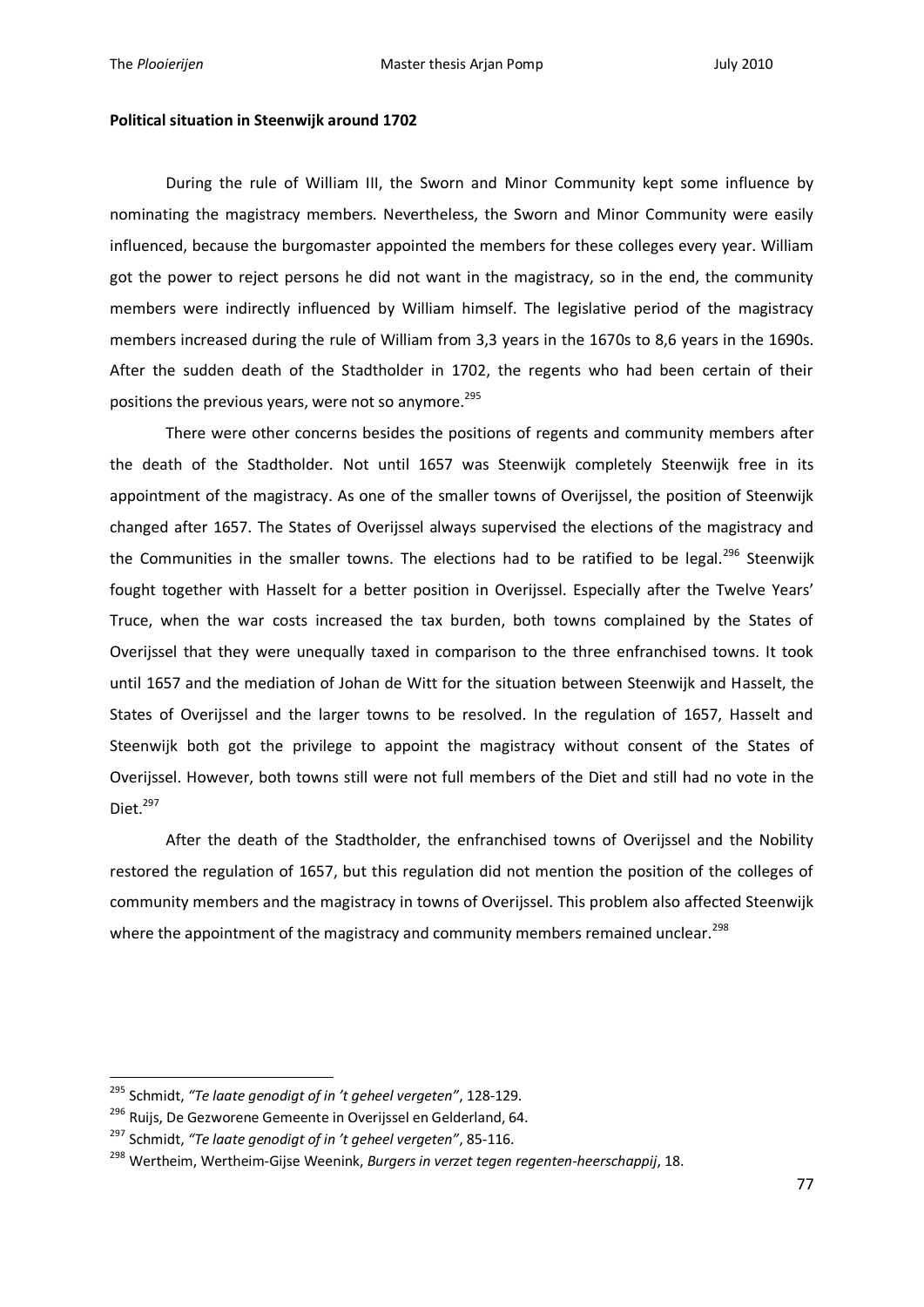### **Economic and social situation in Steenwijk**

Steenwijk had suffered a lot from the occupation by Munster troops (1672-1674). Demographically the town did not really diminish in inhabitants, but financially the town suffered a lot from the two years of occupation. After the occupation, the town's total economy recovered somewhat, but after 1700 the income of especially the middle class started to decrease.<sup>299</sup>

Steenwijk was not very wealthy. Around 1703, it probably still benefited somewhat from the recovery of the last quarter of the seventeenth century. The industries of Steenwijk only produced for the town, and were not a factor on the national market. The magistracy of Steenwijk did its best to help the poor where necessary. In November 1702, the sea dikes broke and large parts of Steenwijk were flooded. The magistracy of Steenwijk took measures to help farmers who had no financial means to pay their rent that year. No one who owned land that was flooded, had to pay rent that year. The magistracy took these actions, so no one would be ruined by the floods.<sup>300</sup>

### **The Sworn and Minor Community**

Everything indicated that the election of 1703 would proceed normally. On January 27, the Burgomasters, aldermen and councilors appointed electors for the upcoming election. The electors drew lots on January 29. In addition, on February 22, the Burgomasters, aldermen and councilors appointed the officers for 1703.<sup>301</sup> The peaceful situation would change the moment the community members wanted to change the election procedures in Steenwijk.

On April 13, the Sworn and Minor Community of Steenwijk convened at the house of Herman Bent. The community members proposed to the magistracy some institutional changes in the upcoming election of 1704. The community members convened under the pretext to prevent disturbances to spread from Vollenhove to Steenwijk.<sup>302</sup> The proposal of the community members was to make the appointment to the Community for life and change the election procedure to the system as it had been before 1672. Before 1672, the community members were the ones who actually appointed the magistracy every year. Under the rule of William, they could only nominate the regents for the magistracy. It seemed that the proposed changes were not to give the burghers

<sup>299</sup> Schmidt, *"Te laate genodigt of in 't geheel vergeten"*, 29-65.

<sup>300</sup> *Kronijk van Steenwijk*, Gemeentearchief Steenwijk (GAS) f. 423-424.

<sup>301</sup> Memorialen, d.d.(1688-1724), Gemeentearchief Steenwijk (GAS) Inv No. 8 f. 111-112

<sup>302</sup> *Kronijk van Steenwijk*, GAS f. 424-425.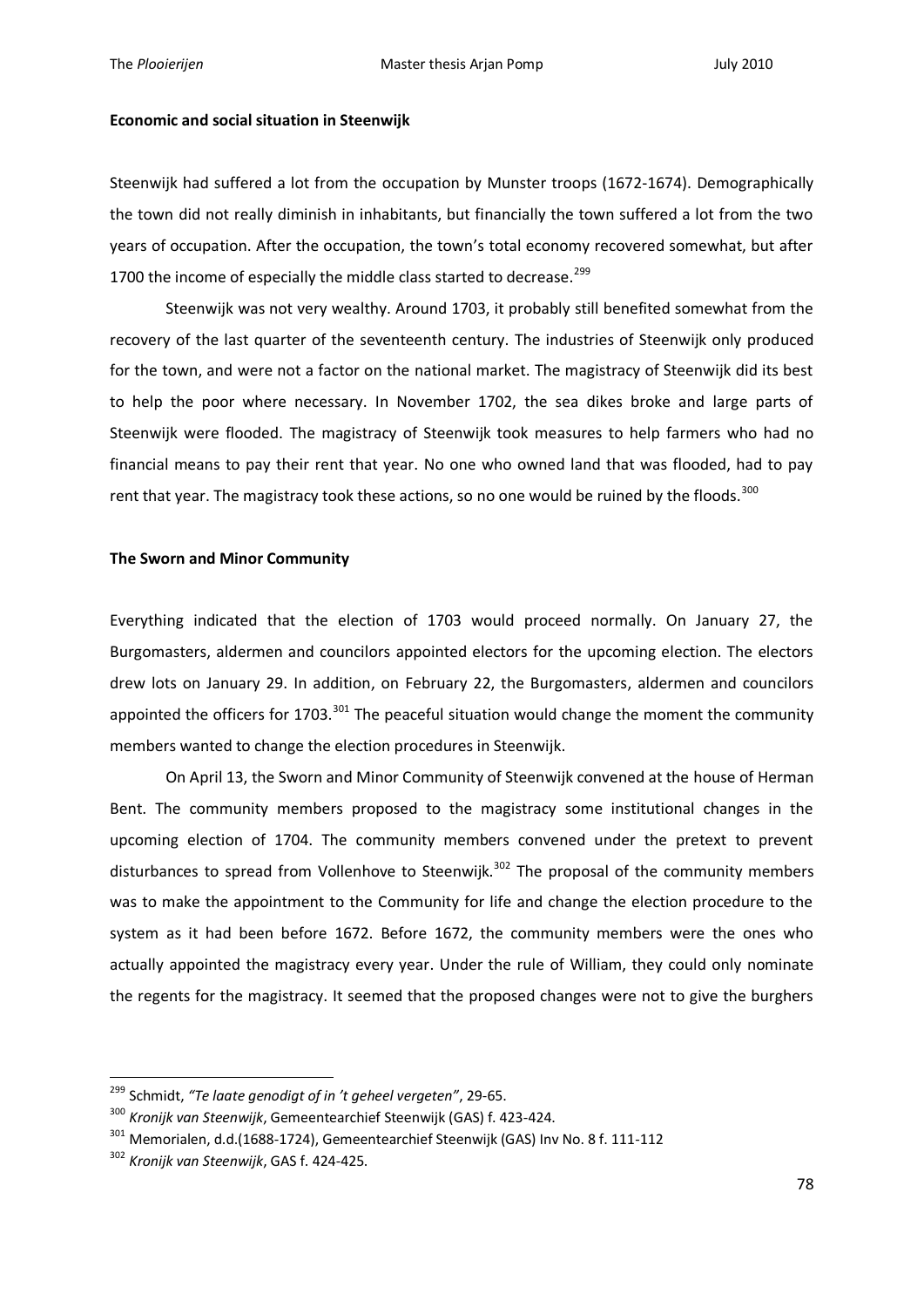of Steenwijk more rights, but to strengthen the position of the community members themselves in the town. 303

The proposed changes of the community members had the opposite effect on the burghers of Steenwijk. If the community members were to be appointed for life, it became much harder for other burghers to make their way into the Community. The day after the meeting of the community members, three representatives from the burghers insisted that both communities had to be dismissed.<sup>304</sup> A large group gathered in front of the council house on April 14, 1703 and dismissed the Sworn and Minor Community. The community members were replaced with twelve new members. Former burgomaster Jan Kroeven got a place in the new Community. Other well-off persons appointed to the new Communities were Cornelis Dortman (he would become one of the leaders of the New Fold), Gerbrandt Boncke (he was the brother of Berend Jan Boncke who had been rejected by William III) and dr. Rijckman Ram (he was the son of the sitting burgomaster Frederik Ram).<sup>305</sup> Next to the right of election and not just the nomination of the magistracy, the community members also demanded the right to be present during the presentation of the financial policy of the town.<sup>306</sup> In Steenwijk, it seemed that some well-off burghers made use of the dissatisfaction among the common burghers and used their help to get in the Sworn and Minor Community. The conflict developed into an elite conflict. In the mean time, in the neighbouring town of Steenwijk, a burgher movement was also trying to get more influence in the local government.

# **The Foldings of Vollenhove**

The conflict in Vollenhove started as a judicial conflict between de Sworn Community and the magistracy. The community members were unhappy with the towns' government system and wanted to get more influence in the appointment of the magistracy. Until 1703, a system of cooptation existed in Vollenhove.<sup>307</sup>

With the upcoming election in 1703, the community members saw an opportunity to change the old government system in Vollenhove. The community members referred to an old privilege they had received from Bishop Rudolf van Diepholt in 1450. According to this privilege, seven persons from the Sworn Community had the right to appoint the magistracy. The community members

<sup>303</sup> Wertheim, Wertheim-Gijse Weenink, *Burgers in verzet tegen regenten-heerschappij*, 61-62.

<sup>304</sup> Schmidt, *"Te laate genodigt of in 't geheel vergeten"*, 130. The three burghers were dr. Meindert Dortman, Jacobus Tuttel and Berend Stuijfsandt.

<sup>305</sup> Ibid.

<sup>306</sup> Wertheim, Wertheim-Gijse Weenink, *Burgers in verzet tegen regenten-heerschappij*, 62-63.

<sup>307</sup> Ibid., 58.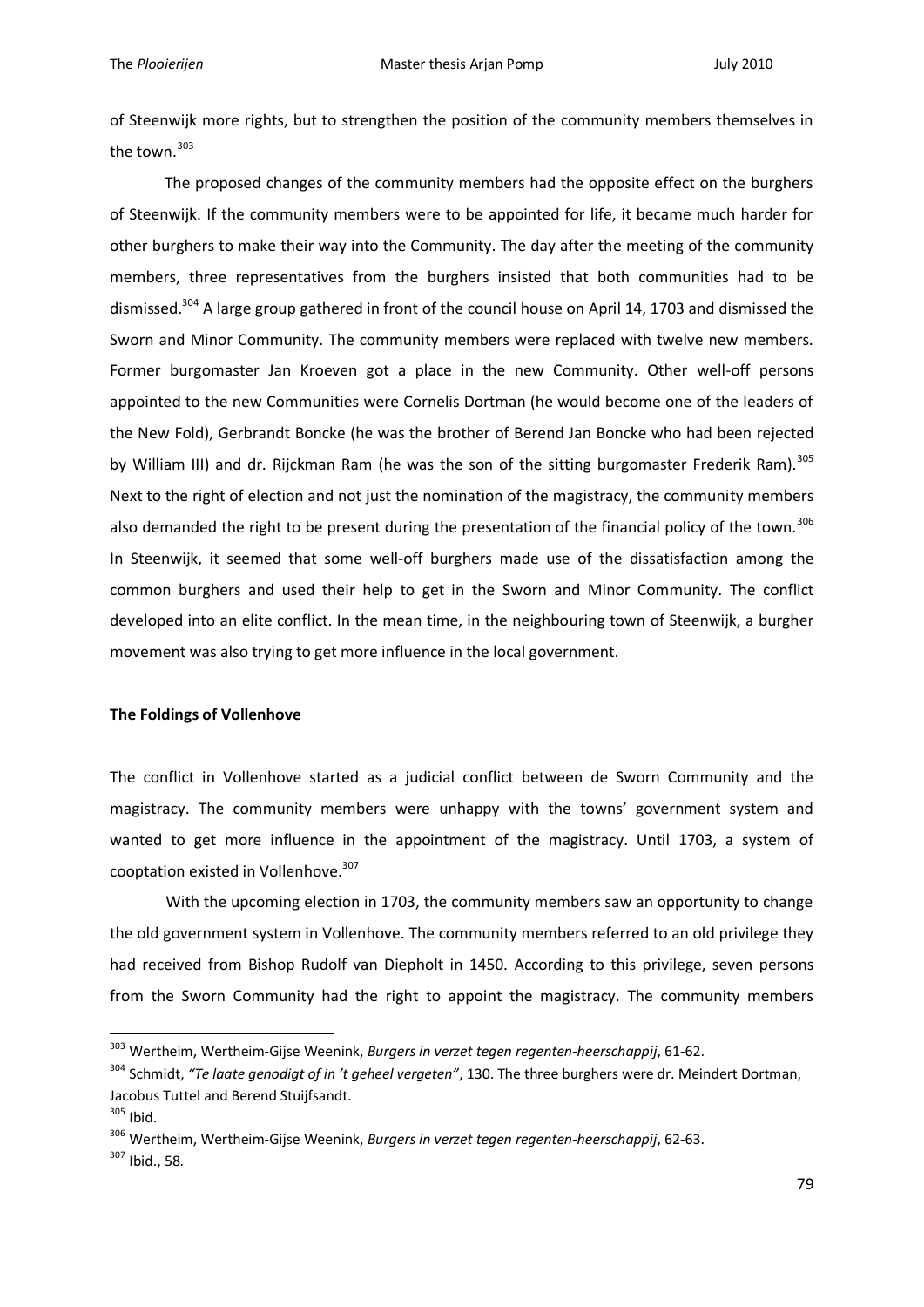formally filed a request with the States of Overijssel to honour this privilege. However, the States of Overijssel rejected the request, and ruled that the document of the Bishop was not authentic.<sup>308</sup>

The States of Overijssel did not leave it at a rejection, and issued a warning to the burghers of Vollenhove. The States of Overijssel forbade secret meetings or complots between the guilds, the burghers and the community members. Everyone who ignored the decision of the Diet would be severely punished. The States of Overijssel had every bit of intention to prevent the situation in Vollenhove from escalating. The warnings of the States had little effect. Shortly after the resolution of April 13, the situation escalated in Vollenhove. Timan Coops, a lawyer, would emerge as the leader of the community members in Vollenhove.<sup>309</sup>

The situation in Vollenhove deteriorated in the period between 13 and 19 April. The Diet of Overijssel met on April 17 to discuss the disturbances taking place in Vollenhove. During the Diet of April 17, it became clear that the burghers of Vollenhove did not obey the resolution of the States from April 13. The Governor of Vollenhove informed the States that many of the burghers misbehaved and were guilty of participating in several secret and forbidden meetings. Out of these meetings, the burghers started petitioning the magistracy for extensive influence on town issues. The most important rights the burghers demanded, were the right to be present during the announcement of financial policies of the town, and the right to appoint the magistracy themselves. The magistracy referred the burghers to the States of Overijssel. 310

The situation became problematic for the burghers when they decided to dismiss the sitting Community on April 19. With this action, they openly violated the respect and authority of the States of Overijssel. On April 19, the States of Overijssel sent a commission to settle the situation in Vollenhove. This commission had little success.<sup>311</sup>

On April 20, Timan Coops informed the burghers of Vollenhove of the outcome of the commission. He made up a document with representatives from the burghers and the guilds, and decided to push on with their intentions to hold new elections. Coops and the representatives from the burghers and guilds presented this document to the magistracy. After the meeting with the magistracy, the group informed the burghers on April 21 that the election of the magistracy would proceed the next day.<sup>312</sup>

The burghers were aware of the threats from the States of Overijssel if they would proceed with their quest for old privileges. Out of precaution for possible sanctions from the States, the

<sup>308</sup> Wertheim, Wertheim-Gijse Weenink, *Burgers in verzet tegen regenten-heerschappij*, 58-59.

<sup>309</sup> Ibid., 59-60.

<sup>310</sup> Ibid., 63-66.

 $311$  Ibid.

<sup>312</sup> Ibid., 66.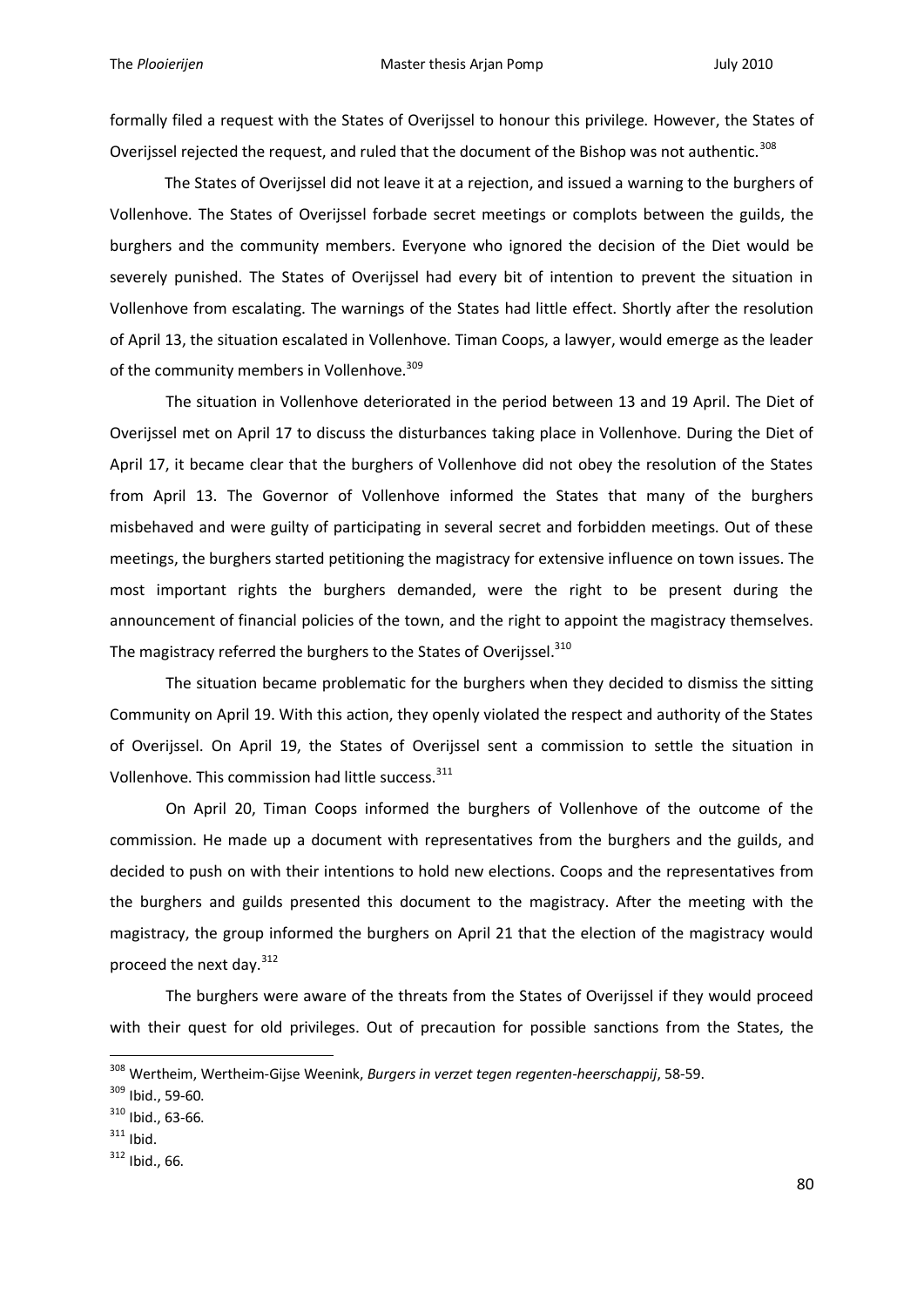burghers decided to get approval from the Governor*,* which was an old custom in Vollenhove. The Governor was not happy with the actions of the burghers. Dismissing the Sworn Community and the magistracy were criminal acts, according to Governor Van Rechteren. He summoned the burghers to reverse their actions and submit themselves to the States of Overijssel as their legal sovereign. If they would do that, he would help them sort out the conflict. The action of the Governor had a big impact on the burghers. On April 24, the burghers reversed their actions.<sup>313</sup>

The Foldings in Vollenhove led to nothing and the troubles quickly ended.

Dr. Timan Coops discovered some new documents that mentioned the old rights of the burghers. He decided to continue his fight through legal channels. The magistracy attempted to get the troublemakers convicted by the States of Overijssel. However, at the same time Vollenhove endured heavy floods. The States got many requests for help and decided to concentrate on strengthening the dikes around Vollenhove instead of convicting political troublemakers.<sup>314</sup>

# **The States of Overijssel**

On April 17, the news that a large group of burghers in Steenwijk had dismissed the community members and replaced them with new community members had reached the Diet that was being held at the time. The *Governor* of the Vollenhove district, Van Rechteren, and the burgomaster of Kampen, Beeldsnyder-Steenbergen, got the assignment to investigate the actual situation in Steenwijk and report back to the Diet. The Governor and the burgomaster were told not to let the situation in Steenwijk escalate further. If necessary, the States of Overijssel would ask the States of Friesland to send troops to Steenwijk to help the Governor and Burgomaster with their investigation.<sup>315</sup>

On April 19, the burgomaster and Governor reported to the States of Overijssel on the situation in Steenwijk. The States of Overijssel took a more cautious stance with Steenwijk than it had done with Vollenhove. Steenwijk had a larger role in the States of Overijssel than Vollenhove did. The States of Overijssel were also of the opinion that the dismissed Community had brought the problems on themselves. The States of Overijssel decided not to acknowledge the Sworn and Minor Community, old or new, in Steenwijk. Instead, the States of Overijssel decided to appoint a college of community members themselves. Furthermore, the States decided that the election of the magistracy had to continue according to the system before the government regulation. A

<sup>313</sup> Wertheim, Wertheim-Gijse Weenink, *Burgers in verzet tegen regenten-heerschappij*, 68.

<sup>314</sup> Ibid., 74-75.

<sup>315</sup> Schmidt, *"Te laate genodigt of in 't geheel vergeten"*, 130.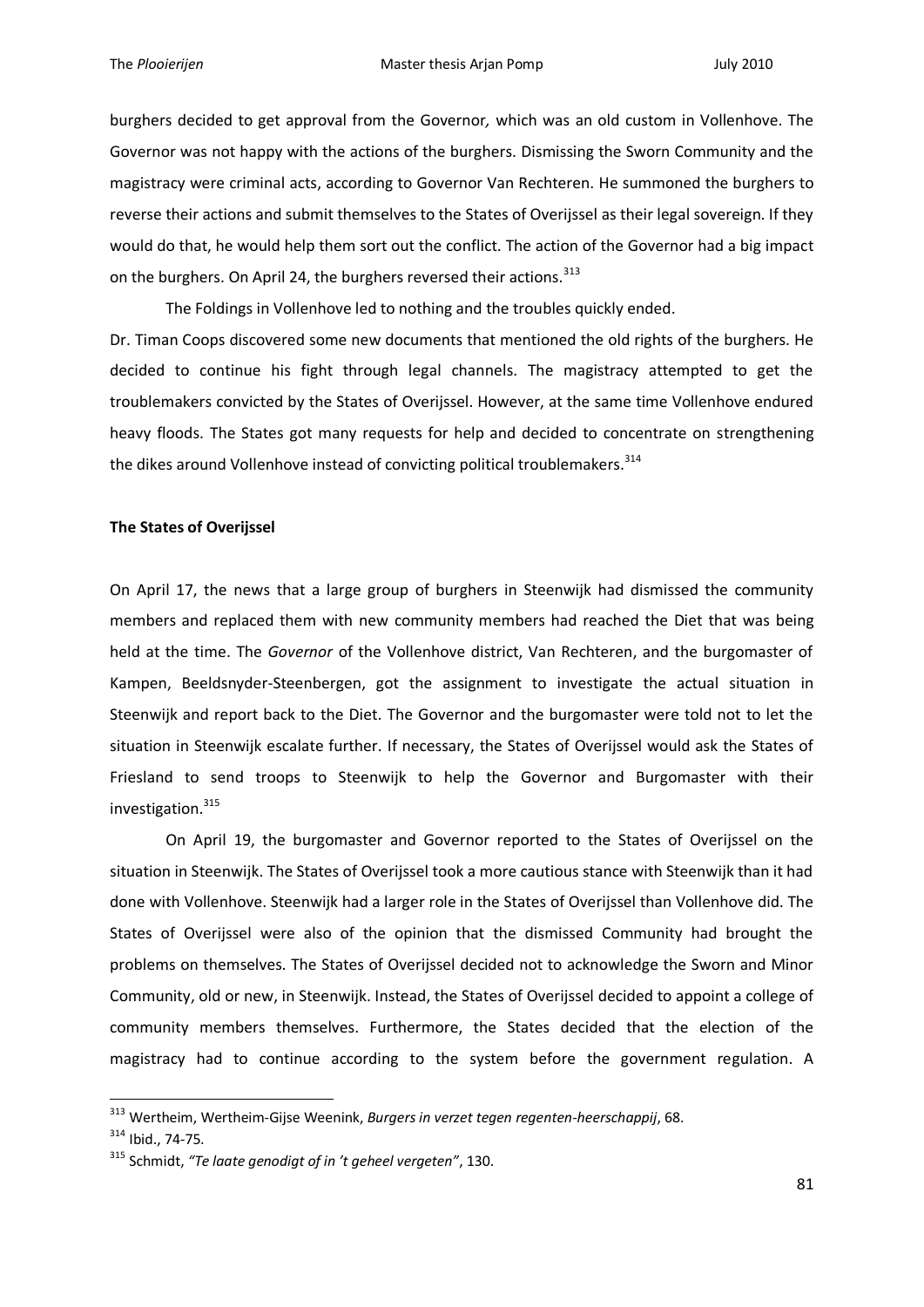commission was appointed by the States of Overijssel to start an investigation on the developments in Steenwijk.<sup>316</sup>

# **The situation escalates again**

While in Vollenhove the States of Overijssel had successfully ended the Foldings, the situation in Steenwijk escalated again. The new Sworn Community and some burgher representatives held a meeting on April 22 on how to proceed. The burghers and the community members came to the conclusion that the best option was to dismiss the magistracy from its function, because it refused to give the burghers access to vital documents.<sup>317</sup> Steenwijk was in a better position to hold new elections than Vollenhove was. After the death of William III, the election procedure went back to the regulation of 1657. Steenwijk did not have to get permission from the States of Overijssel for the appointment of the magistracy. Another point, in which the burghers were very dissatisfied with the old magistracy, was that embezzlements had taken place in the financial issues of the orphanage. The magistracy, however, was of the opinion that the orphanage was not a town case, but a private matter $318$ 

At the time that the situation in Steenwijk escalated again, the Diet was in recess. The news of the new unrest in Steenwijk alarmed the provincial deputies. The deputies undertook actions by asking the States General and the States of Friesland to leave troops and cavaliers available in Zwolle and Kampen to intervene in Steenwijk. One of the reasons for the reinforcement was that Overijssel did not have the availability of soldiers because of the War of the Spanish Succession.<sup>319</sup>

Between April 22 and May 8, the moment the Diet convened again, no interventions had taken place in Steenwijk. The States of Overijssel received a report from the commission that was sent out on April 19. The report mentioned the dismissal of the magistracy and other serious incidents that had taken place in Steenwijk. The response of the States was that the unlawful magistracy had to be dismissed. To strengthen their demands, the States of Overijssel decided to send three armed companies of cavaliers to Steenwijk. However, the aggressive attitude of the States did not work immediately. The newly appointed magistracy was not willing to allow companies inside the town walls.<sup>320</sup>

<sup>316</sup> Wertheim, Wertheim-Gijse Weenink, *Burgers in verzet tegen regenten-heerschappij*, 63-64.

<sup>&</sup>lt;sup>317</sup> Memorialen, GAS Inv. No. 8 f. 116.

<sup>318</sup> Wertheim, Wertheim-Gijse Weenink, *Burgers in verzet tegen regenten-heerschappij*, 69-70.

<sup>319</sup> Ibid., 70.

<sup>320</sup> Schmidt, *"Te laate genodigt of in 't geheel vergeten"*, 130.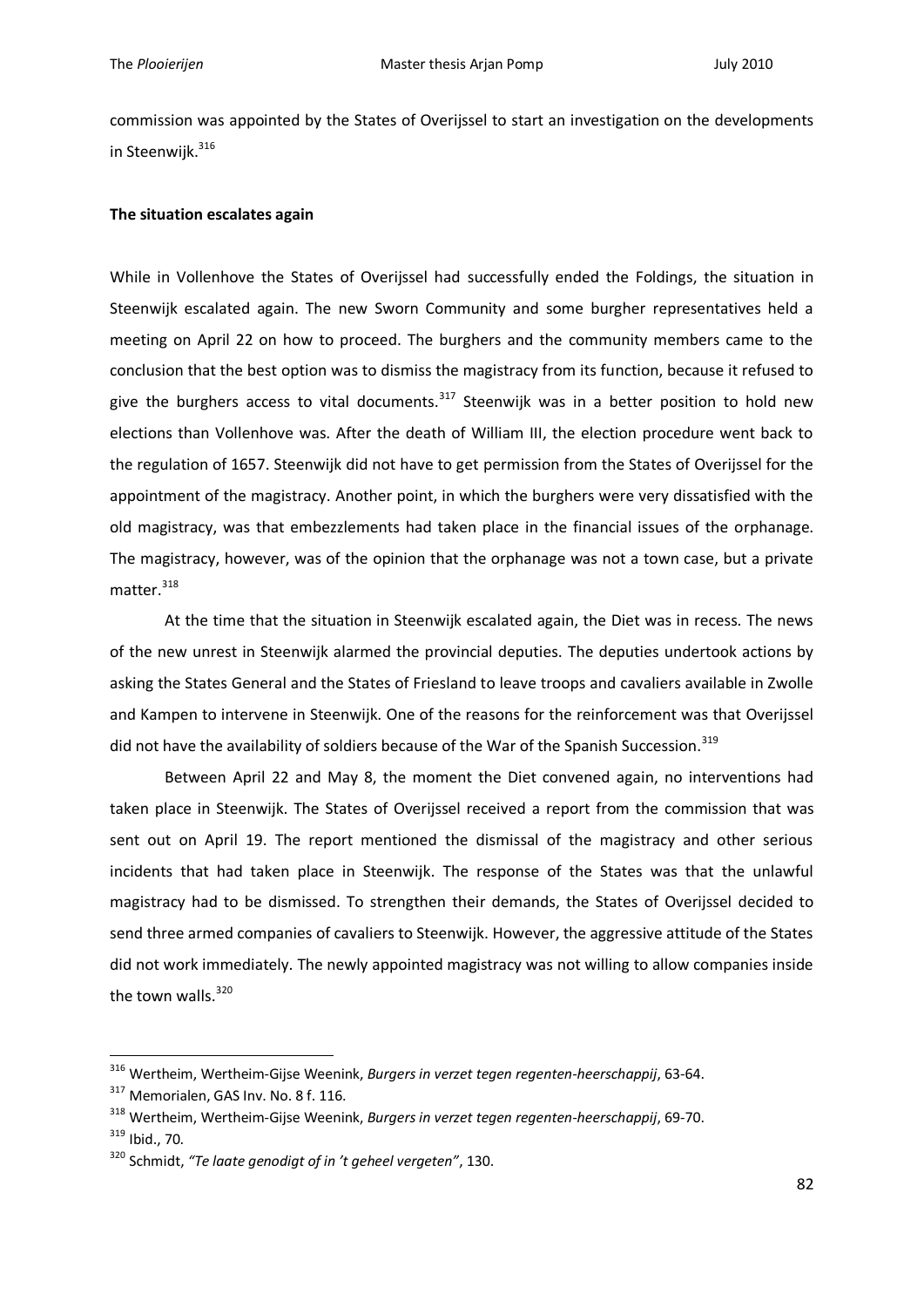The States of Overijssel were furious that Steenwijk kept the Frisian companies outside the gates. The States gave Steenwijk an ultimatum to either open the gates and let the companies restore public order in Steenwijk, or the States would order an armed intervention of the town. In that case, everyone that would resist would be treated as a rebel and captured.<sup>321</sup> The new magistracy did the rational thing in the face of a supreme force and opened the gates.<sup>322</sup>

Deventer apparently had no problems with the States of Overijssel interfering in the smaller towns of its own province. Apparently, Deventer did not see interference in these towns as a threat that the States of Overijssel or the States General would intervene with its own conflict.<sup>323</sup>

### **The consequences of the actions of the New Fold**

After the States of Overijssel had ended the conflict, the situation remained unstable in Steenwijk. The companies that were sent already left the town on May 13. They were sent to the south to fight in the War of the Spanish Succession. However, new companies replaced the companies that had to leave. The States of Overijssel were not willing to leave the troubles unpunished in Steenwijk. The States kept troops available to send to Steenwijk and sent prosecuting counsel, Meier, to Steenwijk to investigate the events in Steenwijk. Meier had to find out which persons were guilty of the troubles in Steenwijk. On May 16, a number of activists were summoned to appear before the Diet. The statements of these persons were sent to Meier. Subsequently, two persons were arrested and sent to Kampen. The arrested persons were old burgomaster Croeven and Hans Veneman. On May 29, there were additional incidents in Steenwijk, which caused the States of Overijssel to send six companies from Deventer to bring the town to order. $324$ 

On June 2, the States of Overijssel were determined to definitely end the troubles in Steenwijk. The states of Overijssel received a letter from the burghers of Steenwijk in which they showed remorse for their actions and said they would from now on comply with the orders of the States. In the letter, the burghers also requested the release of burgomaster Croeven. However, there was still a situation that had to be dealt with. Since April 19, there was no official Sworn and Minor Community in Steenwijk. The Governor of Vollenhove and clerk Lemker got the assignment to

<sup>321</sup> Wertheim, Wertheim-Gijse Weenink, *Burgers in verzet tegen regenten-heerschappij*, 76.

<sup>322</sup> Schmidt, *"Te laate genodigt of in 't geheel vergeten"*, 130-131.

<sup>323</sup> Wertheim, Wertheim-Gijse Weenink, *Burgers in verzet tegen regenten-heerschappij*, 74.

<sup>324</sup> Ibid., 77-78.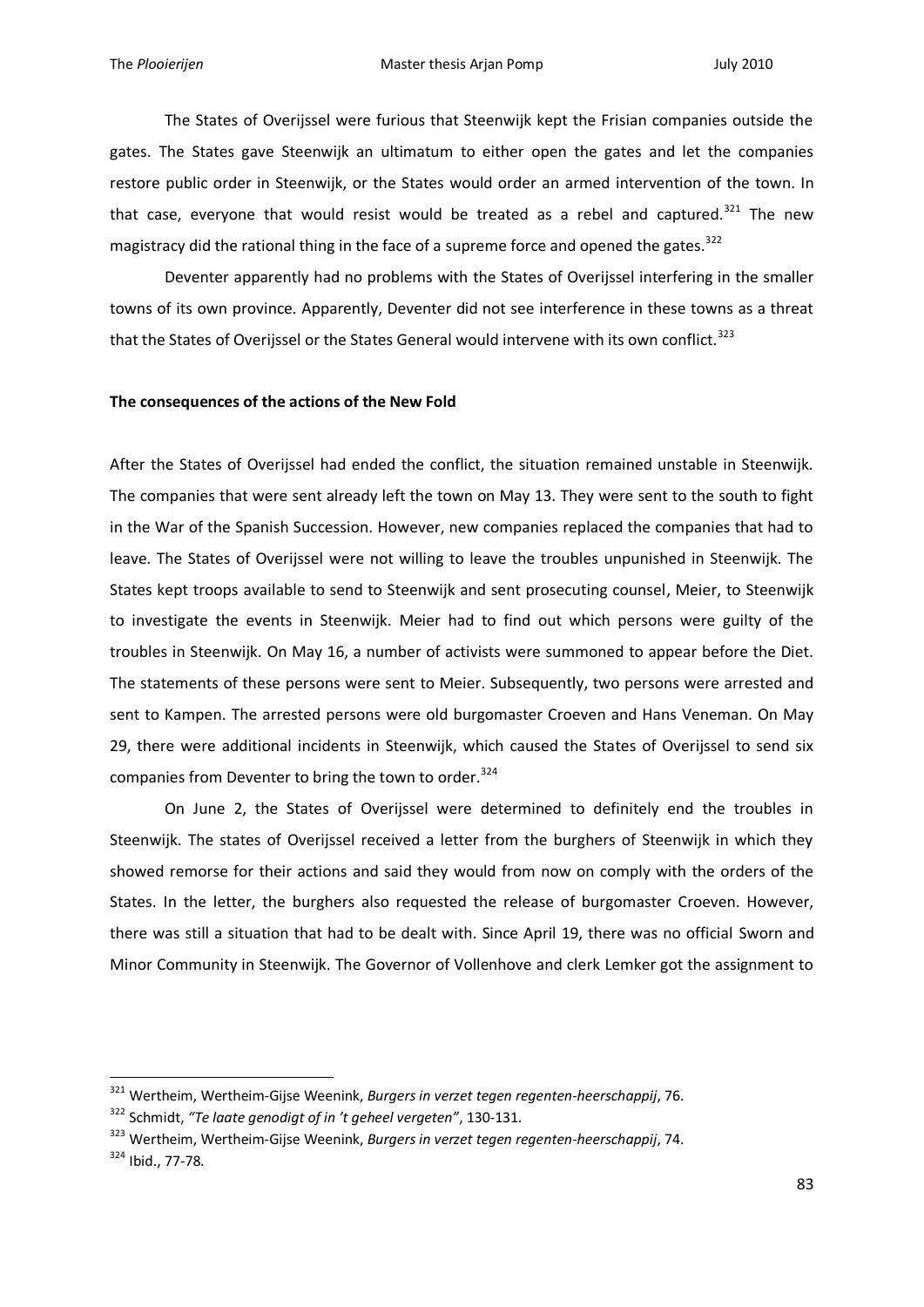form a new Community in Steenwijk. The States of Overijssel did not allow persons in the Communities that were accessories to the troubles. <sup>325</sup>

The burghers requested the States of Overijssel to respect and maintain the privileges from before 1672. However, the States of Overijssel had other plans with the smaller towns of Overijssel and reduced the privileges of the towns. In an Amnesty Edict published on June 3, the intentions of the States of Overijssel would become clear. The States would forgive and forget the recent troubles but the privileges of the burghers were reduced.<sup>326</sup>

The burghers of Steenwijk managed to achieve some goals through legal ways after the Edict of the States of Overijssel. Dortman, one of the members that was chosen in the community in April, negotiated with the Governor and Lemker over the appointment of the Community and the rights this Community would receive. On July 9, a new Community was appointed which included Dortman.<sup>327</sup>

Whereas in Amersfoort after the decapitation of Saab and van Houten the troubles were quickly forgotten, this was not the case in Steenwijk. In 1704, some burghers had written poems and songs about the troubles of 1703. The magistracy imposed a penalty on those who wrote these texts. Burghers were also not allowed to sing these songs. The offence carried a heavy fine. There were also some tensions between the magistracy and the church council in 1704 on the appointment of the minister. The States of Overijssel kept a close eye on the situation and mediated between the magistracy and the church council to come to a solution. In 1705, the tensions in Steenwijk were something of the past.  $328$ 

# **Conclusion**

I have discussed two cases for the province of Overijssel. The cases have a different outcome. In Steenwijk the transfer of power was for only a few months, whereas in Deventer, the transfer of power lasted longer than a year. If we place the factors for these two towns in a matrix, it will look as follows.

<sup>325</sup> Wertheim, Wertheim-Gijse Weenink, *Burgers in verzet tegen regenten-heerschappij*, 78-80.

<sup>326</sup> Ibid., 80-82.

<sup>327</sup> Ibid., 85-86.

<sup>328</sup> Ibid., 86-87.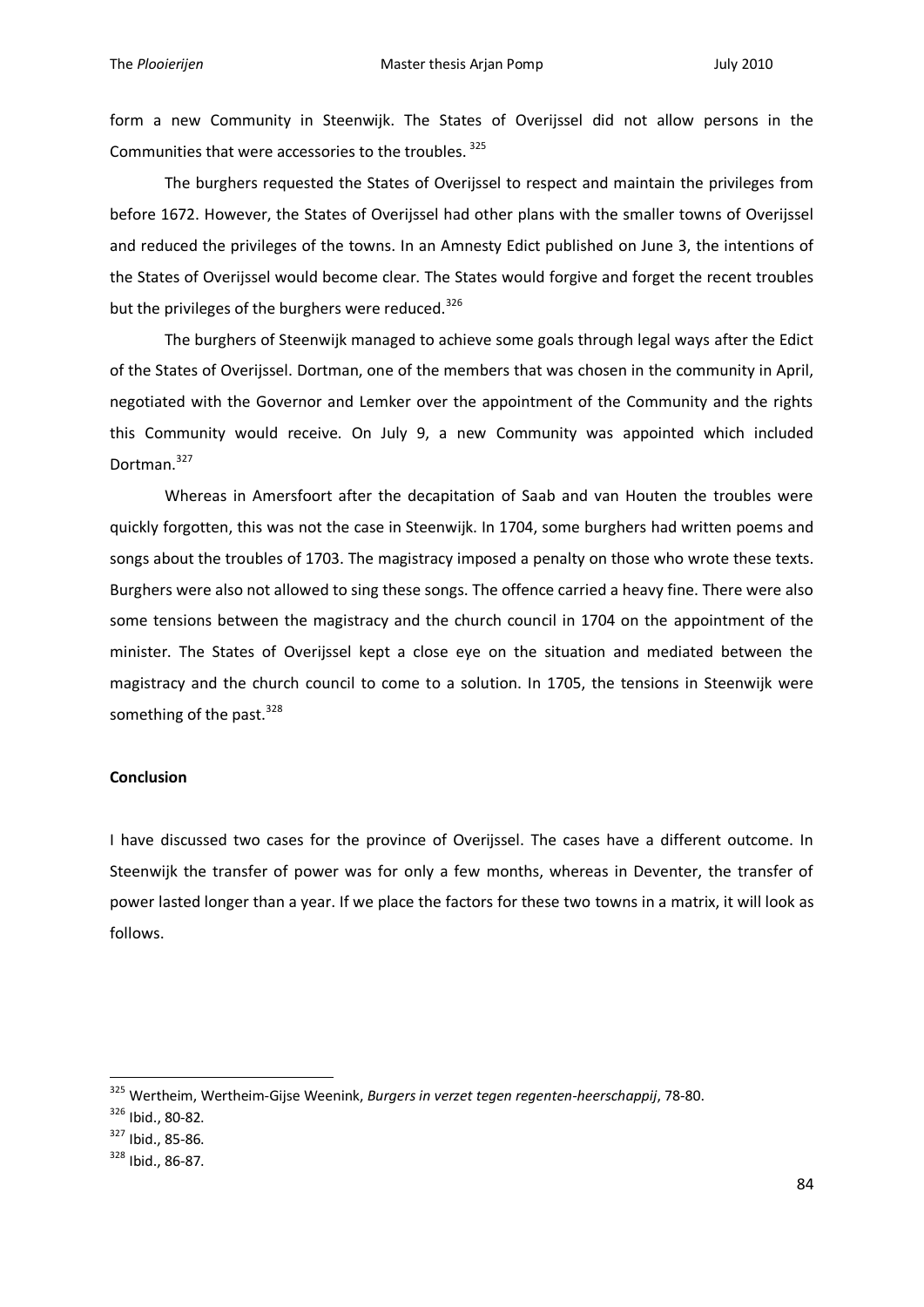# Table 3. Result matrix Overijssel

|           | Internal                         |                 |                  |                                    | External             |                   |                    |              |
|-----------|----------------------------------|-----------------|------------------|------------------------------------|----------------------|-------------------|--------------------|--------------|
|           | factors                          |                 |                  |                                    | factors              |                   |                    |              |
|           | Political instability in<br>1702 | Regent conflict | Burgher movement | Economic and social<br>instability | States<br>Provincial | General<br>States | Strategic location | Outcome      |
|           | A                                | B               | $\mathsf{C}$     | D                                  | E                    | F                 | G                  | Z            |
| Steenwijk | $\pmb{0}$                        | $\mathbf 0$     | $\mathbf{1}$     | $\mathbf{1}$                       | $\mathbf{1}$         | $\mathbf{1}$      | $\mathbf 0$        | $\mathbf 0$  |
| Deventer  | 1                                | $\mathbf{1}$    | $\mathbf{1}$     | $\mathbf 0$                        | $\mathbf 0$          | $\mathbf 0$       | $\mathbf{1}$       | $\mathbf{1}$ |

As we take a first look at the matrix, the matrix shows that both towns only scored one factor the same, and that is the stability of the burgher movement.

# **Analyzing the internal factors**

Deventer was the only enfranchised town of Overijssel that had to deal with the Foldings in 1703. The guilds and the Nilant faction joined forces to overthrow the sitting magistracy and Sworn Community. The New Fold had no economic and social reasons for taking over the control of the local government. Deventer, a Hanseatic town, benefitted from its strategic location along the IJsel.

Despite the economic and social stable situation in the town, the political situation was unstable in 1702. This had everything to do with the power vacuum left in Deventer after the death of William III. After the death of William III, the community members and the Nilant faction that were both victims of the policy of the Stadtholder, were anxiously awaiting the opportunity to retake their lost positions. This opportunity came during the election of 1703. However, it were not the dismissed community members who were the strong burgher movement, but the guilds that jumped in the power vacuum to control the local government in Deventer.

The guilds collaborated with the Nilant faction to take control of the town. The guilds ensured that the Nilant faction got a majority in the magistracy and for themselves, the guilds made sure they occupied enough positions in the Sworn Community to dominate this college. There was a stable government in Deventer after the New Fold had taken control that convincingly showed that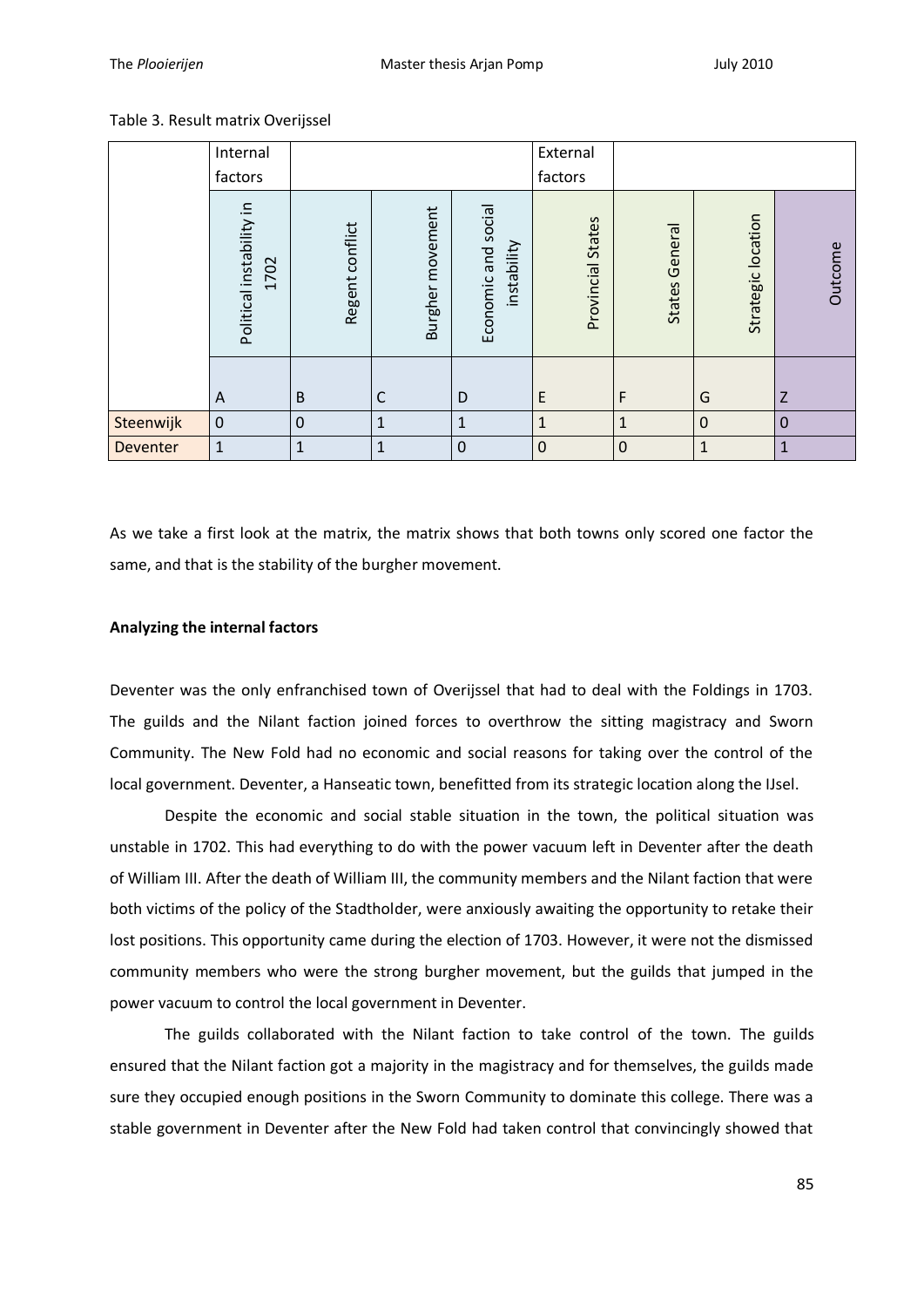they were the sovereign in Deventer and not the dismissed community and magistracy members. Therefore, the New Fold of Deventer gave no reason for anyone to intervene in a domestic conflict.

Steenwijk was not an enfranchised town, but through the government regulation, Steenwijk was treated the same by William III as the enfranchised towns of Overijssel. William III had the last word in the appointment of the magistracy. However, throughout the duration of the government regulation only once William did not take over a nomination of the community members. Right after the death of the Stadtholder, there was no reason for anyone to feel disadvantaged. There were some uncertainties about the election procedure in 1703, but that was not yet an issue in 1702.

The economic and social situation was not good in Steenwijk, however, this factor was not used by the New Fold to get the support of the common burghers. The burghers were angry enough with the sitting community members who wanted to abuse their power for their own interests.

The stability in the town changed in 1703 when the Sworn and Minor Community took an attempt to increase their influence in the town by trying to get their nominations to be for life. The community members did this under the pretext that they wanted to prevent the troubles of Vollenhove to spread to Steenwijk. A strong burgher movement emerged after the actions of the community members. The burgher movement consisted of several well-off burghers that were seeking to get more influence in the local government. The movement demanded the right to choose the magistracy and to be present during the presentation of the financial policy of the town. The New Fold was a strong movement in Steenwijk.

### **Analyzing the external factors**

The strategic location was in a way beneficial for Deventer, because the Foldings spread from the neighbouring province to Deventer. This was however no guarantee for the New Fold to be successful. Deventer did benefit from the fact that it was an enfranchised town. During the meetings of the Diet, Deventer could influence the actions of the States of Overijssel. For example, Deventer convinced the other members of the Diet that interference in the conflict in Gelderland by the States General was not allowed because of the domestic nature of that conflict. Deventer had a clerk sent to The Hague to change the answer of the States of Overijssel that it was not allowed to interfere in the conflict in Gelderland.

 Furthermore, it was a smart move of the New Fold to send re-appointed members to the Diet. The regents were familiar faces on the Diet. The regents were able to convince the States of Overijssel of the domestic nature of the conflict. The Old Fold tried to get the States General involved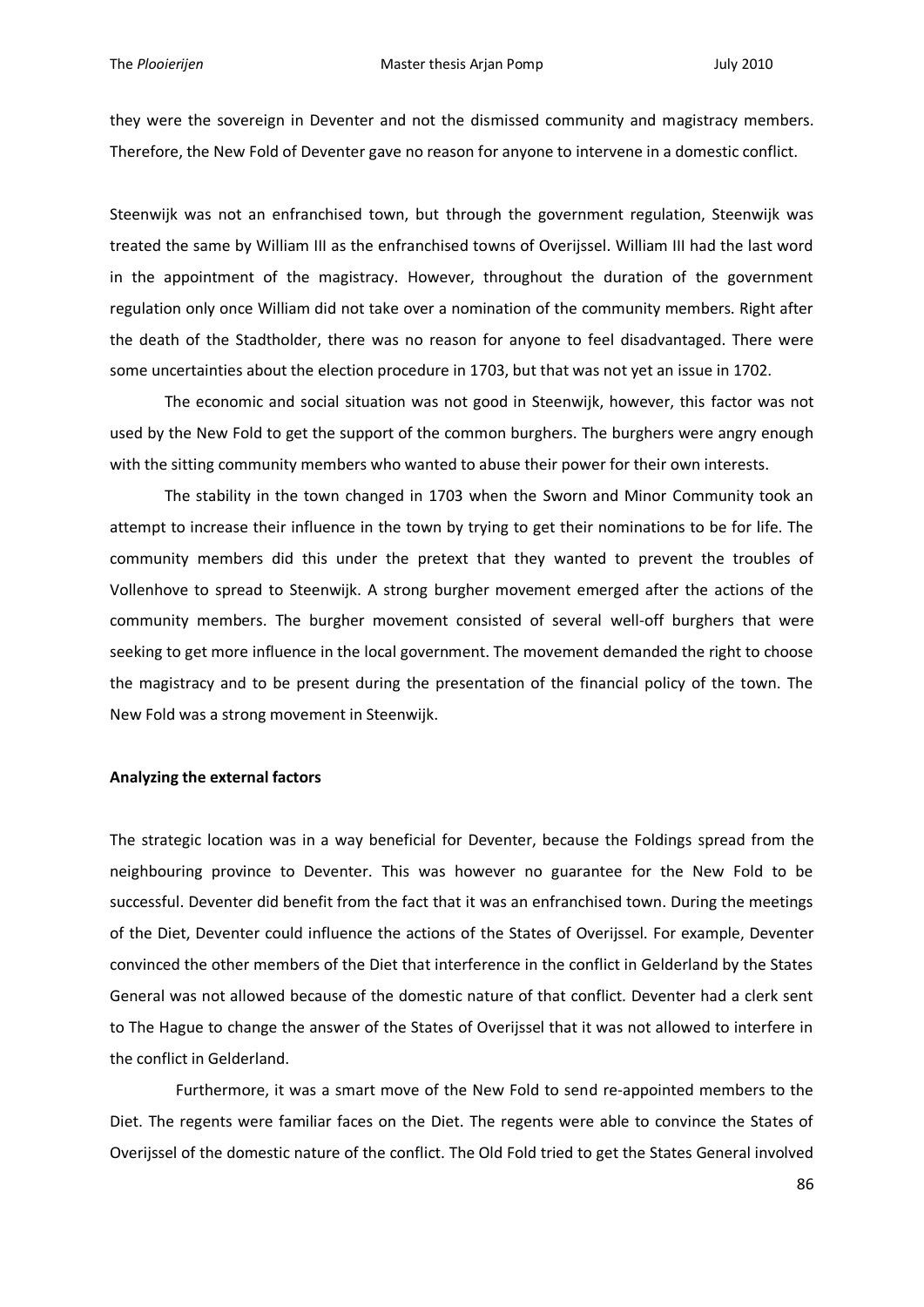in the conflict, but this never had a chance to succeed. Besides the fact that the magistracy of Deventer would call upon Article 1 if the States General did decide to mediate in the conflict, the States General would never interfere on its own with even the States of Overijssel not willing to take actions against the New Fold in Deventer.

In the end, a strong New Fold and the fact that both the States of Overijssel and the States General did not interfere in the conflict in Deventer resulted in the transfer of power to the New Fold to last longer than a year.

The New Fold in Steenwijk never had a fighting chance to succeed in maintaining control over the local government. After the death of the Stadtholder, the government system in the province went back to the regulation of 1657. The regulation gave Steenwijk the right to appoint its own magistracy and to be present during the meetings of the Diet. However, it did not become a full member of the States of Overijssel. The fact that Steenwijk was not a full member was a strategic disadvantage for the town. Even Deventer, in which the New Fold was also in control, had no problems with interference in the conflict in the smaller towns of Overijssel.

It soon became clear that the States of Overijssel had no interests in respecting the sovereignty of the smaller towns of Overijssel. Vollenhove was the first smaller town of Overijssel that had to experience the authority of the States of Overijssel. The States of Overijssel did not want the Foldings to spread to other towns. The moment the New Fold of Steenwijk dismissed the magistracy in their town to take control, the States of Overijssel made sure there was an army present to stop the movement from progressing.

The New Fold in Steenwijk was just not able to keep the provincial States out of the conflict. On June 2, 1703, the New Fold of Steenwijk had to surrender to the overwhelming power of the Frisian companies. The Edict that the States of Overijssel announced a day later strongly reduced the rights and privileges of the burghers in the smaller towns of Overijssel. A strong burgher movement did not help the New Fold in Steenwijk to take control over the local government for an extensive period. The role that the States of Overijssel played in the conflict made it impossible for the movement to succeed.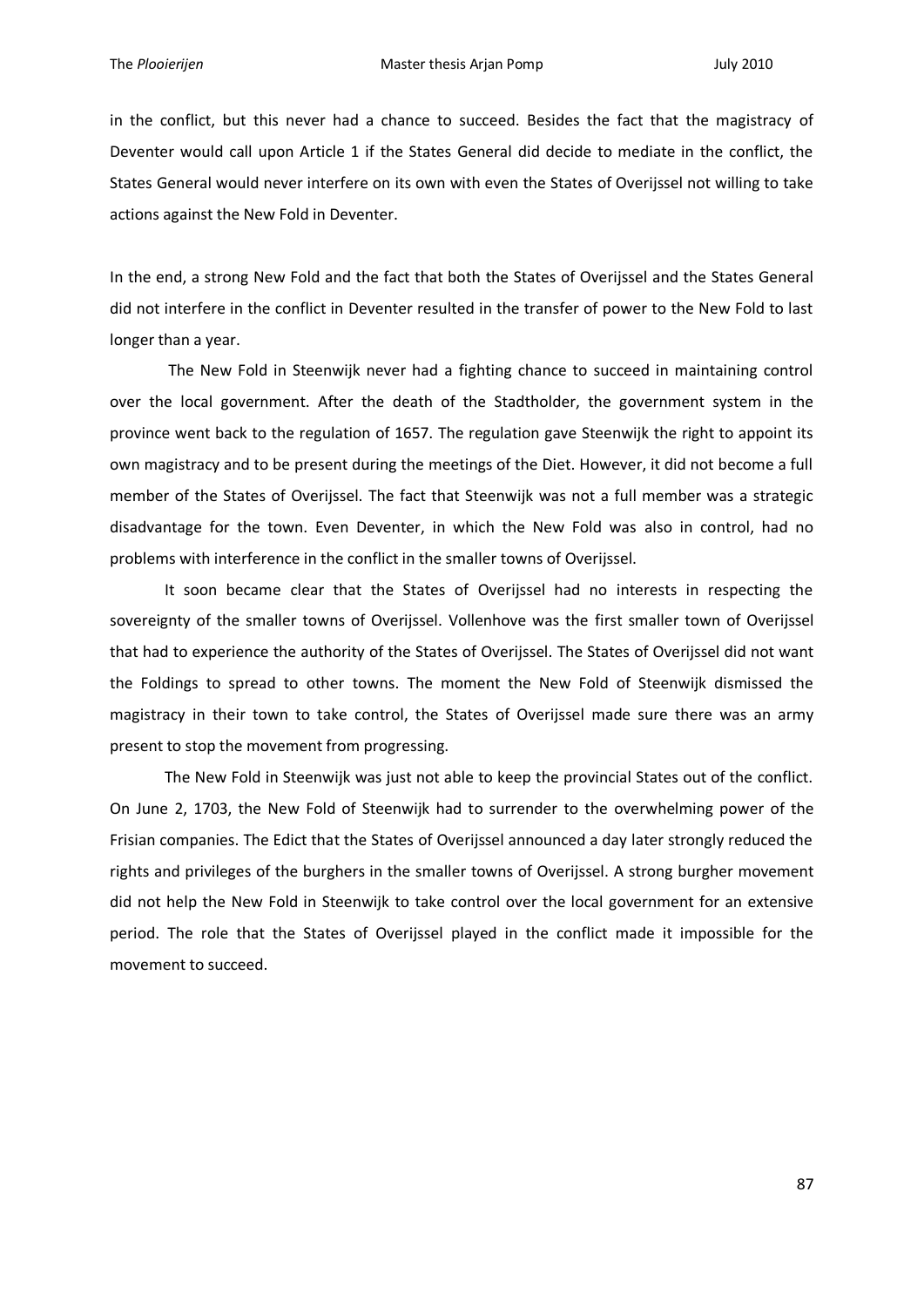# **Conclusion**

In the previous chapters, I have found out which factors were either present or absent in the cases that I have discussed for this thesis. I have tried to restrain myself in this thesis from getting too much involved in the discussion of the character of the Foldings. I wanted to be as objective as possible to determine if a factor was either present or absent. This was at times difficult because of the fact that for a few cases I was dependent on the limited amount of available secondary literature. For example, in order to remain objective, I had to take into consideration the fact that Wertheim-Gijse Weenink had a democratic perspective. However, the democratic element did not necessarily implicate that the presence of a burgher movement would lead to the control of the local government for several years as we have seen for example in Amersfoort. The burgher movement was present in Amersfoort, but it could not keep stability in the local government.

If I place the cases that I have discussed in a matrix, it will look as follows.

|            | Internal                         | External        |                  |                                   |                             |                          |                       |              |  |
|------------|----------------------------------|-----------------|------------------|-----------------------------------|-----------------------------|--------------------------|-----------------------|--------------|--|
| factors    |                                  |                 | factors          |                                   |                             |                          |                       |              |  |
|            | Political instability in<br>1702 | Regent conflict | Burgher movement | Economic and social<br>nstability | <b>States</b><br>Provincial | General<br><b>States</b> | location<br>Strategic | Outcome      |  |
|            | A                                | $\sf B$         | C                | D                                 | E                           | F                        | G                     | Z            |  |
| Amersfoort | $\mathbf{1}$                     | $\mathbf{1}$    | $\mathbf 0$      | $\overline{1}$                    | $\mathbf{1}$                | $\mathbf{1}$             | $\mathbf 0$           | $\mathbf 0$  |  |
| Steenwijk  | $\mathbf 0$                      | $\mathbf 0$     | $\mathbf{1}$     | $\mathbf{1}$                      | $\mathbf{1}$                | $\mathbf{1}$             | $\pmb{0}$             | $\mathbf 0$  |  |
| Deventer   | $\mathbf{1}$                     | $\mathbf{1}$    | $\mathbf{1}$     | $\mathbf 0$                       | $\mathbf 0$                 | $\mathbf 0$              | $\mathbf{1}$          | $\mathbf{1}$ |  |
| Zutphen    | $\boldsymbol{0}$                 | $\mathbf 0$     | $\mathbf{1}$     | $\mathbf{1}$                      | $\mathbf 0$                 | $\mathbf 0$              | $\mathbf{1}$          | $\mathbf{1}$ |  |
| Nijmegen   | $\mathbf{1}$                     | $\mathbf{1}$    | $\mathbf{1}$     | $\mathbf{1}$                      | $\mathbf 0$                 | $\Omega$                 | $\mathbf{1}$          | $\mathbf{1}$ |  |
| Arnhem     | $\mathbf{1}$                     | $\mathbf 0$     | $\mathbf{1}$     | $\mathbf{1}$                      | $\mathbf 0$                 | $\mathbf 0$              | $\mathbf 1$           | $\mathbf{1}$ |  |

### Table 4. Result matrix of all cases compiled

The next step is to bring this table into words. In what way did the presence or absence of each factor influence the outcome Z?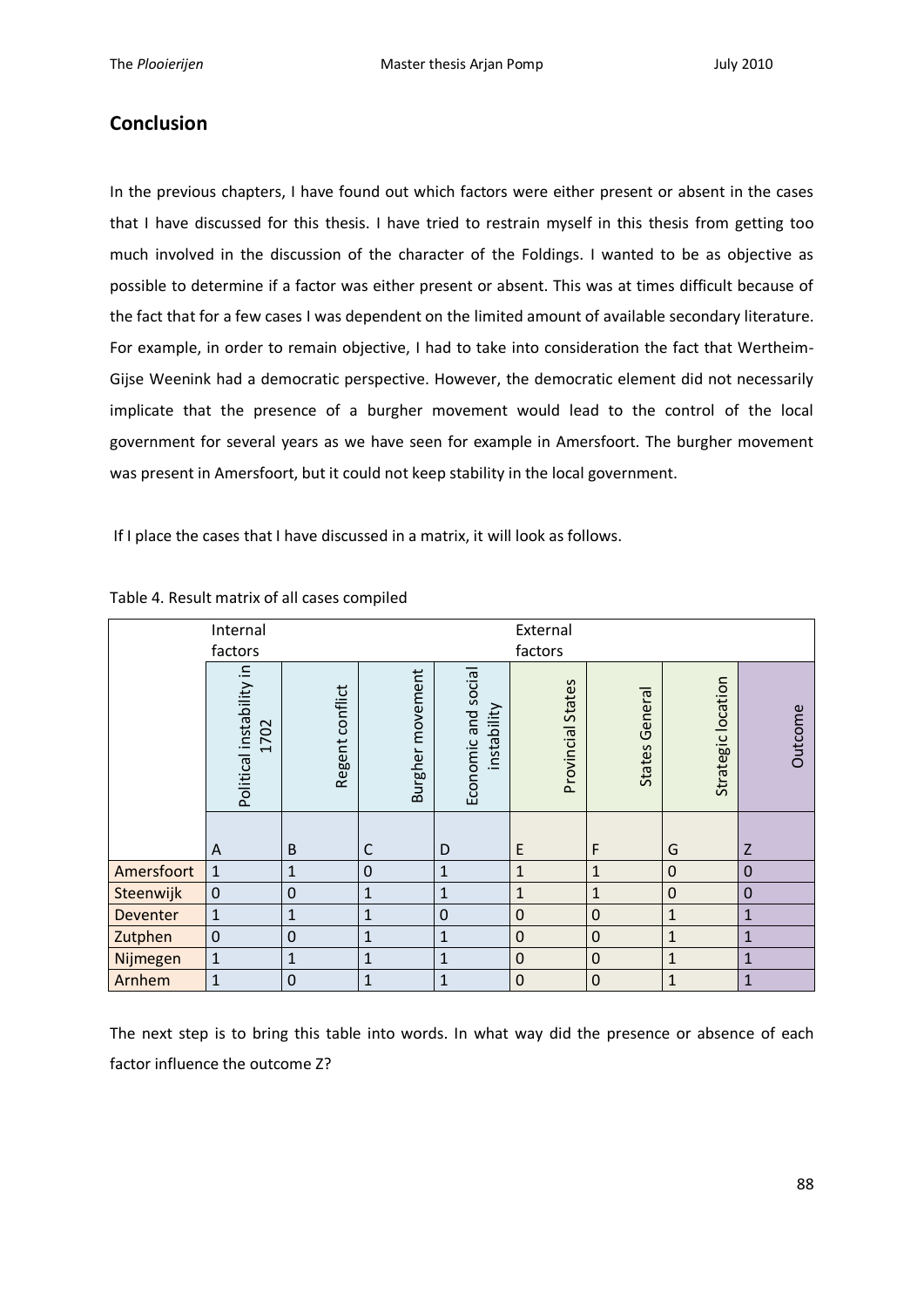#### **Analyzing the outcome**

Looking at the cases that have a negative outcome, the cases have internal factor D, and external factors E, F and G in common. This would imply that these factors caused the transfer of power to last shorter than a year. Factors A, B and C are contradictory and therefore were not determining factors for the outcome z. Factor D was also present in three of the four cases that have a positive outcome. Therefore, factor D was not the determining factor for the duration of the transfer of power during the Foldings. A negative outcome comes down to the following equation. **z = E F g**.

Looking at the four cases that have a positive outcome, the matrix tells us that a positive outcome has the factors C, E, F and G in common. The combination of the factors A, B and D are contradictory in all cases, either positive or negative, and were therefore not determining for the duration of the transfer of power. Factor C, however, was also present in the negative outcome of Steenwijk. The factor is present in all positive outcomes. This implies that for a positive outcome to occur, factor C was necessary but not sufficient. A positive outcome only occurred in a combination of C with e, f and G. The outcome where the transfer of power was longer than a year comes down to the following equation. **Z = C e f G**.

What does this analysis mean for the actual conclusion of this thesis? The combination of an absence of an intervention by the provincial States and the States General with the presence of a stable burgher movement and strategic location was the reason that the New Fold was able to control the government for longer than a year in Arnhem, Deventer, Nijmegen and Zutphen.

Is it possible to simplify the whole event to a relative simple equation? One can argue that the presence of the War of the Spanish Succession had a much greater influence on the Foldings in Gelderland than it did on the Foldings in Utrecht or Overijssel. The reason that the army had left Gelderland to fight in Limburg surely gave the New Fold in Nijmegen the opportunity to take control. However, the argument can be approached from the other side too. The States General would benefit more from a stable political situation in Gelderland for the payments Gelderland had to make to the Republic. However, for the States General it was not possible to intervene, because interference in a domestic case was not allowed. In the early years of the Foldings, Zeeland and Groningen were strongly opposed to an interference of the States General.

Another problem arises with the simplification as I have done. The reason why the States of Overijssel did not intervene in Deventer is different from the situation of the inaction of the States of Gelderland. The score of '1' and '0' does not say much about the question why the provincial States did not intervene, only that it did not. However, we do see how the State of Overijssel did intervene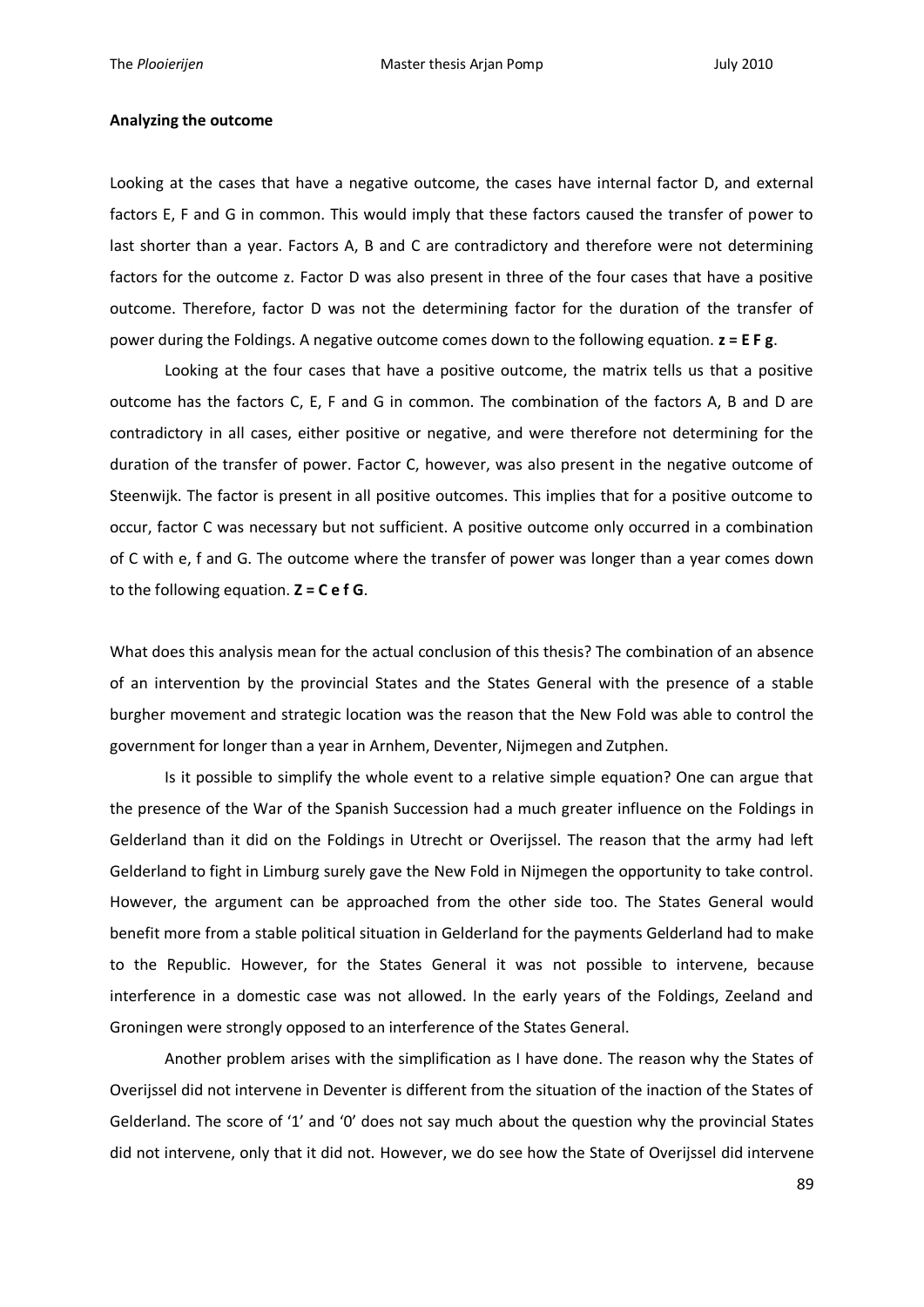in Steenwijk. In Gelderland, the chaos spread from the towns to the State of Gelderland. The result was that the Diet in Gelderland stopped functioning, whereas the Diet of Overijssel kept functioning and intervened in the smaller towns of the Province.

The position Deventer took in Overijssel was the reason that the States of Overijssel and States General did not intervene. The rights of the smaller towns of Overijssel were not clear. Therefore, the States of Overijssel may have believed they had legal grounds to intervene in the smaller towns. In Gelderland, we saw that the moment Arnhem violated the sovereignty of the magistracy in Wageningen the States General intervened. When the magistracy of Amersfoort stopped functioning and there was no sovereignty anymore in the town. The States of Utrecht got the opportunity to prepare an intervention in Amersfoort. The chaos in Amersfoort brought as consequence that there was no authority left to advocate the domestic nature of the troubles. Furthermore, the strategic location of Amersfoort was disadvantageous for the town since the States of Utrecht was afraid that the movement would spread further into its province. The moment the States of Utrecht had a chance to intervene, it did.

The outcome of the equation also shows that in every positive outcome the factor burgher movement was present. In the introduction, I have explained that burgher movement would score '1' if the movement showed stability and the power to control the magistracy without turning the government into a chaos. This factor was also present in the case of Steenwijk where a group of welloff burghers took firm control over the Community. However, this shows that the presence of a strong and stable burgher movement alone was not sufficient to hold on to the power. It was a necessary factor for the transfer of power to be longer than a year, but only in combination with the absence of the factor provincial States and States General and presence of the factor strategic location, the outcome of the duration was positive.

Except for Deventer, I have shown that the factor economic and social condition was present everywhere during the Foldings. The list of grievances in the towns of Arnhem and Nijmegen, the way the burghers of Zutphen tried to improve its economic position in the region, the tax revolts in Amersfoort and the generally bad economic condition of Steenwijk are all examples of this factor playing a role during the Foldings. However, the analysis of this thesis has shown that this factor was not determining the duration of the Foldings.

Charles Tilly called the situation in Overijssel and Gelderland in 1702 revolutionary situations. He did not mention the situation in Amersfoort as a revolutionary situation. The reason for the revolutionary situation in these provinces was according to Tilly the displacement of Orangist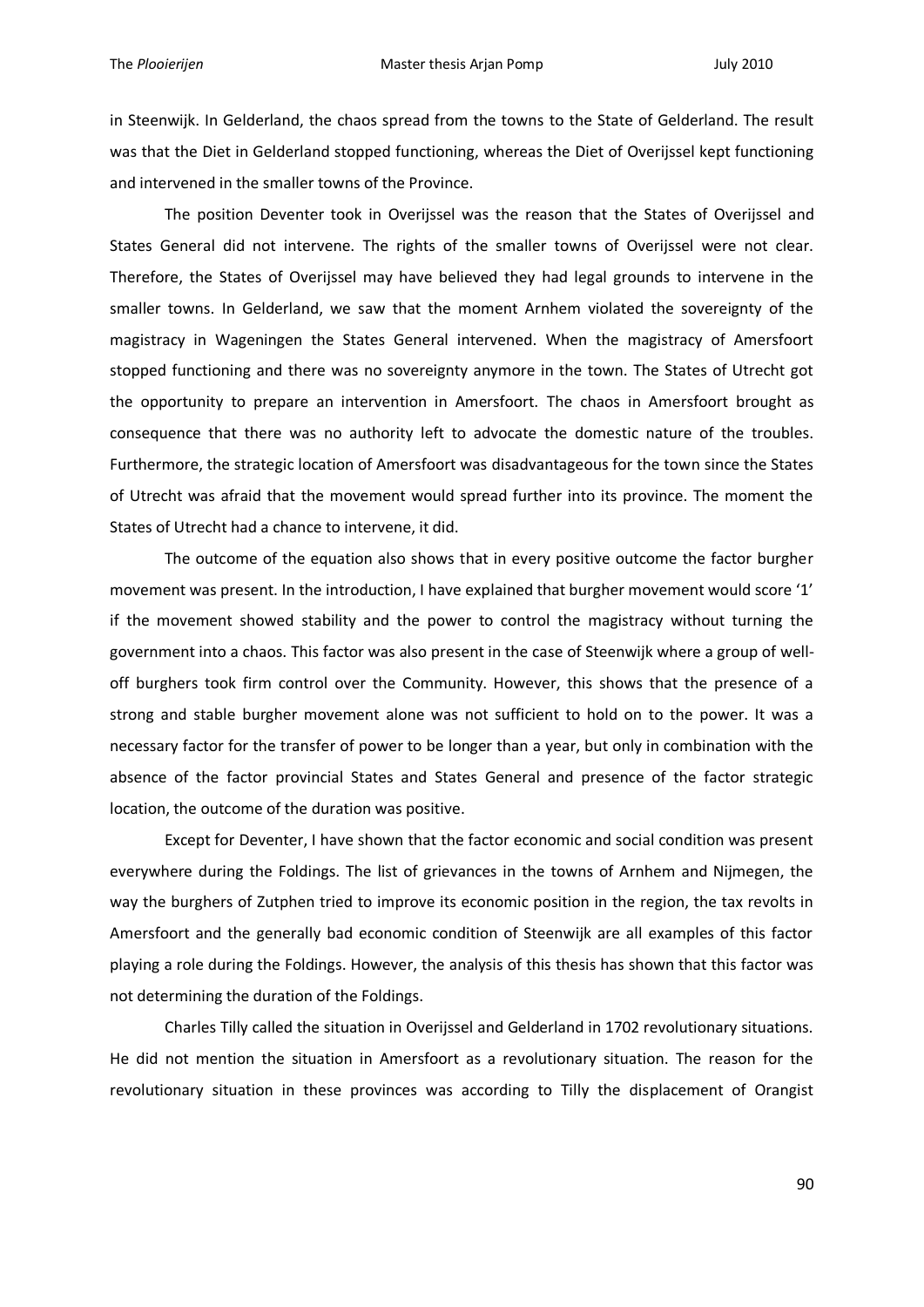clients.<sup>329</sup> However, I have shown that not in every town a faction conflict was present. In addition, the government regulation did not create political instability in every town in 1702. The Foldings were clearly more than just a faction struggle between regents. Next to that, the analysis of this thesis has shown that both factors cannot be considered determining factors when explaining the duration of the Foldings

Tilly also pointed out that there were few revolutionary outcomes in the Dutch Republic.<sup>330</sup> According to Tilly, in many cases, the old holders of power ultimately triumph over their challengers. The holders of the power often worked together with some claimants to keep the rest in check.<sup>331</sup> This was also the case with the Foldings where in the end the old rulers retook control. In the short term, all movements in all towns were successful in taking control of the government. However, in the end, after the conflict ended in each town, all changes in the election procedure that the New Fold had fought for were either insignificant or even reversed.

What is the answer to the central question of this thesis; why was the New Fold in some towns shorter than a year in control of the government, while in other towns the New Fold could hold the power for more than a year?

In the towns where the New Fold was only a short time in control, the presence of the factors Provincial States and States General in combination with a poor strategic location, caused the transfer of power in Amersfoort and Steenwijk to last shorter than a year.

In the towns where the New Fold was in control for more than a year, the burgher movement was powerful enough to maintain a sovereign government. These towns also benefitted from their strategic positions in the province. The political structure and the broad movement in Gelderland caused the Diet of Gelderland to stop functioning. It was therefore not possible for the States of Gelderland to intervene. Deventer was successful in convincing the States of Overijssel of the domestic nature of the conflict. The political structure in the Dutch Republic was the reason that the States General was unable to intervene in Gelderland and Deventer. The other provinces simply did not allow the States General to intervene in domestic conflicts.

The absence of the factors Provincial States and States General in combination with the presence of a strong burgher movement and the strategic location of a town caused the transfer of power in Arnhem, Deventer, Nijmegen and Zutphen to last for more than a year.

<sup>329</sup> C. Tilly, *European Revolutions, 1492-1992* (Oxford 1993) 74.

<sup>330</sup> Ibid., 78.

<sup>331</sup> Ibid., 14-15.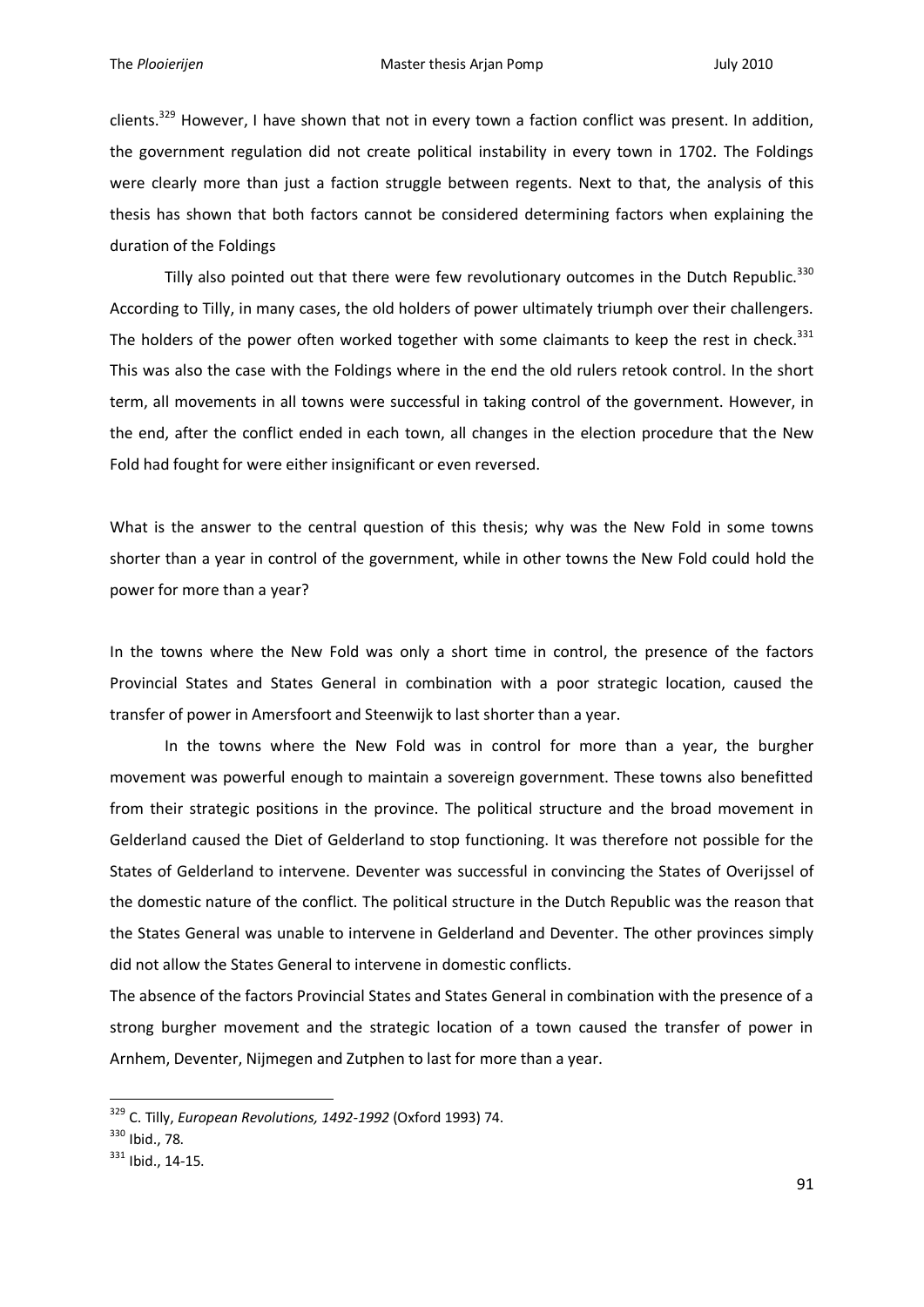# **Bibliography**

# **Archives**

Atheneum-bibliotheek Deventer Stadsarchief, Collection Dumbar, *Troubles in 1703 en 1704: Deventer, Nijmegen en Middelburg*. Inv. No. 53

Gemeentearchief Eemland, Inv. No. 2115. Hovy, J., De regeringsverandering te Amersfoort in 1703 (Scriptie Rijksuniversiteit Utrecht, Amersfoort 1950).

Gemeentearchief Steenwijk, *Kronijk van Steenwijk* s.a. Gemeentearchief Steenwijk, Memorialen, d.d.(1688-1724), Inv. No. 8.

Regionaal Archief Zutphen (RAZ), *Memoriën- and resolutiënboek van de stad Zutphen* inv.nr. 25.

### **Sources**

Knuttel, W.P.C., *Catalogus van de pamfletten verzameling, 1649-1750 Dutch Pamphlets* (Den Haag 1985).

Knuttel No. 00414, Missive van sijne hoogheit, de heere prince d'Orange.&c. Aen de heeren van de magistraet der stadt Deventer.

Knuttel No. 14832, Grieven ende beswaren van de oude ende vrye borgerye der stad Nymegen.

Knuttel No. 14842, Sententien |by den hove des furstendoms Gelderland [...].

Knuttel No. 14849, Deductie van het voorstaen der privilegien, of privé-voordeelen in den Quartiere van Nimegen.

Knuttel No. 14978, Requeste met soodanige verdere authentique documenten en stukken als by eenige heeren regenten der stad Amersfoort, tot maintenue en conservatie van der voorschreve Stads, en der selver Borgerye hare oude Privilegien, en Geregtigheden, Aan de Ed: Mog: Heeren Staten 's Lands van Utrecht, Op den 10 Januari deses Jaars 1703. zijn overgegeven.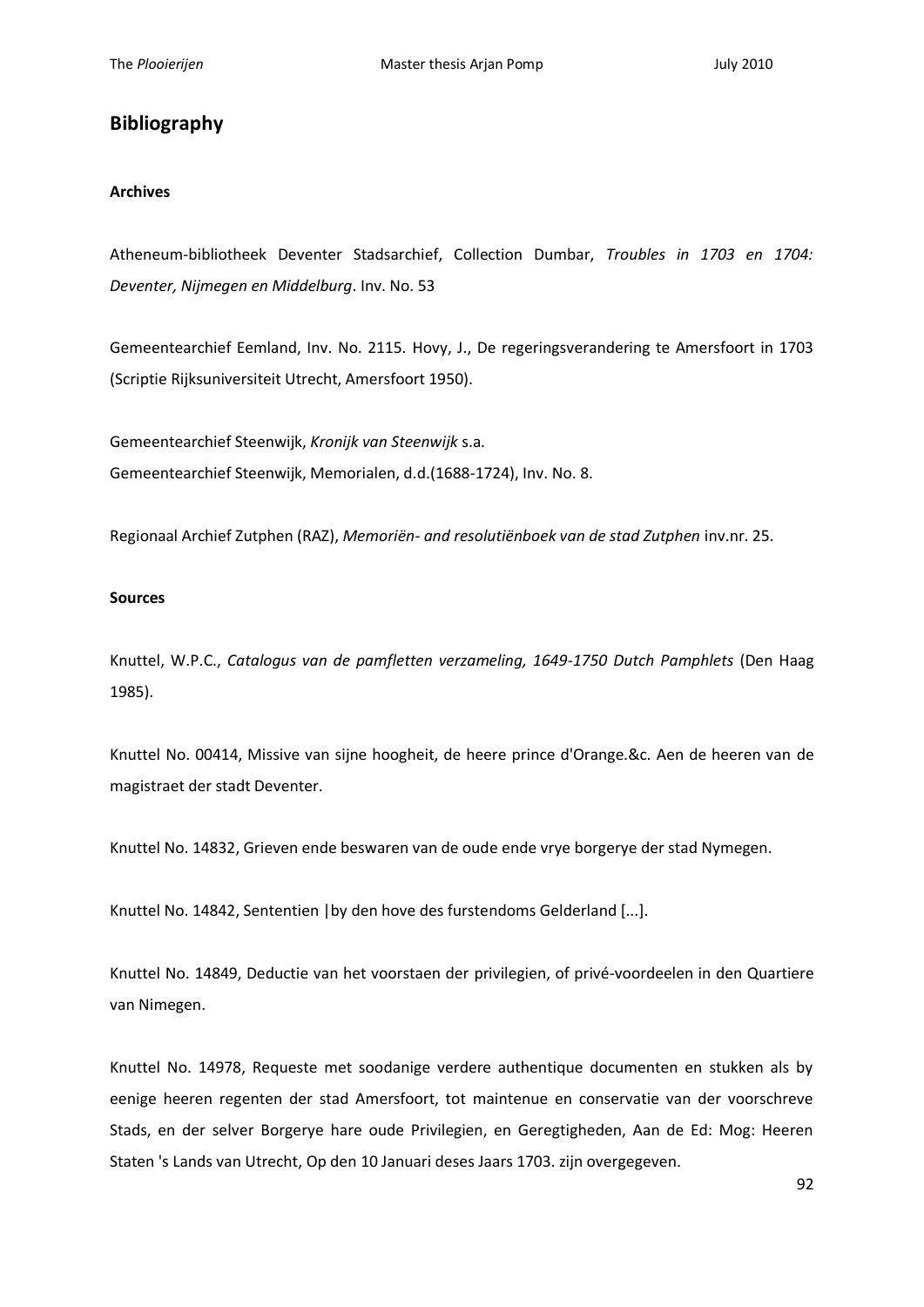Knuttel No. 14980, Publicatie: De Staten van den Lande van Utrecht doen te weeten.

Knuttel No. 14982, Sententien, de vijf gecommitteerden waren Gerrit Beefting, Dirck Ebbenhorst, Rutger Dibbitz, Johan Stomphius en Sibert van Straelfont.

Knuttel Nos., 14997-14999, Publicatie. Borgermeesteren, Schepenen en Raedt sampt Gemeensluyden der stadt Nymegen.

Knuttel No. 15003, Getuygschrift van eenige Maashandelaars [...].

Knuttel No. 15015 Copia. Missive |van de drie steden des Nymeeghschen quartier, Nymegen, Tiel en Bommel, aan de [...] Staten Generael.

Knuttel No. 15025, Missive van d'edele ende achtbaere magistraat der stadt Arnhem aan de [...] Staaten Generaal [...] op den 7. february 1703 geschreven, over de veranderinge, die de gemeensluyden [...] in de magistraat hebben vermogen te maacken.

Knuttel No. 15043, Poincten, |staende tot verantwoordinge van de oude verlatene regenten der stadt Aernhem. See also Knuttel No. 15044, Sommier berigt, op seeker fameus libel, geintituleert, Pointen, staende tot verantwoordingh van de oude verlatene regenten der stadt Arnhem.

Knuttel No. 15047, Remonstrantie aen de wel wijse [...] heeren burgemeesteren, schepen en raad der stadt Deventer.

Knuttel No. 15048, Publicatie. Schepenen ende Raad van Deventer ....

Knuttel No. 15229, [Brief van de stadsbesturen van Arnhem en de andere Veluwse steden aan de Staten Generaal betreffende de geschillen in Gelderland, gedateerd 26-04-1704].

Knuttel No. 15233, Generale en particuliere grieven en beswaren tot laste van d'ontsette regenten der vrye-rycks-stadt Nymegen.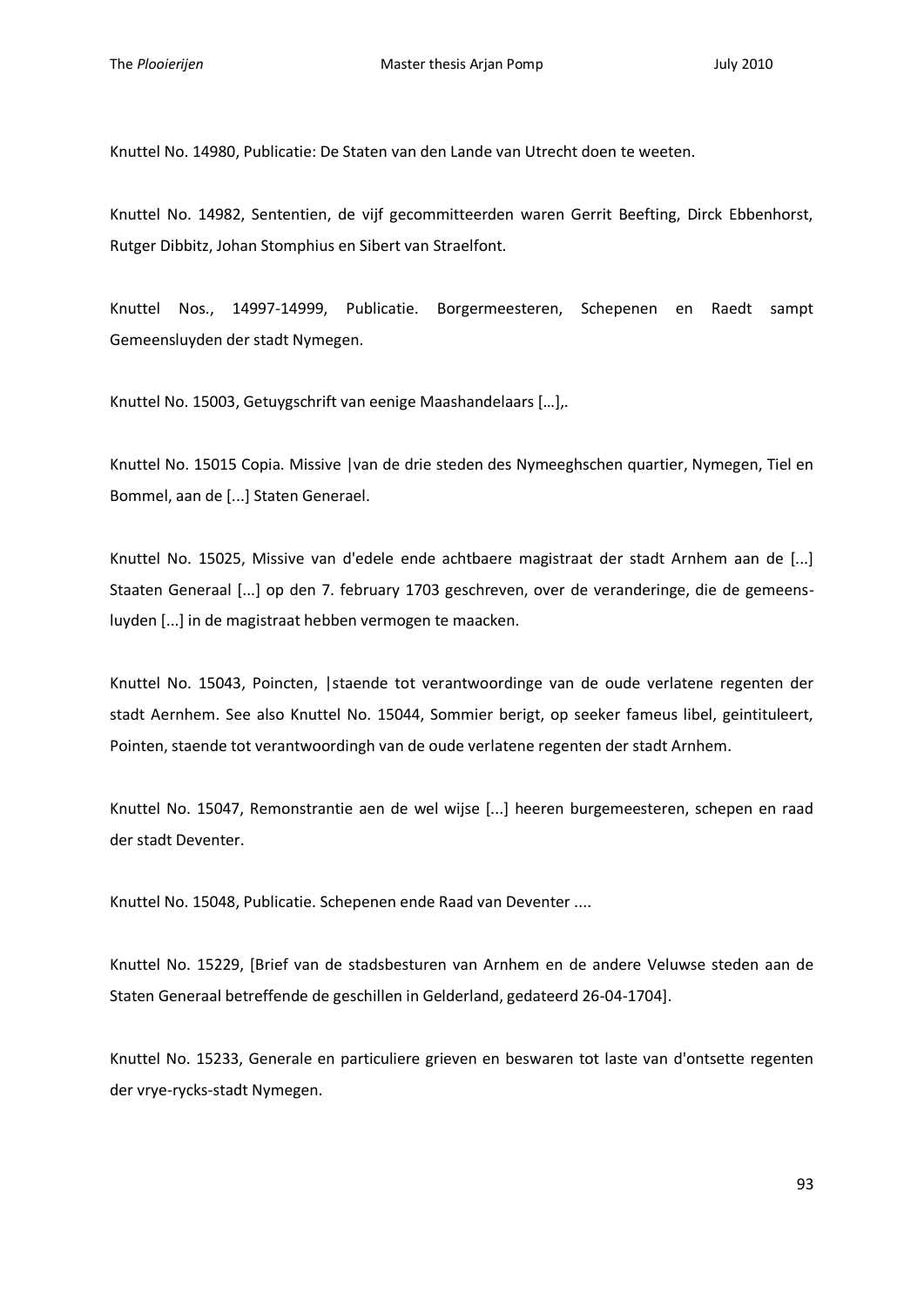Knuttel No. 15704, Sententien |by den Hove des furstendoms Gelre, en graefschaps Zutphen [...] tegens [...] Wilh. Adriaen Bouwens [...] en Jan Aelders.

Knuttel No. 15705, Wettige verdediginge, uytgegeven door Willem Adriaan Bouwensch, ende Derck Reynier van Bassenn [...] op den 15. february 1708. Uytgesproken (1708).

Knuttel No. 15706, Placaat: Wy Raaden in naame van de Heeren Staaten des Furstendoms Gelre en Graafschaps Zutphen etc. (13 Dec. 1708).

### **Literature**

Amenta, E., 'What we know about the development of social policy; comparative and historical research in comparative and historical perspective', in: J. Mahoney, D. Rueschemeyer (eds.), *Comparative historical analyses in the social sciences* (Cambridge 2003) pp. 91-130.

Bemmel, A. van,, *Beschryving der stad Amersfoort* II (Amersfoort 1760; herdruk Zaltbommel 1969).

Brants, A., *Bijdrage tot de geschiedenis der Plooierijen* (proefschrift Leiden, 1874).

Dekker, R., *Holland in beroering; oproeren in de 17de en 18de eeuw* (Baarn 1982).

Driessen, H.L., 'De Plooierijen te Wageningen', *Bijdragen en Mededeelingen* XLIV (1941) pp. 65-76.

Frijhoff, W., 'Zutphens Geschiedenis, 1591-1814', in: W.Th.M. Frijhoff, et al. (eds.), *Geschiedenis van Zutphen* (Zutphen 1989) pp. 84-132.

Fruin, R.J., *Geschiedenis der staatsinstellingen in Nederland tot den val der Republiek*, Colenbrander, H.T., (ed.), (2<sup>e</sup> druk; Den Haag 1922).

Geurts, J.H.J., 'Tussen afhankelijkheid en zelfbestuur. Nijmegen gedurende de jaren 1591-1795', in: J. Kuys, H. Bots (eds.), *Nijmegen Geschiedenis van de oudste stad van Nederland Middeleeuwen en Nieuwe Tijd* deel 2 (Nijmegen 2005) pp. 510-583.

Gurr, T.R., *Why men rebel* (New Jersey 1970).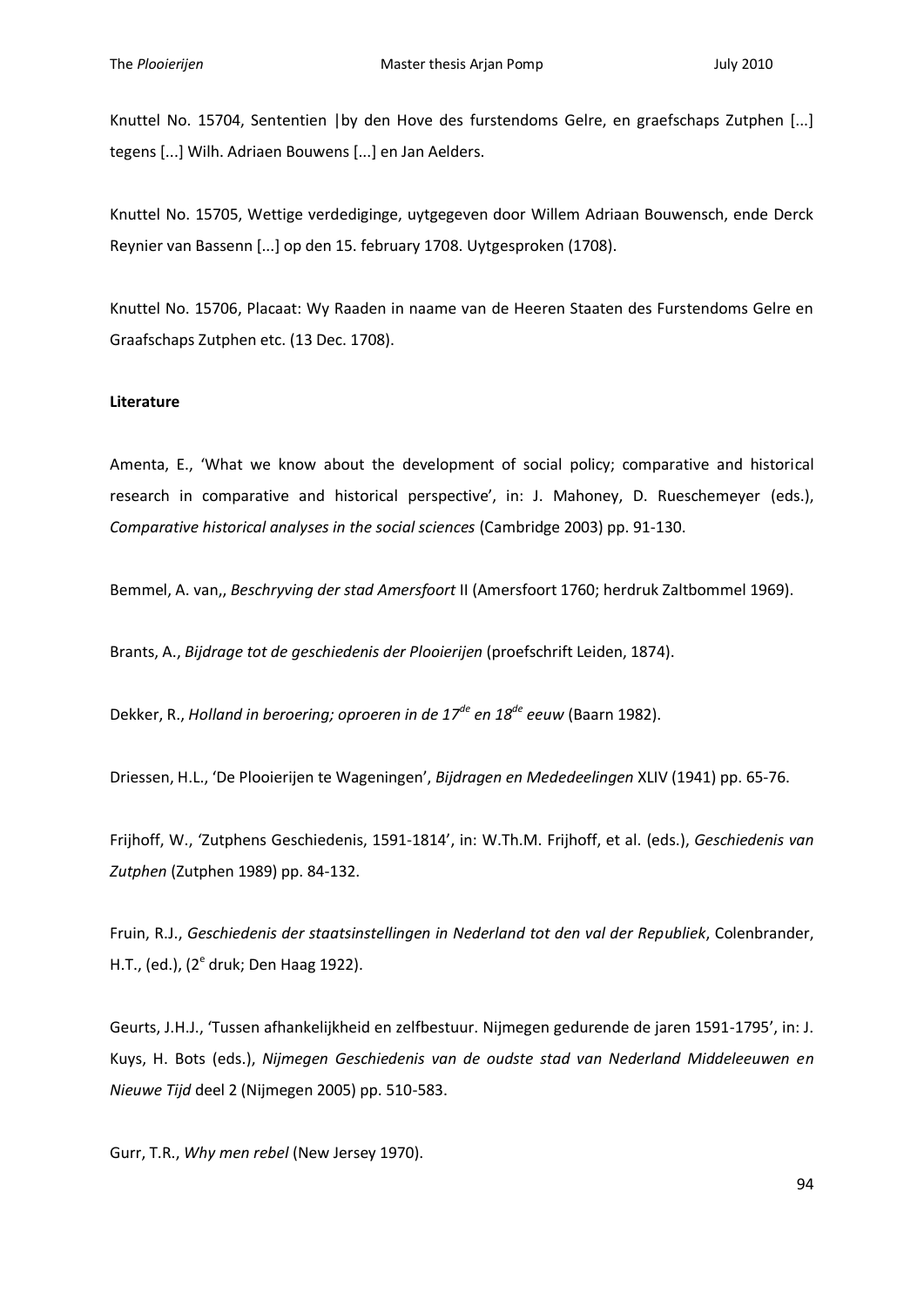Haak, S.P., 'De Plooierijen, in het bijzonder in het kwartier van Veluwe' *Bijdragen en mededeelingen / Gelre, Vereniging tot beoefening van Geldersche geschiedenis, oudheidkunde en recht* XI (1908).

Holsboer, F.Th., '"Troubelen" te Deventer 1703 II', *Salland* March 19, 1935.

Hovy, J., 'De regeringsverandering te Amersfoort in 1703. Een bijdrage tot de geschiedenis der Plooierijen in de provincie Utrecht', *Bijdragen voor de geschiedenis der Nederlanden*, XV (1960) pp 177-216.

Hovy, J., *Het bestuur van de steden en dorpen in de provincie Utrecht tot 1795* (verslag van de lezing gehouden op 24 oktober 1960 te Amersfoort).

Jonckers Nieboer, J.H., 'De Geldersche onlustuen in het begin der 18<sup>de</sup> eeuw', Geldersche-*Volksalmanak* 64 (Arnhem 1898) pp. 96-140.

Jong Hzn, M. de, *Joan Derk van der Capellen, Staatskundig levensbeeld uit de wordingstijd van de moderne demokratie in Nederland* (Groningen, Den Haag 1922).

Keune, W.Th., 'Gebeurtenissen rondom de verkiezing van schepenen en raad en de Gezworen Gemeente van Deventer in 1703', *Verslagen en Mededelingen Vereeniging tot beoefening van Overijsselsch Regt en Geschiedenis* 81 (1966) pp.119-129.

Mah, H., 'German historical thought in the age of Herder, Kant, and Hegel' in: L. Kramer, S. Maza (eds.), *A companion to Western Historical thought* (Malden, Oxford 2008) pp. 143-165.

Mahoney, J., Rueschemeyer, D., 'Comparative historical analyses; achievements and agendas', in: J. Mahoney, D. Rueschemeyer (eds.), *Comparative historical analyses in the social sciences* (Cambridge 2003) pp. 3-40.

Maris, A.J., 'Prins Willem III en het Provisionele Regeringsbestel in Gelderland en Zutphen van 1674', *Gelderland Vereeniging tot beoefening van Geldersche Geschiedenis, Oudheidkunde en Recht. Bijdragen en Mededelingen* LXXII (1981) pp. 140-174.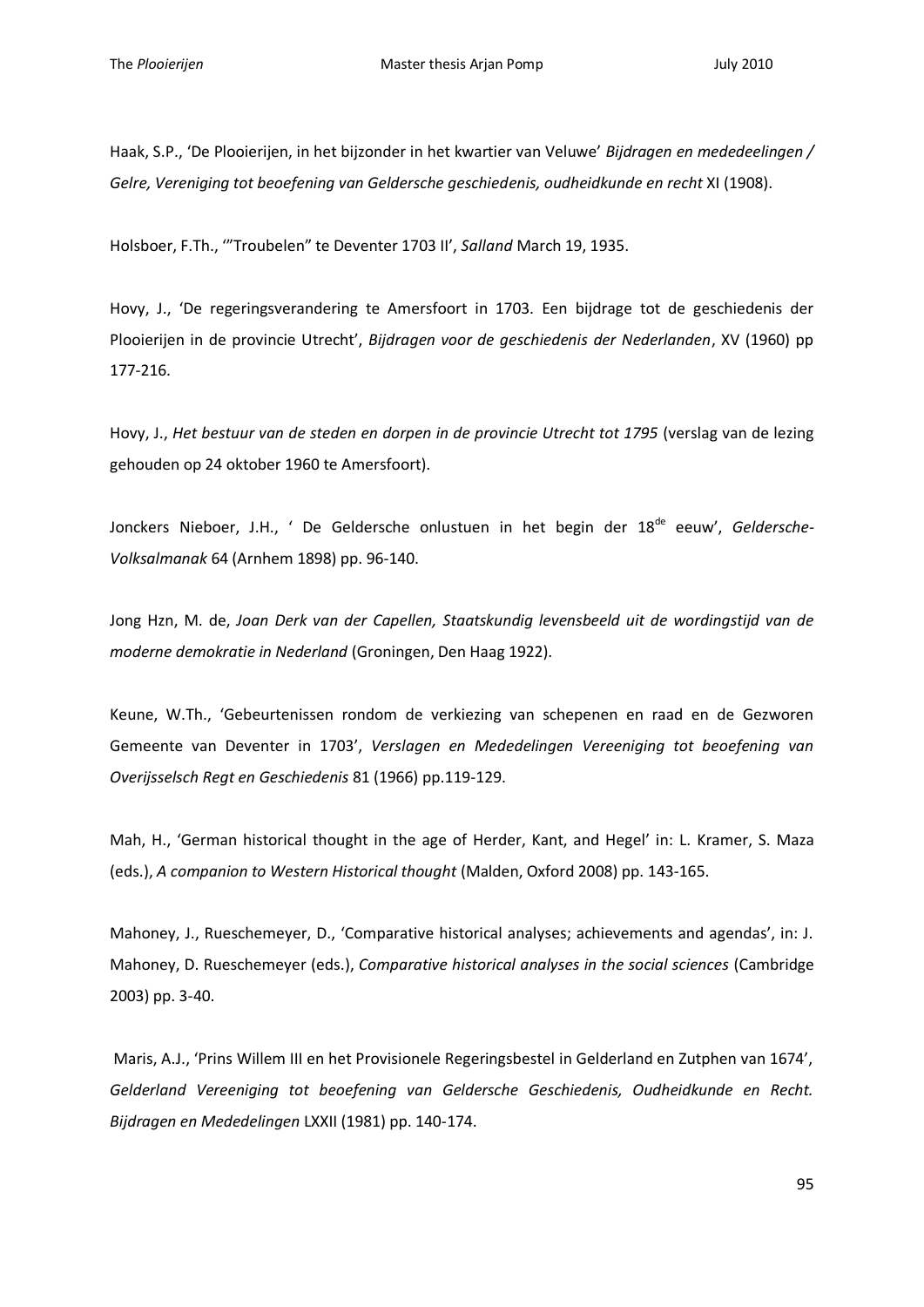Meesters, J.H.E., *De Steenwijker meenthe Een bijdrage tot de Marke- en Stadsgeschiedenis* (Zwolle 1881).

Mensema, A.J., Gevers, A.J., 'De Staten als souvereinen van Overijssel 1578-1795' in: E.D. Eijken, A.J. Mensema, A,J, Gevers et all. (eds.), *In alle Staten. Vierhonderd jaar provinciaal bestuur van Overijssel* (Zwolle 1978) pp. 31-76.

Nijhoff, I.A., 'De Geldersche plooierij, bijzonder te Nijmegen', *Geldersche-Volksalmanak* 20 (Arnhem 1854) pp 1-26.

Prak, M., *The Dutch Republic in the Seventeenth Century The Golden Age* (translated by D. Webb, Cambridge 2005, third printing 2009).

Ragin, C.C., *The comparative method; Moving beyond qualitative and quantitative strategies* (Berkeley, Los Angelos 1987).

Rommes, R.N.J., 'Werken in de stad', in: Dekker, C., (ed.), *Geschiedenis van de provincie Utrecht* deel 2 van 1528 tot 1780 (Utrecht 1997) pp 195-211.

Roorda, D.J., *Partij en Factie. De oproeren van 1672 in de steden van Holland en Zeeland, een krachtmeting tussen partijen en facties* (Groningen 1978).

Roorda, D.J., 'Prins Willem III en het Utrechtse regeringsreglement', *Van Standen tot Staten 600 jaar Staten van Utrecht 1375-1975 Stichtse Historische Reeks* 1 (Utrecht 1975).

Ruijs, Th., De gezworene Gemeente in Overijssel en Gelderland. Naar aanleiding van art. 131 Gemeentewet. Historisch toegelicht. (Dissertatie Universiteit Utrecht 1873).

Schaïk, R. van., 'Zutphens geschiedenis: van de Elfde tot het einde van de Zestiende eeuw', in: W.Th.M. Frijhoff, et al. (eds.), *Geschiedenis van Zutphen* (Zutphen 1989) pp. 48-83.

Schmidt, F., *"Te laate genodigt of in 't geheel vergeten" De positie van Hasselt en Steenwijk binnen het bestuur van het Gewest Overijssel 1621-1795* (Kampen 2001).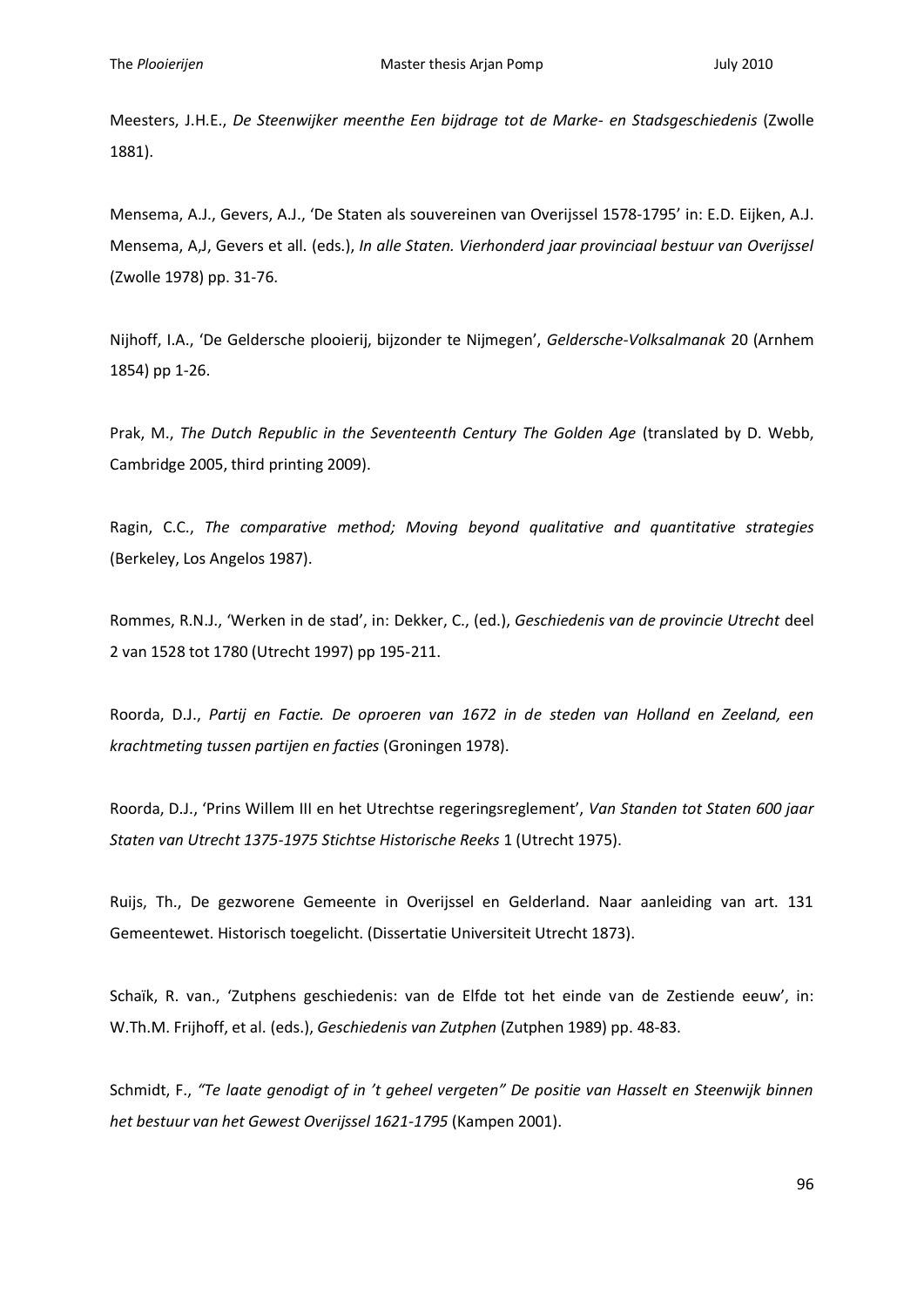Skocpol, T., S*tates and social revolutions a comparative analysis of France, Russia, and China* (New York 1979).

Skocpol, T., 'Doubly engaged social sience; The promise of comparative historical analyses', in: J. Mahoney, D. Rueschemeyer (eds.), *Comparative historical analyses in the social sciences* (Cambridge 2003) pp. 407-428.

Tadama, R.W., *Geschiedenis der stad Zutphen, van de vroegste tijden tot 1795* (Zutphen 1856; herdrukte editie Schiedam 1976).

Tex, J. den, *Onder vreemde heren De Republiek der Nederlanden 1672-1674* (Zutphen 1982).

Tilly, T., *European Revolutions, 1492-1992* (Oxford 1993).

Verstegen, S.W., *Gegoede ingezetenen Jonkers en Geërfden op de Veluwe tijdens Ancien Regime, Revolutie en Restauratie (1650-1830)* (Proefschrift, Amsterdam 1989).

Wagenaar, J., *Vaderlandsche historie, vervattende de geschiedenissen der Vereenigde Nederlanden, inzonderheid die van Holland, van de vroegste tyden af* XVII (Amsterdam 1756).

Wertheim-Gijse Weenink, A.H., *Democratische bewegingen in Gelderland 1672-1795* (Proefschrift Nijmegen, 1973).

A.H. Wertheim-Gijse Weenink, 'Een kwarteeuw burgerverzet in de beide Nederlanden (1698-1719). Voorspel van de 'democratische revoluties', *Bijdragen en mededelingen betreffende de geschiedenis der Nederlanden* NHG 99 deel 1 (1984) pp. 408-434.

Wertheim-Gijse Weenink, A.H., *Twee woelige jaren in Zutphen, de Plooierijen van 1703 tot 1705* (1977 Zutphen).

Wertheim-Gijse Weenink, H., Ormrod, D., Wertheim, W.F., 'Early 18th Century Uprisings in the Low Countries: Prelude to the Democratic Revolution' *History Workshop* 15 (1983).